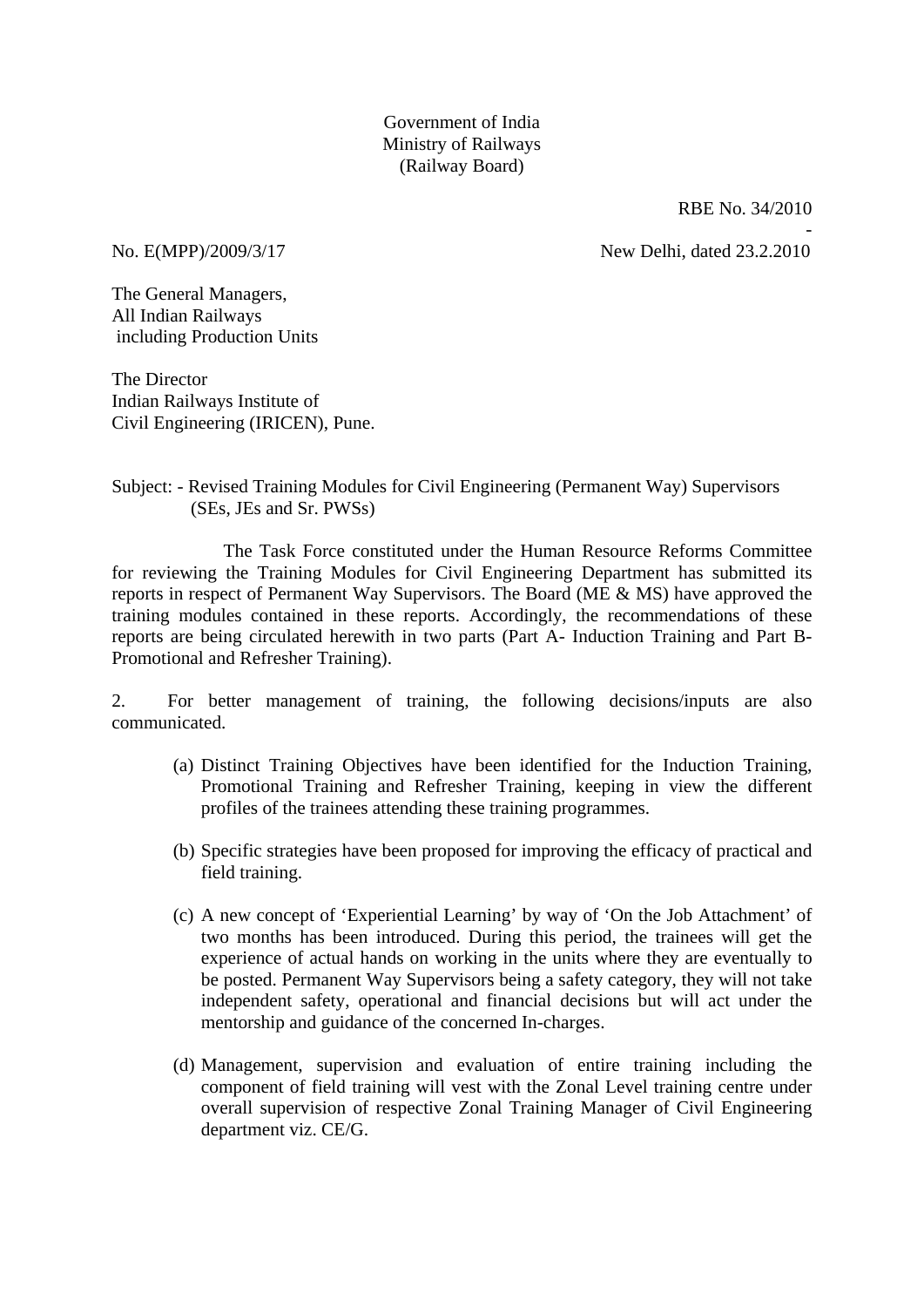(e) Multiple strategies like specifying critical activities for mandatory coverage, innovative training methodologies and improvements in model rooms and model yards have been proposed and implementation of these should be ensured.

3. At a glance structure of Induction, Promotional and Refresher training programmes for the Permanent Way Supervisor categories is as under: -

|                   | Duration of Training (in months) |       |           |       |            |       |  |
|-------------------|----------------------------------|-------|-----------|-------|------------|-------|--|
|                   | Phase-I                          |       | Phase-II  |       | Phase III  |       |  |
|                   | Zonal                            |       | Zonal     |       | Attachment | Total |  |
| Category          | Level                            | Field | Level     | Field |            |       |  |
|                   | Training                         |       |           |       |            |       |  |
|                   | Institute                        |       | Institute |       | Phase      |       |  |
| SE/P.Way          |                                  |       |           |       |            | 12    |  |
| JE/P.Way          |                                  |       |           |       |            | 12    |  |
| <b>Senior PWS</b> |                                  |       |           |       |            | 08    |  |

## **Induction Training (PART 'A')**

## **Promotional and Refresher Training (PART 'B')**

|            | <b>Duration of Training</b> |           |  |
|------------|-----------------------------|-----------|--|
| Category   | Promotional                 | Refresher |  |
| SE/P.Way   | $1\frac{1}{2}$ months       | 12 days   |  |
| JE/P.WAY   | 2 months                    | 12 days   |  |
| Senior PWS | $1\frac{1}{2}$ months       | 12 days   |  |

4. Detailed Course contents and Lesson Plans for these training programmes are at Annexure-I to III of Part- A (Induction Training) and Annexures- VII to XII of Part- B (Promotional and Refresher Training).

Please acknowledge receipt.

Hindi version will follow.

 (K. Harikrishnan) Director( MPP) Railway Board

No. E(MPP)/2009/3/17 New Delhi, dated 23.2.2010

Copy to:

- 1. The General Secretary, AIRF, 4, State Entry Road, New Delhi, with 35 spares.
- 2. The General Secretary, NFIR, 3 Chelmsfor Road, New Delhi, with 35 spares.
- 3. The Secretary General FROA, Room No.256-A Rail Bhavan New Delhi with 5 spares.
- 4. The Secretary General, IRPOF, Room No.268 Rail Bhavan New Delhi with 5 spares
- 5. The Secretary RBSS Group 'A' Officers Association, Room No.462, Rail Bhavan.
- 6. All Members, Departmental Council and Secretary Staff side National Council 13-C,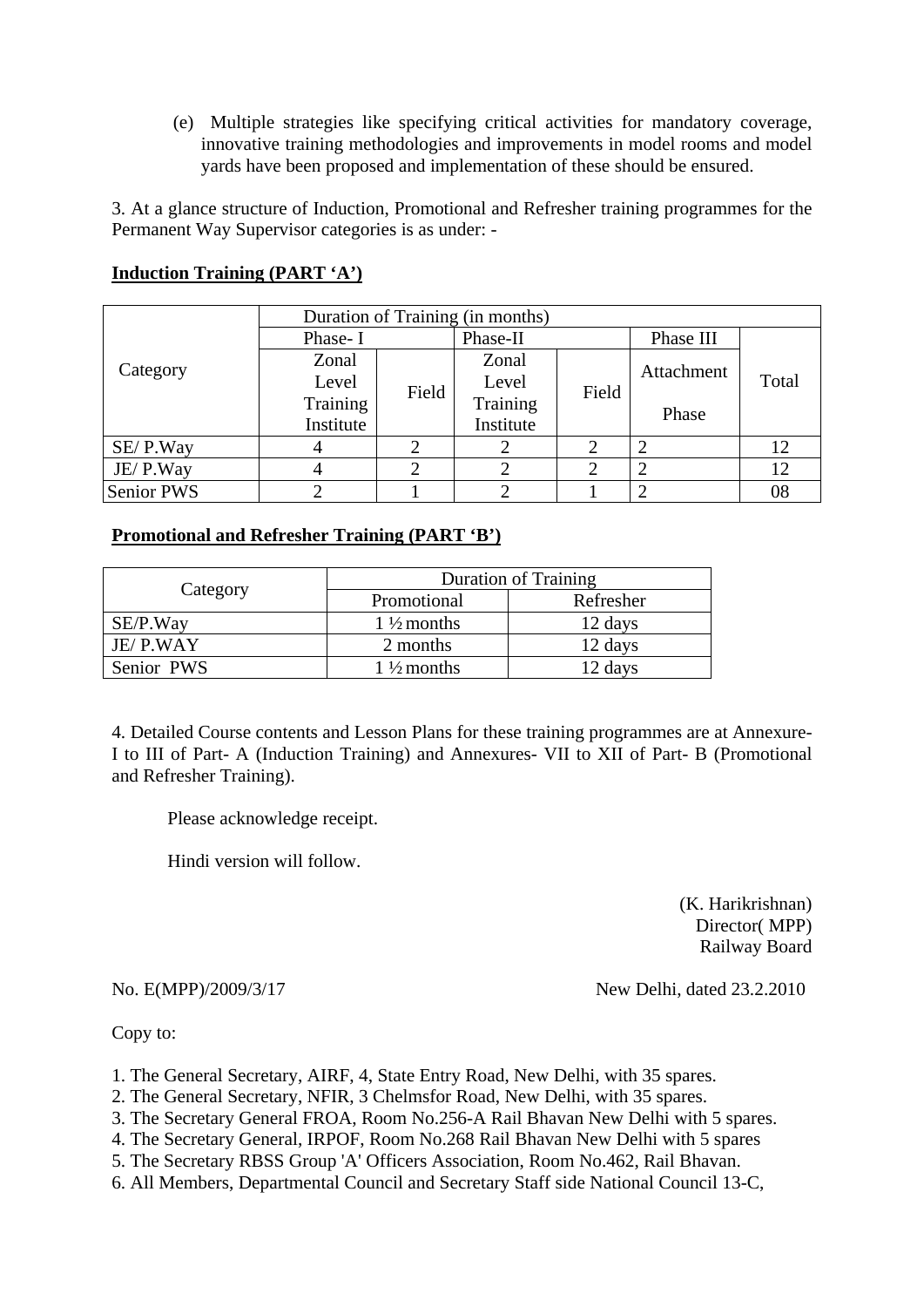Ferozeshah Road, New Delhi with 90 spares

7. The General Secretary, AIRPF Association, Room No,256 Rail Bhavan New Delhi with 5 spares.

For Secretary/ Railway Board.

Copy to:

CRB, FC, ML, MM, MS, MT, DG(RHS), DG(RPF), AM(Budget), AM(CE), AM(C&IS), AM(Comml), AM(Elect), AM(Fin.), AM(Mech.), AM(Plg), AM(Project), AM(PU), AM(Sig), AM(Staff), AM(Rly Stores), AM(T&C), AM(Telecom), AM(Traffic), AM(Works), Adv.L(RS), Adv(Vig), Adv.Fin(Exp), Adv(IR), LA, OSD(MIS). ED(Plg), ED(Accts), EDF(BC), EDCE(B&S), EDCE(G), EDCE(Plg), ED(Coaching), ED(CC), ED(C&IS), ED(E&R), EDEE(Dev), EDEE(G), EDE, ED(RRB), EDE(N), EDE(Res), EDF, EDF(E), EDF(S), EDF(B), EDF(RM), EDF(X)I, EDF(X)II, ED(H), EDLM, ED(MIS), EDE(GC), ED(T&MPP), EDME(Chg), EDME(Fr.), EDME(Tr.), EDME(TOT), EDME(Dev), EDME(W), ED(PC)I, ED(PC)II, ED(PP), ED(Project), ED(Project/DMRC, EDRE, ED(safety), JS, JS(C), JS(E), JS(G), JS(P), IG/RPF(Hqs), IG/RS, ED(Sig), ED(Stat & Econ), EDRS(C), EDRS(C), EDRS(G), EDRS(P), EDRS(S), EDRS(W), ED(TD), EDTT(M), EDT(MC), EDT(P), ED(T&C), EDCE(P), ED(PM), ED(PG), EDTC®, EDTC(FM), EDTT(F), EDTT(FM), EDTT(S), EDV(A), EDV(E), EDV(T), ED(W).

E(Trg), E(NG)I, E(NG)II, E(G), F(E)III and Budget Branches of Railway Board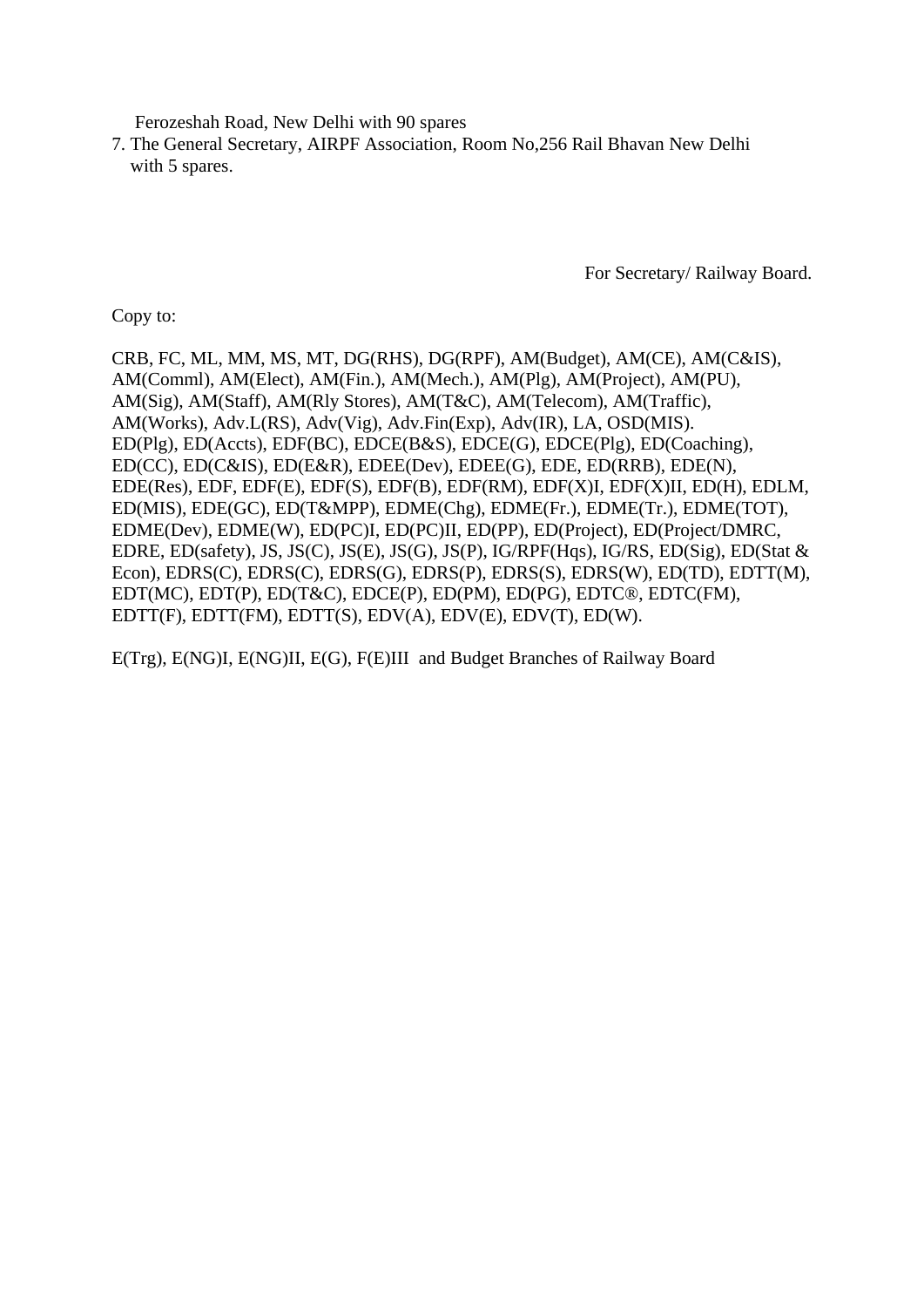# **PART- A**

## **REVISED TRAINING MODULES (INDUCTION TRAINING) FOR**

# **PERMANENT WAY SUPERVISORS (SE/P WAY, JE/ P WAY & SR. PWS)**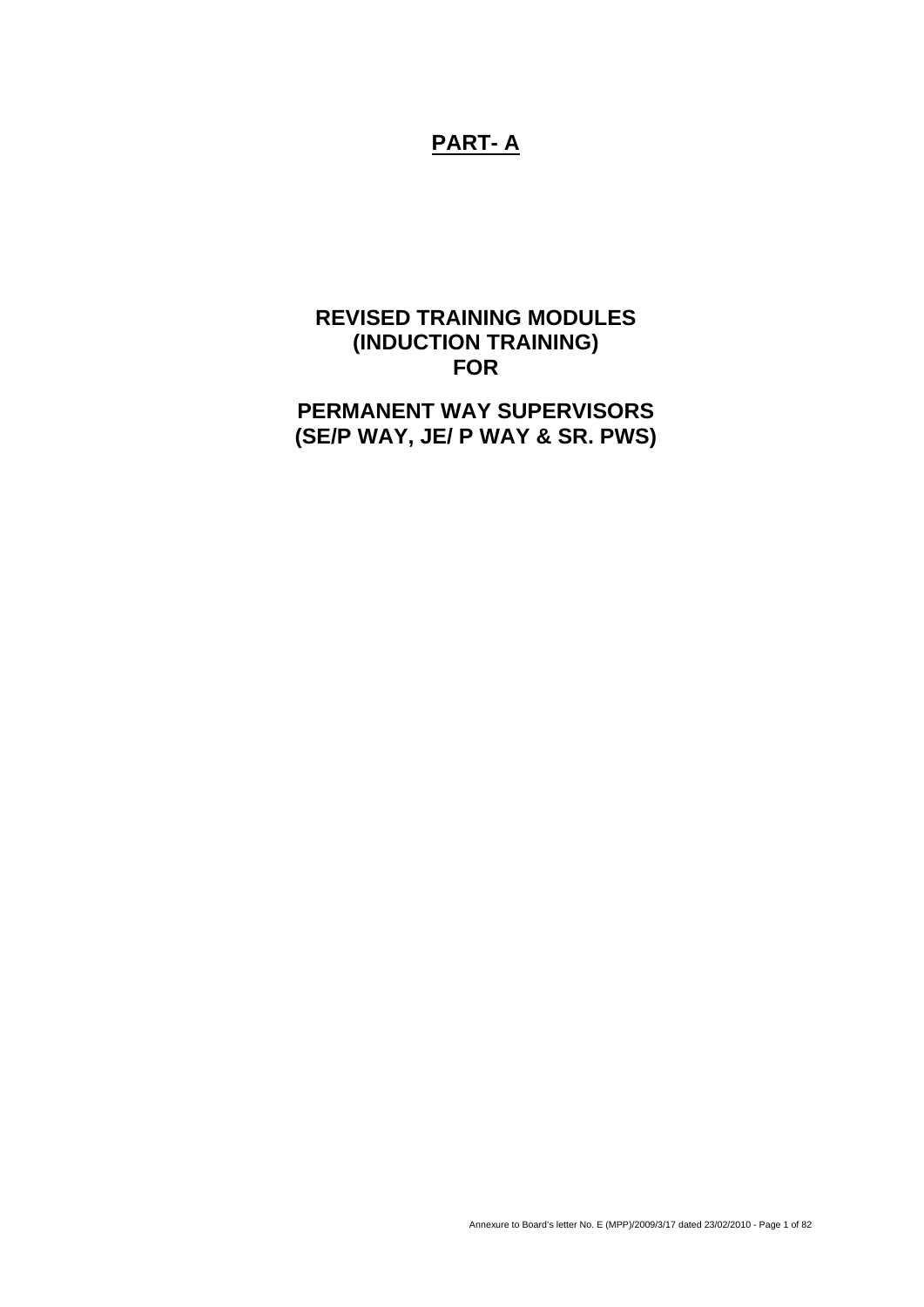### **SALIENT RECOMMENDATIONS**

#### **1. Training Objectives:**

The following are the main objectives of Induction Training, in the case of Permanent Way Supervisors:

- (a) Imparting of knowledge about Track engineering and methods of its maintenance, as this is an entirely new area for any fresher with degree or diploma qualification;
- (b) Building Skill base of trainees as the subject matter is basically in the nature of an 'Applied Science';
- (c) Exposing them to critical operational and safety procedures and practices which they would be expected to encounter routinely during the course of their duties;
- (d) Focused capsules on specialized areas like Track Machines, Welding, General and Subsidiary Rules and other safety and operational aspects;
- (e) Familiarizing the trainees with organization, structure and working of Indian Railways;
- (f) Imparting basic knowledge and skills in various areas of Management, viz.- Human Resource Management, Railway Finance and Budgeting, Contract Management and Materials Management etc.

#### **2. Greater Emphasis should be on Learning of Practical Aspects:**

- (a) Knowledge of current and future track structure, safety and operational rules, familiarization with essential modern tools, plants and machinery used in track maintenance and first hand exposure to various track maintenance activities are the targeted inputs in this training.
- (b) Most of these are direct inputs in practical day to day working. Emphasis therefore has to be obviously more on practical learning than on theoretical inputs.
- (c) As such, besides classroom lectures for theoretical knowledge, visit to Model Rooms and actual field for witnessing maintenance practices and major activities would be critical ingredients for achieving the desired training objectives. Current over dependence on classroom lectures would need to change to more emphasis on improving Model Room and field exposure segments.
- (d) For this, list of minimum exhibits to be commonly available in the model rooms and model yards of all training centres has been prepared and is placed at **Annexure-VI**.

### **3. Field Training:**

- (a) The task force has, drawn a specific list of critical activities in which the trainees should necessarily be trained during field training capsule.
- (b) In case any of these critical activities is not taking place in a particular sub division/ division at the time of their field training schedule, then the trainees should be sent to other nearby units where such activities may be in progress at that point of time.
- (c) The list of these specified critical field activities is placed at **Annexure-IV**.

#### **4. Visits to Specialized Institutes:**

(a) Existing provision of visits to IRTMTC for track machines, TPP/LKO, TWTC/ BZA for welding and to ZRTIs for learning of safety and operational aspects must be adhered scrupulously as it is noted that in few railways, trainees are not being sent to ZRTI, for Transportation capsule.

#### **5. Modification in Training Structure: Introduction of Experiential Learning 'On the Job Attachment':**

- (a) A new phase of 'Experiential Learning' i.e. 'On the Job Attachment' will be imparted towards the end of training.
- (b) In this phase a trainee would be sent to the unit where he is eventually to be posted. There he will be attached to the outgoing sectional in-charge. This would require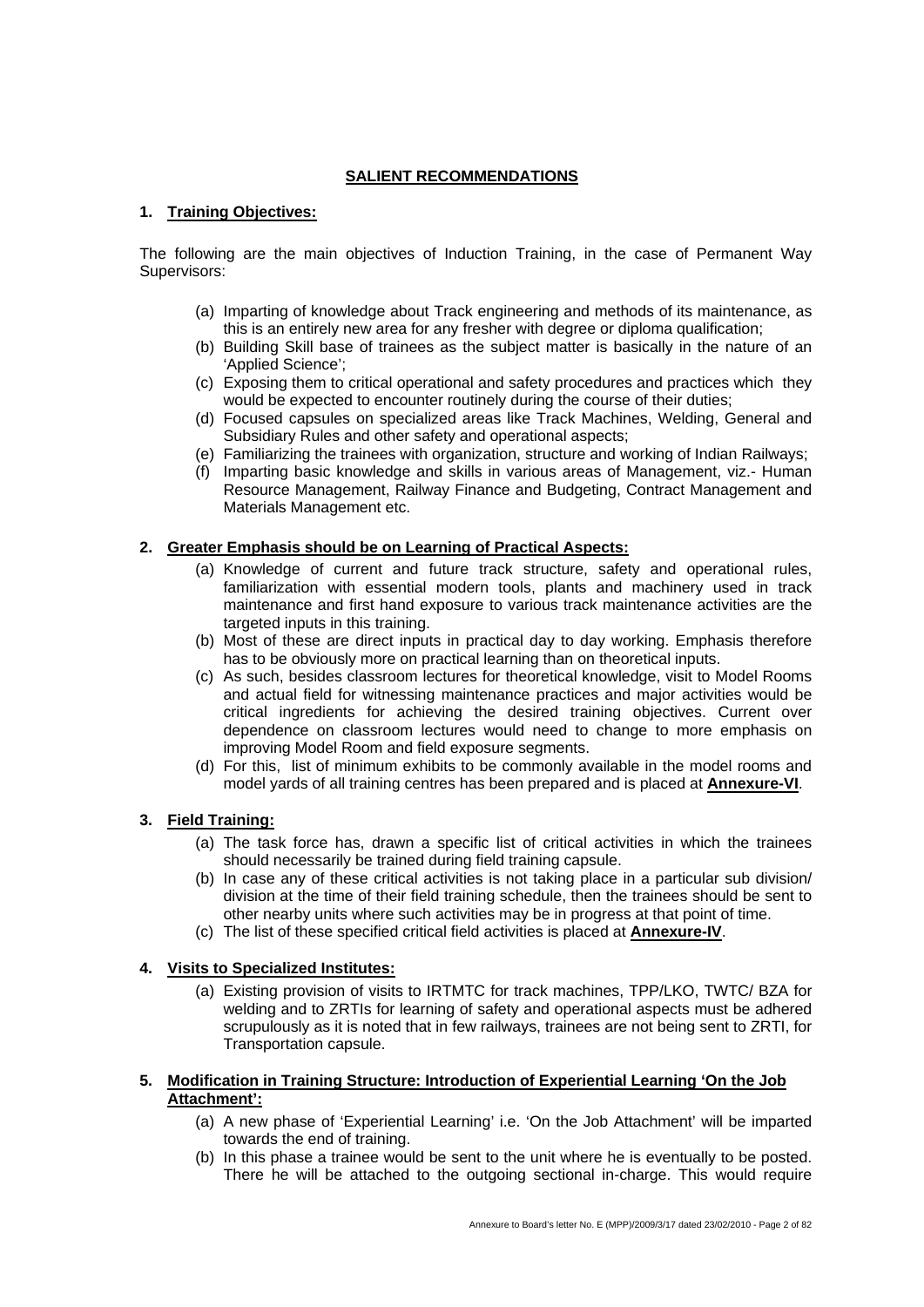decision regarding posting in advance. In exceptional circumstances, the trainee can be posted as 'PWI Special' under overall in-charge supervisor.

- (c) Task Force has identified few tasks/ activities which the trainee can handle during this phase (list at **Annexure-V).**
- (d) This phase of actual working and hands on exposure, albeit under supervision, called 'On the Job Attachment' phase will be of 2 months towards the end of training period. After this the trainee will come back to the training centre for final presentation and examination.

#### **6. Management and Coordination of Induction Training:-**

- (a) Zonal level training centres should be made as the single nodal agency for managing and coordinating the induction training in its entirety. This will result in manifold improvements few of which are listed below:
	- i. The big disconnect between what is taught in the training centre in  $1<sup>st</sup>$  and  $2<sup>nd</sup>$ phase of institutional training and what trainees actually get to see in field training, in present scheme of things, would be taken care of to a great extent. There will be a greater convergence in the institutional and field training inputs.
	- ii. Training centres are exclusively devoted towards the responsibility of training and over time acquire fair degree of professionalism and specialization in various critical aspects of training and learning. They are better equipped to handle the training of apprentices than randomly selected field officers who are hard pressed by burden of daily exigencies and for whom training remains an activity of secondary importance.
	- iii. Apprentices also, joining Railway organization for the first time, are more attached to training centres and obviously rely on them for their various needs and problems. Unauthorized absence, if any can also be handled.
	- iv. Control by training institute will ensure that in the changed scenario of advanced and sophisticated track maintenance, all the trainees necessarily receive essential inputs in specified critical activities and do not lose out on any one or more of these. It can easily be managed by only two point coordination between the training centre and the training nodal officer in the headquarters, where information regarding location and timing of all major activities is readily available.
	- v. This will also improve the level of uniformity in learning within same batch of apprentices.
	- vi. Monitoring and assessment of learning imbibed during field training would also improve greatly.
	- vii. Single point processing and coordination, though would require some strengthening of training centre setup, would still, in ultimate analysis, save on lot of duplicate and redundant efforts for same work for same batch of apprentices in various units and would also save wastage of precious trainee days significantly.

#### **7. Up-dation of Course Content:**

- (a) The Task Force has gone deeply into detailed course content and has revised it thoroughly.
- (b) Many obsolete items have been struck off and whichever are required to be retained have been assigned properly reduced weightage.
- (c) Conversely many essential items, which are now an integral, part of modern track structure and maintenance methods viz- USFD testing and mechanized maintenance etc. have been duly incorporated and elaborated.
- (d) Task Force has also added **'Surveying'** and **'Disaster Management'** as topics of institutional training.

#### **8. Restructuring of Course content:**

(a) Narrative format of existing training modules has been restructured in the user friendly format with proper classification into major areas, topics, sub topics etc. and detailed lesson plans for the same have been drawn accordingly.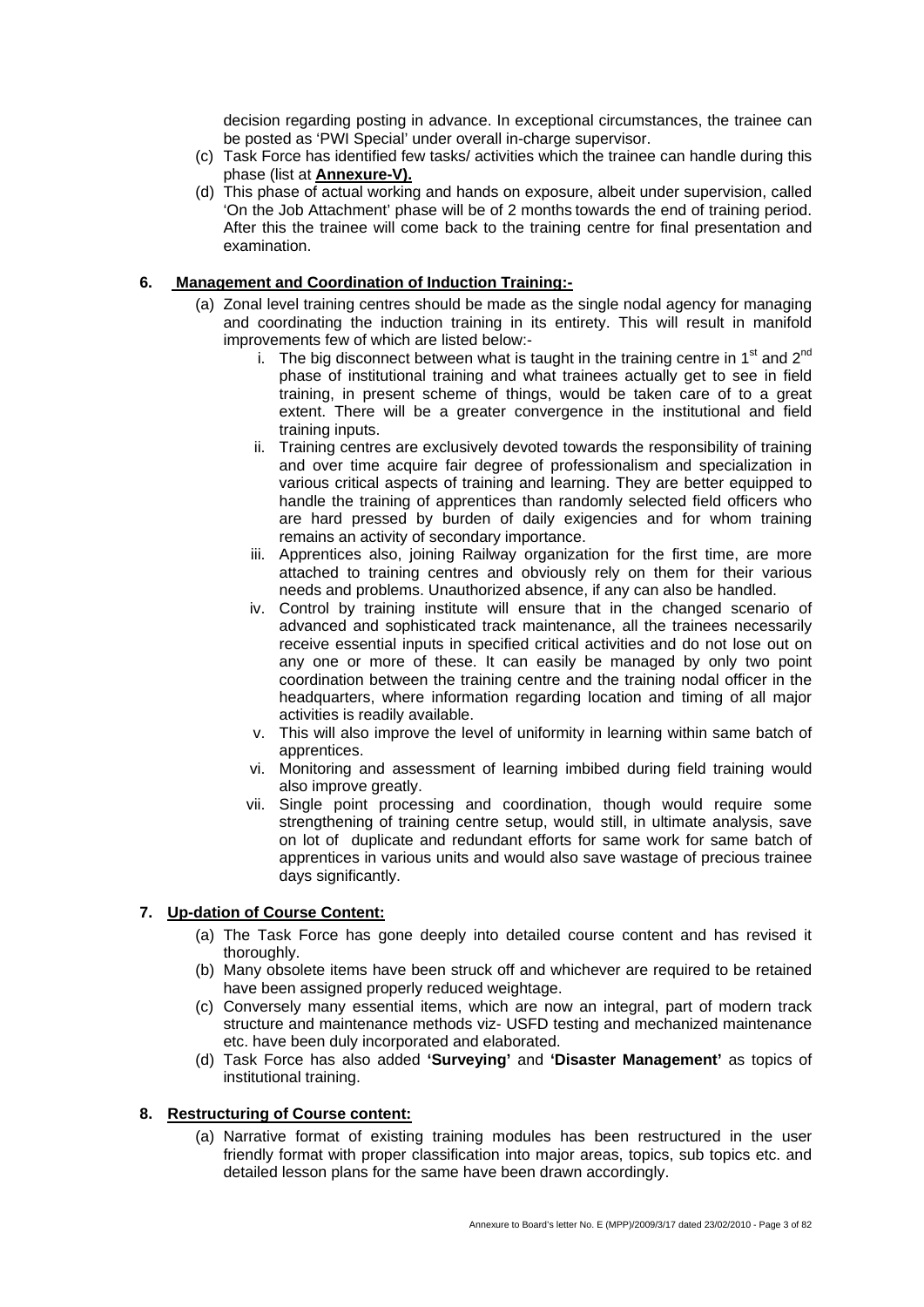- (b) Significant reshuffling of topics has been done between two phases of institutional training. To name a few major ones- SWR, LWR, welding and mechanized maintenance which are presently scheduled in  $2<sup>nd</sup>$  phase of existing modules have now been brought to  $1<sup>st</sup>$  phase, as these are the major items to be encountered by the trainees when they go out for field training and non exposure to such important aspects of modern track maintenance even after spending sizable time in 1<sup>st</sup> phase of institutional training is quite incongruous.
- (c) Similarly within the each phase a number of topics have been reshuffled to ensure proper grouping and logical sequencing for easier learning and better retention and recall.

### **9. Training Methodology:-**

- (a) Present training is overly dependent on old patterned classroom lecture methodology. It needs to be more interactive and audio visual in the form of group discussions, case studies, presentation, films etc. There have been varying degrees of advances in several training centres in this area. Few centres are using audio-visual aids, overhead projectors and computer presentations to impart training. But there is a lot of scope of further improvement and innovation in this area.
- (b) Tremendous advancements in IT, convergence of device formats and reducing cost of storing and sharing information in multiple forms of text, visuals, videos etc opens up an exciting world of possibilities for transforming our instruction models. It is much easier now to opt for highly effective multi-sensory teaching techniques which would not be limited by the confines of classrooms or pre-fixed, inflexible time schedules. Training centres would need to be equipped with broadband internet connections and their websites could act as hub of sharing knowledge on demand.

#### **10. Training Infrastructure:**

- (a) It is very important to equip the training centres with required infrastructure in terms of adequate class rooms, properly equipped model rooms, modern teaching aids and other required resources.
- (b) With the proposed enlargement of training centres' role and responsibilities, provision of commensurate resources in terms of office assistance and communication facilities including broadband internet connections etc. would be essential.
- (c) Similarly hostels, messing and recreational facilities also need to be augmented to ensure reasonable level of comfort to the trainees.
- (d) Senior officers from zonal/ divisional headquarters should regularly inspect the Training Centre. A schedule of annual inspection by PCE, for example, could be introduced for this purpose. Such inspections should not only focus on physical infrastructure, upkeep and maintenance, but should also assess the quality of training being imparted and the learning actually being imbibed by the trainees.

#### **11. Model for Academic Excellence and Continuous Improvement:**

- (a) Task Force proposes a 'Two Pronged 3 Tier' strategy for academic excellenceinvolving Indian Railway Institute of Civil Engineering (IRICEN), Zonal Training Centres and Divisional Training Centres.
- (b) While different zonal headquarters and divisions may continue to look after the zonal and divisional training centres administratively and functionally, in academic matters like standardization of training inputs, development of new capsules (special courses) on introduction of new technologies, dissemination of valuable project work and case studies, up-gradation of course content and teaching methodologies or any other innovations IRICEN should be guiding zonal centres on programmed basis.
- (c) A formal mechanism of Annual Seminar of Zonal training centre- Principals and Faculty at IRICEN may be put in place for it. Zonal training centres in turn should play similar guiding role for divisional training centres.
- (d) Further the Principals should get more active support from the nodal zonal training managers (Chief Engineer/ General) for scheduling field training, attachments and expeditious evaluation etc.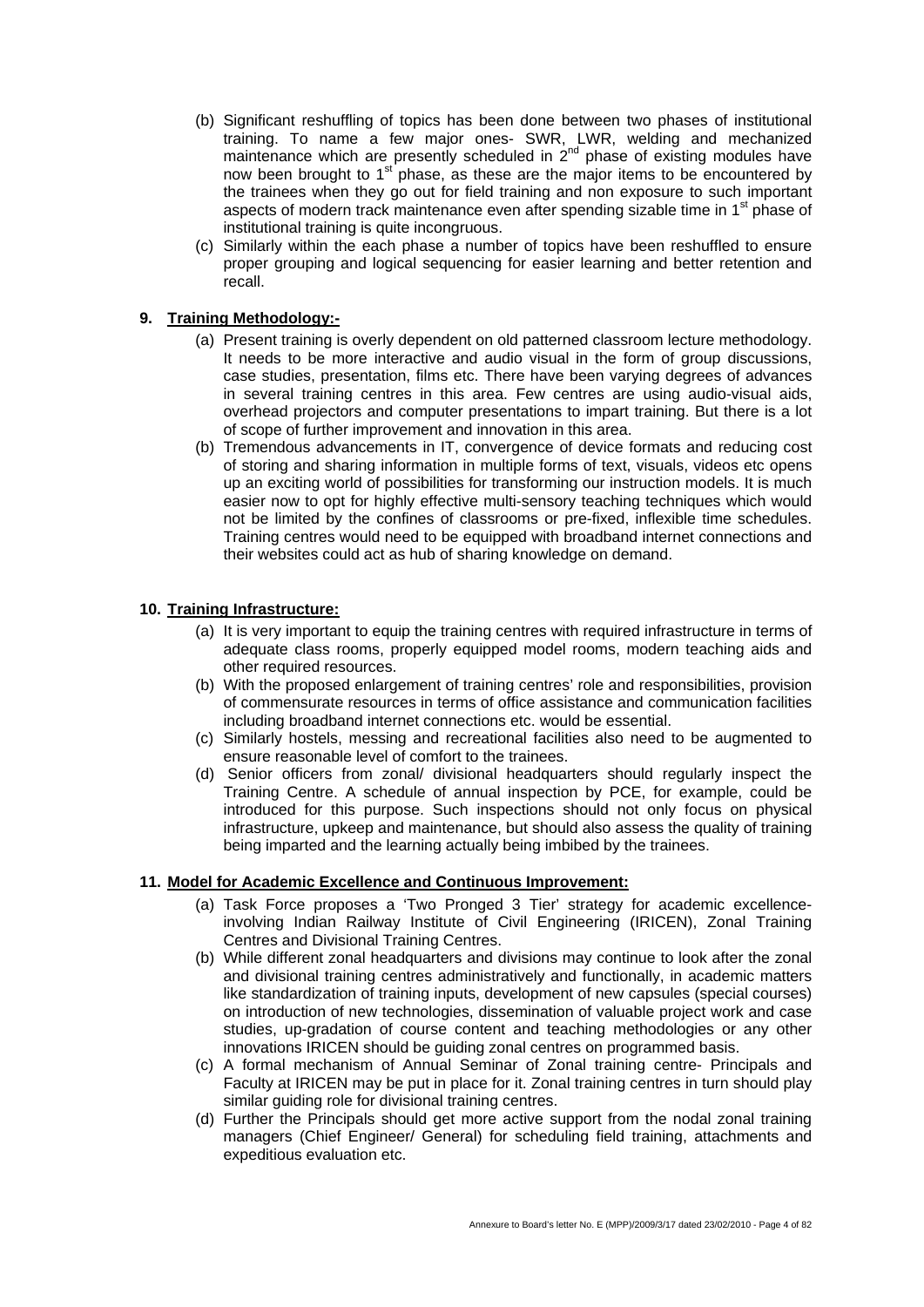| Annexure-I(a)                                     |                                                                                                                                                                                                                                                                                                                                                                              |                      |                      |  |
|---------------------------------------------------|------------------------------------------------------------------------------------------------------------------------------------------------------------------------------------------------------------------------------------------------------------------------------------------------------------------------------------------------------------------------------|----------------------|----------------------|--|
| <b>MODULES FOR SE/ P WAY- INDUCTION (PHASE-I)</b> |                                                                                                                                                                                                                                                                                                                                                                              |                      |                      |  |
| <b>Module</b><br>No.                              | <b>Lesson Content</b>                                                                                                                                                                                                                                                                                                                                                        | <b>Class</b><br>Room | <b>Model</b><br>Room |  |
| <b>PSEIN101</b>                                   | ORGANIZATION OF RAILWAYS, DUTIES OF P.WAY STAFF                                                                                                                                                                                                                                                                                                                              | 19                   | 0                    |  |
| 1                                                 | Overview of organization of Railways                                                                                                                                                                                                                                                                                                                                         | 3                    | 0                    |  |
| $\overline{2}$                                    | Brief introduction to Track and its components particularly related with<br>inspection                                                                                                                                                                                                                                                                                       | 4                    | 0                    |  |
| 3                                                 | Duties of Key man,                                                                                                                                                                                                                                                                                                                                                           | $\overline{2}$       | $\Omega$             |  |
| 4                                                 | Duties of Mate,                                                                                                                                                                                                                                                                                                                                                              | $\overline{2}$       | $\Omega$             |  |
| 5                                                 | Duties of PWS,                                                                                                                                                                                                                                                                                                                                                               | $\overline{2}$       | $\Omega$             |  |
| 6                                                 | Duties of JE/P. Way,                                                                                                                                                                                                                                                                                                                                                         | 4                    | $\mathbf 0$          |  |
| $\overline{7}$                                    | Duties of SSE/P.Way,                                                                                                                                                                                                                                                                                                                                                         | $\overline{2}$       | $\Omega$             |  |
| <b>PSEIN102</b>                                   | <b>RAILS &amp; JOINTS</b>                                                                                                                                                                                                                                                                                                                                                    | 46                   | 10                   |  |
| 1                                                 | Rail, Evaluation of Weight and its relation to axle loads,                                                                                                                                                                                                                                                                                                                   | $\overline{2}$       | $\Omega$             |  |
| $\overline{2}$                                    | Standard sections, grade, UTS & service life, classification, Rolling marks,                                                                                                                                                                                                                                                                                                 | 3                    | $\overline{2}$       |  |
| 3                                                 | Careful loading, unloading, stacking & handling of rails, special<br>precautions for high UTS/HH rails.                                                                                                                                                                                                                                                                      | $\overline{2}$       | $\Omega$             |  |
| 4                                                 | Straightening of kinks by Jim crow                                                                                                                                                                                                                                                                                                                                           | 1                    | 0                    |  |
| 5                                                 | Corrosion, Anticorrosion treatment                                                                                                                                                                                                                                                                                                                                           | 4                    | $\Omega$             |  |
| 6                                                 | Wear & its causes,                                                                                                                                                                                                                                                                                                                                                           | $\overline{2}$       | 0                    |  |
| $\overline{7}$                                    | Joints, Types, fish-plate, fish-bolts, anti-sabotage fishbolts, Combination<br>fish-plates, Skimmed fish-plates, Chamfering of bolt holes,<br>expansion/contraction of rails, requirement and provision of gap at joints,<br>gapless/machined joints, Relation to rail temperature,                                                                                          | $\overline{4}$       | $\overline{2}$       |  |
| 8                                                 | Insulated, Expansion joints for bridges & long welded rails,                                                                                                                                                                                                                                                                                                                 | $\overline{2}$       | $\overline{2}$       |  |
| 9                                                 | General quantities for1 km of track,                                                                                                                                                                                                                                                                                                                                         | 1                    | $\mathbf 0$          |  |
| 10                                                | Fracture, codification, Restoration of traffic, how to report,                                                                                                                                                                                                                                                                                                               | 4                    | $\mathbf 0$          |  |
| 11                                                | Preservation and testing of fractured rails,                                                                                                                                                                                                                                                                                                                                 | $\overline{2}$       | $\mathbf 0$          |  |
| 12                                                | Rail flaws/ defects                                                                                                                                                                                                                                                                                                                                                          | $\overline{4}$       | 1                    |  |
| 13                                                | USFD: Ultrasonic flaw detection, fundamentals of ultrasonic waves, defect<br>detection, need based concept of USFD, components tested, frequency of<br>testing, marking of defects, action to be taken, brief description of various<br>types of USFD machines and probes used, calibration and sensitivity<br>checking, defect codification, limitations of USFD, SPURT Car | 10                   | $\overline{2}$       |  |
| 14                                                | Glued joints (in situ/ prefab), ordinary & one meter long insulated joints                                                                                                                                                                                                                                                                                                   | 3                    | $\mathbf{1}$         |  |
| 15                                                | Rail grinding                                                                                                                                                                                                                                                                                                                                                                | $\overline{2}$       | 0                    |  |
| <b>PSEIN103</b>                                   | <b>SLEEPERS &amp; FASTENINGS</b>                                                                                                                                                                                                                                                                                                                                             | 29                   | $\overline{7}$       |  |
| 1                                                 | Sleepers and functions, Types used in India, Obsolete, Current and future                                                                                                                                                                                                                                                                                                    | 1                    | 0                    |  |
| $\overline{2}$                                    | Study of CST-9: ordinary jaw, reverse jaw, Steel Trough: Loose jaw, Pad<br>plated and turnouts, Wooden: Approved species, Durable and non-<br>durable, Sizes for plain track, Bridges & turnouts for various gauges                                                                                                                                                          | 3                    | $\overline{2}$       |  |
| 3                                                 | Need to use wooden sleepers on track circuited sections and on weak<br>arch bridges, Treated and untreated sleepers, Creosoting, handling &<br>stacking, Protection from fire hazard, End binding, Adzing & boring, Size<br>of augers from different spikes, Rail & plate screws, Bolts, Elastic<br>fastenings.                                                              | $\overline{2}$       | 0                    |  |
|                                                   | Fastenings for Wooden, ST, CST-9 sleepers: Two way keys, Oversize<br>keys and loose jaws, Spikes dog and round, Rail and Plate screw, Bolt,<br>hook and fang, special bearing pad for steel sleepers,                                                                                                                                                                        | $\overline{2}$       | $\overline{2}$       |  |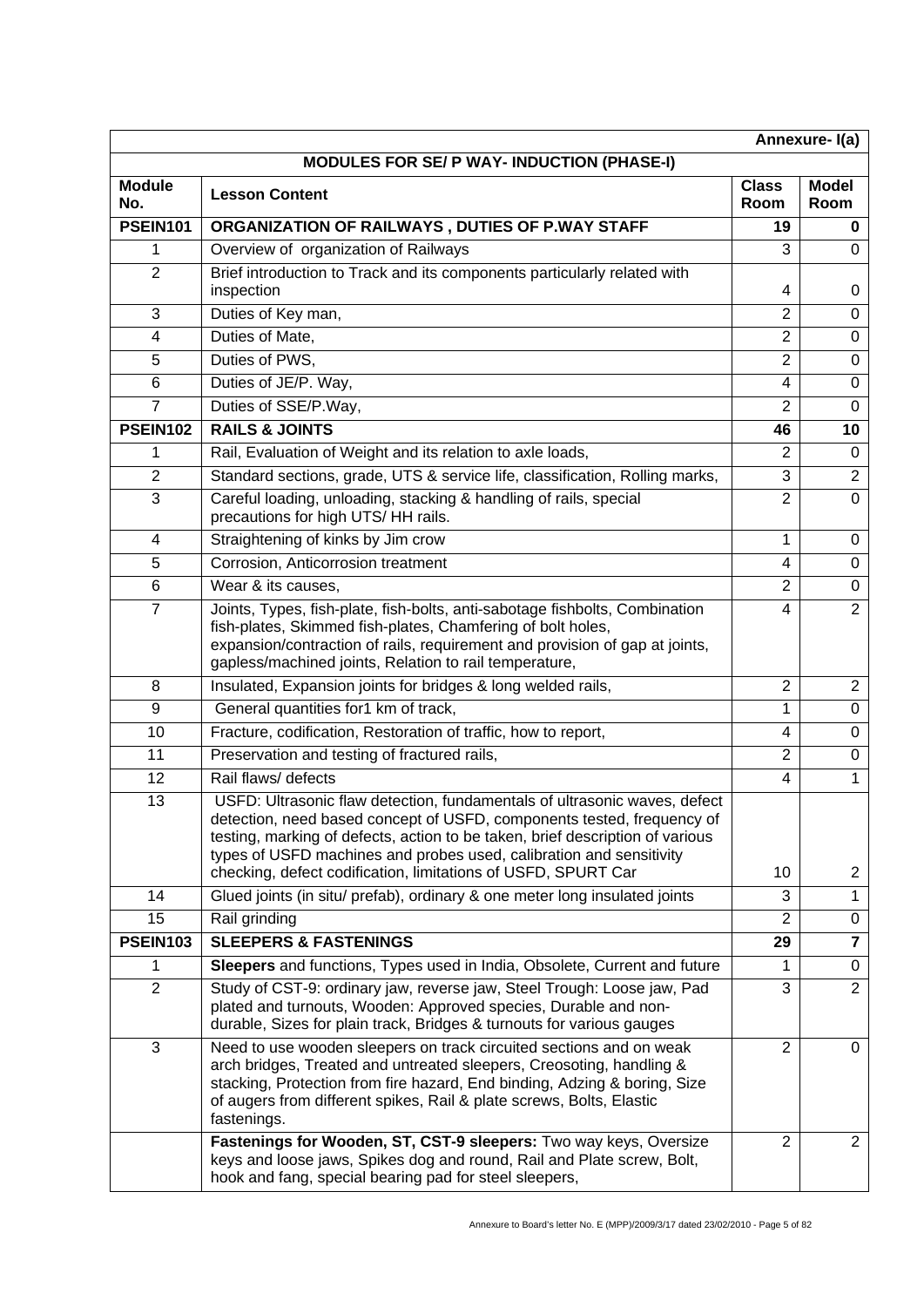|                 | Spacing of sleepers of joints on metal sleepers road. Pattern of driving<br>keys. Quantities per km.                                                                                                                                                                                       | 1              | $\Omega$       |
|-----------------|--------------------------------------------------------------------------------------------------------------------------------------------------------------------------------------------------------------------------------------------------------------------------------------------|----------------|----------------|
|                 | Comparison between types, Advantages,<br>Dis-advantages, Criteria<br>for determining unserviceable sleepers, Fastenings Tie bars & cotters, MS<br>bearing plates, Flat canted CI bearing plates, Ordinary canted & anti<br>creep,                                                          | $\overline{2}$ | $\mathbf 0$    |
| $\overline{4}$  | Number & pattern of driving spikes or screws on straight, Curves,<br>Turnouts & bridges, Instructions for use of bearing plates, Dating of<br>wooden sleepers, Composite sleepers.                                                                                                         | $\overline{2}$ | 0              |
| 5               | Concrete sleepers, Twin block RCC, Mono-block pre-stressed, General<br>aspects, Instructions for usability of different sleepers on different routes,<br>main lines and long welded rails, Special sleepers for L xings, turnout,<br>SEJ, bridges approach and sharp curves                | 6              | 1              |
| 6               | Precaution for handling of PSC sleepers.                                                                                                                                                                                                                                                   | 2              | 0              |
| $\overline{7}$  | PSC SLEEPERS: Density of sleepers on different routes                                                                                                                                                                                                                                      | $\overline{2}$ | $\mathbf 0$    |
| 8               | Fastenings for PSC sleepers: Malleable cast iron inserts, Elastic Rail<br>Clips, various types, toe load and its measurement, criteria for fastening<br>renewal, Rubber pads, Liners, Anti sabotage arrangements for various<br>sleepers, Creep anchors, method for fixing, Box anchoring. | 4              | $\overline{2}$ |
| 9               | Sleepers at joints & their spacing for concrete sleeper track                                                                                                                                                                                                                              | $\overline{2}$ | 0              |
| <b>PSEIN104</b> | <b>FORMATION &amp; BALLAST</b>                                                                                                                                                                                                                                                             | 27             | $\bf{0}$       |
| 1               | Formation, Function                                                                                                                                                                                                                                                                        | $\overline{2}$ | 0              |
| $\overline{2}$  | Typical sections of track on banks and cuttings for single/double lines on<br>all gauges,                                                                                                                                                                                                  | 3              | $\Omega$       |
| 3               | Drainage, Slope on top of formation, side and catch water drains,                                                                                                                                                                                                                          | $\overline{2}$ | 0              |
| 4               | Bearing Capacity of soil in relation to cable ducting                                                                                                                                                                                                                                      | $\overline{2}$ | 0              |
| 5               | Causes for formation failure (Rehabilitation of weak formation).                                                                                                                                                                                                                           | 8              | 0              |
| 6               | <b>Ballast Functions &amp; types,</b>                                                                                                                                                                                                                                                      | $\overline{2}$ | $\mathbf 0$    |
| $\overline{7}$  | Ballast sections on different routes for straights and curves on<br>single/double lines, On different gauges for fish plated track, SWR and<br>LWR, Sections for branch lines, Loop and sidings.                                                                                           | 4              | $\Omega$       |
| 8               | Quantities for different sections.                                                                                                                                                                                                                                                         | $\overline{2}$ | 0              |
| 9               | Specification for track ballast                                                                                                                                                                                                                                                            | $\overline{2}$ | 0              |
| <b>PSEIN105</b> | Railway track & track Structure-I                                                                                                                                                                                                                                                          | 8              | $\mathbf 0$    |
| 1               | Different Gauges,                                                                                                                                                                                                                                                                          | 4              | 0              |
| $\overline{2}$  | <b>Classification of Routes</b>                                                                                                                                                                                                                                                            | 4              | 0              |
| <b>PSEIN106</b> | <b>TRACK STRCUTURE IN YARDS</b>                                                                                                                                                                                                                                                            | 8              | $\mathbf{2}$   |
| 1               | Track Structure (yards) Simple layouts, loops, gathering neck, overrun<br>line, shunting neck, hot axle/fuel/stabling siding,                                                                                                                                                              | $\overline{2}$ | 1              |
| 2               | Isolation derailing switch, Scotch block, Hay's derail, Sand hump, dead<br>ends, Catch & slip siding, Fouling marks, Restriction in use of 1 in 81/2<br>turnouts on passenger lines,                                                                                                       | $\overline{2}$ | 1              |
| 3               | Distance pieces to platform lines:                                                                                                                                                                                                                                                         | 1              | 0              |
| 4               | Restrictions regarding change of grade on approaches of turnout                                                                                                                                                                                                                            | $\overline{2}$ | $\mathbf 0$    |
| 5               | Basic knowledge of S & T equipments                                                                                                                                                                                                                                                        | 1              | 0              |
| <b>PSEIN107</b> | <b>TURNOUTS - INTRODUCTION</b>                                                                                                                                                                                                                                                             | 8              | 1              |
| 1               | Turnouts, Definition and description of components and terms,                                                                                                                                                                                                                              | $\overline{2}$ | 0              |
| $\overline{2}$  | Standard types, Ordinary built-up and high manganese crossings straight<br>switches, Curved switches, Thick web switches, Derailing switches, Spring<br>points, other crossing types                                                                                                       | 4              | 1              |
| $\mathbf{3}$    | Permissible speeds, Restriction on use of 1 in 81/2 T/out on passenger                                                                                                                                                                                                                     | $\overline{2}$ | 0              |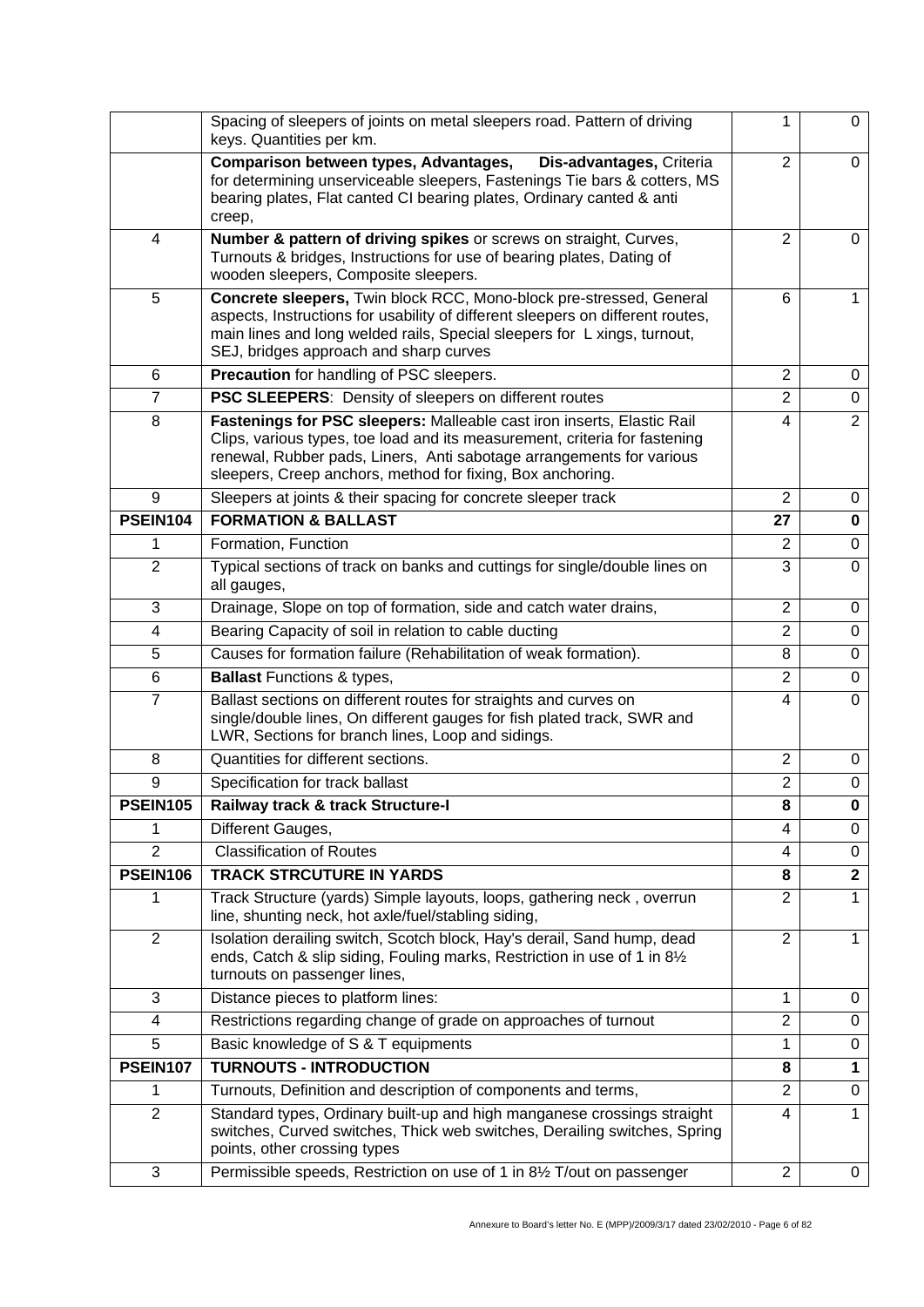|                 | running lines, symmetrical split                                                                                                                                                                                         |                |                |
|-----------------|--------------------------------------------------------------------------------------------------------------------------------------------------------------------------------------------------------------------------|----------------|----------------|
| <b>PSEIN108</b> | <b>TURNOUTS - ASSEMBLY &amp; LAYING</b>                                                                                                                                                                                  | 57             | $\mathbf{2}$   |
| 1               | Method of assembling all turnouts, Main dimensions and off sets of lead<br>curve for setting out,                                                                                                                        | 10             | 0              |
| 2               | Contrary and similar flexure turnouts: Definition, Calculations for lead &<br>radius,                                                                                                                                    | 15             | $\Omega$       |
| 3               | Diamond crossings, scissors crossovers with single and double slips,<br>Definitions and description of components and terms, Switch diamonds,<br>advantage of raising inside check rail of obtuse xings,                 | 10             | $\overline{0}$ |
| 4               | Methods of assembly,                                                                                                                                                                                                     | 10             | 0              |
| 5               | Main dimensions for setting out, Laying & Maintenance of fan shaped<br>turnouts, Maintenance of Turn /outs with reference to CMS crossing.                                                                               | 12             | $\overline{2}$ |
| <b>PSEIN109</b> | <b>CROSSOVERS</b>                                                                                                                                                                                                        | 45             | 3              |
| 1               | Calculation for laying cross over, Cross over between straight parallel<br>tracks with same & different no. of crossings                                                                                                 | 8              | 0              |
| 2               | Cross over between curved parallel tracks, Cross over between inclined<br>tracks.                                                                                                                                        | 8              | $\Omega$       |
| 3               | Scissors X-over, Definition and description of components and parts,<br>Standard layouts, Methods of assembly, Main dimensions for setting out,                                                                          | 6              | 0              |
| $\overline{4}$  | Gathering lines, Xing angles and limiting angle layouts,                                                                                                                                                                 | 6              | 0              |
| 5               | Calculations for different turnouts and spacing, Miscellaneous layouts: (1)<br>Triangle (2) Three throw. (3) Double junctions (4) Gauntleted track (Brief<br>description)                                                | 16             | $\Omega$       |
| 6               | Hands on to Computer software for layout calculation                                                                                                                                                                     | 1              | 3              |
| <b>PSEIN110</b> | <b>DIVERSIONS</b>                                                                                                                                                                                                        | 14             | 0              |
| 1               | Definition, Types of diversions,                                                                                                                                                                                         | 2              | 0              |
| 2               | Standard for laying diversions,                                                                                                                                                                                          | 6              | $\mathbf 0$    |
| 3               | Calculating length of diversions                                                                                                                                                                                         | 6              | $\Omega$       |
|                 | <b>TRACK STRUCTURE -II</b>                                                                                                                                                                                               |                |                |
| <b>PSEIN111</b> | <b>LEVEL CROSSINGS</b>                                                                                                                                                                                                   | 24             | 5              |
| 1               | Level crossings: Classification, types                                                                                                                                                                                   | $\overline{2}$ | 0              |
| $\overline{2}$  | Normal Position of Gates, Locking arrangement,                                                                                                                                                                           | $\overline{2}$ | 1              |
| 3               | Equipments                                                                                                                                                                                                               | $\mathbf{1}$   | 1              |
| 4               | Features of track at and in approaches of level crossings, Annual<br>overhauling, Maintenance of road surface and approach track, Check<br>rails-types, correct clearances, Visibility                                   | 4              | 0              |
| 5               | Requirement Checking of equipments and knowledge of rules of gatemen,                                                                                                                                                    | $\overline{2}$ | 1              |
| 6               | Census at L- xing,                                                                                                                                                                                                       | $\overline{2}$ | 0              |
| 7               | Inspection of L-xing, Duties of gatekeeper, Hot axle train parting,                                                                                                                                                      | 3              | 1              |
| 8               | Speed breakers, Road sign Boards, Provision of new LC, Manning, De-<br>manning, interlocking and replacement with ROB, closure, shifting and<br>replacement with limited height subways/ RUBs, Elimination Specification | 8              | 1              |
| <b>PSEIN112</b> | <b>BRIDGES &amp; TRACK STRUCTURE ON BRIDGES</b>                                                                                                                                                                          | 24             | $\mathbf{2}$   |
| 1               | Bridges: Classification, Types, Track Structure on girder Bridges,<br>ballasted decks, arch bridges, tunnels, provision of guard rails, re-railing<br>ramps                                                              | 8              | $\overline{2}$ |
| 2               | Importance of maintaining correct gauge, Alignment and tight fastenings,<br>Preparation, Renewal bridge timber & Steel channel sleeper,                                                                                  | 8              | 0              |
| 3               | Attention to approach track & strengthening, Cleaning of waterway,<br>Checking guard rails.                                                                                                                              | 8              | 0              |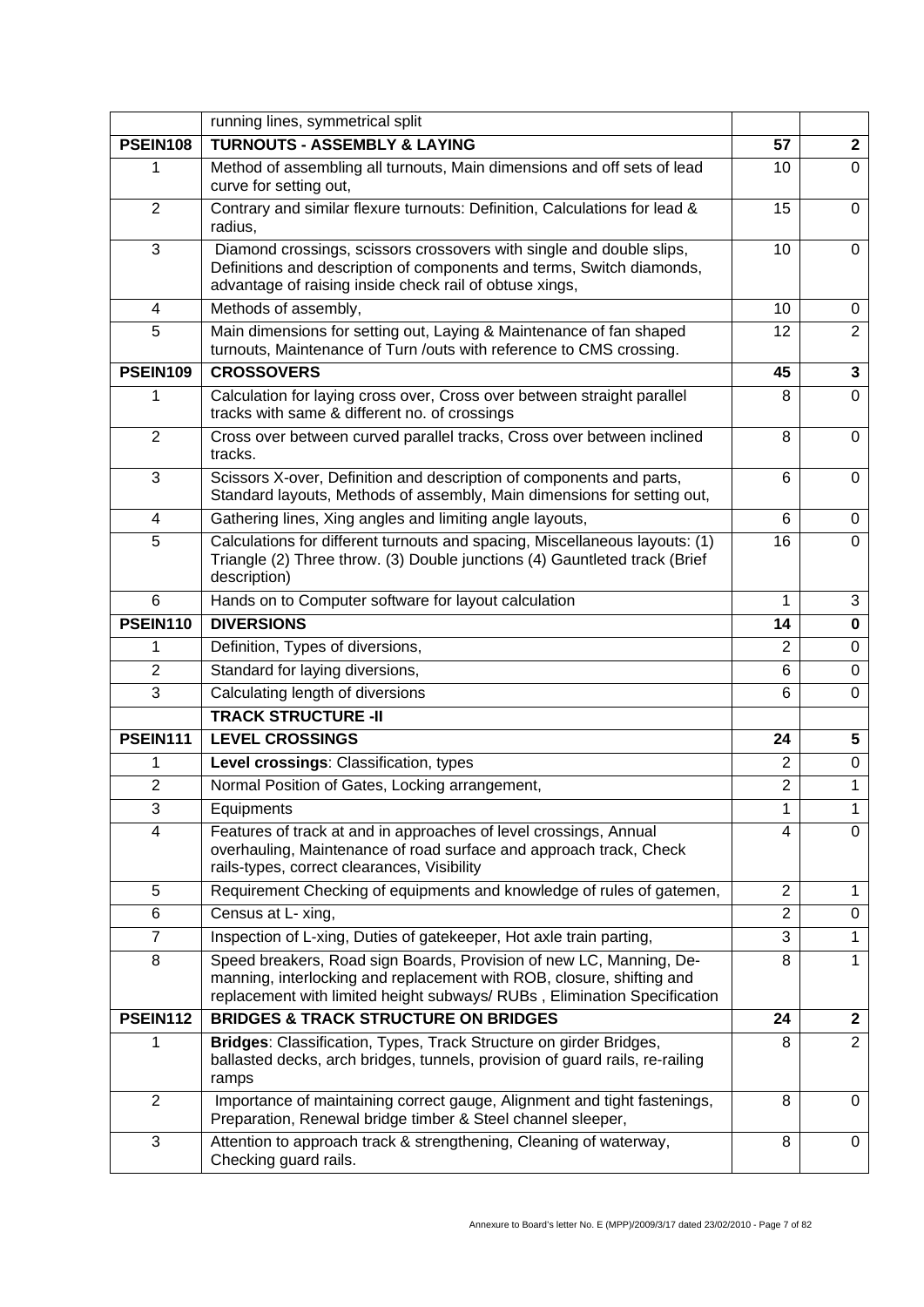| <b>PSEIN113</b> | <b>TUNNELS</b>                                                                                                                        | 8              | $\bf{0}$                |
|-----------------|---------------------------------------------------------------------------------------------------------------------------------------|----------------|-------------------------|
| <b>PSEIN114</b> | <b>Ballast Depot, Training out ballast, DMT operation</b>                                                                             | 6              | 0                       |
| <b>PSEIN115</b> | <b>ASH PITS</b>                                                                                                                       | $\mathbf{2}$   | $\bf{0}$                |
|                 | <b>WELDED RAILS</b>                                                                                                                   |                |                         |
| <b>PSEIN116</b> | <b>SHORT WELDED RAILS (SWR)</b>                                                                                                       | 10             | $\mathbf{2}$            |
| 1               | Definition, Track Structure for SWR,                                                                                                  | $\overline{2}$ | $\overline{2}$          |
| $\overline{2}$  | Conditions of laying, Maintenance of SWR,                                                                                             | $\overline{4}$ | $\mathbf 0$             |
| 3               | Gap survey & adjustment of gap.                                                                                                       | $\overline{4}$ | $\mathbf 0$             |
| <b>PSEIN117</b> | <b>LONG WELDED RAILS (LWR)</b>                                                                                                        | 44             | 8                       |
| 1               | Definitions,                                                                                                                          | 4              | 0                       |
| $\overline{2}$  | Various types of Rail thermometers,                                                                                                   | $\overline{2}$ | $\mathbf 0$             |
| 3               | Permitted locations for laying, Track Structure, Laying of LWR,                                                                       | 8              | 0                       |
| $\overline{4}$  | De-stressing - with and without rail tensors                                                                                          | 6              | 8                       |
| 5               | Repairs of Rail fracture,                                                                                                             | 4              | 0                       |
| 6               | Repairs of buckling,                                                                                                                  | 4              | $\mathbf 0$             |
| $\overline{7}$  | Maintenance precautions, Overhauling, Deep screening, Renewal,                                                                        | 5              | 0                       |
| 8               | cold & hot weather patrolling,                                                                                                        | 3              | $\mathbf 0$             |
| 9               | Determination of stress free temperature.                                                                                             | $\overline{2}$ | 0                       |
| 10              | Inspection of LWR and remedial actions for correction of gaps at SEJ,<br>Hysterasis loop                                              | 4              | $\mathbf 0$             |
| 11              | Competency level to carry out various works in LWR track, Dos & Don'ts                                                                | $\overline{2}$ | 0                       |
| <b>PSEIN118</b> | <b>WELDING OF RAILS</b>                                                                                                               | 14             | 8                       |
| 1               | Necessity of welding rail joints,                                                                                                     | 2              | 0                       |
| 2               | SPW, Wider gap Welding, compressed air preheating, 3 piece mould AT<br>welding technique                                              | $\overline{4}$ | $\mathbf 0$             |
| 3               | Precautions to be observed during AT weld for good quality,                                                                           | $\overline{2}$ | 6                       |
| 4               | Tolerances for finished A.T. welds & FB Welds,                                                                                        | $\overline{2}$ | $\overline{2}$          |
| 5               | Brief idea about FB welds, Testing of welds, Mobile flash-butt welding                                                                | 4              | $\mathbf 0$             |
| <b>PSEIN119</b> | <b>RAIL FLAWS &amp; TESTING</b>                                                                                                       | 4              | $\bf{0}$                |
| 1               | Visuals examination (key man's)                                                                                                       | $\overline{2}$ | $\mathbf 0$             |
| $\mathfrak{p}$  | <b>USFD Testing</b>                                                                                                                   | $\overline{2}$ | 0                       |
| <b>PSEIN120</b> | <b>MAINTENANCE</b>                                                                                                                    | 21             | $\overline{\mathbf{4}}$ |
|                 | Introduction                                                                                                                          | 1              | 0                       |
| 1               | Object of good maintenance,                                                                                                           | 4              | $\mathbf 0$             |
| $\overline{2}$  | Service, Maintenance tolerances and Approved methods, Beater packing,<br>Off-track machines and 'On track' machines,                  | 6              | $\mathbf 0$             |
| 3               | Approved systems, Systematic Maintenance conventional through<br>packing, directed track maintenance and 3-tier system of maintenance | $\overline{2}$ | 0                       |
| 4               | Pre-monsoon, during monsoon and post monsoon attention.                                                                               | $\overline{2}$ | $\overline{2}$          |
| 5               | Record of Gang work, Gang chart/diary, Keyman's diary, Mate's diary,<br>Record of work of Artisans and other workmen.                 | 4              | $\overline{2}$          |
| 6               | Half yearly reports on conditions of permanent way, PWI's Section<br>Register, P. Way plans and diagrams                              | $\overline{2}$ | 0                       |
| <b>PSEIN121</b> | <b>REGULAR MAINTENANCE OPERATIONS</b>                                                                                                 | 70             | $\mathbf{2}$            |
| 1               | Regular works: Through packing,                                                                                                       | 6              | $\mathbf 0$             |
| $\overline{2}$  | Picking of slacks,                                                                                                                    | $\overline{2}$ | $\mathbf 0$             |
|                 | Maintenance of concrete sleeper track                                                                                                 | 8              | $\mathbf 0$             |
| 3               | Overhauling,                                                                                                                          | $\overline{4}$ | $\mathbf 0$             |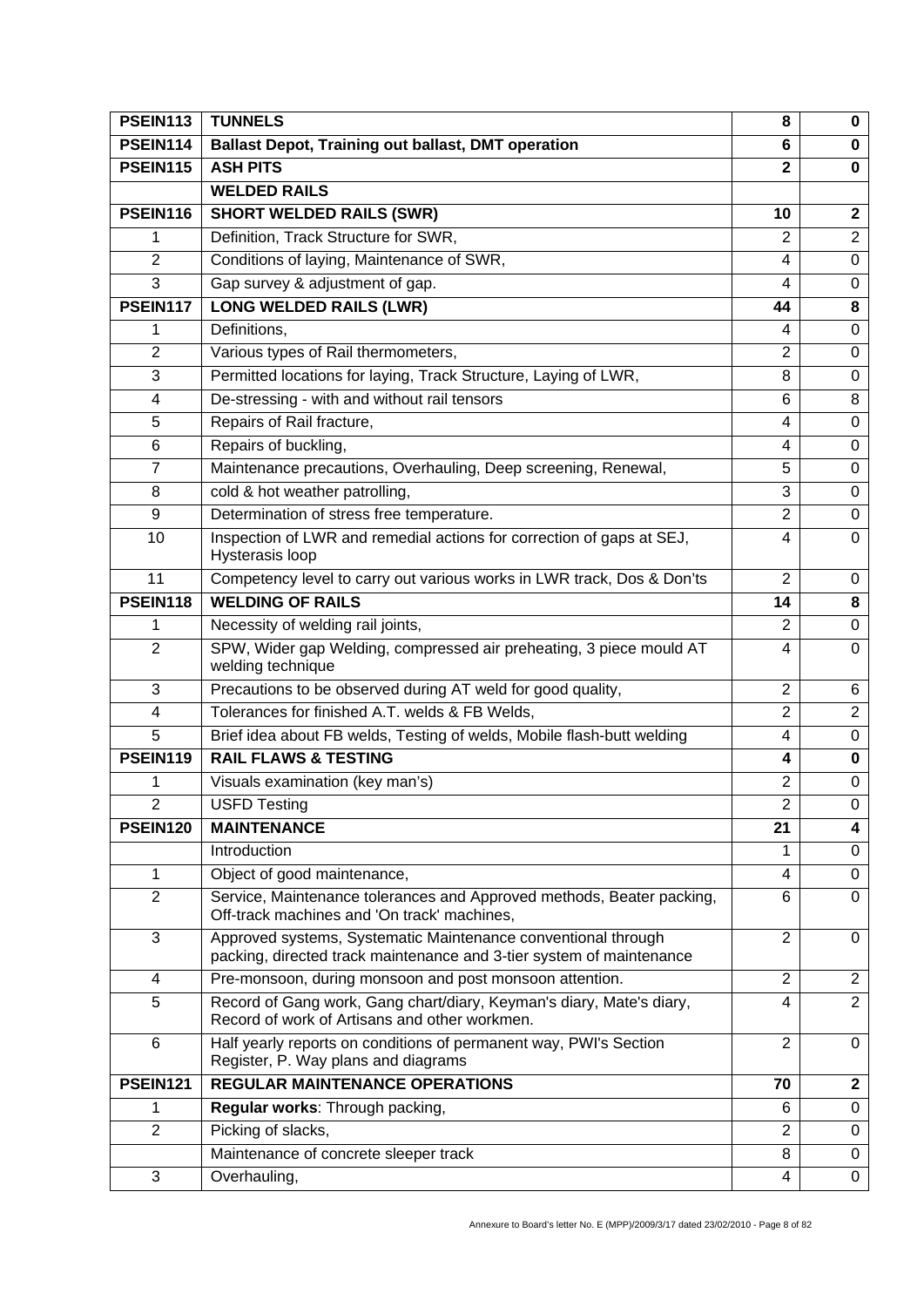| 4               | Deep screening                                                                                                                                                                                                                                                                             | 6              | 0              |
|-----------------|--------------------------------------------------------------------------------------------------------------------------------------------------------------------------------------------------------------------------------------------------------------------------------------------|----------------|----------------|
| 5               | Cleaning of drains and water ways,                                                                                                                                                                                                                                                         | $\overline{2}$ | $\mathbf 0$    |
| 6               | Lubrication of joints and lubrication of rails in straight and on curves,<br>maintenance of rail joints,                                                                                                                                                                                   | $\overline{2}$ | 0              |
| 7               | Incidental works: Creep, Importance of joint gaps, Gap surveys,                                                                                                                                                                                                                            | 4              | 0              |
| 8               | Buckling,                                                                                                                                                                                                                                                                                  | $\overline{2}$ | $\mathbf 0$    |
| 9               | Prevention of creep, Creep anchors, Anti-creep fastenings, Measurement<br>of creep, Markers, Creep register; Creep adjustment, Adjusting joint<br>sleepers.                                                                                                                                | 4              | $\overline{2}$ |
| 10              | Lifting and lowering of track: Undesirability of lowering maximum<br>lifting/lowering at one time, Provision of ramps at ends, Adequate ballast<br>cushion and drainage after lowering.                                                                                                    | 4              | $\Omega$       |
| 11              | Sample of standard section of track:                                                                                                                                                                                                                                                       | $\overline{2}$ | 0              |
| 12              | Maintenance of special layout : Points & Crossings, SE/P. Way's<br>register,                                                                                                                                                                                                               | 6              | $\overline{0}$ |
| 13              | Periodic inspection and programmed attention, Importance of correct<br>gauge, Alignment packing, Tight fastenings and clearances,                                                                                                                                                          | 4              | $\mathbf 0$    |
| 14              | Overhauling, Coordination with signal and operating departments,<br>Maximum wear of xing making up wear by welding, Welding of joints on<br>turnouts, gapless joints for crossing joints.                                                                                                  | 4              | 0              |
| 15              | Special attention to maintenance of platform lines and drainage, corrosion<br>of rails, metal sleepers, fastening of concrete sleepers and problem of<br>groove formation, maintenance of turn in curves,                                                                                  | 4              | $\Omega$       |
| 16              | Basic knowledge of OHE, Maintenance in electrified territories,<br>maintenance of track circuited sections, use of insulated trolleys, Gauges<br>and other tools, maintenance of insulated joints, glued joints.<br>Felling/Cutting/pruning of trees obstructing view or very close to OHE | 4              | $\Omega$       |
| 17              | Maintenance technique on suburban routes wherever applicable                                                                                                                                                                                                                               | $\overline{2}$ | 0              |
| <b>PSEIN122</b> | <b>PROTECTION, RESTRICTIONS &amp; INDICATIONS</b>                                                                                                                                                                                                                                          | 13             | $\mathbf{2}$   |
| 1               | Hand signals in day and night, Hand flags, Hand lamps, Banner flags,<br>Detonators & fusee, life of detonators, testing, fog signals/fusee                                                                                                                                                 | 3              | $\overline{2}$ |
| $\overline{2}$  | Engineering, Indicators, Temporary and permanent,                                                                                                                                                                                                                                          | 4              | 0              |
| 3               | Works of short and long duration, Protection during emergency Caution<br>order.                                                                                                                                                                                                            | 6              | 0              |
| PSEIN123        | <b>PATROLLING</b>                                                                                                                                                                                                                                                                          | 14             | 0              |
| 1               | Necessity of patrolling,                                                                                                                                                                                                                                                                   |                | 0              |
| $\overline{2}$  | Kinds of patrolling i.e. Key men's daily patrol, Gang patrol, Monsoon<br>security, Hot and cold weather patrolling, Watch at vulnerable points,<br>Weather warnings, Single and double frequency patrolling,                                                                               | 6              | $\mathbf 0$    |
| 3               | Patrol charts, Patrol books and equipments, Selection and duties of<br>patrolmen,                                                                                                                                                                                                          | 4              | $\Omega$       |
| 4               | Night checks & Inspections                                                                                                                                                                                                                                                                 | $\overline{2}$ | 0              |
| 5               | Felling/Cutting/pruning of trees obstructing view, very close to OHE                                                                                                                                                                                                                       | 1              | 0              |
| PSEIN124        | <b>MECHANIZED MAINTENANCE</b>                                                                                                                                                                                                                                                              | 40             | 6              |
| 1               | Need for mechanization, model of mechanized maintenance,                                                                                                                                                                                                                                   | $\overline{2}$ | 0              |
| $\overline{2}$  | 3 tiers system of track maintenance, Working of MMUs                                                                                                                                                                                                                                       | 8              | 0              |
| 3               | Small track machines: types, use in maintenance, spot attention with off<br>track tampers, Troubleshooting and system of repairs & maintenance                                                                                                                                             | 12             | 4              |
| 4               | Pre-requisites to tamping and other machine working, Pre & Post and<br>during attentions for tamping and other machine working,                                                                                                                                                            | 12             | 0              |
| 5               | Design mode tamping: survey and procedure of tamping                                                                                                                                                                                                                                       | 6              | $\overline{2}$ |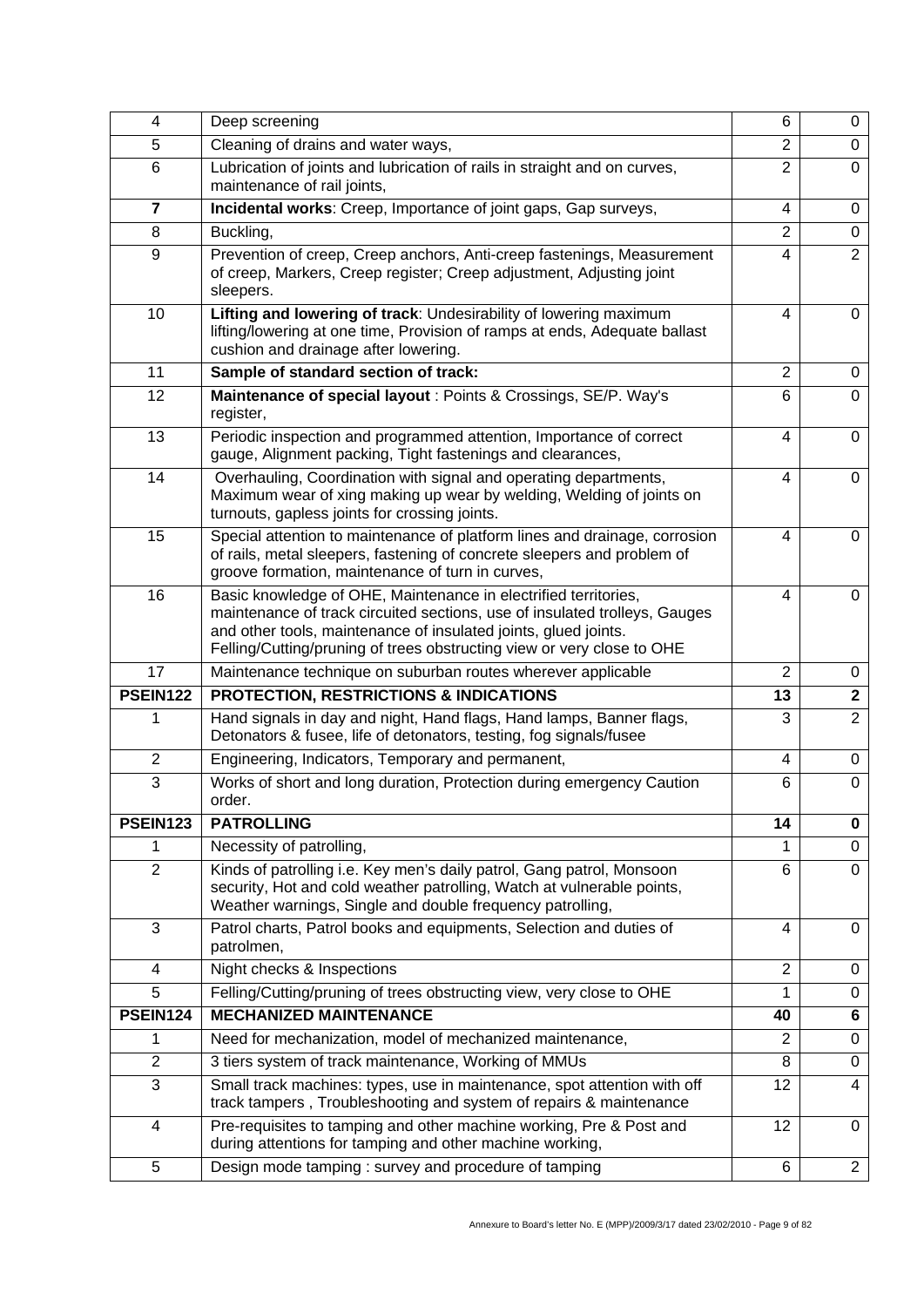| <b>PSEIN125</b> | <b>TOOLS &amp; EQUIPMENTS</b>                                                                                                                                                                                                                          | 12                      | $\mathbf{3}$ |
|-----------------|--------------------------------------------------------------------------------------------------------------------------------------------------------------------------------------------------------------------------------------------------------|-------------------------|--------------|
| 1               | Measuring tools                                                                                                                                                                                                                                        | $\overline{\mathbf{4}}$ | 1            |
| $\overline{2}$  | <b>MSP Tool kit</b>                                                                                                                                                                                                                                    | $\overline{\mathbf{4}}$ | 1            |
| 3               | Regular Maintenance Tools                                                                                                                                                                                                                              | 4                       | 1            |
| PSEIN126        | <b>TROLLEY/LORRY/DOLLY WORKING</b>                                                                                                                                                                                                                     | 14                      | $\bf{0}$     |
| 1               | Distinction between Trolley, Lorry & motor Trolley,                                                                                                                                                                                                    | 1                       | $\Omega$     |
| $\overline{2}$  | Competency Certificate,                                                                                                                                                                                                                                | 1                       | $\Omega$     |
| 3               | Working of Push Trolley, Lorry & motor Trolley, Its equipment,                                                                                                                                                                                         | $6\phantom{1}6$         | $\mathbf 0$  |
| 4               | Protection, Working of rail dolly and its protection                                                                                                                                                                                                   | 4                       | $\Omega$     |
| 5               | <b>Trolley Refuges</b>                                                                                                                                                                                                                                 | $\overline{2}$          | $\Omega$     |
| PSEIN127        | <b>RECONDITIONING OF MATERIALS AND TOOLS</b>                                                                                                                                                                                                           | 18                      | $\mathbf 0$  |
| 1               | Reconditioning of tools by forging, Forge -welding and riveting of new<br>sections,                                                                                                                                                                    | $\overline{2}$          | $\Omega$     |
| $\overline{2}$  | Reconditioning of P. Way materials, Rails, Welding of scabbed rails,<br>cropping of rail ends, hole drilling and chamfering of bolt hole in rails                                                                                                      | 4                       | $\Omega$     |
| 3               | Wooden sleepers, Plugging spikes, Shifting rail seat, End binding, Steel<br>sleepers, Welding special pads for pandrol clips and use of moon<br>washers/ Mota singh liner for elongated holes, Repressing of fishplates,<br>Use of shims, Beaters etc. | 6                       | $\Omega$     |
| 4               | Reconditioning of worn out crossings and switches, type of electrodes<br>used, RDSO approved vendor and welder system                                                                                                                                  | 6                       | $\Omega$     |
|                 | <b>SAFETY</b>                                                                                                                                                                                                                                          |                         |              |
| PSEIN128        | <b>CRS SANCTION &amp; SCHEDULE OF DIMENSIONS</b>                                                                                                                                                                                                       | 14                      | $\bf{0}$     |
| 1               | Works requiring CRS sanction                                                                                                                                                                                                                           | $\overline{2}$          | $\Omega$     |
| 2               | Various schedules of dimensions related to P. Way                                                                                                                                                                                                      | 8                       | $\Omega$     |
| 3               | Infringements, Register of infringements                                                                                                                                                                                                               | $\overline{2}$          | $\Omega$     |
| $\overline{4}$  | Movement of ODC                                                                                                                                                                                                                                        | $\overline{2}$          | $\Omega$     |
|                 | Total(16 weeks)                                                                                                                                                                                                                                        | 613                     | 67           |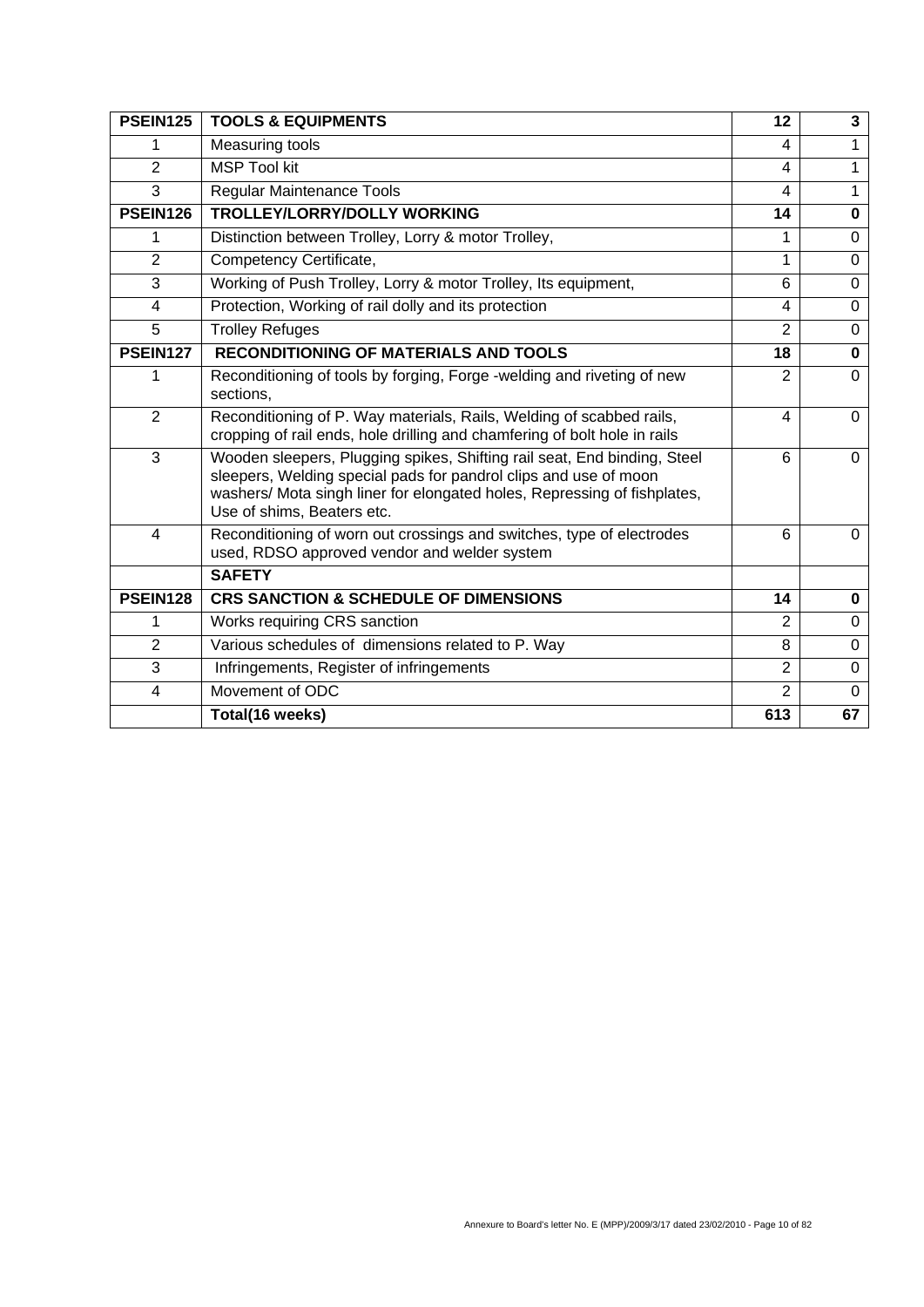| Annexure-I(b)        |                                                                                                                                                                                                                                                                                                                                            |                      |                      |
|----------------------|--------------------------------------------------------------------------------------------------------------------------------------------------------------------------------------------------------------------------------------------------------------------------------------------------------------------------------------------|----------------------|----------------------|
|                      | <b>MODULES FOR SE/ P WAY- INDUCTION (PHASE-II)</b>                                                                                                                                                                                                                                                                                         |                      |                      |
| <b>Module</b><br>No. | <b>Lesson Content</b>                                                                                                                                                                                                                                                                                                                      | <b>Class</b><br>Room | <b>Model</b><br>Room |
| <b>PSEIN129</b>      | <b>SURVEYING</b>                                                                                                                                                                                                                                                                                                                           | 20                   | 16                   |
| 1                    | General purpose of Surveying, introduction to common survey terms<br>and principles of surveying & Levelling.                                                                                                                                                                                                                              | 10                   | 0                    |
| $\overline{2}$       | Exposure to commonly used instruments/tools that measure angles &<br>distances i.e. Theodolite, Dumpy Levels, Total stations etc., Firsthand<br>experience of carrying out topographic surveys at various scales,<br>Interpretation and presentation/reporting of survey data                                                              | 10                   | 16                   |
| <b>PSEIN130</b>      | <b>TRANSPORTATION-I</b>                                                                                                                                                                                                                                                                                                                    | 16                   | 6                    |
| 1                    | Various systems of working, Essentials of absolute & automatic block<br>system,                                                                                                                                                                                                                                                            | 8                    | $\overline{2}$       |
| $\overline{2}$       | Classification of stations, Simple layouts & condition for granting<br>permission to approach, single line working on double line, Reception of<br>train on blocked line and starting from non-signaled line, TFC,<br>Interlocking, Recovery Time                                                                                          | 8                    | $\overline{4}$       |
|                      | <b>CURVES</b>                                                                                                                                                                                                                                                                                                                              |                      |                      |
| <b>PSEIN131</b>      | <b>HORIZONTAL CURVES</b>                                                                                                                                                                                                                                                                                                                   | 36                   | 0                    |
| 1                    | Degree of curve, Types of curves, Relation between degree, Radius,<br>Chord and versine, Standard chords to be used for stringing,                                                                                                                                                                                                         | 4                    | 0                    |
| $\overline{2}$       | Record in SE/P. Way's curve register checking of alignment after<br>derailments and for turn in and turnout curves,                                                                                                                                                                                                                        | 4                    | 0                    |
| $\overline{3}$       | Super elevation / equilibrium cant, Maximum cant for normal and high<br>speed trains, Cant deficiency and cant excess, Formula for safe speed<br>on curves, Equilibrium speed, Calculation of cant to be provided and<br>permissible speed, Transition length, Maximum cant gradient, Rates of<br>running out of cant and cant deficiency. | 8                    | 0                    |
| 4                    | Types of curves, Setting out of curves, Cubic parabola off sets for<br>setting out transition curve, Shift calculations for setting out complete<br>curve with theodolite.                                                                                                                                                                 | 4                    | 0                    |
| 5                    | Miscellaneous - Running out cant on transitioned curves, Gradient rail,<br>Laying of rails on curves, Mid stagger joints and on sharp curves, Curve<br>markers and cant boards, Lubrication on curves,                                                                                                                                     | 6                    | 0                    |
| 6                    | Widening of gauge on curves, Extra clearance on curves, Minimum<br>length of straight between reverse curves,                                                                                                                                                                                                                              | 4                    | 0                    |
| $\overline{7}$       | Curves with similar and contrary flexure, Calculation of cant to be<br>provided and permissible speed, Curve with X-over and diamonds                                                                                                                                                                                                      | 6                    | 0                    |
| PSEIN132             | <b>VERTICAL CURVES</b>                                                                                                                                                                                                                                                                                                                     | 12                   | 0                    |
| 1                    | Need for vertical curve, Grades, Equivalent radius,                                                                                                                                                                                                                                                                                        | 2                    | 0                    |
| $\overline{2}$       | Calculations and setting out a vertical curve, Level pegs for accurate<br>maintenance,                                                                                                                                                                                                                                                     | 8                    | $\Omega$             |
| 3                    | Vertical curves on LWR                                                                                                                                                                                                                                                                                                                     | $\overline{2}$       | 0                    |
| <b>PSEIN133</b>      | <b>REALIGNMENT OF CURVES</b>                                                                                                                                                                                                                                                                                                               | 32                   | 12                   |
| 1                    | Re-alignment of curves, String lining of curves, Need for curve<br>adjustment,                                                                                                                                                                                                                                                             | 2                    | 0                    |
| $\overline{2}$       | Criteria for realignment, Curve register, Versine survey,                                                                                                                                                                                                                                                                                  | 4                    | 0                    |
| 3                    | Calculations of slews by double summation method,                                                                                                                                                                                                                                                                                          | 8                    | $\mathbf 0$          |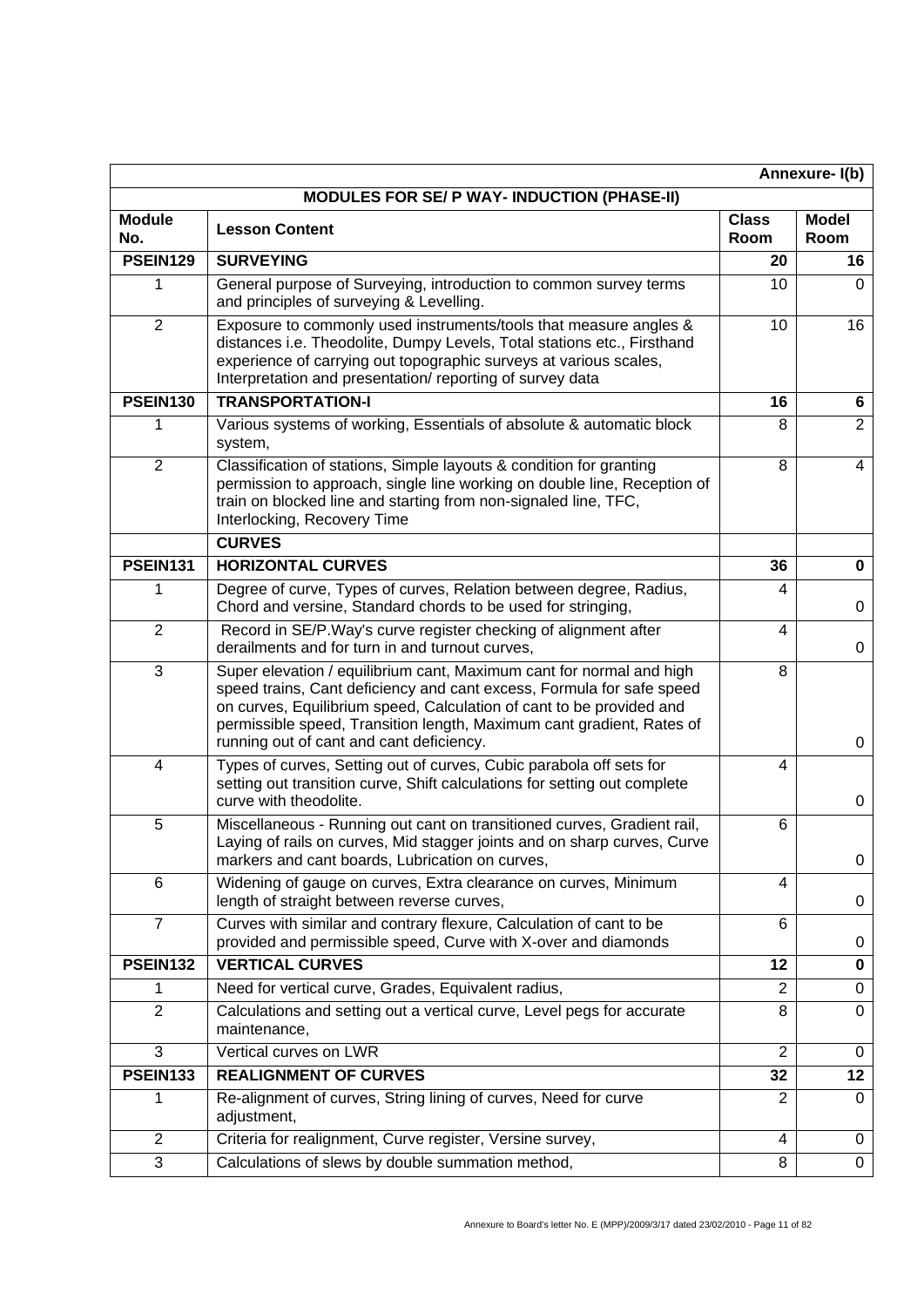| 4               | Slewing to revised versine, Local adjustment,                                                                                                                                                                                                                                                                                                | 4              | $\overline{2}$          |
|-----------------|----------------------------------------------------------------------------------------------------------------------------------------------------------------------------------------------------------------------------------------------------------------------------------------------------------------------------------------------|----------------|-------------------------|
| 5               | Optimization method of curve realignment,                                                                                                                                                                                                                                                                                                    | 6              | $\overline{2}$          |
| 6               | Curve indication boards & curve posts.                                                                                                                                                                                                                                                                                                       | $\overline{2}$ | $\mathbf 0$             |
| $\overline{7}$  | Hands on to Computer software for curve realignment calculations                                                                                                                                                                                                                                                                             | 6              | 8                       |
| PSEIN134        | <b>TRACK RENEWALS</b>                                                                                                                                                                                                                                                                                                                        | 38             | $\mathbf 0$             |
|                 | Casual renewals, Complete track renewals, Through rail renewals,<br>Through Sleeper renewals, Through fitting renewal and through ballast<br>renewal,                                                                                                                                                                                        | 6              | 0                       |
| $\overline{2}$  | Criteria for un-serviceability for casual renewals,                                                                                                                                                                                                                                                                                          | 2              | 0                       |
| 3               | Criteria for TRR, TSR,                                                                                                                                                                                                                                                                                                                       | 4              |                         |
| $\overline{4}$  | Methods of renewals, Preparation, Labour Organisation, Tools, Ballast,                                                                                                                                                                                                                                                                       | 10             | $\Omega$                |
| 5               | Careful handling of materials, Speed restrictions and post relaying<br>attention,                                                                                                                                                                                                                                                            | 4              | $\Omega$                |
| 6               | Picking of released materials, Classification & disposal, Relaying with<br>PQRS equipment, Record of relaying, Track relaying train, Relaying of<br>turnout with T-28, New track laying standards, Handing over/Taking<br>over of new track.                                                                                                 | 12             | $\mathbf 0$             |
| <b>PSEIN135</b> | <b>INSPECTIONS, TRACK RECORDING &amp; MONITORING</b>                                                                                                                                                                                                                                                                                         | 38             | 8                       |
| 1               | Object of inspection,                                                                                                                                                                                                                                                                                                                        | $\overline{2}$ | 0                       |
| $\overline{2}$  | Riding quality, TGI, Track geometry, Condition of track structure,<br>Correct methods of work, Testing knowledge of rules,                                                                                                                                                                                                                   | 8              | 0                       |
| 3               | Method of Inspection: Push trolley, Motor trolley, Foot inspection,<br>Engine & Rear van Inspection, Amsler car, TRRC, Oscillograph car,<br>OMS, TFMS, Mobile USFD (Spurt Car)                                                                                                                                                               | 10             | 4                       |
| 4               | Frequency of inspection: Inspection register, Repetitive defects and<br>their Rectification, Permissible accelerations as recorded by<br>oscillograph car,                                                                                                                                                                                   | 6              | 0                       |
| 5               | Inspection of track geometry, inspection of Gang's work: quality,<br>methods, progress, tools and equipments, knowledge of rules,<br>attendance, Gang chart and diary, inspection of finished work,<br>Inspection of bad riding spots, spots identified by TRC for urgent<br>maintenance, Systematic measurement and investigation of defect | 12             | 4                       |
| PSEIN136        | <b>ACCIDENTS &amp; DISASTER MANAGEMENT</b>                                                                                                                                                                                                                                                                                                   | 30             | $\overline{\mathbf{2}}$ |
|                 | Duties of JE-II/P. Way in disaster management                                                                                                                                                                                                                                                                                                | $\overline{2}$ | $\overline{0}$          |
| $\overline{2}$  | Sounding of hooters & classification of accidents,                                                                                                                                                                                                                                                                                           | $\overline{2}$ | $\mathbf 0$             |
| 3               | Action to be taken on reaching site, First aid, preservation of clues,<br>Assessment of men and materials for restoration, Recording site and<br>track particulars, Preparation of a sketch, Expeditious restoration,                                                                                                                        | 6              | $\Omega$                |
| $\overline{4}$  | Drivers report on bad riding, Breaches & its types, Prevention & action<br>during breach, Vigilance on Railway Affecting tanks                                                                                                                                                                                                               | 4              | $\Omega$                |
| 5               | Enquiries - General ideas about procedure and composition of Accident<br>Committee,                                                                                                                                                                                                                                                          | 4              | 0                       |
| 6               | Classification of enquiries & time schedule, Accidents at work spots,<br><b>Engineering ART materials</b>                                                                                                                                                                                                                                    | 4              | $\Omega$                |
| $\overline{7}$  | Mechanism of derailment, Various defects of rolling stocks and IRCA's<br>rejection limits, Disaster Management                                                                                                                                                                                                                               | 8              | $\overline{2}$          |
|                 | <b>CE-MIS (TMS)</b>                                                                                                                                                                                                                                                                                                                          |                |                         |
| PSEIN137        | <b>TMS</b>                                                                                                                                                                                                                                                                                                                                   | 10             | 0                       |
| 1               | Track Management System: Introduction to TMS, purpose, advantages,<br>main features                                                                                                                                                                                                                                                          | 10             | 0                       |
| PSEIN138        | <b>CONTRACT MANAGEMENT</b>                                                                                                                                                                                                                                                                                                                   | 41             | 0                       |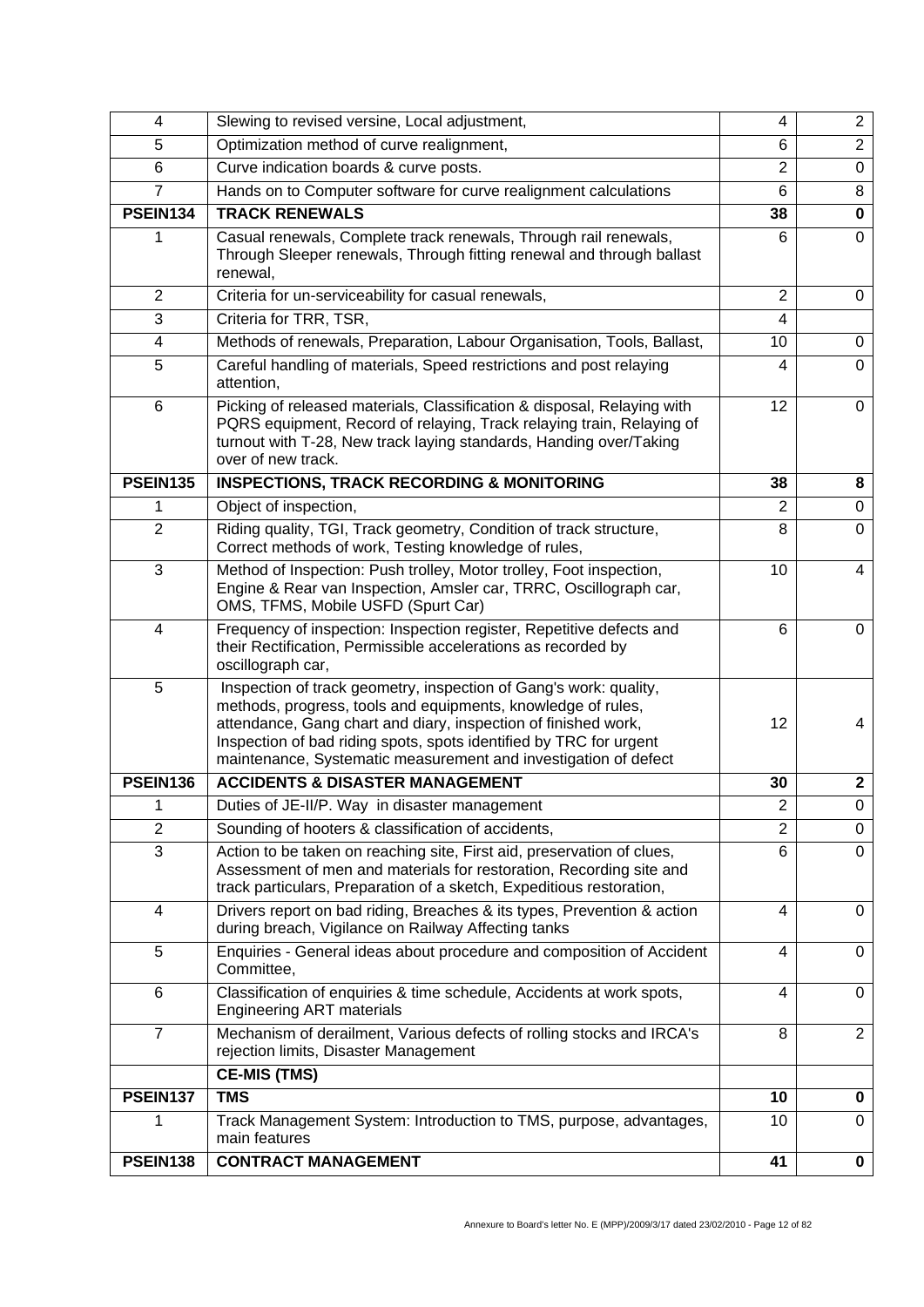| 1               | Definition of agreement /contract, Types & forms of contract                                                                                                                                                                                                                                                                        | 4                       | 0              |
|-----------------|-------------------------------------------------------------------------------------------------------------------------------------------------------------------------------------------------------------------------------------------------------------------------------------------------------------------------------------|-------------------------|----------------|
| $\overline{2}$  | Tenders, Tender committee, GCC & SCC, SOR for P. Way works,<br>Quality control measures at site,                                                                                                                                                                                                                                    | 6                       | 0              |
| 3               | Various registers to be maintained for progress, Quality, safety of<br>contractors persons, Safety measures at work site,                                                                                                                                                                                                           | $\overline{4}$          | 0              |
| 4               | Accountal of new and Released material, Issue and receipt from<br>contractors, Important points from vigilance angle,                                                                                                                                                                                                               | 4                       | 0              |
| 5               | Awarding of contract, Earnest money, Security deposit                                                                                                                                                                                                                                                                               | 4                       | $\Omega$       |
| 6               | Preparation of Contractor's On-Account/Running & Final Bills, Material<br>Statements, Maintenance Period, Warranty/guarantee clauses, release<br>of security deposit                                                                                                                                                                | 3                       | 0              |
| $\overline{7}$  | Time extensions to date of completion of contract,                                                                                                                                                                                                                                                                                  | $\overline{2}$          | 0              |
| 8               | Hiring of tools and plants to Contractors                                                                                                                                                                                                                                                                                           | 3                       | $\mathbf 0$    |
| 9               | Supervision of contractual works, Safety at work-site, Common<br>ignorance. Dos & Don'ts for contract matters                                                                                                                                                                                                                       | $\overline{\mathbf{4}}$ | 0              |
| 10              | Termination, Disputes, redressal, arbitration                                                                                                                                                                                                                                                                                       | 3                       | $\mathbf 0$    |
| 11              | Duties towards payment to contractor's labour and maintenance of<br>records as per labour laws                                                                                                                                                                                                                                      | 4                       | 0              |
| <b>PSEIN139</b> | <b>LAND MANAGEMENT</b>                                                                                                                                                                                                                                                                                                              | 20                      | 0              |
| 1               | Land acquisition,                                                                                                                                                                                                                                                                                                                   | 4                       | 0              |
| $\overline{2}$  | Demarcation of land boundaries,                                                                                                                                                                                                                                                                                                     | $\overline{2}$          | $\mathbf 0$    |
| 3               | Licensing/leasing,                                                                                                                                                                                                                                                                                                                  | 4                       | $\Omega$       |
| 4               | Relinquishment of railway land,                                                                                                                                                                                                                                                                                                     | $\overline{2}$          | $\mathbf 0$    |
| 5               | Type of encroachments and PPE Act.                                                                                                                                                                                                                                                                                                  | 8                       | 0              |
| PSEIN140        | <b>COMPUTER &amp; THEIR USAGE</b>                                                                                                                                                                                                                                                                                                   | 24                      | 18             |
| 1               | Various languages suitable for Civil Engineering applications,                                                                                                                                                                                                                                                                      | 2                       | 0              |
| $\overline{2}$  | Windows,                                                                                                                                                                                                                                                                                                                            | 6                       | 6              |
| 3               | MS- Office: Word, Excel, Access, PowerPoint                                                                                                                                                                                                                                                                                         | 10                      | 6              |
| 4               | Use of Internet, Latest advancement in Information Technology & e-<br>mail.                                                                                                                                                                                                                                                         | 6                       | 6              |
| PSEIN141        | <b>TRANSPORTATION</b>                                                                                                                                                                                                                                                                                                               | 37                      | 10             |
| 1               | Knowledge of GR & SR, Various systems of working, Essentials of<br>absolute & automatic block system,                                                                                                                                                                                                                               | 10                      | $\overline{2}$ |
| $\overline{2}$  | Classification of stations, Simple layouts & condition for granting<br>permission to approach, single line working on double line, Reception of<br>train on blocked line and starting from non-signaled line, TFC,<br>Interlocking, Recovery Time                                                                                   | 11                      | $\overline{4}$ |
| 3               | Important definitions, General rules applying to Railway servants,                                                                                                                                                                                                                                                                  | 6                       | 0              |
| 4               | Signals, General provisions, Description of fixed signals, Hand signals,<br>Detonating signal flare signal, Defective fixed signal, Rules for passing<br>defective signals,                                                                                                                                                         | 10                      | 4              |
| PSEIN142        | <b>OFFICE &amp; STORES</b>                                                                                                                                                                                                                                                                                                          | 13                      | $\Omega$       |
| 1               | Procuring of office stationary and stores, Procuring of P. Way stores for<br>maintenance and for special works, Classification of stores, Accountal<br>of stores, Stock verification reports, Disposal of scrap & surplus stores,<br>Overhauling of stores, Numerical ledgers & inventory control, Section<br>register of SE/P. Way | 4                       | 0              |
| $\overline{c}$  | Classification of stores, Stock verification, Stock sheet, Submission of<br>returns, Inventory control, Maintenance of DMTR and ledgers,<br>Submission of store returns in time, Materials at site register, Imprest<br>Store, T&P Store                                                                                            | 6                       | 0              |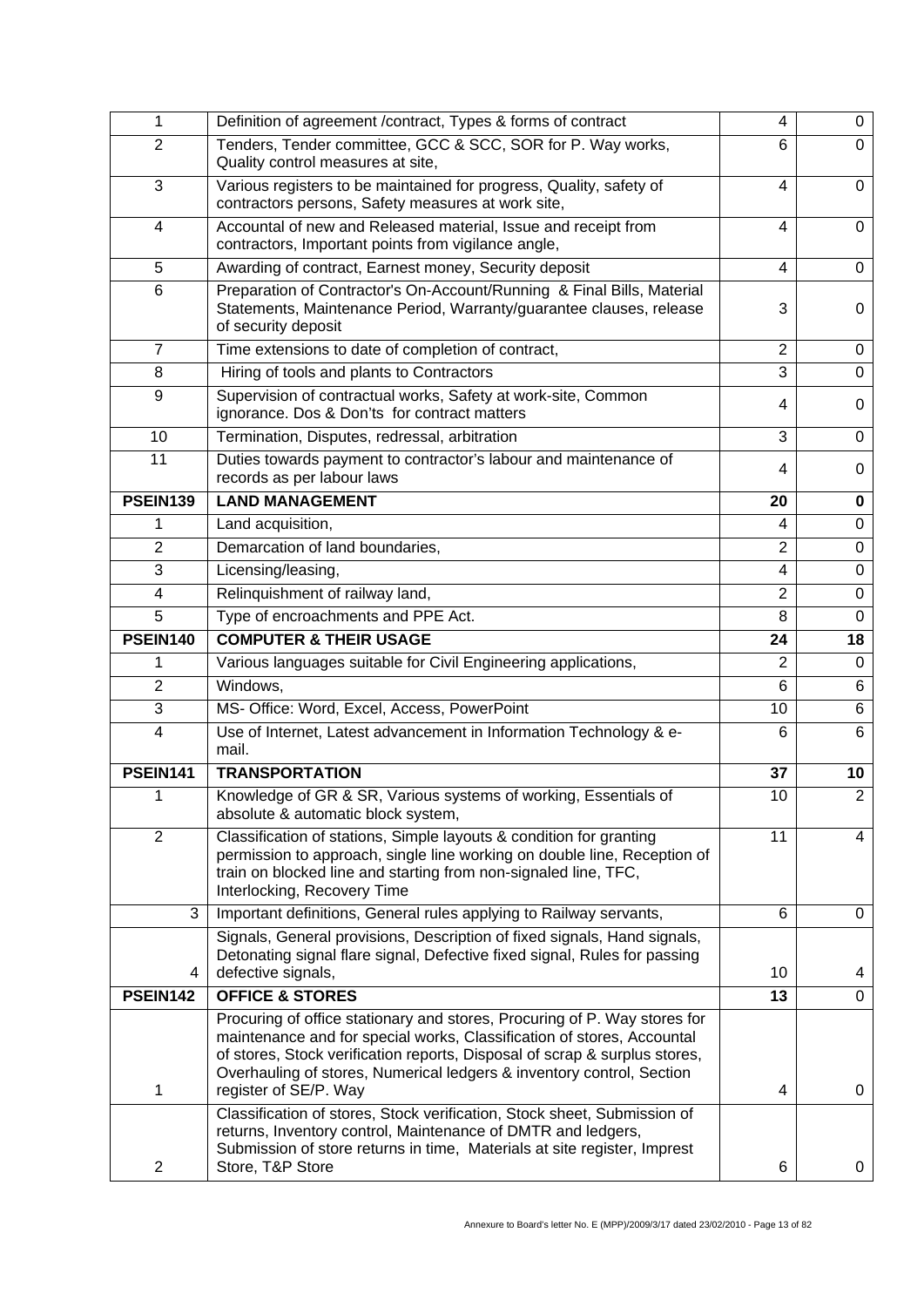|                                                                                                                                                                                                      | Functioning of divisional Stores Depots and Track Depot, Requirement                                                             |                |             |
|------------------------------------------------------------------------------------------------------------------------------------------------------------------------------------------------------|----------------------------------------------------------------------------------------------------------------------------------|----------------|-------------|
| 3                                                                                                                                                                                                    | of materials for casual renewal and sanctioned renewals, Working out<br>list for track materials, Proper care & upkeep of store. | 3              | 0           |
| <b>PSEIN143</b>                                                                                                                                                                                      | <b>PERSONNEL</b>                                                                                                                 | 24             | $\Omega$    |
| 1                                                                                                                                                                                                    | Muster, Pay sheet, Pay Bands, Grade Pay; Allowances,                                                                             | 1              | 0           |
| $\overline{2}$                                                                                                                                                                                       | Wage period, Bill preparation, Filling up of TA & OT Journals,<br>Witnessing of payment, unpaid wages,                           | 1              | 0           |
| 3                                                                                                                                                                                                    | Passes and leave                                                                                                                 | 3              | $\Omega$    |
| $\overline{4}$                                                                                                                                                                                       | Medical Assistance and Medical Examination Rules                                                                                 | 1              | $\mathbf 0$ |
| 5                                                                                                                                                                                                    | Establishment Records in SSE/ JE P Way office                                                                                    | $\mathbf{1}$   | $\Omega$    |
| 6                                                                                                                                                                                                    | Trade Test; Other channels of promotions                                                                                         | $\overline{2}$ | $\mathbf 0$ |
| $\overline{7}$                                                                                                                                                                                       | Settlement:- PF, Pension, Gratuity, Leave Encashment; Filling up of<br><b>Pension Booklet</b>                                    | 2              | 0           |
| 8                                                                                                                                                                                                    | Welfare Schemes & SBF                                                                                                            | $\overline{2}$ | $\Omega$    |
| 9                                                                                                                                                                                                    | Industrial Relations:-Unions & Associations, PNM, JCM                                                                            | $\overline{2}$ | $\Omega$    |
| 10                                                                                                                                                                                                   | Railway Services (Conduct) Rules, D&A Rules                                                                                      | 3              | $\mathbf 0$ |
| 11                                                                                                                                                                                                   | Categories of staff under Hours of Employment Regulations                                                                        | 1              | $\Omega$    |
| 12                                                                                                                                                                                                   | Labour Laws- overview; Display of Statutory Notices, Inspection by<br><b>Labour Enforcement Officer</b>                          | 1              | 0           |
| 13                                                                                                                                                                                                   | Payment of Wages Act, Minimum Wages Act, Contract Labour Act                                                                     | $\overline{2}$ | $\mathbf 0$ |
| 14                                                                                                                                                                                                   | Workmen's Compensation Act, Action in case of injury on duty, Ex-<br>Gratia Payment.                                             | 2              | $\Omega$    |
| PSEIN144                                                                                                                                                                                             | <b>RAJBHASHA</b>                                                                                                                 | 12             | $\bf{0}$    |
| 1                                                                                                                                                                                                    | Directives in use of Raj Bhasha in day-to-day working.                                                                           | 12             | $\Omega$    |
|                                                                                                                                                                                                      | Total (10 weeks)                                                                                                                 | 374            | 66          |
|                                                                                                                                                                                                      | <b>Grand Total</b>                                                                                                               | 1120           |             |
| Note:- Periods suggested for Class Room and Model Room against the topics above are indicative. Minor<br>modifications may be made with the approval of PCE, in case local circumstances so warrant. |                                                                                                                                  |                |             |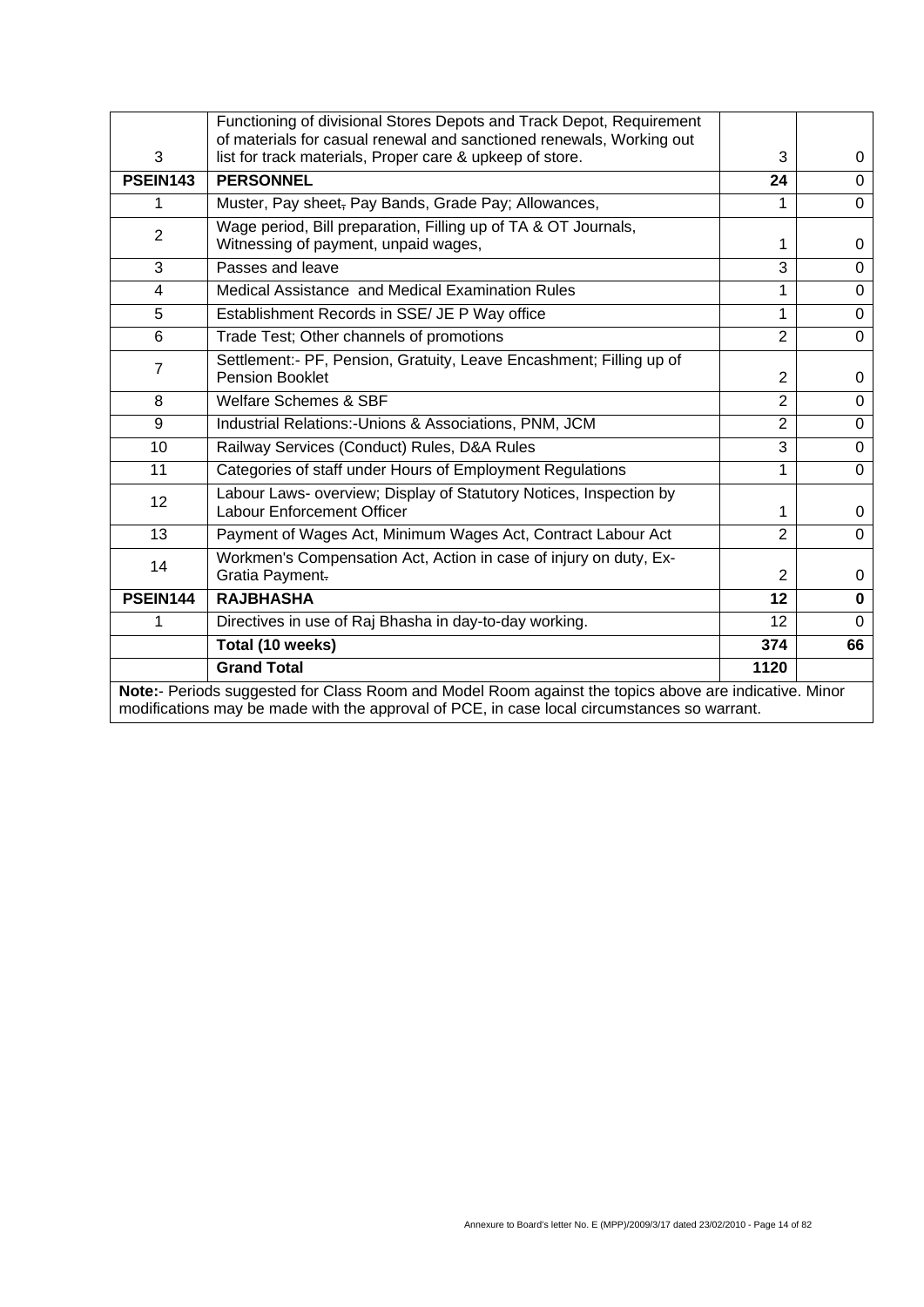| Annexure-II(a)       |                                                                                                                                                                                                                                                                                                                                                                                 |                      |                         |  |
|----------------------|---------------------------------------------------------------------------------------------------------------------------------------------------------------------------------------------------------------------------------------------------------------------------------------------------------------------------------------------------------------------------------|----------------------|-------------------------|--|
|                      | <b>MODULES FOR JE/ P WAY- INDUCTION (PHASE-I)</b>                                                                                                                                                                                                                                                                                                                               |                      |                         |  |
| <b>Module</b><br>No. | <b>Lesson Content</b>                                                                                                                                                                                                                                                                                                                                                           | <b>Class</b><br>Room | <b>Model</b><br>Room    |  |
| <b>PJEIN101</b>      | ORGANIZATION OF RAILWAYS, DUTIES OF P.WAY STAFF                                                                                                                                                                                                                                                                                                                                 | 19                   | 0                       |  |
| 1                    | Overview of organization of Railways                                                                                                                                                                                                                                                                                                                                            | 3                    | $\Omega$                |  |
| $\overline{2}$       | Brief introduction to Track and its components particularly related with<br>inspection                                                                                                                                                                                                                                                                                          | 4                    | 0                       |  |
| 3                    | Duties of Key man,                                                                                                                                                                                                                                                                                                                                                              | $\overline{2}$       | $\Omega$                |  |
| 4                    | Duties of Mate,                                                                                                                                                                                                                                                                                                                                                                 | $\overline{2}$       | $\Omega$                |  |
| 5                    | Duties of PWS,                                                                                                                                                                                                                                                                                                                                                                  | $\overline{2}$       | $\Omega$                |  |
| 6                    | Duties of JE/P. Way,                                                                                                                                                                                                                                                                                                                                                            | $\overline{4}$       | 0                       |  |
| 7                    | Duties of SSE/P.Way,                                                                                                                                                                                                                                                                                                                                                            | $\overline{2}$       | $\Omega$                |  |
| <b>PJEIN102</b>      | <b>RAILS &amp; JOINTS</b>                                                                                                                                                                                                                                                                                                                                                       | 46                   | 10                      |  |
| 1                    | Rail, Evaluation of Weight and its relation to axle loads,                                                                                                                                                                                                                                                                                                                      | 2                    | $\Omega$                |  |
| $\overline{2}$       | Standard sections, grade, UTS & service life, classification, Rolling<br>marks,                                                                                                                                                                                                                                                                                                 | 3                    | $\overline{2}$          |  |
| 3                    | Careful loading, unloading, stacking & handling of rails, special<br>precautions for high UTS/HH rails.                                                                                                                                                                                                                                                                         | $\overline{2}$       | $\Omega$                |  |
| 4                    | Straightening of kinks by Jim crow                                                                                                                                                                                                                                                                                                                                              | 1                    | 0                       |  |
| 5                    | Corrosion, Anticorrosion treatment                                                                                                                                                                                                                                                                                                                                              | 4                    | $\mathbf 0$             |  |
| 6                    | Wear & its causes,                                                                                                                                                                                                                                                                                                                                                              | $\overline{2}$       | 0                       |  |
| $\overline{7}$       | Joints, Types, fish-plate, fish-bolts, anti-sabotage fish bolts,<br>Combination fish-plates, Skimmed fish-plates, Chamfering of bolt<br>holes, expansion/contraction of rails, requirement and provision of gap<br>at joints, gapless/machined joints, Relation to rail temperature,                                                                                            | 4                    | $\overline{2}$          |  |
| 8                    | Insulated, Expansion joints for bridges & long welded rails,                                                                                                                                                                                                                                                                                                                    | $\overline{2}$       | $\overline{2}$          |  |
| 9                    | General quantities for1 km of track,                                                                                                                                                                                                                                                                                                                                            | 1                    | 0                       |  |
| 10                   | Fracture, codification, Restoration of traffic, how to report,                                                                                                                                                                                                                                                                                                                  | $\overline{4}$       | $\Omega$                |  |
| 11                   | Preservation and testing of fractured rails,                                                                                                                                                                                                                                                                                                                                    | $\overline{2}$       | 0                       |  |
| 12                   | Rail flaws/ defects                                                                                                                                                                                                                                                                                                                                                             | 4                    | 1                       |  |
| 13                   | USFD: Ultrasonic flaw detection, fundamentals of ultrasonic waves.<br>defect detection, need based concept of USFD, components tested,<br>frequency of testing, marking of defects, action to be taken, brief<br>description of various types of USFD machines and probes used,<br>calibration and sensitivity checking, defect codification, limitations of<br>USFD, SPURT Car | 10                   | $\overline{2}$          |  |
| 14                   | Glued joints (in situ/ prefab), ordinary & one meter long insulated joints                                                                                                                                                                                                                                                                                                      | 3                    | $\mathbf{1}$            |  |
| 15                   | Rail grinding                                                                                                                                                                                                                                                                                                                                                                   | $\overline{2}$       | 0                       |  |
| <b>PJEIN103</b>      | <b>SLEEPERS &amp; FASTENINGS</b>                                                                                                                                                                                                                                                                                                                                                | 29                   | $\overline{\mathbf{7}}$ |  |
| 1                    | Sleepers and functions, Types used in India, Obsolete, Current and<br>future                                                                                                                                                                                                                                                                                                    | 1                    | $\Omega$                |  |
| $\overline{2}$       | Study of CST-9: ordinary jaw, reverse jaw, Steel Trough: Loose jaw,<br>Pad plated and turnouts, Wooden: Approved species, Durable and<br>non-durable, Sizes for plain track, Bridges & turnouts for various<br>gauges                                                                                                                                                           | 3                    | $\overline{2}$          |  |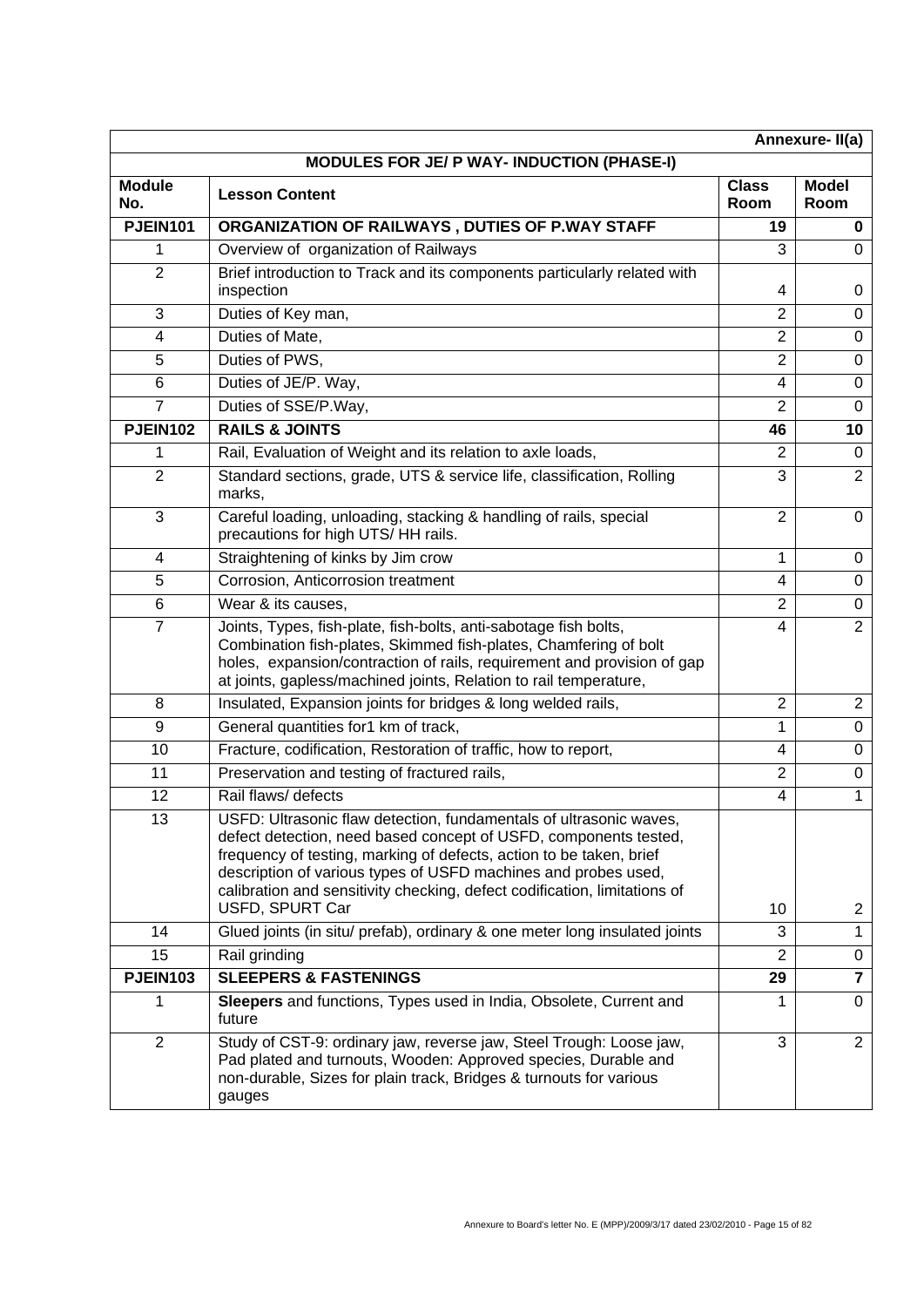| 3               | Need to use wooden sleepers on track circuited sections and on weak<br>arch bridges, Treated and untreated sleepers, Creosoting, handling &<br>stacking, Protection from fire hazard, End binding, Adzing & boring,<br>Size of augers from different spikes, Rail & plate screws, Bolts, Elastic<br>fastenings. | 2                   | 0                |
|-----------------|-----------------------------------------------------------------------------------------------------------------------------------------------------------------------------------------------------------------------------------------------------------------------------------------------------------------|---------------------|------------------|
|                 | Fastenings for Wooden, ST, CST-9 sleepers: Two way keys,<br>Oversize keys and loose jaws, Spikes dog and round, Rail and Plate<br>screw, Bolt, hook and fang, special bearing pad for steel sleepers,                                                                                                           | 2                   | $\overline{2}$   |
|                 | Spacing of sleepers of joints on metal sleepers road. Pattern of driving<br>keys. Quantities per km.                                                                                                                                                                                                            | 1                   | $\Omega$         |
|                 | Comparison between types, Advantages,<br>Disadvantages,<br>Criteria for determining unserviceable sleepers, Fastenings Tie bars &<br>cotters, MS bearing plates, Flat canted CI bearing plates, Ordinary<br>canted & anti creep,                                                                                | $\overline{2}$      | 0                |
| 4               | Number & pattern of driving spikes or screws on straight, Curves,<br>Turnouts & bridges, Instructions for use of bearing plates, Dating of<br>wooden sleepers, Composite sleepers.                                                                                                                              | 2                   | 0                |
| 5               | Concrete sleepers, Twin block RCC, Mono-block pre-stressed,<br>General aspects, Instructions for usability of different sleepers on<br>different routes, main lines and long welded rails, Special sleepers for<br>L xings, turnout, SEJ, bridges approach and sharp curves                                     | 6                   | 1                |
| 6               | Precaution for handling of PSC sleepers.                                                                                                                                                                                                                                                                        | $\overline{2}$      | 0                |
| 7               | <b>PSC SLEEPERS:</b> Density of sleepers on different routes                                                                                                                                                                                                                                                    | $\overline{2}$      | 0                |
| 8               | Fastenings for PSC sleepers: Malleable cast iron inserts, Elastic Rail<br>Clips, various types, toe load and its measurement, criteria for<br>fastening renewal, Rubber pads, Liners, Anti sabotage arrangements<br>for various sleepers, Creep anchors, method for fixing, Box anchoring.                      | 4                   | $\overline{2}$   |
| 9               | Sleepers at joints & their spacing for concrete sleeper track                                                                                                                                                                                                                                                   | 2                   | 0                |
| <b>PJEIN104</b> | <b>FORMATION &amp; BALLAST</b>                                                                                                                                                                                                                                                                                  | 27                  | $\mathbf 0$      |
|                 | Formation, Function                                                                                                                                                                                                                                                                                             | 2                   | $\mathbf 0$      |
| $\overline{2}$  | Typical sections of track on banks and cuttings for single/double lines                                                                                                                                                                                                                                         | 3                   | $\mathbf 0$      |
|                 | on all gauges,                                                                                                                                                                                                                                                                                                  |                     |                  |
| 3               | Drainage, Slope on top of formation, side and catch water drains,                                                                                                                                                                                                                                               | $\overline{2}$      | 0                |
| 4               | Bearing Capacity of soil in relation to cable ducting                                                                                                                                                                                                                                                           | $\overline{2}$      | 0                |
| 5               | Causes for formation failure (Rehabilitation of weak formation).                                                                                                                                                                                                                                                | 8                   | 0                |
| 6               | <b>Ballast Functions &amp; types,</b>                                                                                                                                                                                                                                                                           | 2                   | 0                |
| $\overline{7}$  | Ballast sections on different routes for straights and curves on<br>single/double lines, On different gauges for fish plated track, SWR and<br>LWR, Sections for branch lines, Loop and sidings.                                                                                                                | 4                   | $\Omega$         |
| 8               | Quantities for different sections.                                                                                                                                                                                                                                                                              | $\overline{2}$      | 0                |
| 9               | Specification for track ballast                                                                                                                                                                                                                                                                                 | $\overline{2}$      | $\mathbf 0$      |
| <b>PJEIN105</b> | Railway track & track Structure-I                                                                                                                                                                                                                                                                               | 8                   | 0                |
| 1               | Different Gauges,                                                                                                                                                                                                                                                                                               | 4                   | 0                |
| $\overline{2}$  | <b>Classification of Routes</b>                                                                                                                                                                                                                                                                                 | 4                   | 0                |
| <b>PJEIN106</b> | <b>TRACK STRCUTURE IN YARDS</b>                                                                                                                                                                                                                                                                                 | 8                   | $\overline{2}$   |
|                 | Track Structure (yards) Simple layouts, loops, gathering neck, overrun<br>line, shunting neck, hot axle/fuel/stabling siding,                                                                                                                                                                                   | $\overline{2}$      | 1                |
| $\mathbf{2}$    | Isolation derailing switch, Scotch block, Hay's derail, Sand hump, dead<br>ends, Catch & slip siding, Fouling marks, Restriction in use of 1 in 81/2<br>turnouts on passenger lines,                                                                                                                            | 2                   | 1                |
| 3               | Distance pieces to platform lines:                                                                                                                                                                                                                                                                              | 1<br>$\overline{2}$ | 0<br>$\mathbf 0$ |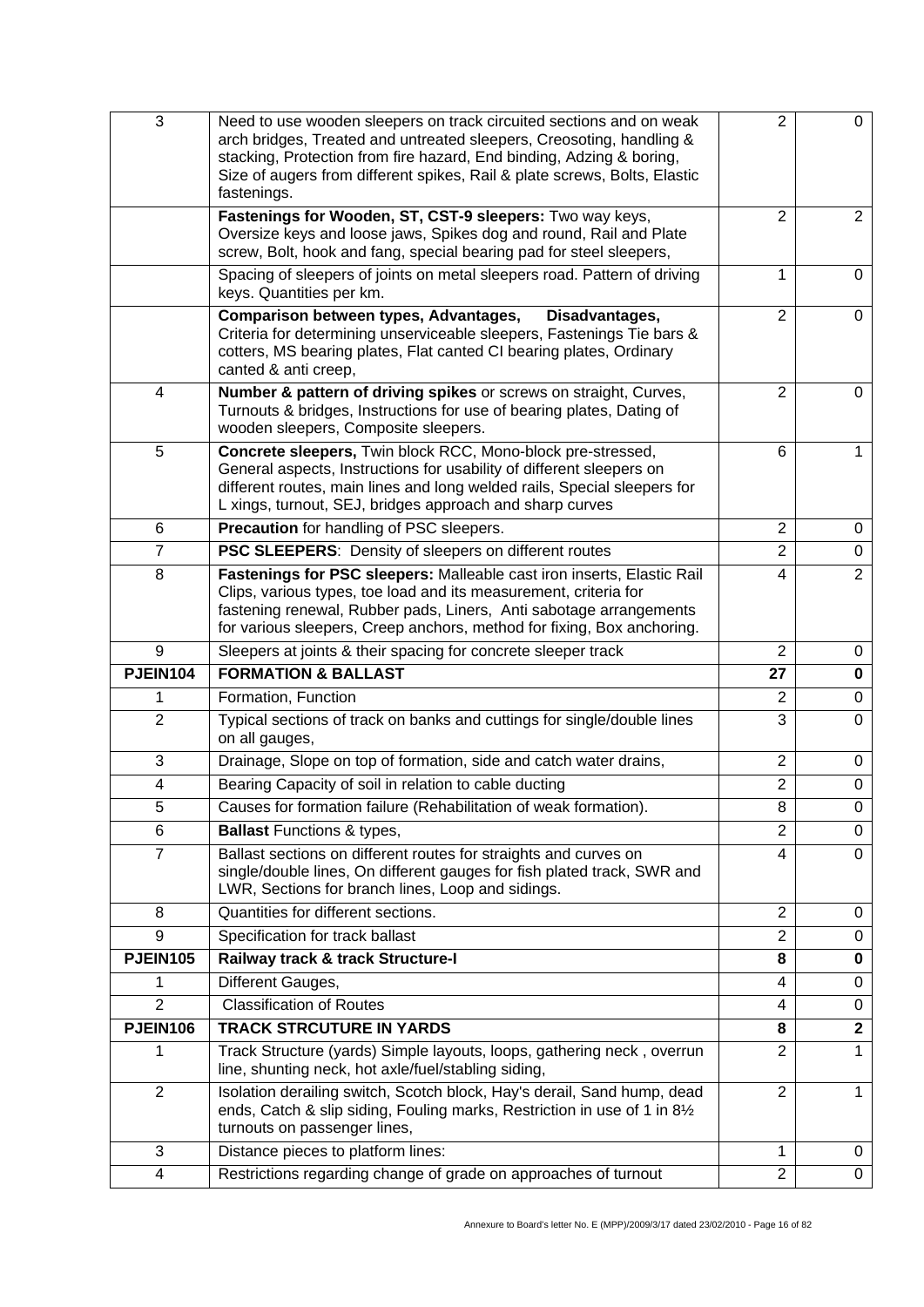| 5               | Basic knowledge of S & T equipments                                                                                                                                                                      | 1              | 0               |
|-----------------|----------------------------------------------------------------------------------------------------------------------------------------------------------------------------------------------------------|----------------|-----------------|
| <b>PJEIN107</b> | <b>TURNOUTS - INTRODUCTION</b>                                                                                                                                                                           | 8              | 1               |
| 1               | Turnouts, Definition and description of components and terms,                                                                                                                                            | $\overline{2}$ | $\mathbf 0$     |
| $\overline{2}$  | Standard types, Ordinary built-up and high manganese crossings<br>straight switches, Curved switches, Thick web switches, Derailing<br>switches, Spring points, other crossing types                     | 4              | 1               |
| 3               | Permissible speeds, Restriction on use of 1 in 81/2 T/out on passenger<br>running lines, symmetrical split                                                                                               | $\overline{2}$ | $\Omega$        |
| <b>PJEIN108</b> | <b>TURNOUTS - ASSEMBLY &amp; LAYING</b>                                                                                                                                                                  | 57             | $\mathbf{2}$    |
|                 | Method of assembling all turnouts, Main dimensions and off sets of<br>lead curve for setting out,                                                                                                        | 10             | $\Omega$        |
| $\overline{2}$  | Contrary and similar flexure turnouts: Definition, Calculations for lead &<br>radius,                                                                                                                    | 15             | 0               |
| 3               | Diamond crossings, scissors crossovers with single and double slips,<br>Definitions and description of components and terms, Switch<br>diamonds, advantage of raising inside check rail of obtuse xings, | 10             | $\Omega$        |
| 4               | Methods of assembly,                                                                                                                                                                                     | 10             | 0               |
| 5               | Main dimensions for setting out, Laying & Maintenance of fan shaped<br>turnouts, Maintenance of Turn /outs with reference to CMS crossing.                                                               | 12             | $\overline{2}$  |
| <b>PJEIN109</b> | <b>CROSSOVERS</b>                                                                                                                                                                                        | 45             | $\mathbf 3$     |
|                 | Calculation for laying cross over, Cross over between straight parallel<br>tracks with same & different no. of crossings                                                                                 | 8              | $\overline{0}$  |
| $\overline{2}$  | Cross over between curved parallel tracks, Cross over between<br>inclined tracks.                                                                                                                        | 8              | $\Omega$        |
| 3               | Scissors X-over, Definition and description of components and parts,<br>Standard layouts, Methods of assembly, Main dimensions for setting<br>out,                                                       | 6              | $\Omega$        |
| 4               | Gathering lines, Xing angles and limiting angle layouts,                                                                                                                                                 | 6              | 0               |
| 5               | Calculations for different turnouts and spacing, Miscellaneous layouts:<br>(1) Triangle (2) Three throw. (3) Double junctions (4) Gauntleted track<br>(Brief description)                                | 16             | $\mathbf 0$     |
| 6               | Hands on to Computer software for layout calculation                                                                                                                                                     | 1              | 3               |
| <b>PJEIN110</b> | <b>DIVERSIONS</b>                                                                                                                                                                                        | 14             | 0               |
| 1               | Definition, Types of diversions,                                                                                                                                                                         | 2              | 0               |
| $\overline{2}$  | Standard for laying diversions,                                                                                                                                                                          | 6              | 0               |
| 3               | Calculating length of diversions                                                                                                                                                                         | 6              | $\Omega$        |
|                 | <b>TRACK STRUCTURE -II</b>                                                                                                                                                                               |                |                 |
| <b>PJEIN111</b> | <b>LEVEL CROSSINGS</b>                                                                                                                                                                                   | 24             | $5\phantom{.0}$ |
| 1               | Level crossings: Classification, types                                                                                                                                                                   | $\overline{2}$ | $\mathbf 0$     |
| $\overline{2}$  | Normal Position of Gates, Locking arrangement,                                                                                                                                                           | $\overline{2}$ | 1               |
| 3               | Equipments                                                                                                                                                                                               | 1              | 1               |
| 4               | Features of track at and in approaches of level crossings, Annual<br>overhauling, Maintenance of road surface and approach track, Check<br>rails-types, correct clearances, Visibility                   | 4              | $\Omega$        |
| 5               | Requirement Checking of equipments and knowledge of rules of<br>gatemen,                                                                                                                                 | $\overline{2}$ | 1               |
| 6               | Census at L- xing,                                                                                                                                                                                       | $\overline{2}$ | 0               |
| $\overline{7}$  | Inspection of L-xing, Duties of gatekeeper, Hot axle train parting,                                                                                                                                      | 3              | 1               |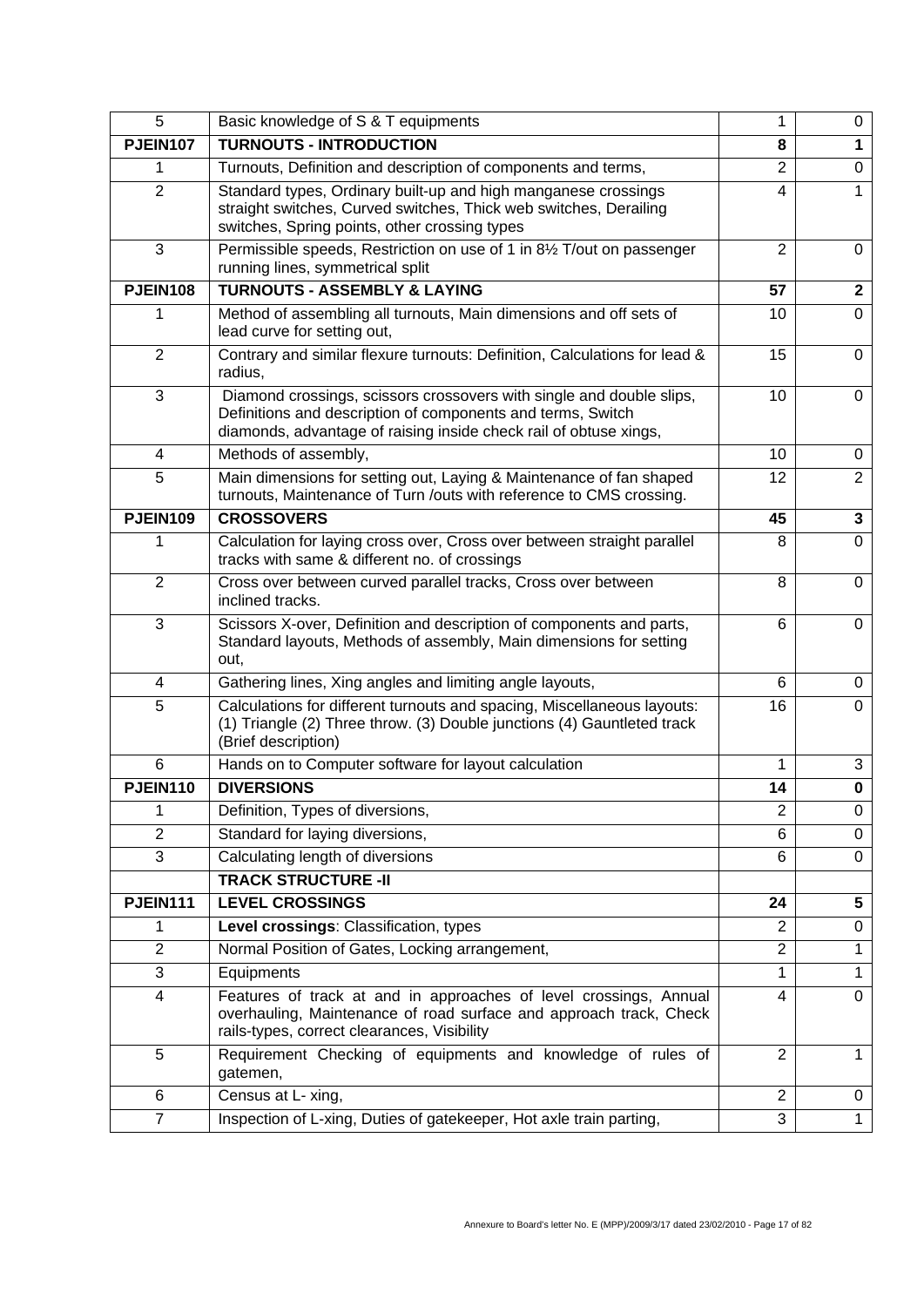| 8               | Speed breakers, Road sign Boards, Provision of new LC, Manning, De-<br>manning, interlocking and replacement with ROB, closure, shifting and<br>replacement with limited height subways/RUBs, Elimination<br>Specification | 8              | 1              |
|-----------------|----------------------------------------------------------------------------------------------------------------------------------------------------------------------------------------------------------------------------|----------------|----------------|
| <b>PJEIN112</b> | <b>BRIDGES &amp; TRACK STRUCTURE ON BRIDGES</b>                                                                                                                                                                            | 24             | $\mathbf{2}$   |
| 1               | Bridges: Classification, Types, Track Structure on girder Bridges,<br>ballasted decks, arch bridges, tunnels, provision of guard rails, re-<br>railing ramps                                                               | 8              | $\overline{2}$ |
| $\overline{2}$  | Importance of maintaining correct gauge, Alignment and tight<br>fastenings, Preparation, Renewal bridge timber & Steel channel<br>sleeper,                                                                                 | 8              | 0              |
| 3               | Attention to approach track & strengthening, Cleaning of waterway,<br>Checking guard rails.                                                                                                                                | 8              | 0              |
| <b>PJEIN113</b> | <b>TUNNELS</b>                                                                                                                                                                                                             | 8              | 0              |
| PJEIN114        | <b>Ballast Depot, Training out ballast, DMT operation</b>                                                                                                                                                                  | 6              | 0              |
| <b>PJEIN115</b> | <b>ASH PITS</b>                                                                                                                                                                                                            | $\mathbf{2}$   | 0              |
|                 | <b>WELDED RAILS</b>                                                                                                                                                                                                        |                |                |
| <b>PJEIN116</b> | <b>SHORT WELDED RAILS (SWR)</b>                                                                                                                                                                                            | 10             | $\mathbf{2}$   |
| 1               | Definition, Track Structure for SWR,                                                                                                                                                                                       | 2              | $\overline{2}$ |
| $\overline{2}$  | Conditions of laying, Maintenance of SWR,                                                                                                                                                                                  | 4              | $\mathbf 0$    |
| 3               | Gap survey & adjustment of gap.                                                                                                                                                                                            | $\overline{4}$ | 0              |
| <b>PJEIN117</b> | <b>LONG WELDED RAILS (LWR)</b>                                                                                                                                                                                             | 44             | 8              |
| 1               | Definitions,                                                                                                                                                                                                               | 4              | $\mathbf 0$    |
| $\overline{2}$  | Various types of Rail thermometers,                                                                                                                                                                                        | $\overline{2}$ | $\mathbf 0$    |
| 3               | Permitted locations for laying, Track Structure, Laying of LWR,                                                                                                                                                            | 8              | 0              |
| 4               | De-stressing - with and without rail tensors                                                                                                                                                                               | 6              | 8              |
| 5               | Repairs of Rail fracture,                                                                                                                                                                                                  | 4              | $\Omega$       |
| 6               | Repairs of buckling,                                                                                                                                                                                                       | 4              | $\mathbf 0$    |
| $\overline{7}$  | Maintenance precautions, Overhauling, Deep screening, Renewal,                                                                                                                                                             | 5              | 0              |
| 8               | cold & hot weather patrolling,                                                                                                                                                                                             | 3              | $\mathbf 0$    |
| 9               | Determination of stress free temperature.                                                                                                                                                                                  | $\overline{2}$ | 0              |
| 10              | Inspection of LWR and remedial actions for correction of gaps at SEJ,<br>Hysterasis loop                                                                                                                                   | $\overline{4}$ | 0              |
| 11              | Competency level to carry out various works in LWR track, Dos &<br>Don'ts                                                                                                                                                  | $\overline{2}$ | $\Omega$       |
| <b>PJEIN118</b> | <b>WELDING OF RAILS</b>                                                                                                                                                                                                    | 14             | 8              |
| 1               | Necessity of welding rail joints,                                                                                                                                                                                          | 2              | 0              |
| $\overline{2}$  | SPW, Wider gap Welding, compressed air preheating, 3 piece mould<br>AT welding technique                                                                                                                                   | 4              | 0              |
| 3               | Precautions to be observed during AT weld for good quality,                                                                                                                                                                | 2              | 6              |
| 4               | Tolerances for finished A.T. welds & FB Welds,                                                                                                                                                                             | $\overline{2}$ | $\overline{2}$ |
| 5               | Brief idea about FB welds, Testing of welds, Mobile flash-butt welding                                                                                                                                                     | 4              | 0              |
| <b>PJEIN119</b> | <b>RAIL FLAWS &amp; TESTING</b>                                                                                                                                                                                            | 4              | 0              |
| 1               | Visuals examination (Keyman's)                                                                                                                                                                                             | $\overline{2}$ | 0              |
| $\overline{2}$  | <b>USFD Testing</b>                                                                                                                                                                                                        | $\overline{2}$ | 0              |
| <b>PJEIN120</b> | <b>MAINTENANCE</b>                                                                                                                                                                                                         | 21             | 4              |
|                 | Introduction                                                                                                                                                                                                               | 1              | 0              |
| 1               | Object of good maintenance,                                                                                                                                                                                                | 4              | 0              |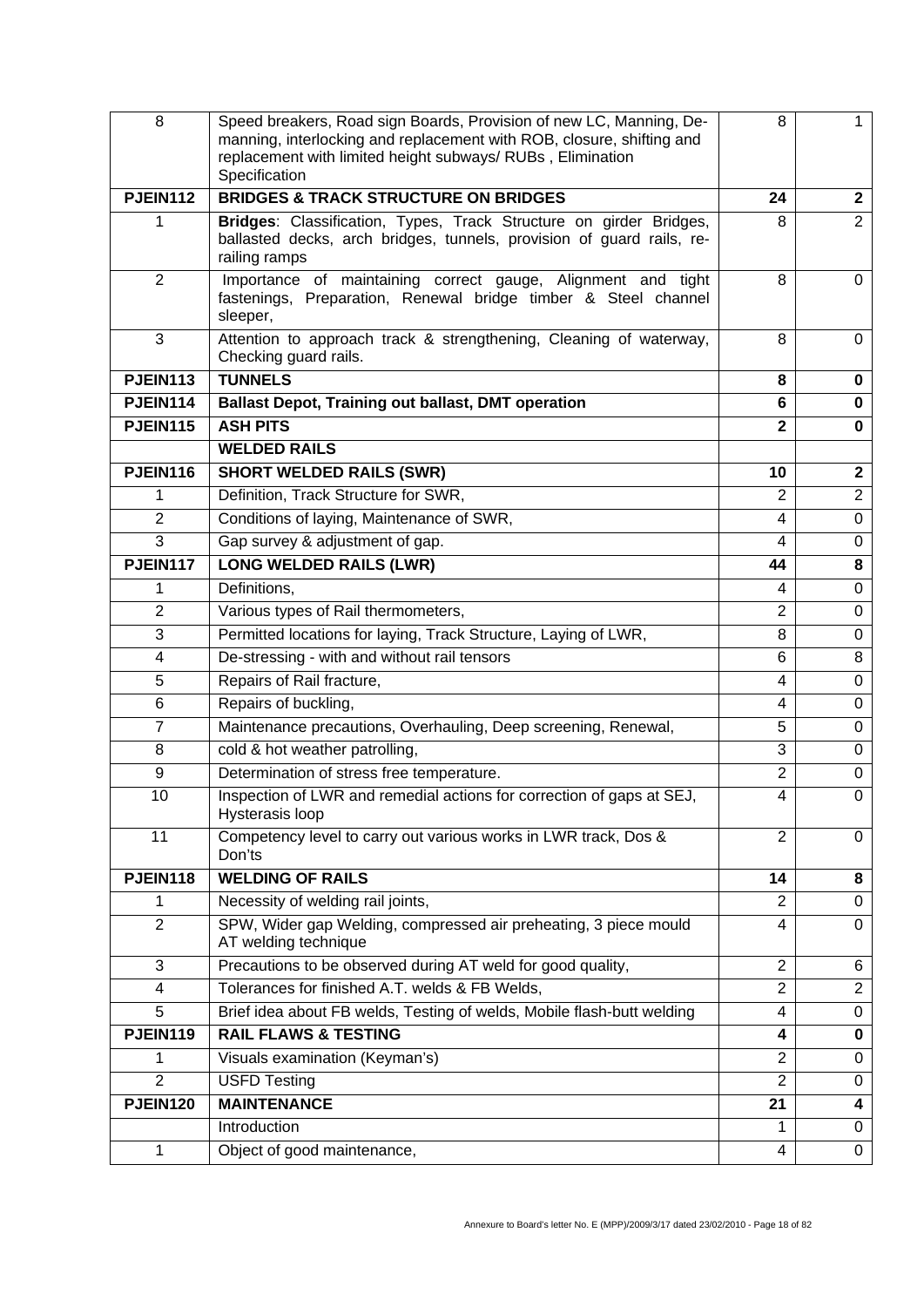| $\overline{2}$  | Service, Maintenance tolerances and Approved methods, Beater<br>packing, Off-track machines and 'On track' machines,                                                                                                                                                                       | 6              | 0                       |
|-----------------|--------------------------------------------------------------------------------------------------------------------------------------------------------------------------------------------------------------------------------------------------------------------------------------------|----------------|-------------------------|
| 3               | Approved systems, Systematic Maintenance conventional through<br>packing, directed track maintenance and 3-tier system of maintenance                                                                                                                                                      | 2              | $\mathbf 0$             |
| 4               | Pre-monsoon, during monsoon and post monsoon attention.                                                                                                                                                                                                                                    | 2              | $\overline{2}$          |
| 5               | Record of Gang work, Gang chart/diary, Keyman's diary, Mate's diary,<br>Record of work of Artisans and other workmen.                                                                                                                                                                      | $\overline{4}$ | $\overline{2}$          |
| 6               | Half yearly reports on conditions of permanent way, PWI's Section<br>Register, P. Way plans and diagrams                                                                                                                                                                                   | $\overline{2}$ | $\Omega$                |
| <b>PJEIN121</b> | <b>REGULAR MAINTENANCE OPERATIONS</b>                                                                                                                                                                                                                                                      | 70             | $\mathbf{2}$            |
| 1               | Regular works: Through packing,                                                                                                                                                                                                                                                            | 6              | $\mathbf 0$             |
| $\overline{2}$  | Picking of slacks,                                                                                                                                                                                                                                                                         | $\overline{2}$ | 0                       |
|                 | Maintenance of concrete sleeper track                                                                                                                                                                                                                                                      | 8              | $\mathbf 0$             |
| 3               | Overhauling,                                                                                                                                                                                                                                                                               | 4              | $\mathbf 0$             |
| 4               | Deep screening                                                                                                                                                                                                                                                                             | 6              | $\mathbf 0$             |
| 5               | Cleaning of drains and water ways,                                                                                                                                                                                                                                                         | $\overline{2}$ | $\mathbf 0$             |
| 6               | Lubrication of joints and lubrication of rails in straight and on curves,<br>maintenance of rail joints,                                                                                                                                                                                   | $\overline{2}$ | $\mathbf 0$             |
| $\overline{7}$  | Incidental works: Creep, Importance of joint gaps, Gap surveys,                                                                                                                                                                                                                            | 4              | 0                       |
| 8               | Buckling,                                                                                                                                                                                                                                                                                  | $\overline{2}$ | $\mathbf 0$             |
| 9               | Prevention of creep, Creep anchors, Anti-creep fastenings,<br>Measurement of creep, Markers, Creep register; Creep adjustment,<br>Adjusting joint sleepers.                                                                                                                                | 4              | $\overline{2}$          |
| 10              | Lifting and lowering of track: Undesirability of lowering maximum<br>lifting/lowering at one time, Provision of ramps at ends, Adequate<br>ballast cushion and drainage after lowering.                                                                                                    | 4              | 0                       |
| 11              | Sample of standard section of track:                                                                                                                                                                                                                                                       | $\overline{2}$ | 0                       |
| 12              | Maintenance of special layout: Points & Crossings, SE/P. Way's<br>register,                                                                                                                                                                                                                | 6              | $\Omega$                |
| 13              | Periodic inspection and programmed attention, Importance of correct<br>gauge, Alignment packing, Tight fastenings and clearances,                                                                                                                                                          | 4              | $\Omega$                |
| 14              | Overhauling, Coordination with signal and operating departments,<br>Maximum wear of xing making up wear by welding, Welding of joints on<br>turnouts, gapless joints for crossing joints.                                                                                                  | 4              | 0                       |
| 15              | Special attention to maintenance of platform lines and drainage,<br>corrosion of rails, metal sleepers, fastening of concrete sleepers and<br>problem of groove formation, maintenance of turn in curves                                                                                   | 4              | 0                       |
| 16              | Basic knowledge of OHE, Maintenance in electrified territories,<br>maintenance of track circuited sections, use of insulated trolleys,<br>Gauges and other tools, maintenance of insulated joints, glued joints.<br>Felling/Cutting/pruning of trees obstructing view or very close to OHE | 5              | $\mathbf 0$             |
| 17              | Maintenance technique on suburban routes wherever applicable                                                                                                                                                                                                                               | 1              | 0                       |
| <b>PJEIN122</b> | PROTECTION, RESTRICTIONS & INDICATIONS                                                                                                                                                                                                                                                     | 13             | $\overline{\mathbf{2}}$ |
| 1               | Hand signals in day and night, Hand flags, Hand lamps, Banner flags,<br>Detonators & fusee, life of detonators, testing, fog signals/fusee                                                                                                                                                 | 3              | $\overline{2}$          |
| $\overline{2}$  | Engineering, Indicators, Temporary and permanent,                                                                                                                                                                                                                                          | $\overline{4}$ | 0                       |
| 3               | Works of short and long duration, Protection during emergency Caution<br>order.                                                                                                                                                                                                            | 6              | 0                       |
| <b>PJEIN123</b> | <b>PATROLLING</b>                                                                                                                                                                                                                                                                          | 14             | 0                       |
| 1               | Necessity of patrolling,                                                                                                                                                                                                                                                                   | 1              | $\overline{0}$          |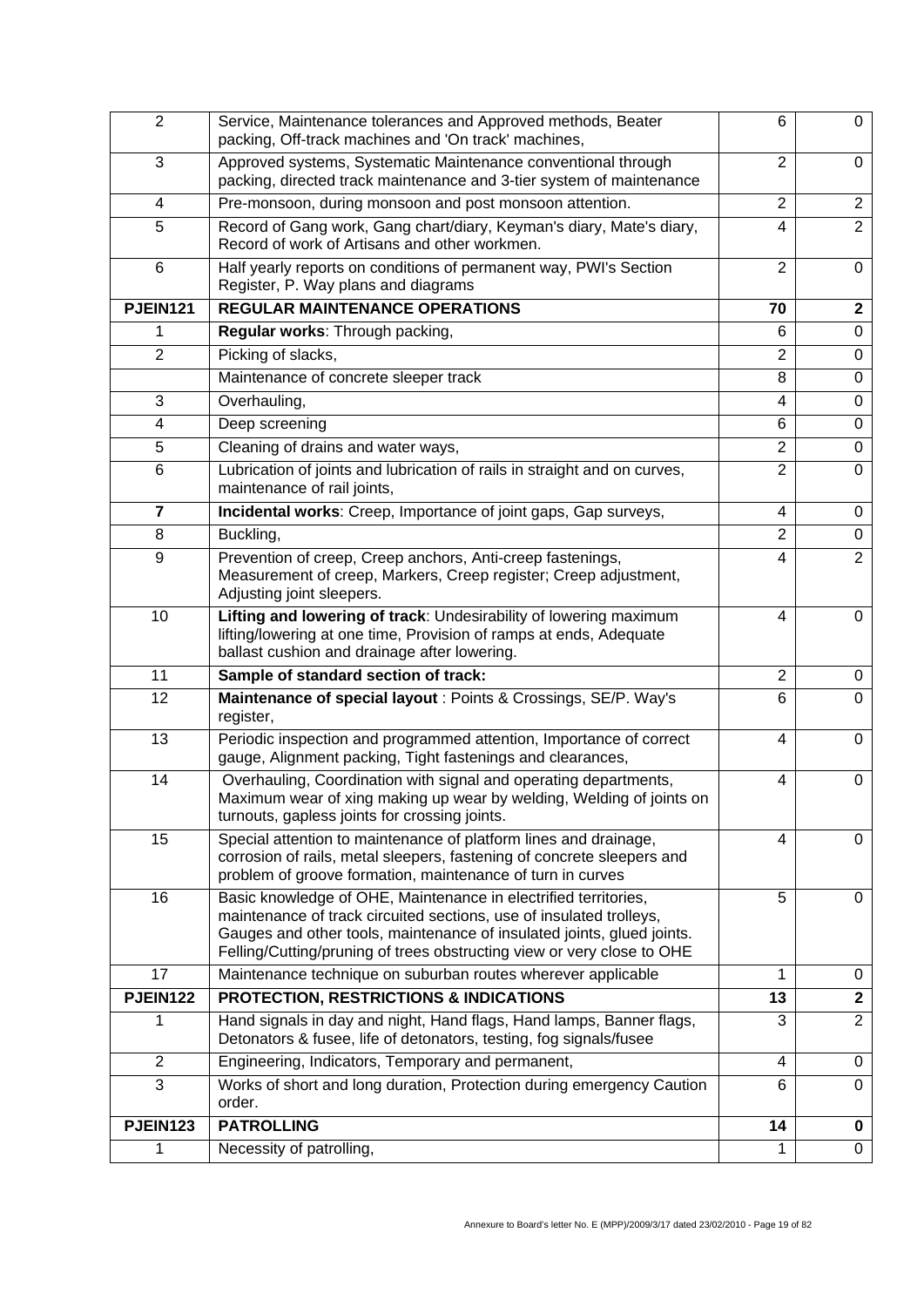| $\overline{2}$  | Kinds of patrolling i.e. Key men's daily patrol, Gang patrol, Monsoon<br>security, Hot and cold weather patrolling, Watch at vulnerable points,<br>Weather warnings, Single and double frequency patrolling,                                           | 6              | 0              |
|-----------------|--------------------------------------------------------------------------------------------------------------------------------------------------------------------------------------------------------------------------------------------------------|----------------|----------------|
| 3               | Patrol charts, Patrol books and equipments, Selection and duties of<br>patrolmen,                                                                                                                                                                      | 4              | $\Omega$       |
| 4               | Night checks & Inspections                                                                                                                                                                                                                             | $\overline{2}$ | 0              |
| 5               | Felling/Cutting/pruning of trees obstructing view, very close to OHE                                                                                                                                                                                   | 1              | $\Omega$       |
| <b>PJEIN124</b> | <b>MECHANIZED MAINTENANCE</b>                                                                                                                                                                                                                          | 40             | 6              |
| 1               | Need for mechanization, model of mechanized maintenance,                                                                                                                                                                                               | 2              | 0              |
| $\overline{2}$  | 3 tiers system of track maintenance, Working of MMUs                                                                                                                                                                                                   | 8              | $\mathbf 0$    |
| 3               | Small track machines: types, use in maintenance, spot attention with<br>off track tampers, Troubleshooting and system of repairs &<br>maintenance                                                                                                      | 12             | 4              |
| 4               | Pre-requisites to tamping and other machine working, Pre & Post and<br>during attentions for tamping and other machine working,                                                                                                                        | 12             | $\Omega$       |
| 5               | Design mode tamping: survey and procedure of tamping                                                                                                                                                                                                   | 6              | $\overline{2}$ |
| <b>PJEIN125</b> | <b>TOOLS &amp; EQUIPMENTS</b>                                                                                                                                                                                                                          | 12             | 3              |
| 1               | Measuring tools                                                                                                                                                                                                                                        | 4              | 1              |
| $\overline{2}$  | <b>MSP Tool kit</b>                                                                                                                                                                                                                                    | 4              | 1              |
| 3               | <b>Regular Maintenance Tools</b>                                                                                                                                                                                                                       | 4              | 1              |
| PJEIN126        | TROLLEY/LORRY/DOLLY WORKING                                                                                                                                                                                                                            | 14             | $\bf{0}$       |
| 1               | Distinction between Trolley, Lorry & motor Trolley,                                                                                                                                                                                                    | 1              | $\mathbf 0$    |
| $\overline{2}$  | Competency Certificate,                                                                                                                                                                                                                                | 1              | $\mathbf 0$    |
| 3               | Working of Push Trolley, Lorry & motor Trolley, Its equipment,                                                                                                                                                                                         | 6              | $\Omega$       |
| 4               | Protection, Working of rail dolly and its protection                                                                                                                                                                                                   | 4              | 0              |
| 5               | <b>Trolley Refuges</b>                                                                                                                                                                                                                                 | $\overline{2}$ | $\mathbf 0$    |
| <b>PJEIN127</b> | <b>RECONDITIONING OF MATERIALS AND TOOLS</b>                                                                                                                                                                                                           | 18             | 0              |
|                 | Reconditioning of tools by forging, Forge -welding and riveting of new<br>sections,                                                                                                                                                                    | 2              | 0              |
| $\overline{2}$  | Reconditioning of P. Way materials, Rails, Welding of scabbed rails,<br>cropping of rail ends, hole drilling and chamfering of bolt hole in rails                                                                                                      | 4              | 0              |
| 3               | Wooden sleepers, Plugging spikes, Shifting rail seat, End binding,<br>Steel sleepers, Welding special pads for pandrol clips and use of moon<br>washers/ Mota singh liner for elongated holes, Repressing of fishplates,<br>Use of shims, Beaters etc. | 6              | 0              |
| 4               | Reconditioning of worn out crossings and switches, type of electrodes<br>used, RDSO approved vendor and welder system                                                                                                                                  | 6              | 0              |
|                 | <b>SAFETY</b>                                                                                                                                                                                                                                          |                |                |
| PJEIN128        | <b>CRS SANCTION &amp; SCHEDULE OF DIMENSIONS</b>                                                                                                                                                                                                       | 14             | 0              |
| 1               | Works requiring CRS sanction                                                                                                                                                                                                                           | 2              | 0              |
| $\overline{2}$  | Various schedules of dimensions related to P. Way                                                                                                                                                                                                      | 8              | 0              |
| 3               | Infringements, Register of infringements                                                                                                                                                                                                               | $\overline{2}$ | 0              |
| 4               | Movement of ODC                                                                                                                                                                                                                                        | $\overline{2}$ | $\mathbf 0$    |
|                 | Total(16 weeks)                                                                                                                                                                                                                                        | 613            | 67             |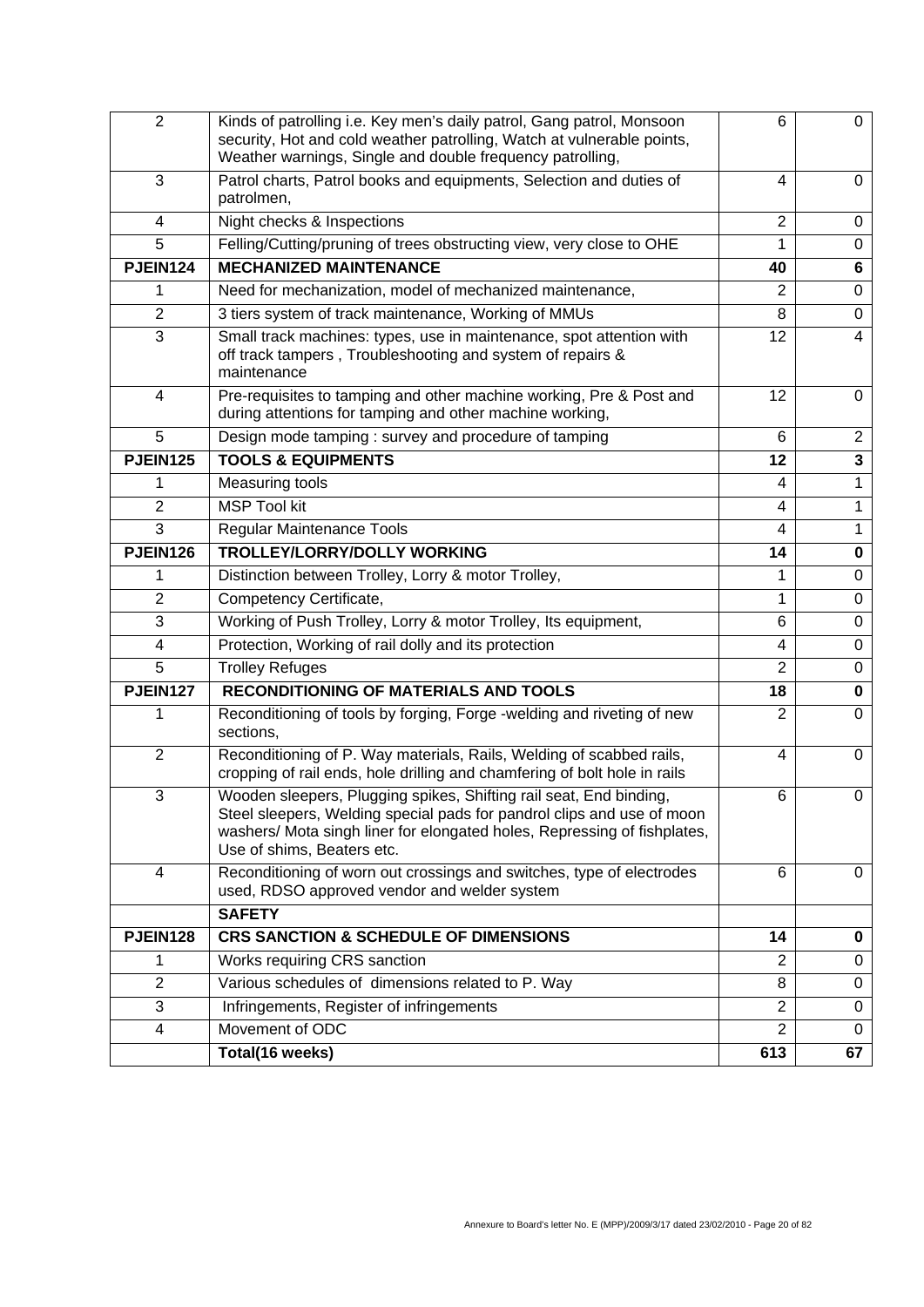| Annexure-II(b)       |                                                                                                                                                                                                                                                                                                                                            |                      |                      |
|----------------------|--------------------------------------------------------------------------------------------------------------------------------------------------------------------------------------------------------------------------------------------------------------------------------------------------------------------------------------------|----------------------|----------------------|
|                      | <b>MODULES FOR JE/ P WAY- INDUCTION (PHASE-II)</b>                                                                                                                                                                                                                                                                                         |                      |                      |
| <b>Module</b><br>No. | <b>Lesson Content</b>                                                                                                                                                                                                                                                                                                                      | <b>Class</b><br>Room | <b>Model</b><br>Room |
| <b>PJEIN129</b>      | <b>SURVEYING</b>                                                                                                                                                                                                                                                                                                                           | 20                   | 16                   |
| 1                    | General purpose of Surveying, introduction to common survey terms<br>and principles of surveying & Levelling.                                                                                                                                                                                                                              | 10                   | 0                    |
| $\overline{2}$       | Exposure to commonly used instruments/tools that measure angles &<br>distances i.e. Theodolite, Dumpy Levels, Total stations etc., Firsthand<br>experience of carrying out topographic surveys at various scales,<br>Interpretation and presentation/reporting of survey data                                                              | 10                   | 16                   |
| <b>PJEIN130</b>      | <b>TRANSPORTATION-I</b>                                                                                                                                                                                                                                                                                                                    | 16                   | 6                    |
| 1                    | Various systems of working, Essentials of absolute & automatic block<br>system,                                                                                                                                                                                                                                                            | 8                    | $\overline{2}$       |
| $\overline{2}$       | Classification of stations, Simple layouts & condition for granting<br>permission to approach, single line working on double line, Reception<br>of train on blocked line and starting from non-signaled line, TFC,<br>Interlocking, Recovery Time                                                                                          | 8                    | 4                    |
|                      | <b>CURVES</b>                                                                                                                                                                                                                                                                                                                              |                      |                      |
| PJEIN131             | <b>HORIZONTAL CURVES</b>                                                                                                                                                                                                                                                                                                                   | 36                   | 0                    |
| 1                    | Degree of curve, Types of curves, Relation between degree, Radius,<br>Chord and versine, Standard chords to be used for stringing,                                                                                                                                                                                                         | 4                    | 0                    |
| $\overline{2}$       | Record in SE/P. Way's curve register checking of alignment after<br>derailments and for turn in and turnout curves,                                                                                                                                                                                                                        | 4                    | 0                    |
| 3                    | Super elevation / equilibrium cant, Maximum cant for normal and high<br>speed trains, Cant deficiency and cant excess, Formula for safe speed<br>on curves, Equilibrium speed, Calculation of cant to be provided and<br>permissible speed, Transition length, Maximum cant gradient, Rates of<br>running out of cant and cant deficiency. | 8                    | 0                    |
| $\overline{4}$       | Types of curves, Setting out of curves, Cubic parabola off sets for<br>setting out transition curve, Shift calculations for setting out complete<br>curve with theodolite.                                                                                                                                                                 | 4                    | 0                    |
| 5                    | Miscellaneous - Running out cant on transitioned curves, Gradient rail,<br>Laying of rails on curves, Mid stagger joints and on sharp curves, Curve<br>markers and cant boards, Lubrication on curves,                                                                                                                                     | 6                    | 0                    |
| 6                    | Widening of gauge on curves, Extra clearance on curves, Minimum<br>length of straight between reverse curves,                                                                                                                                                                                                                              | 4                    | 0                    |
| $\overline{7}$       | Curves with similar and contrary flexure, Calculation of cant to be<br>provided and permissible speed, Curve with X-over and diamonds                                                                                                                                                                                                      | 6                    | 0                    |
| <b>PJEIN132</b>      | <b>VERTICAL CURVES</b>                                                                                                                                                                                                                                                                                                                     | 12                   | 0                    |
| 1                    | Need for vertical curve, Grades, Equivalent radius,                                                                                                                                                                                                                                                                                        | 2                    | 0                    |
| $\overline{2}$       | Calculations and setting out a vertical curve, Level pegs for accurate<br>maintenance,                                                                                                                                                                                                                                                     | 8                    | 0                    |
| 3                    | Vertical curves on LWR                                                                                                                                                                                                                                                                                                                     | 2                    | 0                    |
| <b>PJEIN133</b>      | <b>REALIGNMENT OF CURVES</b>                                                                                                                                                                                                                                                                                                               | 32                   | 12                   |
| 1                    | Re-alignment of curves, String lining of curves, Need for curve<br>adjustment,                                                                                                                                                                                                                                                             | 2                    | $\Omega$             |
| $\overline{2}$       | Criteria for realignment, Curve register, Versine survey,                                                                                                                                                                                                                                                                                  | 4                    | 0                    |
| 3                    | Calculations of slews by double summation method,                                                                                                                                                                                                                                                                                          | 8                    | 0                    |
| $\overline{4}$       | Slewing to revised versine, Local adjustment,                                                                                                                                                                                                                                                                                              | 4                    | $\overline{2}$       |
| 5                    | Optimization method of curve realignment,                                                                                                                                                                                                                                                                                                  | 6                    | $\overline{2}$       |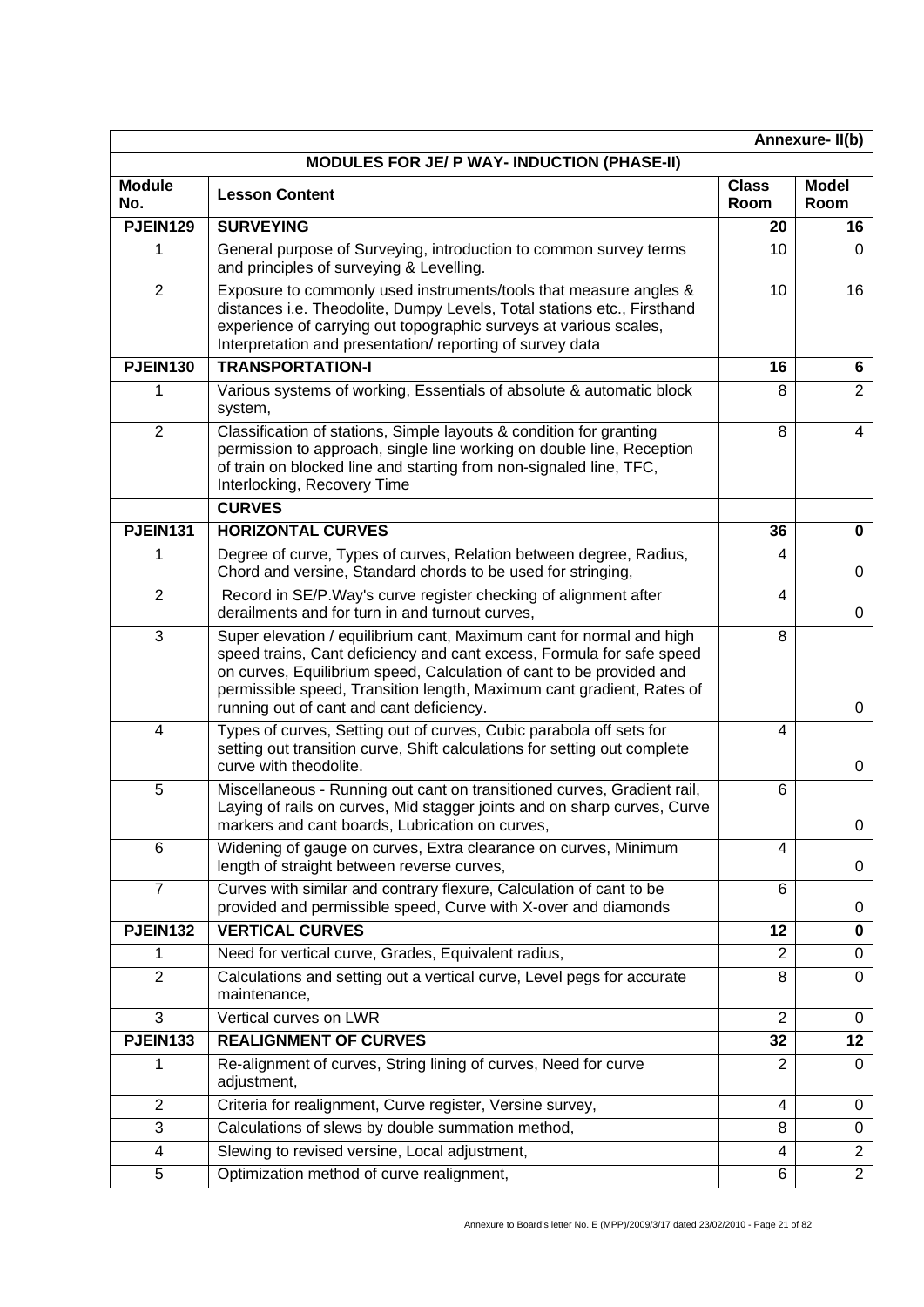| 6               | Curve indication boards & curve posts.                                                                                                                                                                                                                                                                                                       | $\overline{2}$ | 0              |
|-----------------|----------------------------------------------------------------------------------------------------------------------------------------------------------------------------------------------------------------------------------------------------------------------------------------------------------------------------------------------|----------------|----------------|
| $\overline{7}$  | Hands on to Computer software for curve realignment calculations                                                                                                                                                                                                                                                                             | 6              | 8              |
| PJEIN134        | <b>TRACK RENEWALS</b>                                                                                                                                                                                                                                                                                                                        | 38             | 0              |
|                 | Casual renewals, Complete track renewals, Through rail renewals,<br>Through Sleeper renewals, Through fitting renewal and through ballast<br>renewal,                                                                                                                                                                                        | 6              | $\Omega$       |
| $\overline{2}$  | Criteria for unserviceability for casual renewals,                                                                                                                                                                                                                                                                                           | $\overline{2}$ | $\Omega$       |
| 3               | Criteria for TRR, TSR,                                                                                                                                                                                                                                                                                                                       | 4              |                |
| 4               | Methods of renewals, Preparation, Labour Organisation, Tools, Ballast,                                                                                                                                                                                                                                                                       | 10             | 0              |
| 5               | Careful handling of materials, Speed restrictions and post relaying<br>attention,                                                                                                                                                                                                                                                            | 4              | $\Omega$       |
| 6               | Picking of released materials, Classification & disposal, Relaying with<br>PQRS equipment, Record of relaying, Track relaying train, Relaying of<br>turnout with T-28, New track laying standards, Handing over/Taking<br>over of new track.                                                                                                 | 12             | $\Omega$       |
| <b>PJEIN135</b> | <b>INSPECTIONS, TRACK RECORDING &amp; MONITORING</b>                                                                                                                                                                                                                                                                                         | 38             | 8              |
| 1               | Object of inspection,                                                                                                                                                                                                                                                                                                                        | 2              | 0              |
| $\overline{2}$  | Riding quality, TGI, Track geometry, Condition of track structure,<br>Correct methods of work, Testing knowledge of rules,                                                                                                                                                                                                                   | 8              | 0              |
| 3               | Method of Inspection: Push trolley, Motor trolley, Foot inspection,<br>Engine & Rear van Inspection, Amsler car, TRRC, Oscillograph car,<br>OMS, TFMS, Mobile USFD (Spurt Car)                                                                                                                                                               | 10             | 4              |
| 4               | Frequency of inspection: Inspection register, Repetitive defects and<br>their Rectification, Permissible accelerations as recorded by<br>oscillograph car,                                                                                                                                                                                   | 6              | 0              |
| 5               | Inspection of track geometry, inspection of Gang's work: quality,<br>methods, progress, tools and equipments, knowledge of rules,<br>attendance, Gang chart and diary, inspection of finished work,<br>Inspection of bad riding spots, spots identified by TRC for urgent<br>maintenance, Systematic measurement and investigation of defect | 12             | 4              |
| PJEIN136        | <b>ACCIDENTS &amp; DISASTER MANAGEMENT</b>                                                                                                                                                                                                                                                                                                   | 30             | $\mathbf{2}$   |
| 1               | Duties of JE-II/P. Way in disaster management                                                                                                                                                                                                                                                                                                | 2              | 0              |
| $\overline{2}$  | Sounding of hooters & classification of accidents,                                                                                                                                                                                                                                                                                           | $\overline{2}$ | 0              |
| 3               | Action to be taken on reaching site, First aid, preservation of clues,<br>Assessment of men and materials for restoration, Recording site and<br>track particulars, Preparation of a sketch, Expeditious restoration,                                                                                                                        | 6              | 0              |
| 4               | Drivers report on bad riding, Breaches & its types, Prevention & action<br>during breach, Vigilance on Railway Affecting tanks                                                                                                                                                                                                               | 4              | $\Omega$       |
| 5               | Enquiries - General ideas about procedure and composition of Accident<br>Committee,                                                                                                                                                                                                                                                          | 4              | 0              |
| 6               | Classification of enquiries & time schedule, Accidents at work spots,<br><b>Engineering ART materials</b>                                                                                                                                                                                                                                    | 4              | $\Omega$       |
| $\overline{7}$  | Mechanism of derailment, Various defetcs of rolling stocks and IRCA's<br>rejection limits, Disaster Management                                                                                                                                                                                                                               | 8              | $\overline{2}$ |
|                 | <b>CE-MIS (TMS)</b>                                                                                                                                                                                                                                                                                                                          |                |                |
| PJEIN137        | <b>TMS</b>                                                                                                                                                                                                                                                                                                                                   | 10             | 0              |
| 1               | Track Management System: Introduction to TMS, purpose, advantages,<br>main features                                                                                                                                                                                                                                                          | 10             | $\Omega$       |
| PJEIN138        | <b>CONTRACT MANAGEMENT</b>                                                                                                                                                                                                                                                                                                                   | 41             | 0              |
| 1               | Definition of agreement / contract, Types & forms of contract                                                                                                                                                                                                                                                                                | 4              | 0              |
| $\overline{2}$  | Tenders, Tender committee, GCC & SCC, SOR for P. Way works,<br>Quality control measures at site,                                                                                                                                                                                                                                             | 6              | $\Omega$       |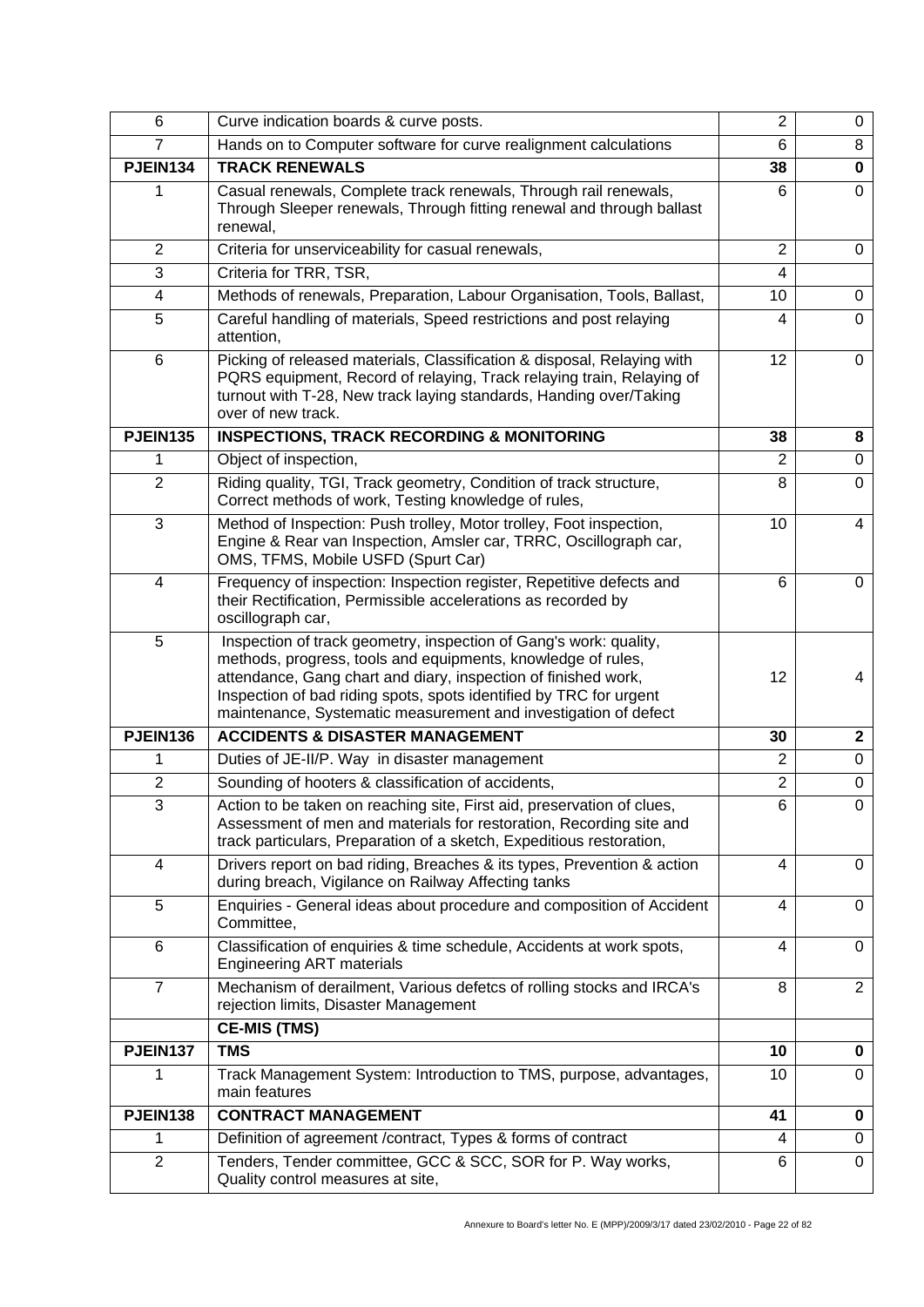| 3               | Various registers to be maintained for progress, Quality, safety of<br>contractors persons, Safety measures at work site,                                                                                                                                                                                                           | 4              | $\Omega$       |
|-----------------|-------------------------------------------------------------------------------------------------------------------------------------------------------------------------------------------------------------------------------------------------------------------------------------------------------------------------------------|----------------|----------------|
| 4               | Accountal of new and Released material, Issue and receipt from<br>contractors, Important points from vigilance angle,                                                                                                                                                                                                               | 4              | 0              |
| 5               | Awarding of contract, Earnest money, SEM, Security deposit                                                                                                                                                                                                                                                                          | 4              | 0              |
| 6               | Preparation of Contractor's On-Account/Running & Final Bills, Material<br>Statements, Maintenance Period, Warranty/guarantee clauses, release<br>of security deposit                                                                                                                                                                | 3              | 0              |
| $\overline{7}$  | Time extensions to date of completion of contract,                                                                                                                                                                                                                                                                                  | 2              | 0              |
| 8               | Hiring of tools and plants to Contractors                                                                                                                                                                                                                                                                                           | 3              | 0              |
| 9               | Supervision of contractual works, Safety at work-site, Common<br>ignorance. Dos & Don'ts for contract matters                                                                                                                                                                                                                       | 4              | 0              |
| 10              | Termination, Disputes, redressal, arbitration                                                                                                                                                                                                                                                                                       | 3              | 0              |
| 11              | Duties towards payment to contractor's labour and maintenance of<br>records as per labour laws                                                                                                                                                                                                                                      | 4              | 0              |
| <b>PJEIN139</b> | <b>LAND MANAGEMENT</b>                                                                                                                                                                                                                                                                                                              | 20             | 0              |
| 1               | Land acquisition,                                                                                                                                                                                                                                                                                                                   | 4              | 0              |
| $\overline{2}$  | Demarcation of land boundaries,                                                                                                                                                                                                                                                                                                     | $\overline{2}$ | $\Omega$       |
| 3               | Licensing/leasing,                                                                                                                                                                                                                                                                                                                  | 4              | $\Omega$       |
| $\overline{4}$  | Relinquishment of railway land,                                                                                                                                                                                                                                                                                                     | $\overline{2}$ | 0              |
| 5               | Type of encroachments and PPE Act.                                                                                                                                                                                                                                                                                                  | 8              | 0              |
| <b>PJEIN140</b> | <b>COMPUTER &amp; THEIR USAGE</b>                                                                                                                                                                                                                                                                                                   | 24             | 18             |
| 1               | Various languages suitable for Civil Engineering applications,                                                                                                                                                                                                                                                                      | 2              | $\Omega$       |
| 2               | Windows,                                                                                                                                                                                                                                                                                                                            | 6              | 6              |
| 3               | MS- Office: Word, Excel, Access, PowerPoint                                                                                                                                                                                                                                                                                         | 10             | 6              |
| 4               | Use of Internet, Latest advancement in Information Technology & e-<br>mail.                                                                                                                                                                                                                                                         | 6              | 6              |
| PJEIN141        | <b>TRANSPORTATION</b>                                                                                                                                                                                                                                                                                                               | 37             | 10             |
|                 | Knowledge of GR& SR, Various systems of working, Essentials of<br>absolute & automatic block system,                                                                                                                                                                                                                                | 10             | $\overline{2}$ |
| $\overline{2}$  | Classification of stations, Simple layouts & condition for granting<br>permission to approach, single line working on double line, Reception<br>of train on blocked line and starting from non-signaled line, TFC,<br>Interlocking, Recovery Time                                                                                   | 11             | 4              |
| 3               | Important definitions, General rules applying to Railway servants,                                                                                                                                                                                                                                                                  | 6              | 0              |
| 4               | Signals, General provisions, Description of fixed signals, Hand signals,<br>Detonating signal flare signal, Defective fixed signal, Rules for passing<br>defective signals,                                                                                                                                                         | 10             | 4              |
| <b>PJEIN142</b> | <b>OFFICE &amp; STORES</b>                                                                                                                                                                                                                                                                                                          | 13             | $\Omega$       |
| 1               | Procuring of office stationary and stores, Procuring of P. Way stores for<br>maintenance and for special works, Classification of stores, Accountal<br>of stores, Stock verification reports, Disposal of scrap & surplus stores,<br>Overhauling of stores, Numerical ledgers & inventory control, Section<br>register of SE/P. Way | 4              | 0              |
| $\overline{2}$  | Classification of stores, Stock verification, Stock sheet, Submission of<br>returns, Inventory control, Maintenance of DMTR and ledgers,<br>Submission of store returns in time, Materials at site register, Imprest<br>Store, T&P Store                                                                                            | 6              | 0              |
| 3               | Functioning of divisional Stores Depots and Track Depot, Requirement<br>of materials for casual renewal and sanctioned renewals, Working out<br>list for track materials, Proper care & upkeep of store.                                                                                                                            | 3              | 0              |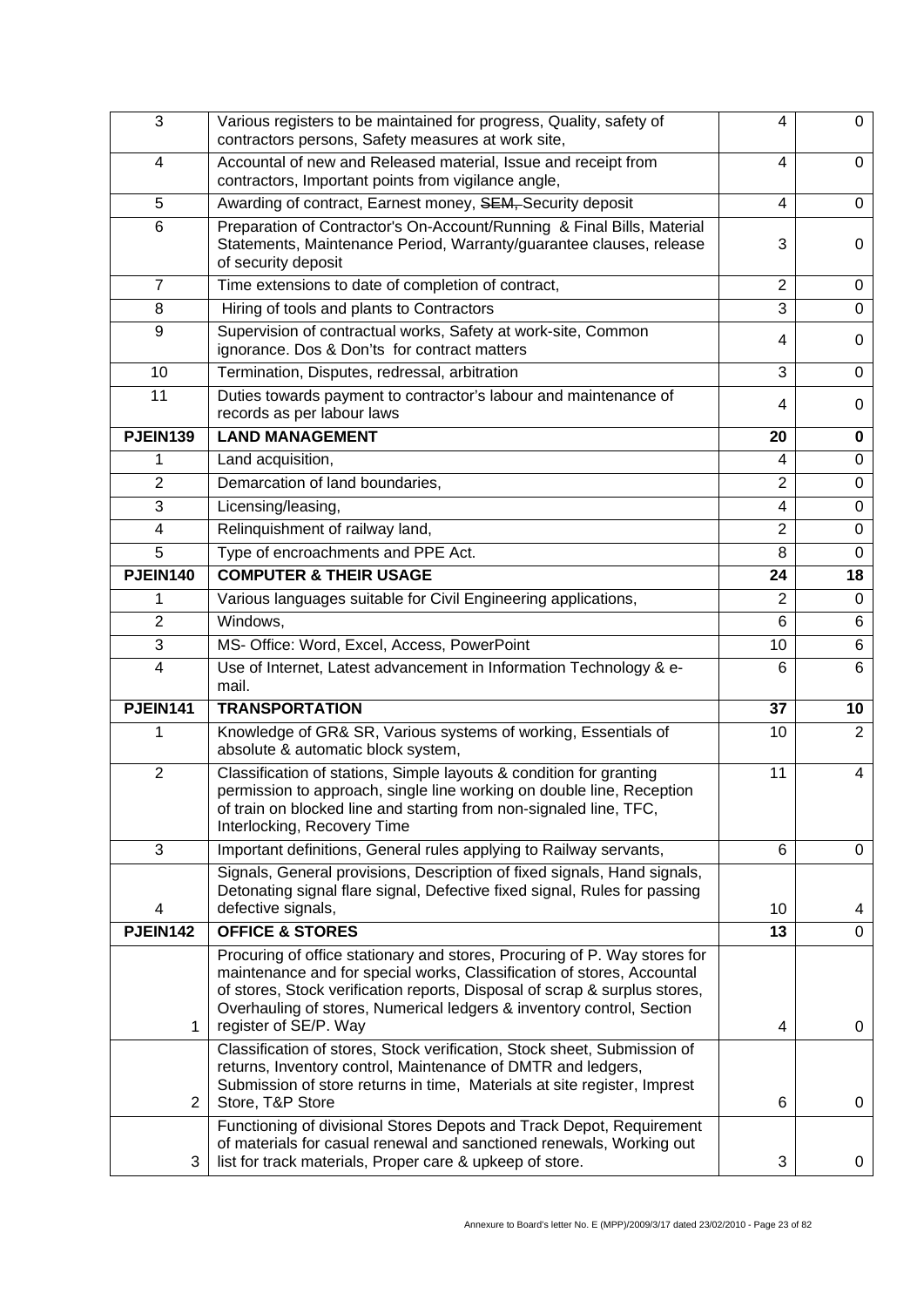| PJEIN143                                                                                                                                                                                             | <b>PERSSONEL</b>                                                                                       | 24             | 0        |
|------------------------------------------------------------------------------------------------------------------------------------------------------------------------------------------------------|--------------------------------------------------------------------------------------------------------|----------------|----------|
|                                                                                                                                                                                                      | Muster, Pay sheet, Pay Bands, Grade Pay; Allowances,                                                   |                | $\Omega$ |
| $\overline{2}$                                                                                                                                                                                       | Wage period, Bill preparation, Filling up of TA & OT Journals,<br>Witnessing of payment, unpaid wages. | 1              | 0        |
| 3                                                                                                                                                                                                    | Passes and leave-                                                                                      | 3              | 0        |
| 4                                                                                                                                                                                                    | Medical Assistance and Medical Examination Rules                                                       | 1              | $\Omega$ |
| 5                                                                                                                                                                                                    | Establishment Records in SSE/ JE P Way office                                                          | 1              | $\Omega$ |
| 6                                                                                                                                                                                                    | Trade Test; Other channels of promotions                                                               | $\overline{2}$ | $\Omega$ |
| $\overline{7}$                                                                                                                                                                                       | Settlement:- PF, Pension, Gratuity, Leave Encashment; Filling up of<br><b>Pension Booklet</b>          | $\overline{2}$ | 0        |
| 8                                                                                                                                                                                                    | Welfare Schemes & SBF                                                                                  | $\overline{2}$ | $\Omega$ |
| 9                                                                                                                                                                                                    | Industrial Relations:-Unions & Associations, PNM, JCM                                                  | $\overline{2}$ | $\Omega$ |
| 10                                                                                                                                                                                                   | Railway Services (Conduct) Rules, D&A Rules                                                            | 3              | $\Omega$ |
| 11                                                                                                                                                                                                   | Categories of staff under Hours of Employment Regulations                                              | 1              | $\Omega$ |
| 12                                                                                                                                                                                                   | Labour Laws- overview; Display of Statutory Notices, Inspection by<br>Labour Enforcement Officer       | 1              | 0        |
| 13                                                                                                                                                                                                   | Payment of Wages Act, Minimum Wages Act, Contract Labour Act                                           | $\overline{2}$ | $\Omega$ |
| 14                                                                                                                                                                                                   | Workmen's Compensation Act, Action in case of injury on duty, Ex-<br>Gratia Payment.                   | $\overline{2}$ | 0        |
| PJEIN144                                                                                                                                                                                             | <b>RAJBHASHA</b>                                                                                       | 12             | $\bf{0}$ |
|                                                                                                                                                                                                      | Directives in use of Raj Bhasha in day-to-day working.                                                 | 12             | $\Omega$ |
|                                                                                                                                                                                                      | Total (10 weeks)                                                                                       | 374            | 66       |
|                                                                                                                                                                                                      | <b>Grand Total</b>                                                                                     | 1120           |          |
| Note:- Periods suggested for Class Room and Model Room against the topics above are indicative. Minor<br>modifications may be made with the approval of PCE, in case local circumstances so warrant. |                                                                                                        |                |          |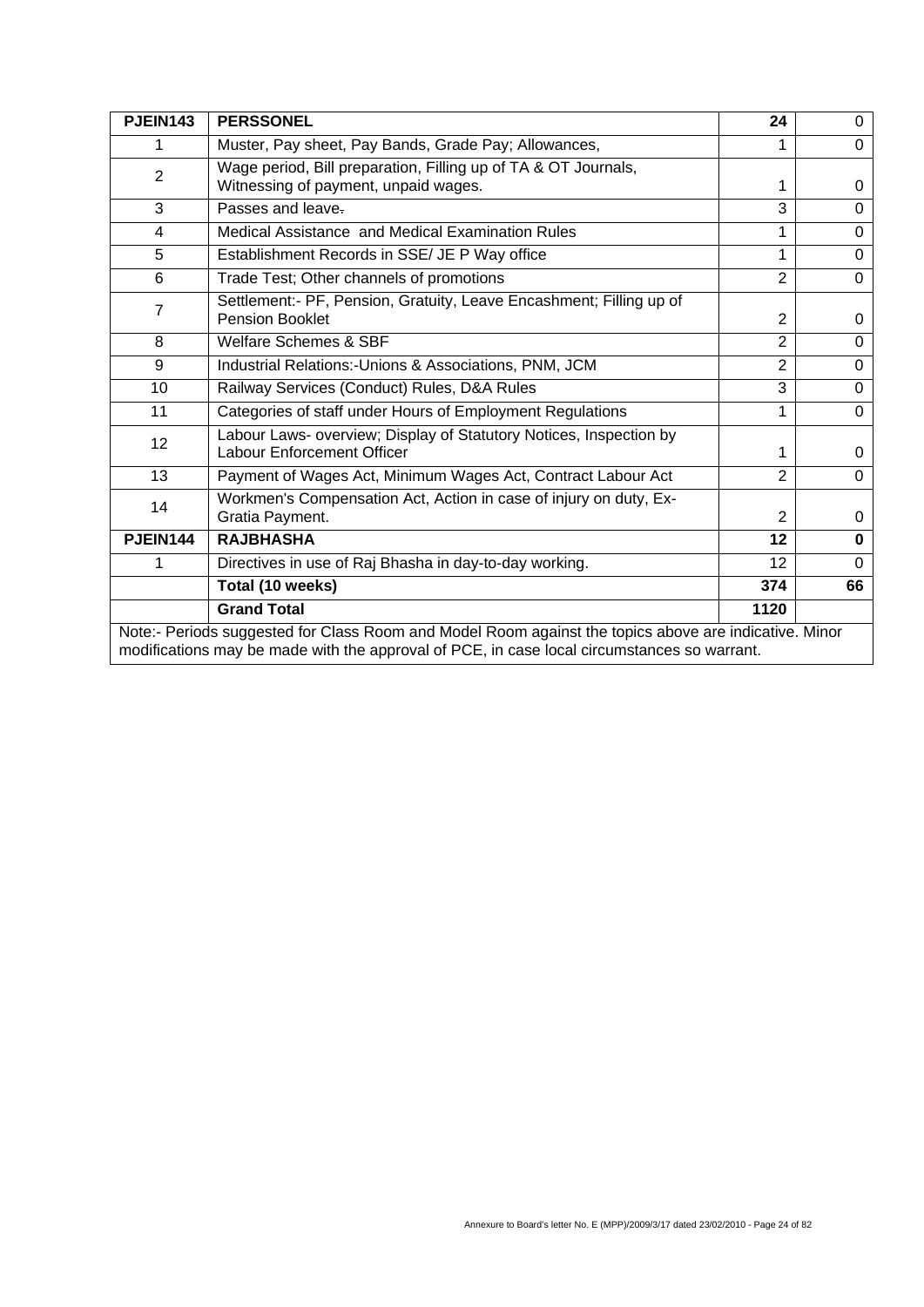|                                                   |                                                                                                                                                                                                                                                                                                                                                                                 |                      | Annexure-III(a)         |
|---------------------------------------------------|---------------------------------------------------------------------------------------------------------------------------------------------------------------------------------------------------------------------------------------------------------------------------------------------------------------------------------------------------------------------------------|----------------------|-------------------------|
| <b>MODULES FOR SENOR PWS- INDUCTION (PHASE-I)</b> |                                                                                                                                                                                                                                                                                                                                                                                 |                      |                         |
| <b>Module</b><br>No.                              | <b>Lesson Content</b>                                                                                                                                                                                                                                                                                                                                                           | <b>Class</b><br>Room | <b>Model</b><br>Room    |
| <b>PSUIN101</b>                                   | ORGANIZATION OF RAILWAYS, DUTIES OF P.WAY STAFF                                                                                                                                                                                                                                                                                                                                 | 13                   | 0                       |
| 1                                                 | Overview of organization of Railways                                                                                                                                                                                                                                                                                                                                            | 3                    | $\Omega$                |
| $\overline{2}$                                    | Brief introduction to Track and its components particularly related with<br>inspection                                                                                                                                                                                                                                                                                          | 4                    | 0                       |
| 3                                                 | Duties of Key man,                                                                                                                                                                                                                                                                                                                                                              | $\overline{2}$       | 0                       |
| 4                                                 | Duties of Mate,                                                                                                                                                                                                                                                                                                                                                                 | $\overline{2}$       | $\Omega$                |
| 5                                                 | Duties of PWS,                                                                                                                                                                                                                                                                                                                                                                  | $\overline{2}$       | $\Omega$                |
| <b>PSUIN102</b>                                   | <b>RAILS &amp; JOINTS</b>                                                                                                                                                                                                                                                                                                                                                       | 40                   | 10                      |
| 1                                                 | Rail, Evaluation of Weight and its relation to axle loads,                                                                                                                                                                                                                                                                                                                      | 2                    | 0                       |
| $\overline{2}$                                    | Standard sections, grade, UTS & service life, classification, Rolling<br>marks.                                                                                                                                                                                                                                                                                                 | 3                    | $\overline{2}$          |
| 3                                                 | Careful loading, unloading, stacking & handling of rails, special<br>precautions for high UTS/HH rails.                                                                                                                                                                                                                                                                         | $\overline{2}$       | 0                       |
| 4                                                 | Straightening of kinks by Jim crow                                                                                                                                                                                                                                                                                                                                              | 1                    | 0                       |
| 5                                                 | Corrosion, Anticorrosion treatment                                                                                                                                                                                                                                                                                                                                              | 4                    | 0                       |
| 6                                                 | Wear & its causes,                                                                                                                                                                                                                                                                                                                                                              | 2                    | 0                       |
| $\overline{7}$                                    | Joints, Types, fish-plate, fish-bolts, anti-sabotage fishbolts,<br>Combination fish-plates, Skimmed fish-plates, Chamfering of bolt<br>holes, expansion/contraction of rails, requirement and provision of gap<br>at joints, gapless/machined joints, Relation to rail temperature,                                                                                             | 4                    | $\overline{2}$          |
| 8                                                 | Insulated, Expansion joints for bridges & long welded rails,                                                                                                                                                                                                                                                                                                                    | $\overline{2}$       | $\overline{2}$          |
| 9                                                 | General quantities for1 km of track,                                                                                                                                                                                                                                                                                                                                            | 1                    | 0                       |
| 10                                                | Fracture, codification, Restoration of traffic, how to report,                                                                                                                                                                                                                                                                                                                  | 4                    | 0                       |
| 11                                                | Preservation and testing of fractured rails,                                                                                                                                                                                                                                                                                                                                    | $\overline{2}$       | 0                       |
| 12                                                | Rail flaws/ defects                                                                                                                                                                                                                                                                                                                                                             | $\overline{4}$       | 1                       |
| 13                                                | USFD: Ultrasonic flaw detection, fundamentals of ultrasonic waves,<br>defect detection, need based concept of USFD, components tested,<br>frequency of testing, marking of defects, action to be taken, brief<br>description of various types of USFD machines and probes used,<br>calibration and sensitivity checking, defect codification, limitations of<br>USFD, SPURT Car | 4                    | $\overline{c}$          |
| 14                                                | Glued joints (in situ/ prefab), ordinary & one meter long insulated joints                                                                                                                                                                                                                                                                                                      | 3                    | 1                       |
| 15                                                | Rail grinding                                                                                                                                                                                                                                                                                                                                                                   | $\overline{2}$       | 0                       |
| <b>PSUIN103</b>                                   | <b>SLEEPERS &amp; FASTENINGS</b>                                                                                                                                                                                                                                                                                                                                                | 40                   | $\overline{\mathbf{7}}$ |
| 1                                                 | Sleepers and functions, Types used in India, Obsolete, Current and<br>future                                                                                                                                                                                                                                                                                                    | 4                    | 0                       |
| $\overline{2}$                                    | Study of CST-9: ordinary jaw, reverse jaw, Steel Trough: Loose jaw,<br>Pad plated and turnouts, Wooden: Approved species, Durable and<br>non-durable, Sizes for plain track, Bridges & turnouts for various<br>gauges                                                                                                                                                           | 4                    | $\overline{2}$          |
| 3                                                 | Need to use wooden sleepers on track circuited sections and on weak<br>arch bridges, Treated and untreated sleepers, Creosoting, handling &<br>stacking, Protection from fire hazard, End binding, Adzing & boring,<br>Size of augers from different spikes, Rail & plate screws, Bolts, Elastic<br>fastenings.                                                                 | 4                    | $\Omega$                |
| $\overline{\mathbf{4}}$                           | Fastenings for Wooden, ST, CST-9 sleepers: Two way keys,                                                                                                                                                                                                                                                                                                                        | 4                    | $\overline{2}$          |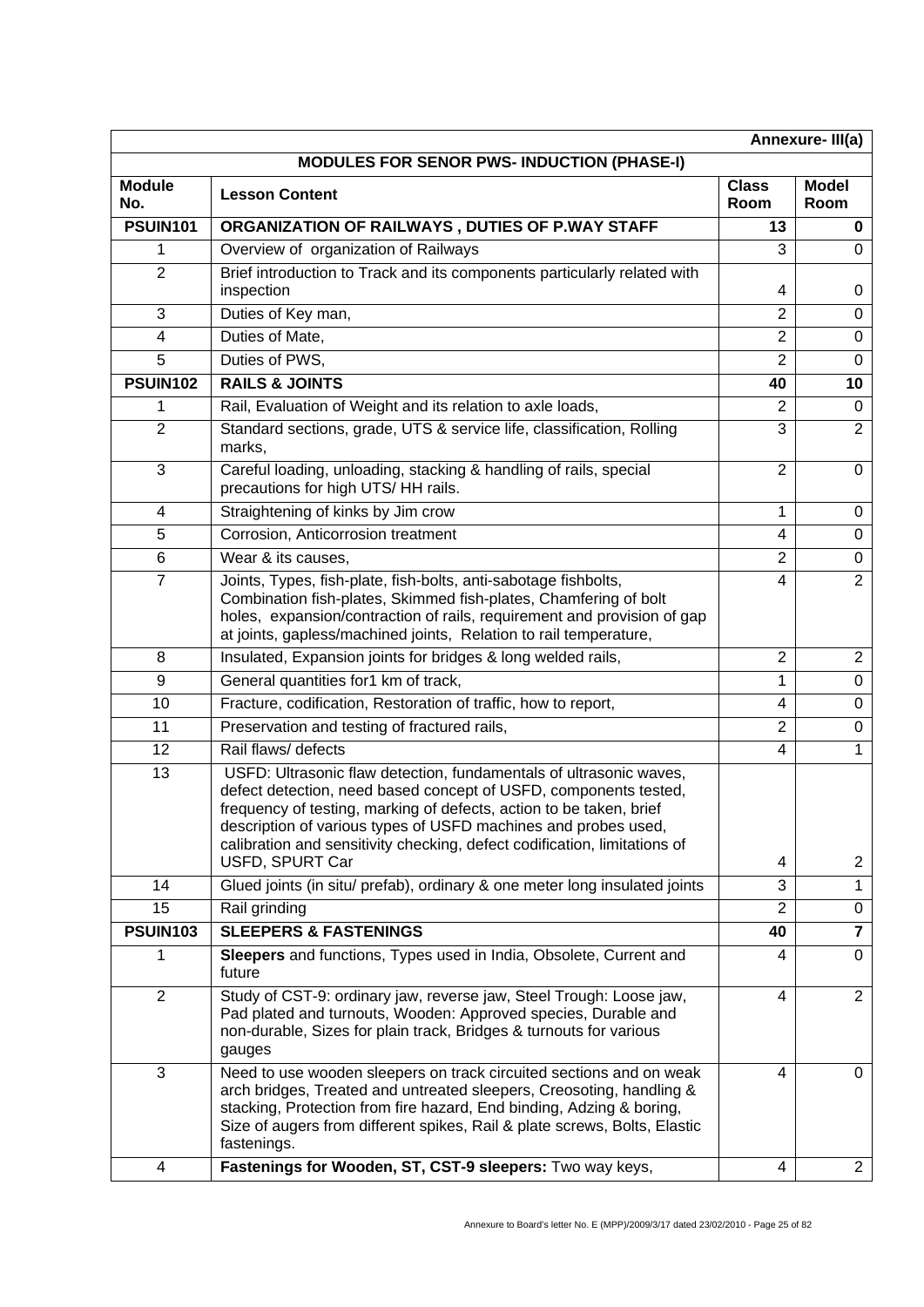|                 | Oversize keys and loose jaws, Spikes dog and round, Rail and Plate                                                                                                                                                                                                                         |                |                |
|-----------------|--------------------------------------------------------------------------------------------------------------------------------------------------------------------------------------------------------------------------------------------------------------------------------------------|----------------|----------------|
|                 | screw, Bolt, hook and fang, special bearing pad for steel sleepers,                                                                                                                                                                                                                        |                |                |
| 5               | Spacing of sleepers of joints on metal sleepers road. Pattern of driving<br>keys. Quantities per km.                                                                                                                                                                                       | $\overline{2}$ | $\Omega$       |
| 6               | Comparison between types, Advantages,<br>Dis-advantages,<br>Criteria for determining unserviceable sleepers, Fastenings Tie bars &<br>cotters, MS bearing plates, Flat canted CI bearing plates, Ordinary<br>canted & anti creep,                                                          | $\overline{2}$ | 0              |
| 7               | Number & pattern of driving spikes or screws on straight, Curves,<br>Turnouts & bridges, Instructions for use of bearing plates, Dating of<br>wooden sleepers, Composite sleepers.                                                                                                         | $\overline{2}$ | $\Omega$       |
| 8               | Concrete sleepers, Twin block RCC, Mono-block pre-stressed,<br>General aspects, Instructions for usability of different sleepers on<br>different routes, main lines and long welded rails, SpI sleepers for L<br>xings, turnout, SEJ, bridges approach and sharp curves                    | 8              | 1              |
| 9               | Precaution for handling of PSC sleepers.                                                                                                                                                                                                                                                   | 2              | 0              |
| 10              | PSC SLEEPERS: Density of sleepers on different routes                                                                                                                                                                                                                                      | $\overline{2}$ | 0              |
| 11              | Fastenings for PSC sleepers: Malleable cast iron inserts, Elastic Rail<br>Clips, various types, toe load and its measurement, criteria for<br>fastening renewal, Rubber pads, Liners, Anti sabotage arrangements<br>for various sleepers, Creep anchors, method for fixing, Box anchoring. | 4              | $\overline{2}$ |
| 12              | Sleepers at joints & their spacing for concrete sleeper track                                                                                                                                                                                                                              | $\overline{2}$ | 0              |
| <b>PSUIN104</b> | <b>FORMATION, BALLAST &amp; DRAINAGE</b>                                                                                                                                                                                                                                                   | 28             | 0              |
| 1               | Formation, Function                                                                                                                                                                                                                                                                        | $\overline{2}$ | $\mathbf 0$    |
| $\overline{2}$  | Typical sections of track on banks and cuttings for single/double lines<br>on all gauges,                                                                                                                                                                                                  | 4              | $\mathbf 0$    |
| 3               | Drainage, Slope on top of formation, side and catch water drains,<br>Drainage in mid section, yards and platforms, especially in monsoon                                                                                                                                                   | $\overline{2}$ | $\mathbf 0$    |
| 4               | Causes for formation failure (Rehabilitation of weak formation).                                                                                                                                                                                                                           | 10             | 0              |
| 5               | <b>Ballast Functions &amp; types,</b>                                                                                                                                                                                                                                                      | $\overline{2}$ | $\mathbf 0$    |
| 6               | Ballast sections on different routes for straights and curves on<br>single/double lines, On different gauges for fish plated track, SWR and<br>LWR, Sections for branch lines, Loop and sidings.                                                                                           | 4              | $\Omega$       |
| 7               | Quantities for different sections.                                                                                                                                                                                                                                                         | $\overline{2}$ | 0              |
| 8               | Specification for track ballast                                                                                                                                                                                                                                                            | 2              | 0              |
| <b>PSUIN105</b> | Railway track & track Structure-I                                                                                                                                                                                                                                                          | 4              | 0              |
| 1               | Different Gauges,                                                                                                                                                                                                                                                                          | $\overline{2}$ | 0              |
| $\overline{2}$  | <b>Classification of Routes</b>                                                                                                                                                                                                                                                            | $\overline{2}$ | 0              |
| <b>PSUIN106</b> | <b>TRACK STRCUTURE IN YARDS</b>                                                                                                                                                                                                                                                            | 14             | $\overline{2}$ |
| 1               | Track Structure (yards) Simple layouts, loops, gathering neck, overrun<br>line, shunting neck, hot axle/fuel/stabling siding,                                                                                                                                                              | 6              | 1              |
| $\overline{2}$  | Isolation derailing switch, Scotch block, Hay's derail, Sand hump, dead<br>ends, Catch & slip siding, Fouling marks, Restriction in use of 1 in 81/2<br>turnouts on passenger lines,                                                                                                       | $\overline{4}$ | $\mathbf{1}$   |
| 3               | Distance pieces to platform lines:                                                                                                                                                                                                                                                         | 2              | 0              |
| $\overline{4}$  | Restrictions regarding change of grade on approaches of turnout                                                                                                                                                                                                                            | $\overline{2}$ | 0              |
| <b>PSUIN107</b> | <b>TRACK MAINTENANCE</b>                                                                                                                                                                                                                                                                   | 21             | 4              |
| 1               | Introduction                                                                                                                                                                                                                                                                               | 1              | 0              |
| $\overline{2}$  | Object of good maintenance,                                                                                                                                                                                                                                                                | 4              | 0              |
| 3               | Service, Maintenance tolerances and Approved methods, Beater<br>packing, Off-track machines and 'On track' machines,                                                                                                                                                                       | 6              | $\Omega$       |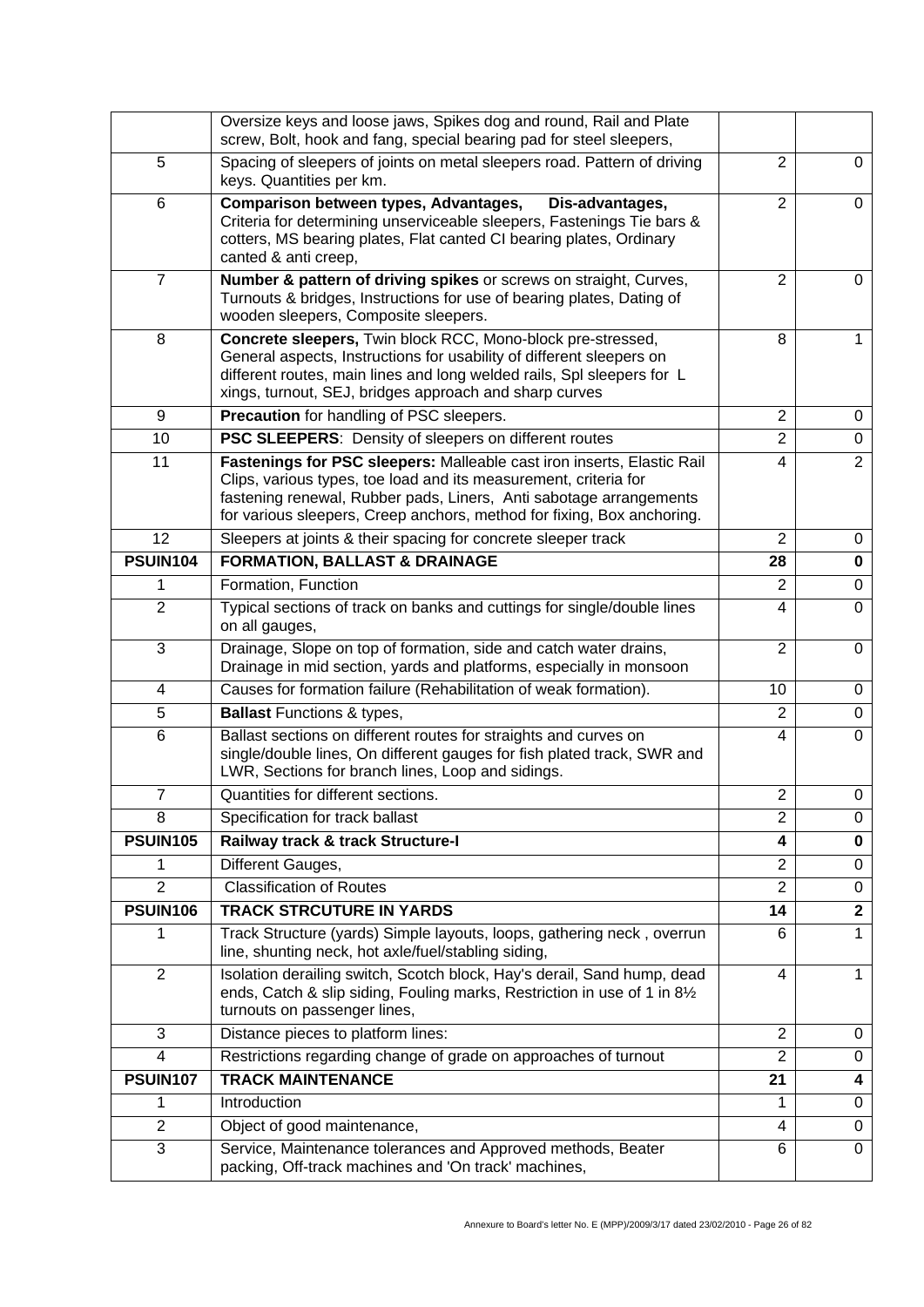| 4               | Approved systems, Systematic Maintenance conventional through<br>packing, directed track maintenance and 3-tier system of maintenance                                                                                                                              | $\overline{2}$ | 0                       |
|-----------------|--------------------------------------------------------------------------------------------------------------------------------------------------------------------------------------------------------------------------------------------------------------------|----------------|-------------------------|
| 5               | Pre-monsoon, during monsoon and post monsoon attention.                                                                                                                                                                                                            | $\overline{2}$ | $\overline{2}$          |
| 6               | Record of Gang work, Gang chart/diary, Keyman's diary, Mate's diary,<br>Record of work of Artisans and other workmen.                                                                                                                                              | 4              | $\overline{2}$          |
| $\overline{7}$  | Half yearly reports on conditions of permanent way, PWI's Section<br>Register, P. Way plans and diagrams                                                                                                                                                           | $\overline{2}$ | 0                       |
| <b>PSUIN108</b> | <b>REGULAR MAINTENANCE OPERATIONS</b>                                                                                                                                                                                                                              | 72             | 12                      |
| 1               | Regular works: Through packing,                                                                                                                                                                                                                                    | 6              | 0                       |
| $\overline{2}$  | Picking of slacks,                                                                                                                                                                                                                                                 | $\overline{2}$ | $\mathbf 0$             |
| 3               | Maintenance of concrete sleeper track                                                                                                                                                                                                                              | 8              | $\mathbf 0$             |
| 4               | Overhauling,                                                                                                                                                                                                                                                       | 4              | $\mathbf 0$             |
| 5               | Deep screening                                                                                                                                                                                                                                                     | 6              | $\mathbf 0$             |
| 6               | Cleaning of drains and water ways,                                                                                                                                                                                                                                 | $\overline{2}$ | $\mathbf 0$             |
| $\overline{7}$  | Lubrication of joints and lubrication of rails in straight and on curves,<br>maintenance of rail joints,                                                                                                                                                           | $\overline{2}$ | $\mathbf 0$             |
| 8               | Incidental works: Creep, Importance of joint gaps, Gap surveys,                                                                                                                                                                                                    | 6              | 0                       |
| 9               | Buckling,                                                                                                                                                                                                                                                          | $\overline{2}$ | $\mathbf 0$             |
| 10              | Prevention of creep, Creep anchors, Anti-creep fastenings,<br>Measurement of creep, Markers, Creep register; Creep adjustment,<br>Adjusting joint sleepers.                                                                                                        | $\overline{4}$ | 12                      |
| 11              | Lifting and lowering of track: Undesirability of lowering maximum<br>lifting/lowering at one time, Provision of ramps at ends, Adequate<br>ballast cushion and drainage after lowering.                                                                            | 4              | 0                       |
| 12              | Sample of standard section of track:                                                                                                                                                                                                                               | $\overline{2}$ | 0                       |
| 13              | Maintenance of special layout : Points & Crossings, SE/P. Way's<br>register,                                                                                                                                                                                       | 8              | $\Omega$                |
| 14              | Periodic inspection and programmed attention, Importance of correct<br>gauge, Alignment packing, Tight fastenings and clearances,                                                                                                                                  | 4              | $\Omega$                |
| 15              | Overhauling, Coordination with signal and operating departments,<br>Maximum wear of xing making up wear by welding, Welding of joints<br>on turnouts, gapless joints for crossing joints.                                                                          | 4              | 0                       |
| 16              | Special attention to maintenance of platform lines and drainage,<br>corrosion of rails, metal sleepers, fastening of concrete sleepers and<br>problem of groove formation, maintenance of turn in curves,                                                          | $\overline{4}$ | 0                       |
| 17              | Maintenance in electrified territories, maintenance of track circuited<br>sections, use of insulated trolleys, Gauges and other tools,<br>maintenance of insulated joints, glued joints. Felling/Cutting/pruning of<br>trees obstructing view or very close to OHE | 4              | 0                       |
| <b>PSUIN109</b> | <b>INCIDENTAL WORKS</b>                                                                                                                                                                                                                                            | 16             | 0                       |
| 1               | Annual overhauling of Level Crossing                                                                                                                                                                                                                               | $\overline{2}$ | $\mathbf 0$             |
| $\mathbf 2$     | Maintenance of Track circuited area, platform Lines, fouling Mark                                                                                                                                                                                                  | 4              | 0                       |
| 3               | Survey of curves                                                                                                                                                                                                                                                   | 6              | $\mathbf 0$             |
| 4               | Railway affecting Works                                                                                                                                                                                                                                            | 4              | 0                       |
| <b>PSUIN110</b> | <b>DIRECTED MAINTENANCE</b>                                                                                                                                                                                                                                        | 8              | 4                       |
| 1               | <b>Basic principle</b>                                                                                                                                                                                                                                             | $\overline{2}$ | 0                       |
| $\overline{2}$  | Grouping of Gangmen                                                                                                                                                                                                                                                | $\overline{2}$ | 1                       |
| 3               | Directed supervision                                                                                                                                                                                                                                               | $\overline{2}$ | 1                       |
| 4               | Investigation of site                                                                                                                                                                                                                                              | $\overline{2}$ | $\overline{2}$          |
| <b>PSUIN111</b> | <b>PROTECTION, RESTRICTIONS &amp; INDICATIONS</b>                                                                                                                                                                                                                  | 14             | $\overline{\mathbf{4}}$ |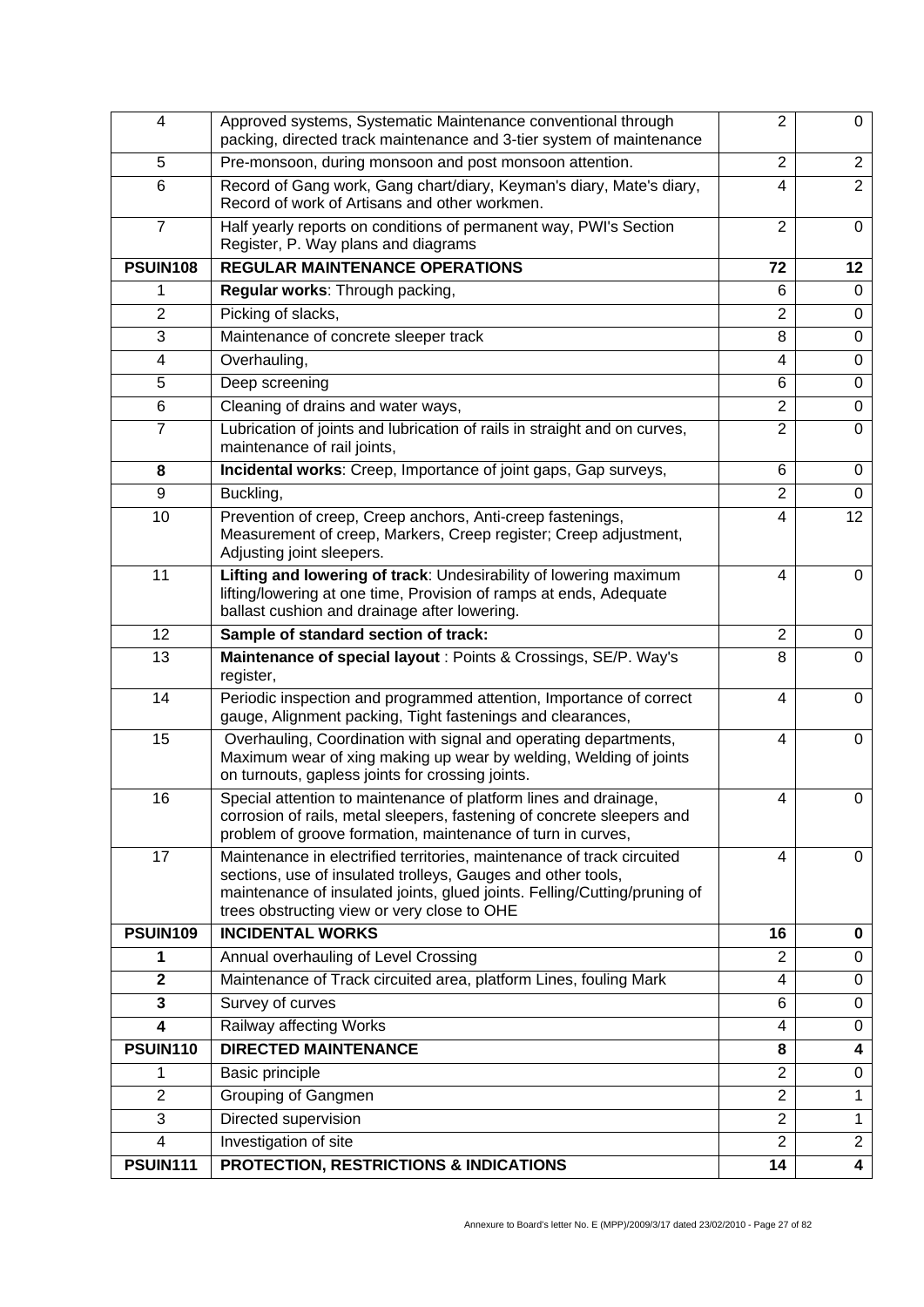| 1               | Hand signals in day and night, Hand flags, Hand lamps, Banner flags,<br>Detonators & fusee, life of detonators, testing, fog signals/fusee                                                                                                             | 4              | $\overline{2}$          |
|-----------------|--------------------------------------------------------------------------------------------------------------------------------------------------------------------------------------------------------------------------------------------------------|----------------|-------------------------|
| 2               | Engineering, Indicators, Temporary and permanent,                                                                                                                                                                                                      | $\overline{4}$ | $\overline{2}$          |
| 3               | Works of short and long duration, Protection during emergency Caution<br>order.                                                                                                                                                                        | 6              | $\Omega$                |
| <b>PSUIN112</b> | <b>PATROLLING</b>                                                                                                                                                                                                                                      | 16             | $\mathbf 0$             |
| 1               | Necessity of patrolling,                                                                                                                                                                                                                               | $\overline{2}$ | $\mathbf 0$             |
| $\overline{2}$  | Kinds of patrolling i.e. Key men's daily patrol, Gang patrol, Monsoon<br>security, Hot and cold weather patrolling, Watch at vulnerable points,<br>Weather warnings, Single and double frequency patrolling,                                           | $6\phantom{1}$ | $\Omega$                |
| 3               | Patrol charts, Patrol books and equipments, Selection and duties of<br>patrolmen,                                                                                                                                                                      | 4              | 0                       |
| 4               | Night checks & Inspections                                                                                                                                                                                                                             | $\overline{2}$ | 0                       |
| 5               | Felling/Cutting/pruning of trees obstructing view, very close to OHE                                                                                                                                                                                   | $\overline{2}$ | $\overline{0}$          |
| <b>PSUIN113</b> | <b>TOOLS &amp; EQUIPMENTS</b>                                                                                                                                                                                                                          | 12             | $\overline{\mathbf{3}}$ |
| 1               | Measuring tools                                                                                                                                                                                                                                        | 4              | $\mathbf{1}$            |
| $\overline{2}$  | MSP Tool kit                                                                                                                                                                                                                                           | 4              | $\mathbf{1}$            |
| $\overline{3}$  | Regular Maintenance Tools                                                                                                                                                                                                                              | 4              | $\mathbf{1}$            |
| <b>PSUIN114</b> | <b>TROLLEY/LORRY/DOLLY WORKING</b>                                                                                                                                                                                                                     | 14             | $\mathbf 0$             |
| 1               | Distinction between Trolley, Lorry & motor Trolley,                                                                                                                                                                                                    | 1              | $\mathbf 0$             |
| $\overline{2}$  | Competency Certificate,                                                                                                                                                                                                                                | 1              | 0                       |
| 3               | Working of Push Trolley, Lorry & motor Trolley, Its equipment,                                                                                                                                                                                         | 6              | 0                       |
| 4               | Protection, Working of rail dolly and its protection                                                                                                                                                                                                   | 4              | $\overline{0}$          |
| 5               | <b>Trolley Refuges</b>                                                                                                                                                                                                                                 | $\overline{2}$ | $\overline{0}$          |
| <b>PSUIN115</b> | <b>RECONDITIONING OF MATERIALS AND TOOLS</b>                                                                                                                                                                                                           | 18             | 0                       |
| 1               | Reconditioning of tools by forging, Forge -welding and riveting of new<br>sections.                                                                                                                                                                    | $\overline{2}$ | $\Omega$                |
| 2               |                                                                                                                                                                                                                                                        |                |                         |
|                 | Reconditioning of P. Way materials, Rails, Welding of scabbed rails,<br>cropping of rail ends, hole drilling and chamfering of bolt hole in rails                                                                                                      | 4              | $\Omega$                |
| 3               | Wooden sleepers, Plugging spikes, Shifting rail seat, End binding,<br>Steel sleepers, Welding special pads for pandrol clips and use of moon<br>washers/ Mota singh liner for elongated holes, Repressing of<br>fishplates, Use of shims, Beaters etc. | 6              | 0                       |
| 4               | Reconditioning of worn out crossings and switches, type of electrodes<br>used, RDSO approved vendor and welder system<br>Total(16 weeks)                                                                                                               | 6<br>334       | 0                       |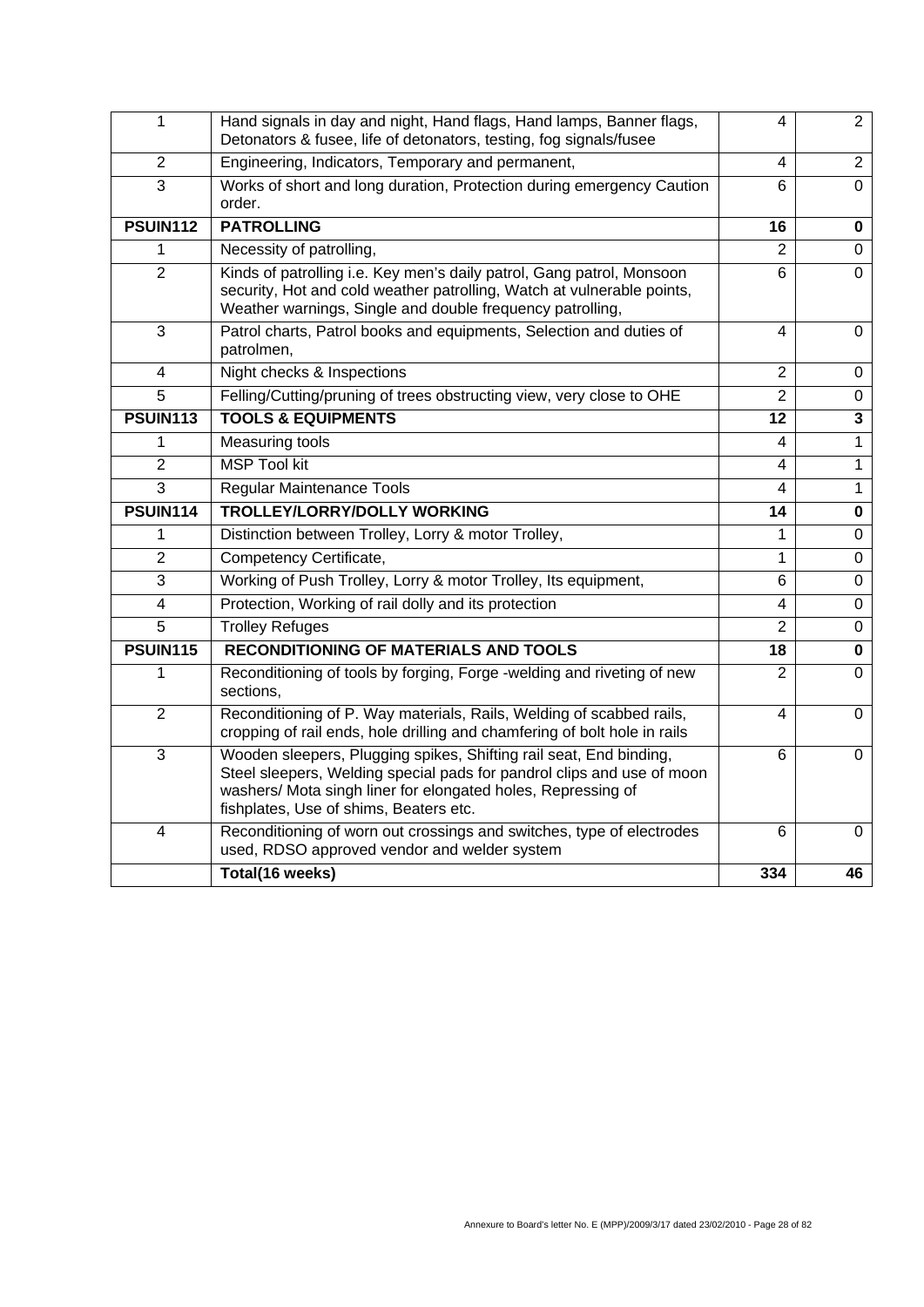| Annexure-III(b)      |                                                                                                                                                                                                          |                      |                      |
|----------------------|----------------------------------------------------------------------------------------------------------------------------------------------------------------------------------------------------------|----------------------|----------------------|
|                      | <b>MODULES FOR SENOR PWS- INDUCTION (PHASE-II)</b>                                                                                                                                                       |                      |                      |
| <b>Module</b><br>No. | <b>Lesson Content</b>                                                                                                                                                                                    | <b>Class</b><br>Room | <b>Model</b><br>Room |
|                      | <b>WELDED RAILS</b>                                                                                                                                                                                      |                      |                      |
| <b>PSUIN116</b>      | <b>SHORT WELDED RAILS (SWR)</b>                                                                                                                                                                          | 16                   | 0                    |
| 1                    | Definition, Track Structure for SWR,                                                                                                                                                                     | 4                    | $\overline{2}$       |
| $\overline{2}$       | Conditions of laying, Maintenance of SWR,                                                                                                                                                                | 6                    | 0                    |
| 3                    | Gap survey & adjustment of gap.                                                                                                                                                                          | 6                    | $\Omega$             |
| <b>PSUIN117</b>      | <b>LONG WELDED RAILS (LWR)</b>                                                                                                                                                                           | 43                   | 8                    |
| 1                    | Definitions,                                                                                                                                                                                             | 4                    | 0                    |
| $\overline{2}$       | Various types of Rail thermometers,                                                                                                                                                                      | 2                    | 0                    |
| 3                    | Permitted locations for laying, Track Structure, Laying of LWR,                                                                                                                                          | 4                    | 0                    |
| 4                    | De-stressing - with and without rail tensors                                                                                                                                                             | 8                    | 8                    |
| 5                    | Repairs of Rail fracture,                                                                                                                                                                                | 6                    | 0                    |
| 6                    | Repairs of buckling,                                                                                                                                                                                     | 6                    | 0                    |
| $\overline{7}$       | Maintenance precautions, Overhauling, Deep screening, Renewal,                                                                                                                                           | 4                    | 0                    |
| 8                    | cold & hot weather patrolling,                                                                                                                                                                           | 3                    | $\Omega$             |
| 9                    | Determination of stress free temperature.                                                                                                                                                                | $\overline{2}$       | 0                    |
| 11                   | Inspection of LWR and remedial actions for correction of gaps at SEJ,<br>Hysterasis loop                                                                                                                 | $\overline{2}$       | $\Omega$             |
| 11                   | Competency level to carry out various works in LWR track, Dos &<br>Don'ts                                                                                                                                | $\overline{2}$       | 0                    |
| <b>PSUIN118</b>      | <b>WELDING OF RAILS</b>                                                                                                                                                                                  | 16                   | 6                    |
| 1                    | Necessity of welding rail joints,                                                                                                                                                                        | $\overline{2}$       | 0                    |
| $\overline{2}$       | SPW, Wider gap Welding, compressed air preheating, 3 piece mould<br>AT welding technique                                                                                                                 | 4                    | $\Omega$             |
| 3                    | Precautions to be observed during AT weld for good quality,                                                                                                                                              | 4                    | 4                    |
| 4                    | Tolerances for finished A.T. welds & FB Welds,                                                                                                                                                           | $\overline{2}$       | $\overline{2}$       |
| 5                    | Brief idea about FB welds, Testing of welds, Mobile flash-butt welding                                                                                                                                   | 4                    | 0                    |
| <b>PSUIN119</b>      | <b>RAIL FLAWS &amp; TESTING</b>                                                                                                                                                                          | 4                    | 0                    |
| 1                    | Visuals examination (keyman's)                                                                                                                                                                           | $\overline{2}$       | 0                    |
| $\overline{2}$       | <b>USFD Testing</b>                                                                                                                                                                                      | $\overline{2}$       | 0                    |
| <b>PSUIN120</b>      | <b>TURNOUTS - INTRODUCTION</b>                                                                                                                                                                           | 8                    | $\mathbf 2$          |
| 1                    | Turnouts, Definition and description of components and terms,                                                                                                                                            | $\overline{2}$       | 0                    |
| $\overline{2}$       | Standard types, Ordinary built-up and high manganese crossings<br>straight switches, Curved switches, Thick web switches, Derailing<br>switches, Spring points, other crossing types                     | 4                    | $\overline{2}$       |
| 3                    | Permissible speeds, Restriction on use of 1 in 81/2 T/out on passenger<br>running lines, symmetrical split                                                                                               | 2                    | 0                    |
| <b>PSUIN121</b>      | <b>TURNOUTS - ASSEMBLY &amp; LAYING</b>                                                                                                                                                                  | 6                    | 0                    |
| 1                    | Method of assembling all turnouts, Main dimensions and off sets of<br>lead curve for setting out,                                                                                                        | $\overline{2}$       | $\Omega$             |
| $\overline{2}$       | Diamond crossings, scissors crossovers with single and double slips,<br>Definitions and description of components and terms, Switch diamonds,<br>advantage of raising inside check rail of obtuse xings, | $\overline{2}$       | $\Omega$             |
| 3                    | Methods of assembly,                                                                                                                                                                                     | 2                    | 0                    |
|                      | <b>TRACK STRUCTURE -II</b>                                                                                                                                                                               |                      |                      |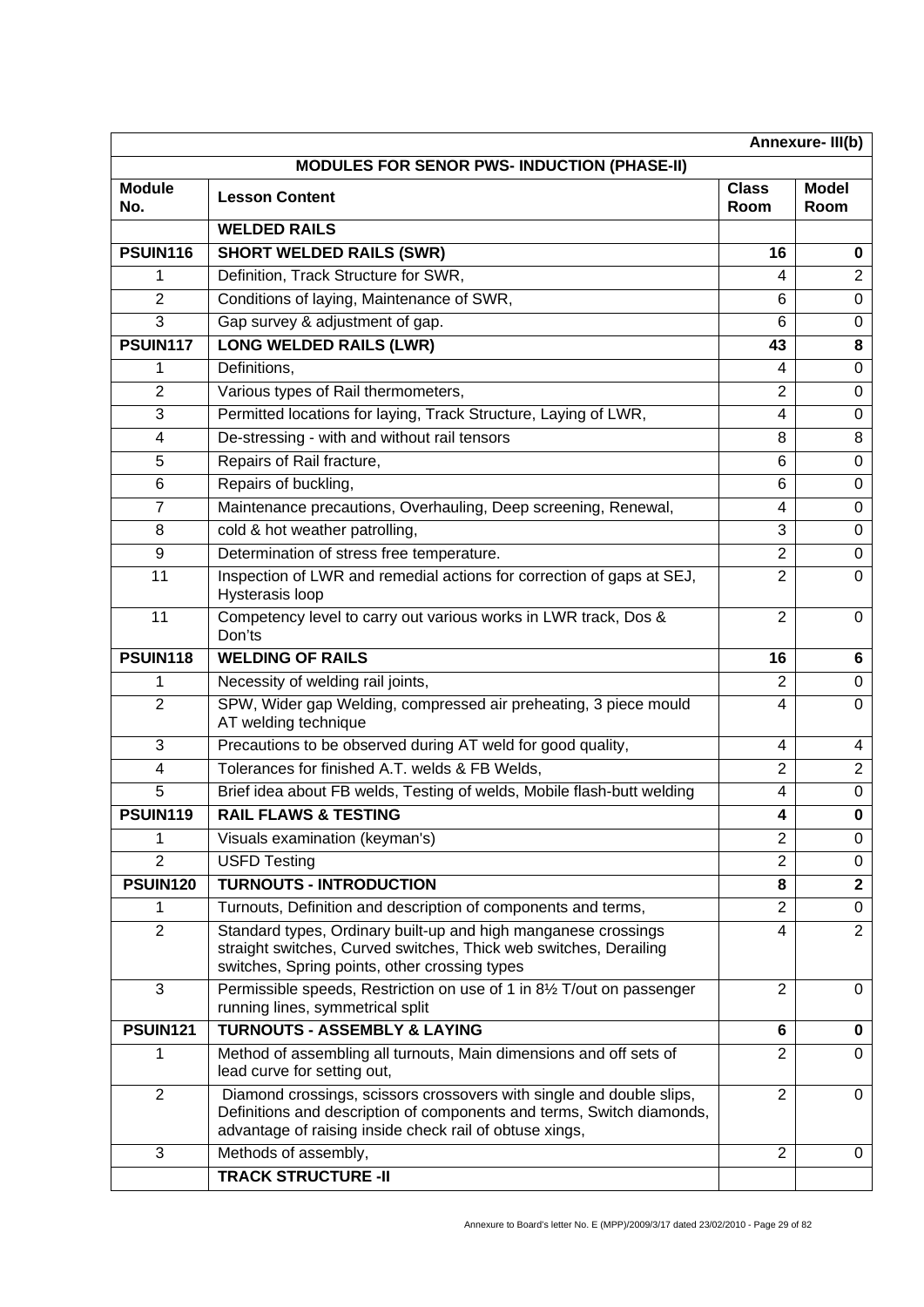| <b>PSUIN122</b>         | <b>LEVEL CROSSINGS</b>                                                                                                                                                                                                                                                                                                                     | 13             | 5              |
|-------------------------|--------------------------------------------------------------------------------------------------------------------------------------------------------------------------------------------------------------------------------------------------------------------------------------------------------------------------------------------|----------------|----------------|
| 1                       | Level crossings: Classification, types                                                                                                                                                                                                                                                                                                     | $\overline{2}$ | 0              |
| $\overline{2}$          | Normal Position of Gates, Locking arrangement,                                                                                                                                                                                                                                                                                             | $\overline{2}$ | 1              |
| 3                       | Equipments                                                                                                                                                                                                                                                                                                                                 | 1              | 1              |
| $\overline{4}$          | Features of track at and in approaches of level crossings, Annual<br>overhauling, Maintenance of road surface and approach track, Check<br>rails-types, correct clearances, Visibility                                                                                                                                                     | 4              | $\Omega$       |
| 5                       | Requirement Checking of equipments and knowledge of rules of<br>gatemen,                                                                                                                                                                                                                                                                   | 0              | $\mathbf{1}$   |
| $\overline{7}$          | Inspection of L-xing, Duties of gatekeeper, Hot axle train parting,                                                                                                                                                                                                                                                                        | $\overline{2}$ | $\mathbf{1}$   |
| 8                       | Speed breakers, Road sign Boards, Provision of new LC, Manning, De-<br>manning, interlocking and replacement with ROB, closure, shifting and<br>replacement with limited height subways/RUBs, Elimination<br>Specification                                                                                                                 | $\overline{2}$ | 1.             |
| <b>PSUIN123</b>         | <b>BRIDGES &amp; TRACK STRUCTURE ON BRIDGES</b>                                                                                                                                                                                                                                                                                            | 6              | $\mathbf{2}$   |
|                         | Bridges: Classification, Types, Track Structure on girder Bridges,<br>ballasted decks, arch bridges, tunnels, provision of guard rails, re-<br>railing ramps                                                                                                                                                                               | $\overline{2}$ | $\overline{2}$ |
| $\overline{2}$          | Importance of maintaining correct gauge, Alignment and tight<br>fastenings, Preparation, Renewal bridge timber & Steel channel<br>sleeper,                                                                                                                                                                                                 | $\overline{2}$ | $\Omega$       |
| 3                       | Attention to approach track & strengthening, Cleaning of waterway,<br>Checking guard rails.                                                                                                                                                                                                                                                | 2              | $\Omega$       |
| <b>PSUIN124</b>         | <b>TUNNELS</b>                                                                                                                                                                                                                                                                                                                             | $\mathbf{2}$   | 0              |
| <b>PSUIN125</b>         | Ballast Depot, Training out ballast, DMT operation                                                                                                                                                                                                                                                                                         | $\mathbf 2$    | 0              |
| <b>PSUIN126</b>         | <b>ASH PITS</b>                                                                                                                                                                                                                                                                                                                            | $\overline{2}$ | $\mathbf 0$    |
| <b>PSUIN127</b>         | <b>MECHANIZED MAINTENANCE</b>                                                                                                                                                                                                                                                                                                              | 24             | 4              |
| 1                       | Need for mechanization, model of mechanized maintenance,                                                                                                                                                                                                                                                                                   | $\overline{2}$ | 0              |
| $\overline{2}$          | 3 tiers system of track maintenance, Working of MMUs                                                                                                                                                                                                                                                                                       | 6              | 0              |
| 3                       | Small track machines: types, use in maintenance, spot attention with off<br>track tampers, Troubleshooting and system of repairs & maintenance                                                                                                                                                                                             | 8              | $\overline{4}$ |
| $\overline{\mathbf{4}}$ | Pre-requisites to tamping and other machine working, Pre & Post and<br>during attentions for tamping and other machine working,                                                                                                                                                                                                            | 8              | 0              |
| <b>PSUIN128</b>         | <b>SURVEYING</b>                                                                                                                                                                                                                                                                                                                           | 8              | 4              |
|                         | General purpose of Surveying, introduction to common survey terms<br>and principles of surveying & Levelling.                                                                                                                                                                                                                              | 4              | 0              |
| $\overline{2}$          | Exposure to commonly used instruments/tools that measure angles &<br>distances i.e. Theodolite, Dumpy Levels, Total stations etc., Firsthand<br>experience of carrying out topographic surveys at various scales,<br>Interpretation and presentation/reporting of survey data                                                              | 4              | 4              |
|                         | <b>CURVES</b>                                                                                                                                                                                                                                                                                                                              |                |                |
| <b>PSUIN129</b>         | <b>HORIZONTAL CURVES</b>                                                                                                                                                                                                                                                                                                                   | 6              | 0              |
| 1                       | Degree of curve, Types of curves, Relation between degree, Radius,<br>Chord and versine, Standard chords to be used for stringing,                                                                                                                                                                                                         | $\overline{2}$ | 0              |
| $\overline{2}$          | Record in SE/P. Way's curve register checking of alignment after<br>derailments and for turn in and turnout curves,                                                                                                                                                                                                                        | 0              | 0              |
| 3                       | Super elevation / equilibrium cant, Maximum cant for normal and high<br>speed trains, Cant deficiency and cant excess, Formula for safe speed<br>on curves, Equilibrium speed, Calculation of cant to be provided and<br>permissible speed, Transition length, Maximum cant gradient, Rates of<br>running out of cant and cant deficiency. | 4              | 0              |
| <b>PSUIN130</b>         | <b>VERTICAL CURVES</b>                                                                                                                                                                                                                                                                                                                     | 6              | $\mathbf 0$    |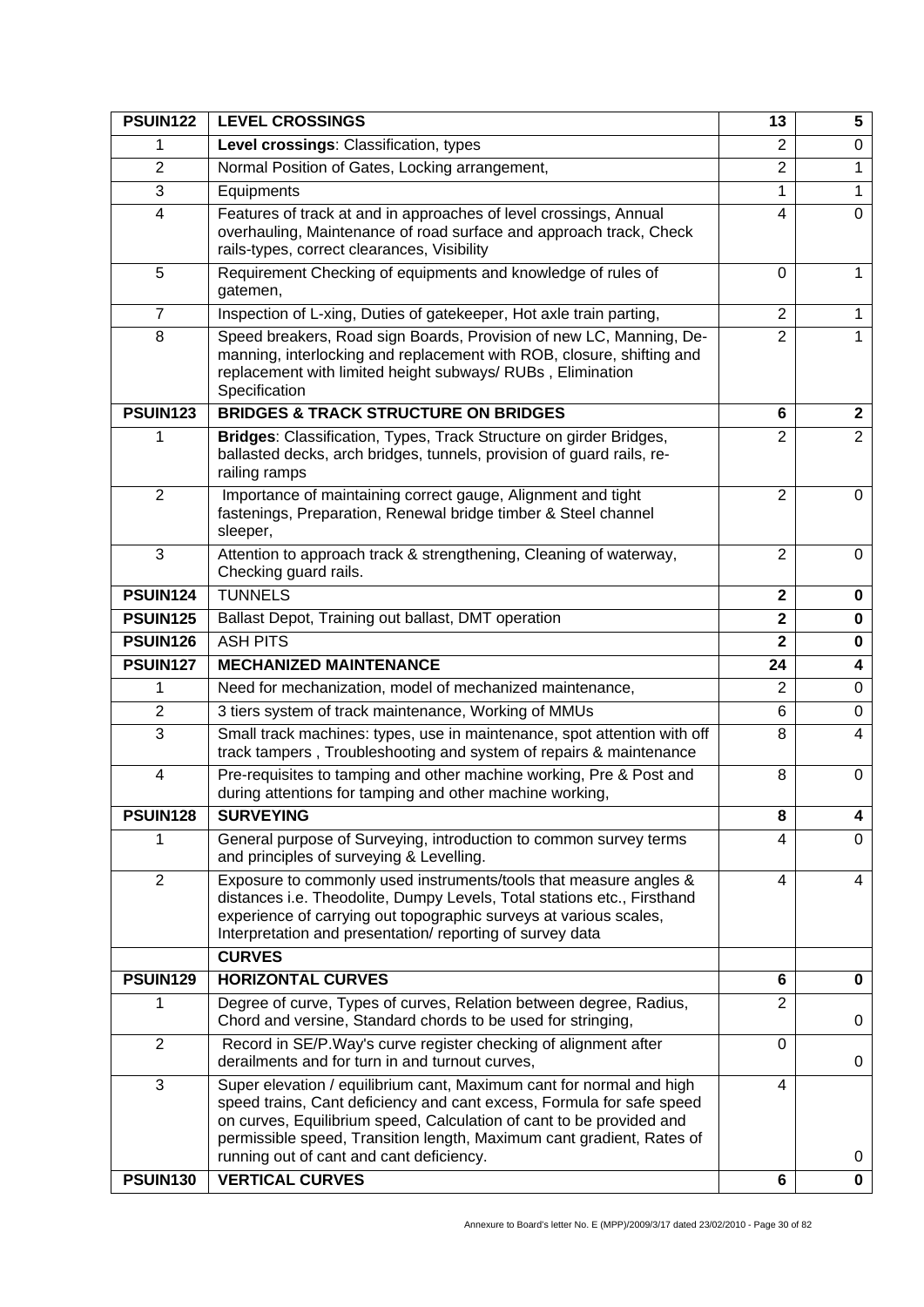| 1               | Need for vertical curve, Grades, Equivalent radius,                                                                                                                                                                                                                                                                                          | $\overline{2}$ | 0              |
|-----------------|----------------------------------------------------------------------------------------------------------------------------------------------------------------------------------------------------------------------------------------------------------------------------------------------------------------------------------------------|----------------|----------------|
| 2               | Calculations and setting out a vertical curve, Level pegs for accurate<br>maintenance,                                                                                                                                                                                                                                                       | $\overline{2}$ | 0              |
| 3               | Vertical curves on LWR                                                                                                                                                                                                                                                                                                                       | $\overline{2}$ | 0              |
| <b>PSUIN131</b> | <b>REALIGNMENT OF CURVES</b>                                                                                                                                                                                                                                                                                                                 | 6              | 0              |
| 1               | Re-alignment of curves, String lining of curves, Need for curve<br>adjustment,                                                                                                                                                                                                                                                               | 2              | $\Omega$       |
| $\overline{2}$  | Criteria for realignment, Curve register, Versine survey,                                                                                                                                                                                                                                                                                    | $\overline{2}$ | 0              |
| 3               | Curve indication boards & curve posts.                                                                                                                                                                                                                                                                                                       | $\overline{2}$ | 0              |
| <b>PSUIN132</b> | <b>TRACK RENEWALS</b>                                                                                                                                                                                                                                                                                                                        | 16             | 0              |
| 1               | Casual renewals, Complete track renewals, Through rail renewals,<br>Through Sleeper renewals, Through fitting renewal and through ballast<br>renewal,                                                                                                                                                                                        | 4              | 0              |
| $\overline{2}$  | Criteria for un-serviceability for casual renewals,                                                                                                                                                                                                                                                                                          | $\overline{2}$ | 0              |
| 3               | Criteria for TRR, TSR,                                                                                                                                                                                                                                                                                                                       | $\overline{2}$ |                |
| 4               | Methods of renewals, Preparation, Labour Organisation, Tools, Ballast,                                                                                                                                                                                                                                                                       | 4              | 0              |
| 5               | Careful handling of materials, Speed restrictions and post relaying<br>attention,                                                                                                                                                                                                                                                            | 2              | 0              |
| 6               | Picking of released materials, Classification & disposal, Relaying with<br>PQRS equipment, Record of relaying, Track relaying train, Relaying of<br>turnout with T-28, New track laying standards, Handing over/Taking<br>over of new track.                                                                                                 | $\overline{2}$ | $\Omega$       |
| <b>PSUIN133</b> | <b>INSPECTIONS, TRACK RECORDING &amp; MONITORING</b>                                                                                                                                                                                                                                                                                         | 12             | 0              |
| 1               | Object of inspection,                                                                                                                                                                                                                                                                                                                        | 2              | 0              |
| $\overline{2}$  | Riding quality, TGI, Track geometry, Condition of track structure,<br>Correct methods of work, Testing knowledge of rules,                                                                                                                                                                                                                   | $\overline{2}$ | 0              |
| 3               | Method of Inspection: Push trolley, Motor trolley, Foot inspection,<br>Engine & Rear van Inspection, Amsler car, TRRC, Oscillograph car,<br>OMS, TFMS, Mobile USFD (Spurt Car)                                                                                                                                                               | 2              | 0              |
| $\overline{4}$  | Frequency of inspection: Inspection register, Repetitive defects and<br>their Rectification, Permissible accelerations as recorded by<br>oscillograph car,                                                                                                                                                                                   | $\overline{2}$ | $\Omega$       |
| 5               | Inspection of track geometry, inspection of Gang's work: quality,<br>methods, progress, tools and equipments, knowledge of rules,<br>attendance, Gang chart and diary, inspection of finished work,<br>Inspection of bad riding spots, spots identified by TRC for urgent<br>maintenance, Systematic measurement and investigation of defect | 4              | 0              |
| <b>PSUIN134</b> | <b>ACCIDENTS &amp; DISASTER MANAGEMENT</b>                                                                                                                                                                                                                                                                                                   | 16             | $\mathbf 2$    |
| 1               | Duties of JE-II/P. Way in disaster management                                                                                                                                                                                                                                                                                                | $\overline{2}$ | 0              |
| $\overline{2}$  | Sounding of hooters & classification of accidents,                                                                                                                                                                                                                                                                                           | $\overline{2}$ | 0              |
| 3               | Action to be taken on reaching site, First aid, preservation of clues,<br>Assessment of men and materials for restoration, Recording site and<br>track particulars, Preparation of a sketch, Expeditious restoration,                                                                                                                        | 4              | $\Omega$       |
| $\overline{4}$  | Drivers report on bad riding, Breaches & its types, Prevention & action<br>during breach, Vigilance on Railway Affecting tanks                                                                                                                                                                                                               | 4              | 0              |
| 5               | Enquiries - General ideas about procedure and composition of Accident<br>Committee,                                                                                                                                                                                                                                                          | 0              | 0              |
| 6               | Classification of enquiries & time schedule, Accidents at work spots,<br><b>Engineering ART materials</b>                                                                                                                                                                                                                                    | $\Omega$       | 0              |
| $\overline{7}$  | Mechanism of derailment, Various defects of rolling stocks and IRCA's<br>rejection limits, Disaster Management                                                                                                                                                                                                                               | 4              | $\overline{2}$ |
|                 | <b>CE-MIS (TMS)</b>                                                                                                                                                                                                                                                                                                                          |                |                |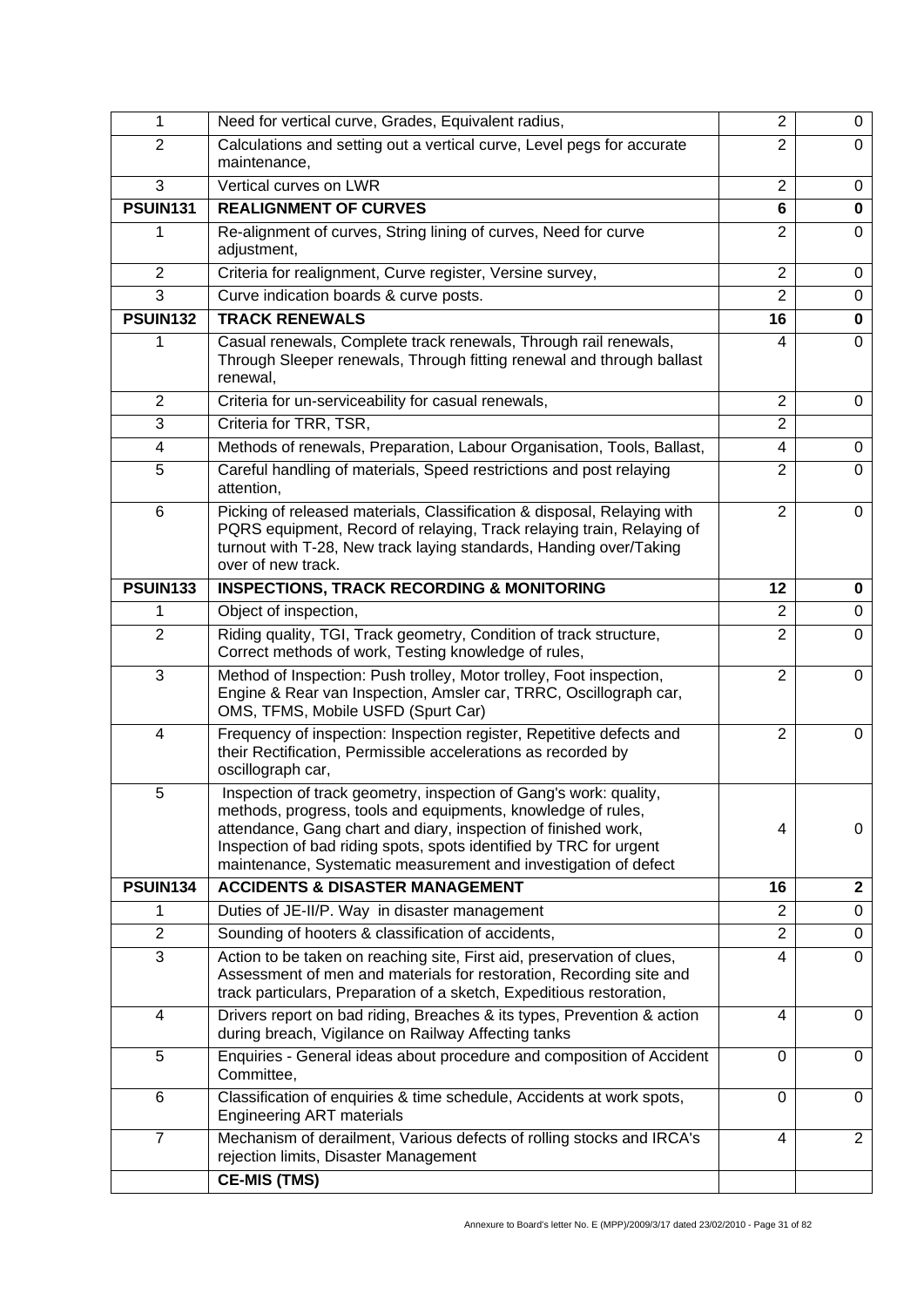| <b>PSUIN135</b> | <b>TMS</b>                                                                                                                                                                                                                                                                                                                                                                                                      | 4                       | 0              |
|-----------------|-----------------------------------------------------------------------------------------------------------------------------------------------------------------------------------------------------------------------------------------------------------------------------------------------------------------------------------------------------------------------------------------------------------------|-------------------------|----------------|
|                 | Track Management System: Introduction to TMS, purpose, advantages,<br>main features                                                                                                                                                                                                                                                                                                                             | 4                       | 0              |
| <b>PSUIN136</b> | <b>CONTRACT MANAGEMENT</b>                                                                                                                                                                                                                                                                                                                                                                                      | 18                      | 0              |
| 1               | Definition of agreement /contract, Types & forms of contract                                                                                                                                                                                                                                                                                                                                                    | $\overline{2}$          | 0              |
| $\overline{2}$  | Various registers to be maintained for progress, Quality, safety of<br>contractors persons, Safety measures at work site,                                                                                                                                                                                                                                                                                       | 6                       | 0              |
| 3               | Accountal of new and Released material, Issue and receipt from<br>contractors, Important points from vigilance angle,                                                                                                                                                                                                                                                                                           | 4                       | 0              |
| 4               | Hiring of tools and plants to Contractors                                                                                                                                                                                                                                                                                                                                                                       | $\overline{2}$          | 0              |
| 5               | Supervision of contractual works, Safety at work-site, Common<br>ignorance. Dos & Don'ts for contract matters                                                                                                                                                                                                                                                                                                   | 4                       | 0              |
| <b>PSUIN137</b> | <b>LAND MANAGEMENT</b>                                                                                                                                                                                                                                                                                                                                                                                          | 6                       | 0              |
| 1               | Demarcation of land boundaries,                                                                                                                                                                                                                                                                                                                                                                                 | $\overline{2}$          | 0              |
| $\overline{2}$  | Relinquishment of railway land,                                                                                                                                                                                                                                                                                                                                                                                 | $\overline{2}$          | $\Omega$       |
| 3               | Type of encroachments and PPE Act.                                                                                                                                                                                                                                                                                                                                                                              | $\overline{2}$          | 0              |
| <b>PSUIN138</b> | <b>COMPUTER &amp; THEIR USAGE</b>                                                                                                                                                                                                                                                                                                                                                                               | 16                      | 12             |
| 1               | Various languages suitable for Civil Engineering applications,                                                                                                                                                                                                                                                                                                                                                  | 4                       | 0              |
| $\overline{2}$  | Windows,                                                                                                                                                                                                                                                                                                                                                                                                        | 4                       | 4              |
| 3               | MS- Office: Word, Excel, Access, PowerPoint                                                                                                                                                                                                                                                                                                                                                                     | 4                       | 4              |
| 4               | Use of Internet, Latest advancement in Information Technology & e-<br>mail.                                                                                                                                                                                                                                                                                                                                     | 4                       | 4              |
|                 | <b>SAFETY</b>                                                                                                                                                                                                                                                                                                                                                                                                   |                         |                |
| <b>PSUIN139</b> | <b>CRS SANCTION &amp; SCHEDULE OF DIMENSIONS</b>                                                                                                                                                                                                                                                                                                                                                                | 18                      | 0              |
| 1               | Works requiring CRS sanction                                                                                                                                                                                                                                                                                                                                                                                    | $\overline{2}$          | 0              |
| $\overline{2}$  | Various schedules of dimensions related to P. Way                                                                                                                                                                                                                                                                                                                                                               | 8                       | 0              |
| 3               | Infringements, Register of infringements                                                                                                                                                                                                                                                                                                                                                                        | $\overline{2}$          | 0              |
| 4               | Movement of ODC                                                                                                                                                                                                                                                                                                                                                                                                 | $\overline{2}$          | 0              |
| 5               | Knowledge of GR & SR                                                                                                                                                                                                                                                                                                                                                                                            | $\overline{\mathbf{4}}$ | $\Omega$       |
| <b>PSUIN140</b> | <b>TRANSPORTATION</b>                                                                                                                                                                                                                                                                                                                                                                                           | 16                      | 10             |
| 1               | Knowledge of G R& SR, Various systems of working, Essentials of<br>absolute & automatic block system,                                                                                                                                                                                                                                                                                                           | 4                       | $\overline{2}$ |
| $\overline{2}$  | Classification of stations, Simple layouts & condition for granting<br>permission to approach, single line working on double line, Reception<br>of train on blocked line and starting from non-signaled line, TFC,<br>Interlocking, Recovery Time                                                                                                                                                               | 4                       | 4              |
| 3               | Important definitions, General rules applying to Railway servants,                                                                                                                                                                                                                                                                                                                                              | 6                       | $\Omega$       |
| 4               | Signals, General provisions, Description of fixed signals, Hand signals,<br>Detonating signal flare signal, Defective fixed signal, Rules for passing<br>defective signals,                                                                                                                                                                                                                                     | $\overline{2}$          | 4              |
| <b>PSUIN141</b> | <b>OFFICE &amp; STORES</b>                                                                                                                                                                                                                                                                                                                                                                                      | 6                       | 0              |
| 1               | Procuring of office stationary and stores, Procuring of P. Way stores for<br>maintenance and for special works, Classification of stores, Accountal<br>of stores, Stock verification reports, Disposal of scrap & surplus stores,<br>Overhauling of stores, Numerical ledgers & inventory control, Section<br>register of SE/P. Way<br>Classification of stores, Stock verification, Stock sheet, Submission of | 2                       | 0              |
| $\overline{2}$  | returns, Inventory control, Maintenance of DMTR and ledgers,<br>Submission of store returns in time, Materials at site register, Imprest<br>Store, T&P Store                                                                                                                                                                                                                                                    | $\overline{c}$          | 0              |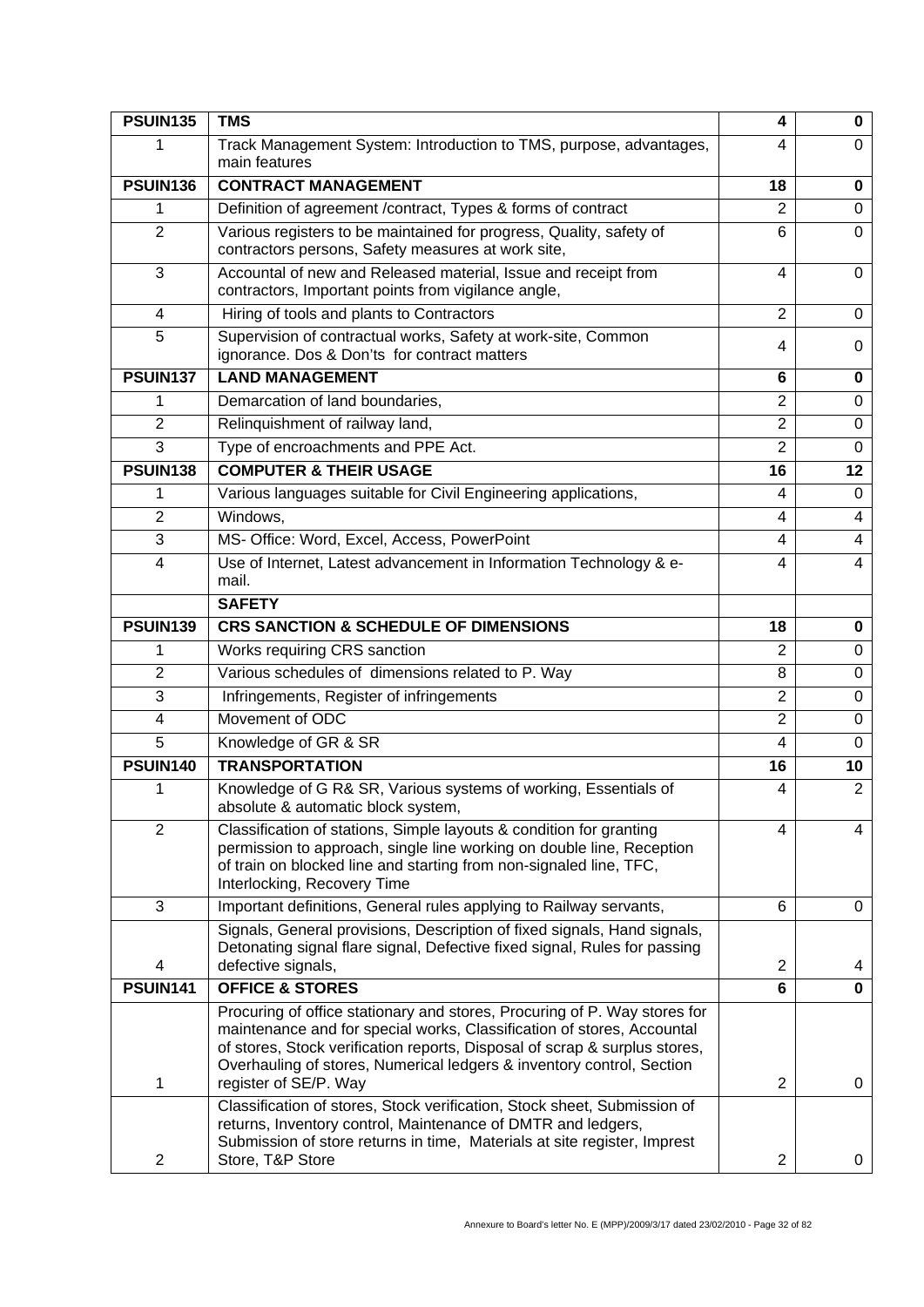|                                                                                                                                                                                                      | Functioning of divisional Stores Depots and Track Depot, Requirement                                                             |                |                |
|------------------------------------------------------------------------------------------------------------------------------------------------------------------------------------------------------|----------------------------------------------------------------------------------------------------------------------------------|----------------|----------------|
| 3                                                                                                                                                                                                    | of materials for casual renewal and sanctioned renewals, Working out<br>list for track materials, Proper care & upkeep of store. | 2              | 0              |
|                                                                                                                                                                                                      |                                                                                                                                  |                |                |
| <b>PSUIN142</b>                                                                                                                                                                                      | <b>PERSONNEL</b>                                                                                                                 | 14             | $\mathbf{0}$   |
| 1                                                                                                                                                                                                    | Muster, Pay sheet, Pay Bands, Grade Pay; Allowances,                                                                             | 1              | $\Omega$       |
| $\overline{2}$                                                                                                                                                                                       | Wage period, Bill preparation, Filling up of TA & OT Journals,<br>Witnessing of payment, unpaid wages.                           | 1              | 0              |
| 3                                                                                                                                                                                                    | Passes (PTOs) and leave.                                                                                                         | 3              | $\Omega$       |
| 4                                                                                                                                                                                                    | <b>Welfare Schemes &amp; SBF</b>                                                                                                 | $\overline{2}$ | $\Omega$       |
| 5                                                                                                                                                                                                    | Railway Services (Conduct) Rules, D&A Rules                                                                                      | 3              | $\mathbf 0$    |
| $6\phantom{1}$                                                                                                                                                                                       | Categories of staff under Hours of Employment Regulations                                                                        | 1              | $\Omega$       |
| $\overline{7}$                                                                                                                                                                                       | Labour Laws- overview; Display of Statutory Notices, Inspection by<br><b>Labour Enforcement Officer</b>                          | 1              | $\Omega$       |
| 8                                                                                                                                                                                                    | Payment of Wages Act, Minimum Wages Act, Contract Labour Act                                                                     | $\overline{2}$ | $\Omega$       |
| 9                                                                                                                                                                                                    | Workmen's Compensation Act, Action in case of injury on duty, Ex-<br>Gratia Payment.                                             | 2              | $\Omega$       |
| <b>PSUIN143</b>                                                                                                                                                                                      | <b>FIRST AID</b>                                                                                                                 | $\overline{7}$ | 4              |
| 1                                                                                                                                                                                                    | Introduction-Safety first principles                                                                                             | $\overline{2}$ | $\Omega$       |
| $\overline{2}$                                                                                                                                                                                       | First Aid Box & Application                                                                                                      | $\overline{2}$ | $\overline{4}$ |
| 3                                                                                                                                                                                                    | Precautions                                                                                                                      | 3              | $\mathbf 0$    |
| PSUIN144                                                                                                                                                                                             | <b>RAJBHASHA</b>                                                                                                                 | 4              | $\bf{0}$       |
| 1                                                                                                                                                                                                    | Directives regarding use of Raj Bhasha in day-to-day working.                                                                    | 4              | $\Omega$       |
|                                                                                                                                                                                                      | Total (10 weeks)                                                                                                                 | 321            | 59             |
|                                                                                                                                                                                                      | <b>Total</b>                                                                                                                     | 655            | 105            |
|                                                                                                                                                                                                      | <b>Grand Total</b>                                                                                                               | 760            |                |
| Note:- Periods suggested for Class Room and Model Room against the topics above are indicative. Minor<br>modifications may be made with the approval of PCE, in case local circumstances so warrant. |                                                                                                                                  |                |                |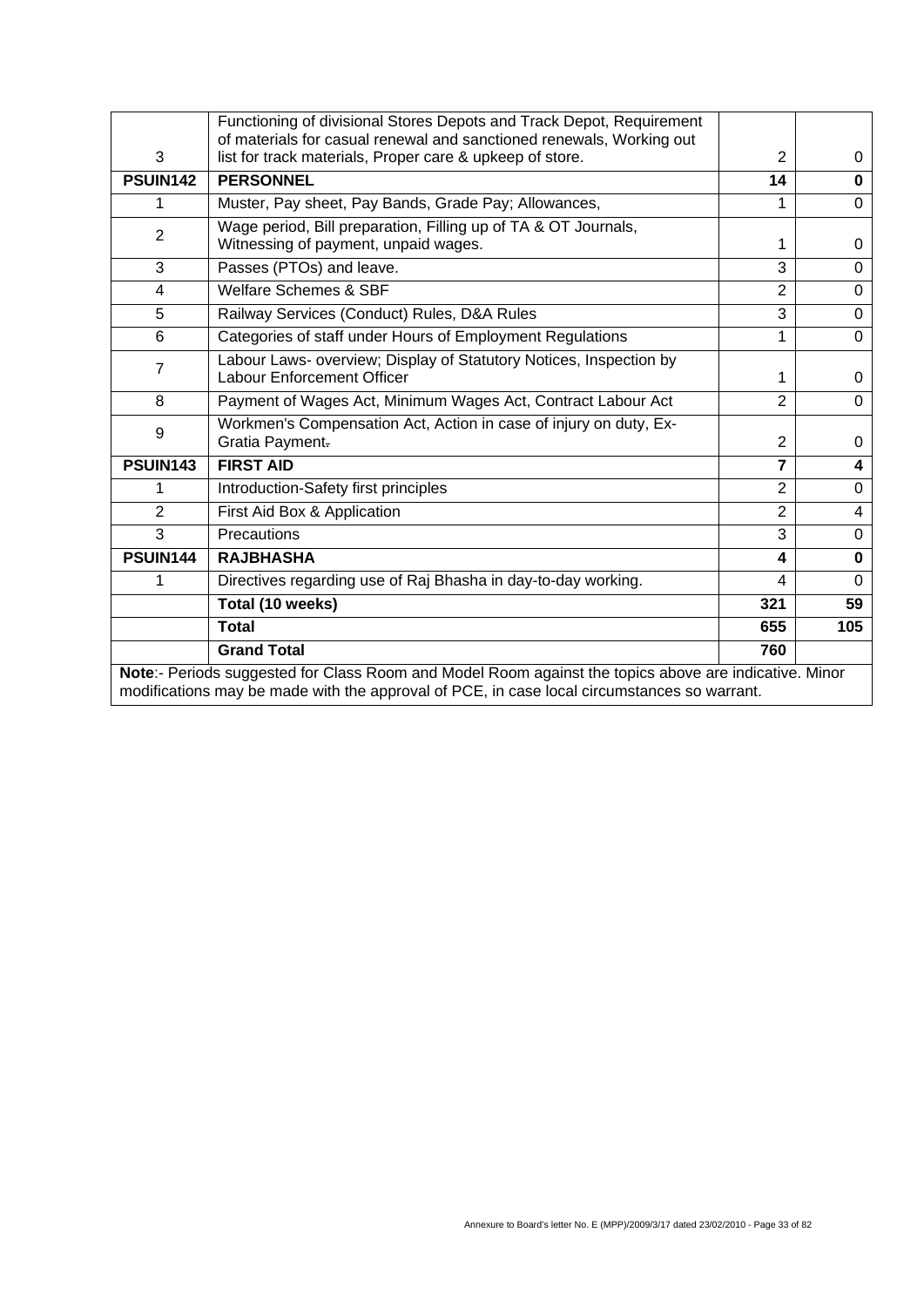#### **LIST OF SPECIFIED ACTIVITIES FOR FIELD TRAINING (AFTER PHASE-I)**

| SI. No.        | <b>Activity</b>                                                                                                                              |
|----------------|----------------------------------------------------------------------------------------------------------------------------------------------|
| 1              | Welding Operation and post welding tolerance measurement.                                                                                    |
| $\overline{2}$ | Measurement of gaps for gap survey in short welded Panel SWP.                                                                                |
| 3              | Measurement of gaps at SEJ.                                                                                                                  |
| $\overline{4}$ | Inspection of Level Crossing and testing knowledge of safety rules of gate keeper<br>including protection etc.                               |
| 6              | Measurement of toe load of the pandrol clips.                                                                                                |
| $\overline{7}$ | Checking of pre tamping & post tamping parameters                                                                                            |
| 8              | Deep screening work. Measurement of cushion after deep screening. Verification of<br>levels.                                                 |
| 9              | With PWI USFD: Calibration of the USFD machine. Interpretation of the results of the<br>scanning. Restoration of traffic, repair of buckling |
| 10             | De-stressing of the LWR.                                                                                                                     |
| 11             | Handling, Laying and Maintenance of Concrete Sleepers                                                                                        |
| 12             | Maintenance in Electrified and Track circuited areas.                                                                                        |
| 13             | Maintenance and laying of curved track.                                                                                                      |
| 14             | Measurement of Rail temperature.                                                                                                             |
| 15             | Visit to SE(Works) office: Records, registers and MBs                                                                                        |
| 16             | Visit to SE(Bridge) office, Inspection of bridge.                                                                                            |
| 17             | Visit to SE(TRD) office: Records, registers for engineering works                                                                            |
| 18             | Visit to Divisional Control including Engineering control                                                                                    |
| 19             | Inspection of gang work, gang chart/diary, keyman's diary.                                                                                   |
| 20             | Inspection of T.outs, LWR, bridges etc.                                                                                                      |
| 21.            | Measurement of ballast                                                                                                                       |
| 22             | Unloading of Ballast DMT                                                                                                                     |
| 23.            | Handling of rails.                                                                                                                           |
| 24.            | Overhauling of track                                                                                                                         |
| 25.            | Working of push trolley, dip lorry and motor trolley                                                                                         |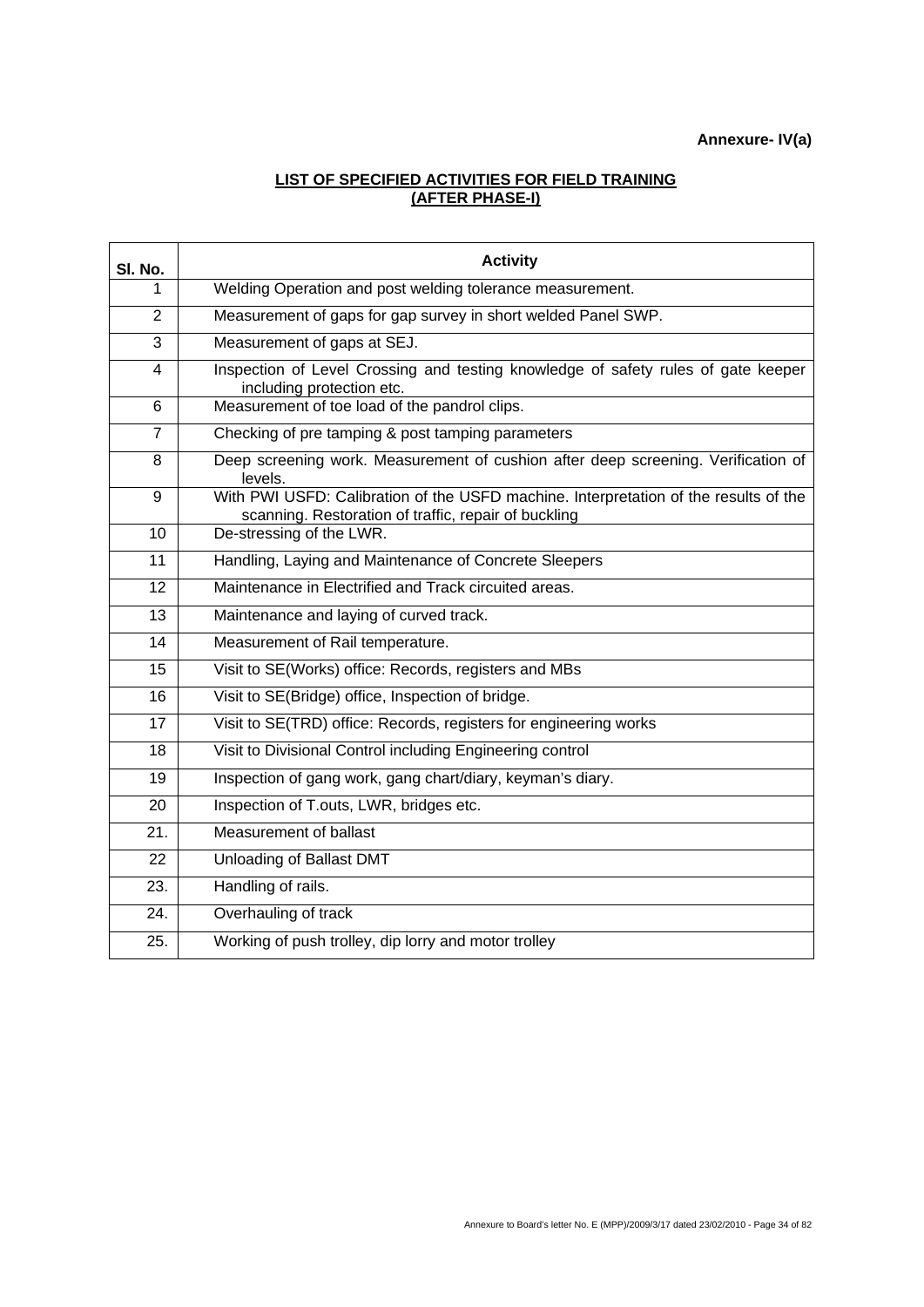#### **LIST OF SPECIFIED ACTIVITIES FOR FIELD TRAINING (AFTER PHASE-II)**

| SI. No.        | <b>Activity</b>                                                                                                                                                                                 |
|----------------|-------------------------------------------------------------------------------------------------------------------------------------------------------------------------------------------------|
| 1              | Measurement of curves i.e. versine survey, Super Elevation & other details<br>of the curves.                                                                                                    |
| 2              | Calculation of slews for the realignment of curves manually or by using<br>software & design of curves thereby.                                                                                 |
| 3              | Survey for vertical profile correction by taking levels, Survey for Alignment<br>Correction by Theodolite/ Auto setting level/Total Station for Operation<br>of Tamping Machine in design Mode. |
| 4              | Inventory of material lying in the field.                                                                                                                                                       |
| 5              | Loading, unloading & stacking of material.                                                                                                                                                      |
| 6              | Working of stores.                                                                                                                                                                              |
| $\overline{7}$ | Points and crossings and Layouts-Maintenance and laying                                                                                                                                         |
| 8              | Reconditioning of points and crossing.                                                                                                                                                          |
| 9              | Understanding store working - indenting, procurement, storage, issuance,<br>disposal, verification.                                                                                             |
| 10             | Visit to SE(C&W) office - Introductory                                                                                                                                                          |
| 11             | Visit to SE(Signal) office - Introductory                                                                                                                                                       |
| 12             | Maintenance and laying of curved track.                                                                                                                                                         |
| 13             | Surveying (use of Theodolite and leveling instrument)                                                                                                                                           |
| 14             | Visit of Engineering ART                                                                                                                                                                        |
| 15             | <b>Attending TMS</b>                                                                                                                                                                            |
| 16             | Witnessing payment to staff                                                                                                                                                                     |
| 17             | Supervision of contractual works/various records                                                                                                                                                |
| 18             | Visit to AEN's office - set-up, information/record linked with P.way                                                                                                                            |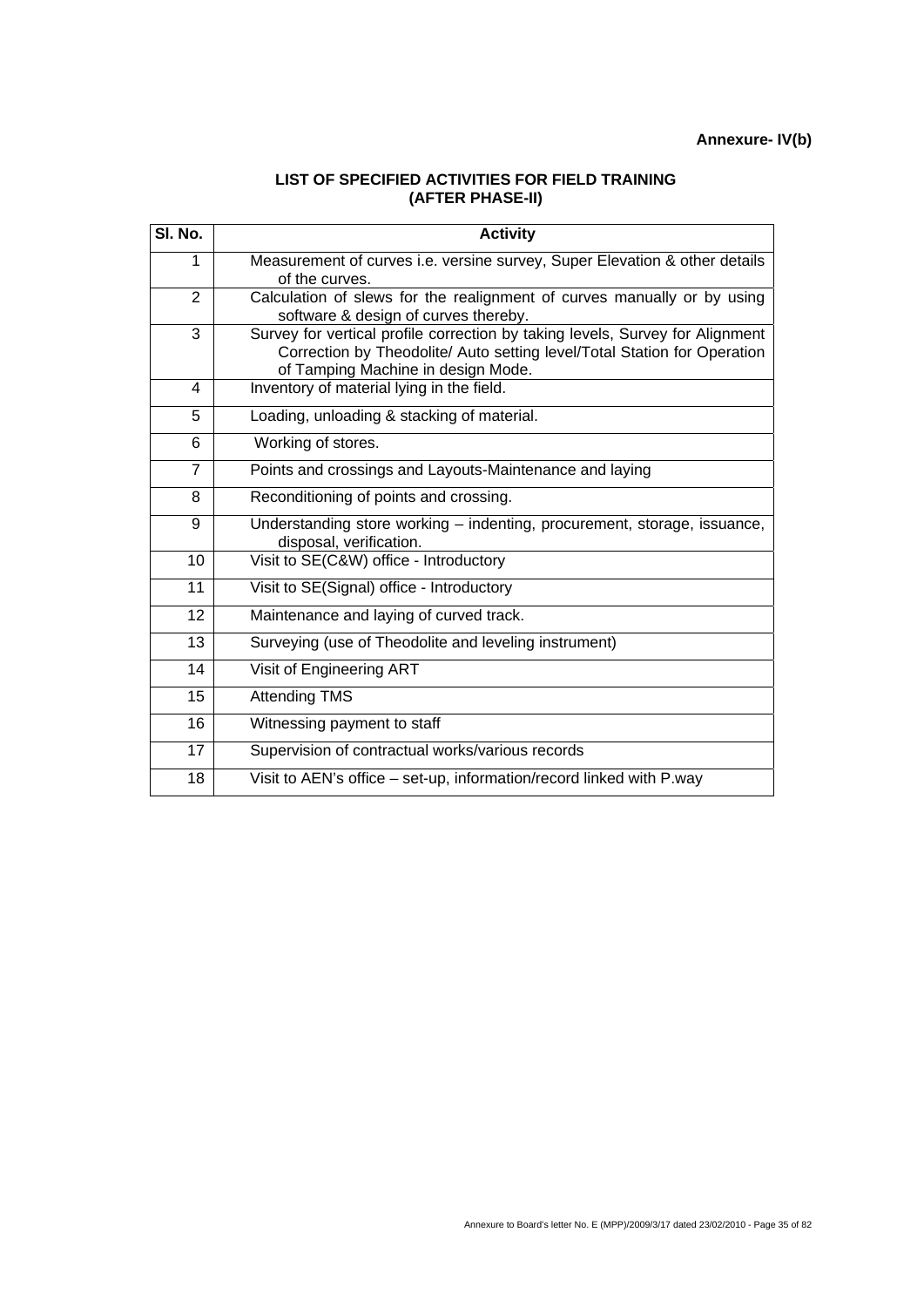#### **LIST OF SPECIFIED ACTIVITIES FOR FIELD TRAINING (AS AND WHEN SCHEDULED)**

| SI. No. | <b>Activity</b>                                          |
|---------|----------------------------------------------------------|
| 1       | Track Renewal works, CTR, TRR, TSR, TWR, TFR etc.        |
| 2       | Accident, derailment, breaches etc. at any site.         |
| 3       | Rail/weld fracture and its restoration.                  |
| 4       | Buckling of track and restoration.                       |
| 5       | Working of Rails/sleepers DMT controlled by HQ.          |
| 6       | Stock verification in stores and at site.                |
| 7       | Lubrication of rail joints and examination of rail ends. |
| 8       | Accompanying track recording/OMS Car.                    |
| 9       | PQRS Depot yard                                          |

**Annexure- IV(d)** 

#### **VISITS TO OTHER INSTITUTIONS (AS AND WHEN SCHEDULED)**

| <b>Subject</b>           | <b>Institution</b>  | <b>DURATION</b> |
|--------------------------|---------------------|-----------------|
| Track<br><b>Machines</b> | <b>IRTMTC</b>       | 2 WEEKS         |
| Welding                  | TPP/LKO or TWTC/BZA | 1 WEEKS         |
| Transportation           | 7RTI                | 2 WEEKS         |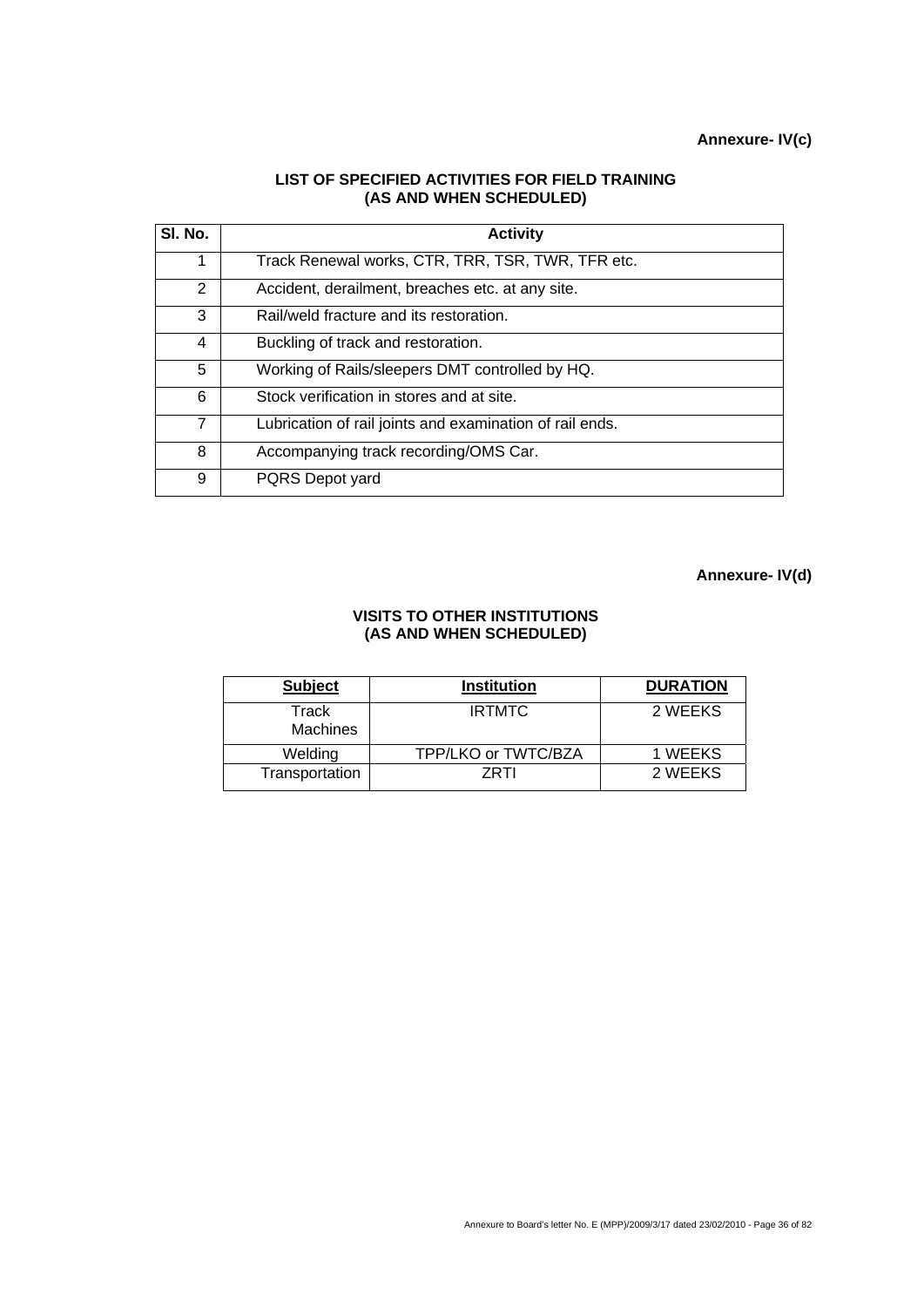## **ACTIVITY LIST FOR 'ON THE JOB ATTACHMENTS'**

| SI. No.        | <b>Activity</b>                                                                                  |
|----------------|--------------------------------------------------------------------------------------------------|
| 1              | Survey for longitudinal level and alignment of track.                                            |
| 2              | Inspection of turnouts, level crossings, LWR/CWR, curves etc.                                    |
| 3              | Measurement of toe load of the ERCs.                                                             |
| 4              | Associating as co-supervisor in working of Ballast DMT                                           |
| 5              | Dealing of routine stores materials (Issue slips)                                                |
| 6              | To associate in divisional Engineering. Control.                                                 |
| $\overline{7}$ | Associating as co-supervisor at any track renewal site.                                          |
| 8              | Handling of routine stores materials (Issue slips)                                               |
| 9              | Associating in divisional Engineering Control.                                                   |
| 10             | Associating as co-supervisor at any track renewal site.                                          |
| 11             | Inspection of yard from SEJ to SEJ.                                                              |
| 12             | TMS work (both on office computer and on field data collection).                                 |
| 13             | of<br>P<br>Way<br>materials<br>Measurement<br>line<br>in.<br>(New/SH/Serviceable/Unserviceable). |
| 14             | Cess Repair & cleaning                                                                           |
| 15             | Boxing, Dressing & Ballasting                                                                    |
| 16             | Stacking of Material (New, SH, U/S)                                                              |
| 17             | Fabricating of Glued joint in Depot                                                              |
| 18             | Replacement of broken/US fitting                                                                 |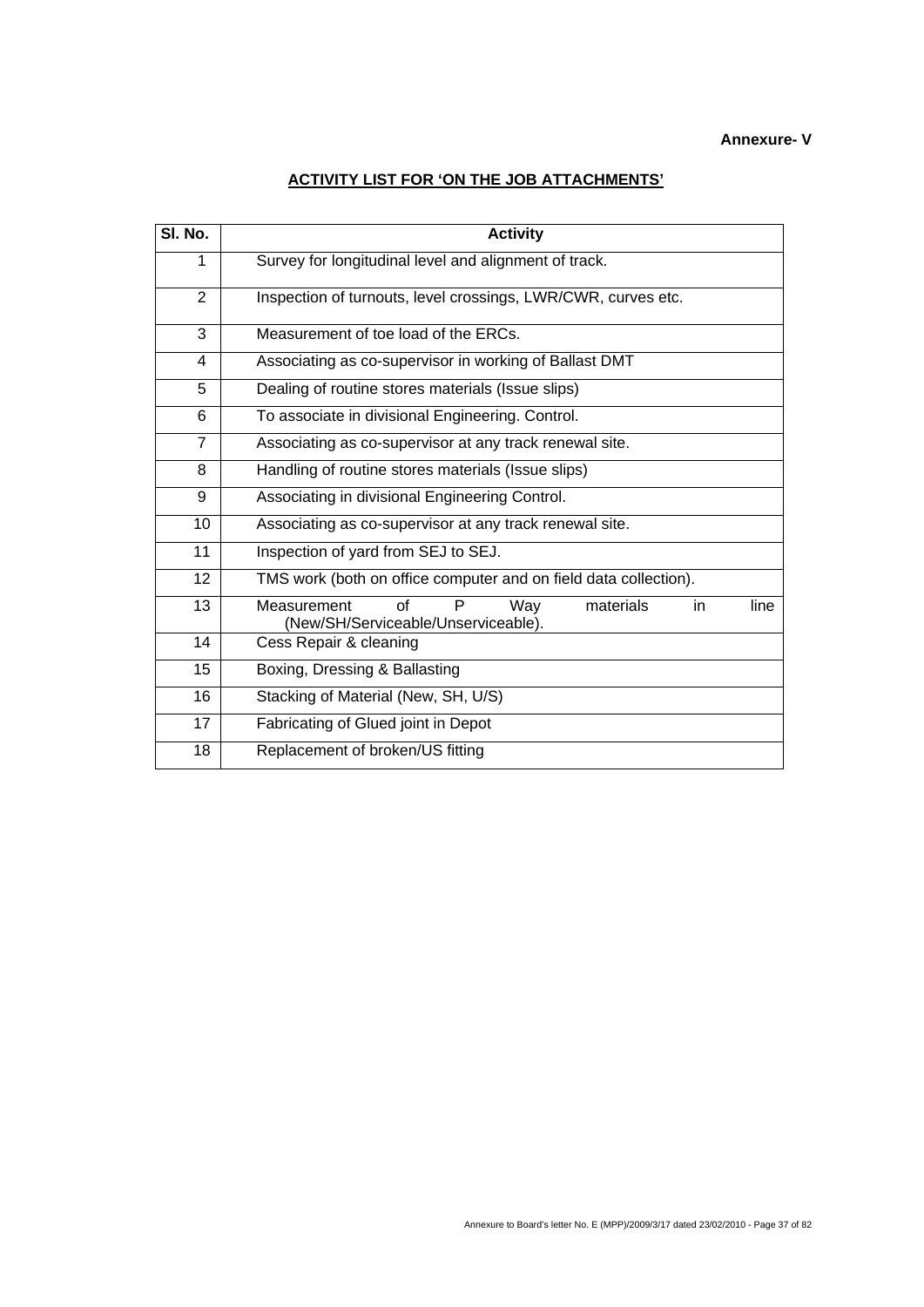#### **List of Exhibits in Model Room**

#### **1. Rails , Joints & Defects**

**(A) Rails** 

- $(1)$  60 kg
- $2)$  52 kg
- 3) FF
- $4$ ) BH
- $5$  $D$ H
- 6) 90 UTS
- 7) 72 UTS
- 8) Head Hardened

#### **(B) Joints**

- 1) Supported joints
- 2) Suspended joints
- 3) Fish plates Ordinary
	- i. --for glued joints, 52 kg, 62 kg
- 4) Material for glued joint & insulated joints
- 5) SEJ Material 60 kg/PSC, 52 kg (for glued and insulated joints)
- 6) 1 m long FPT 2186 with screw clamp T 2188
- 7) Joggles fish plate T5551 with 'c' clamp T 552, joggle fish plate with rail holes.
- 8) 1 m long Insulated glued joints
- 9) Ordinary insulated joints
- 10) Fish bolts
- 11) Rail screw

#### **(C) Defects**

- 1) Fractured rail pieces
- 2) Rail flaws
- 3) corrugation
- 4) Hogging
- 5) Fractured thick web switch
- 6) Damaged tongue rail

#### **2. Sleepers , Fittings & Fastenings**

#### **(A) Sleepers**

- 1) Wooden
- 2) ST with mills close Jaw/steel key & ST with ERC
- 3) CST 9
- 4) Mono block pre-stressed concrete ERC
- 5) DSC 12
- 6) PSC sleepers for T/outs
- 7) PSC sleeper for fan shaped T/outs
- 8) Mono block with check rail provision
- 9) Mono block with IRN 304
- 10) POT sleepers
- 11) Polythene Dowel T3002
- 12) Template for augering & Edging Wooden Sleeper

#### **(B) Fittings & Fastenings**

- 1) GR pads (all types)
- 2) Metal liners (all types)
- 
- 3) GFN liners (all types)<br>4) Composite liner s (all ty Composite liner s (all types)
- 5) MCI inserts (all types)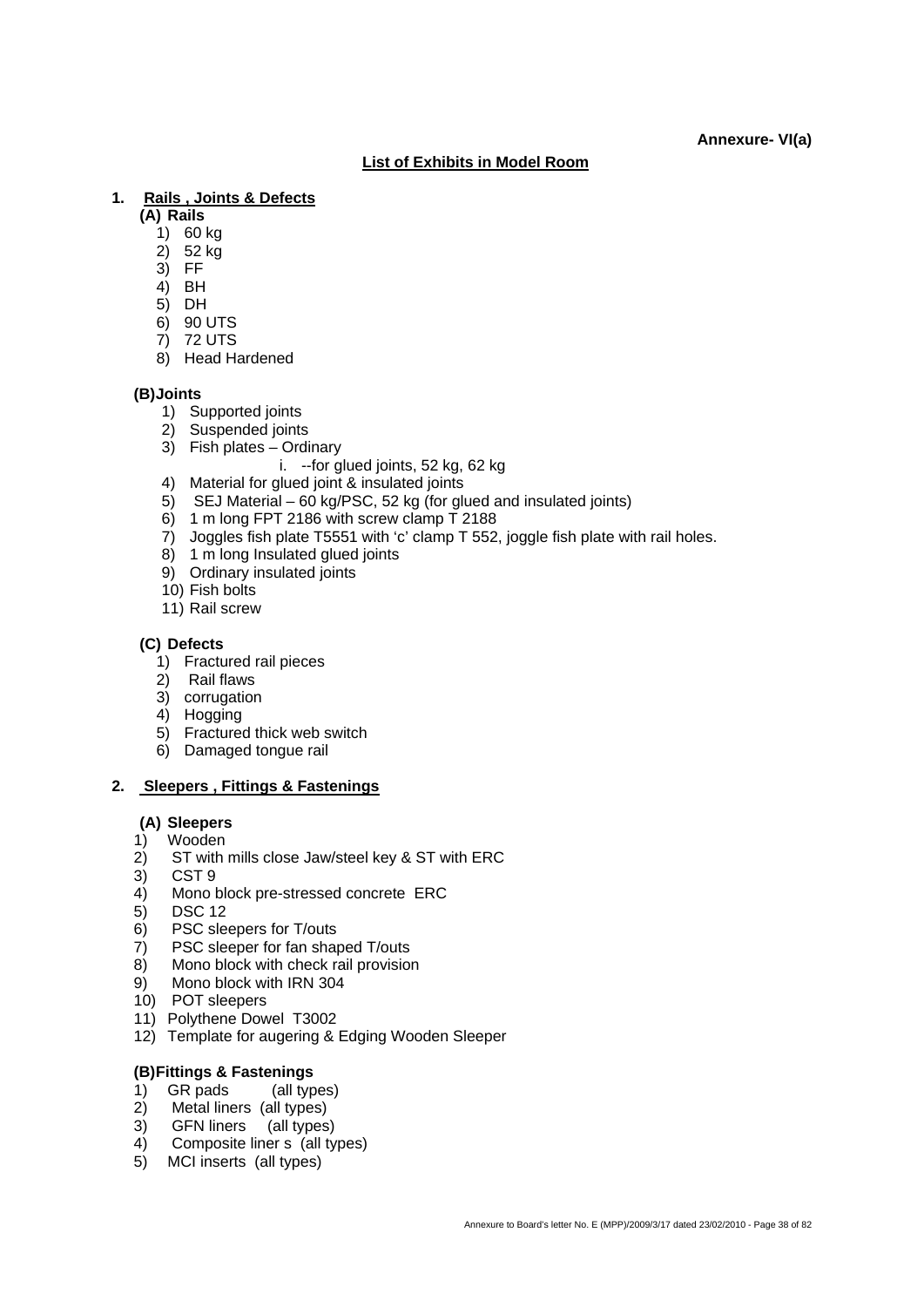#### **Fittings for Wooden Sleepers**

- 1) Dog spike
- 2) Round spike
- 3) Fang bolts
- 4) Screw spikes
- 5) Bearing plates
- 6) Mild steel canted bearing plate
- 7) Flat MS bearing plate
- 8) CI Anti creep bearing plate
- 9) special CI bearing plate for BH rail

#### **Fittings for ST sleepers**

- 1) Loose Jaw
- 2) Two way key
- 3) Rubber coated & Epoxy coated fish plates
- 4) Steel key T866

# **Fittings for CI sleepers**

- 1) Cotters
- 2) MS Tie Bar
- 3) Spring washer Single Coil, double coil

#### **Elastic Fastenings**

- 1) ERC Mark I, II, III, IV
- 2) IRN 202, IRN304
- 3) Double sank elastic spike
- 4) Lock spike<br>5) spring steel c
- spring steel clip
- 6) Sigma clip for II sleeper
- $7$ ) RB-2 for ST sleeper<br>8) RB-3
- 8) RB-3<br>9) RD 6
- 9) RD 6

#### **3. Welding**

#### **(A) Instruments for Thermit welding**

- 1) Thermit mixture
- 2) Crucible
- 3) Seal
- 4) Closing pin
- 5) Mould
- 6) Sand
- 7) Oxygen & LPG cylinder with regulator
- 8) Tapping & cleaning rod
- 9) Mould box with shoes for 25 mm & 75 mm welding
- 10) Filler gauge
- 11) 3 Piece AT welding mould & mould shoe.

#### **(C) Safety gears for welding**

- (1) Goggles
- (2) Hand gloves
- (3) Protective shoes

#### **(D) Grinding**

- (1) Portable Disc Grinder
- **(4) T/outs**
	- (1) Crossings
	- (2) Crossing Bolts
	- (3) Stud Bolts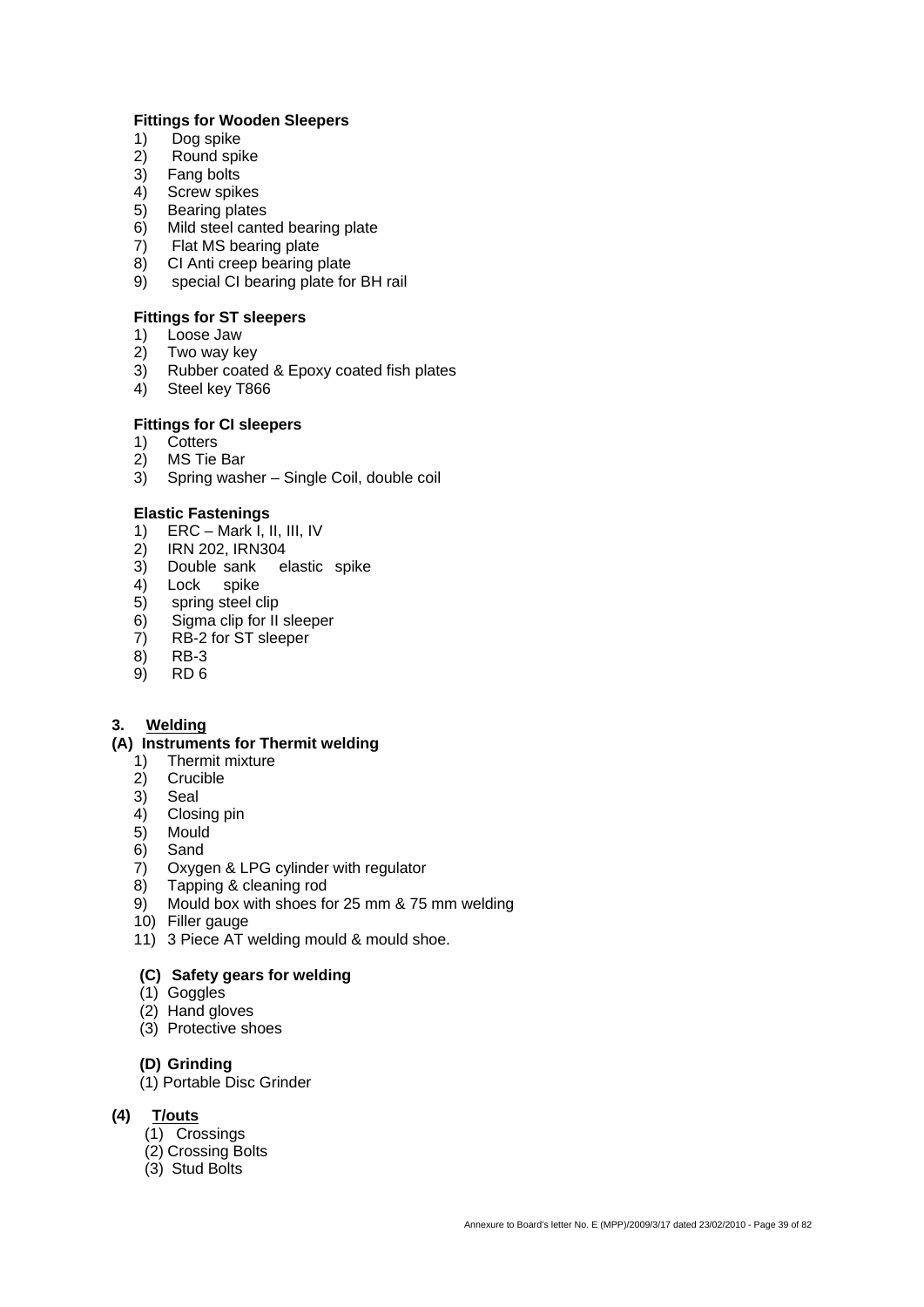(4) Heat Treated Crossing

#### **(5 ) Level Crossing**

- (1) Check rail on PRC sleeper
- (2) Equipments required on L-xing (gate)

#### **(6) Bridge**

- 1) Turn table spanner
- 2) Deck Type Girder
- 3) Semi through Girder
- 4) Under slung girder
- 5) Triangulated Through girder
- 6) Sunshine recorder
- 7) Nautical sextant
- 8) Rain gauge
- 9) Current meter
- 10) Fish weight
- 11) FRP sleeper
- 12) Channel steel sleeper
- 13) Thermo Hydrograph 14) Automatic Level Recorder
- 15) Bridge Plaques
- 16) Elastomeric bearings
- 17) Rocker bearings
- 18) Terfer
- 19) Winch
- 20) Pully Block
- 21) Screw clamps for CC Cribs
- 22) Sill clamps

#### 6) **N.D.T. Equipment**

- (1) Rebound hammer
- (2) Ultrasonic pulse velocity tester
- (3) Pull off tester
- (4) Pull out tester

## **(7) C & W**

- (1) Truss Bar (air brake)
- (2) Shackle Pin
- (3) Shackle link
- (4) Tyre defect gauge
- (5) BTM Brake block
- (6) Draw bar & coupling set
- (7) Buffer
- (8) Axle box
- (9) Axle guard
- (10) Buffer height gauge
- (11) Wheel diameter gauge
- (12) Spring chamber gauge
- (13) Buffer projection gauge
- (14) Wheel distance measuring gauge

## **(8) T & P A. Measuring Devices**

- (1) Rail gauge cum level
- (2) Rail gauge
- (3) Grip gauge
- (4) Rail dolly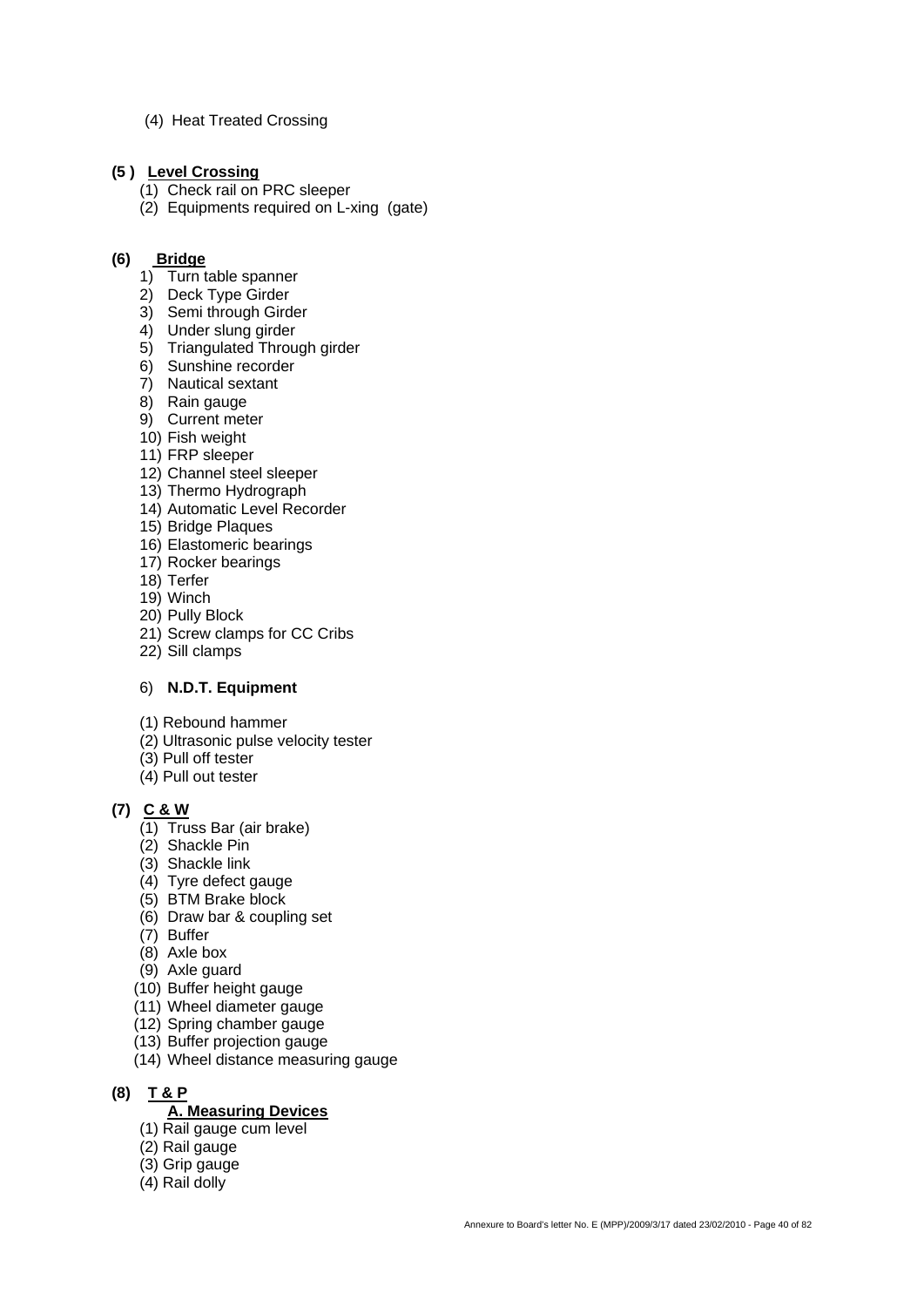(5) P. way square

- (6) Cotter splitting machine
- (7) Travelling gauge
- (8) Spirit level
- (9) Gap gauge
- (10) P&C gauge
- (11) Magnifying glass
- (12) Speed recorder
- (13) Creep anchors
- (14) Rail clip applicator
- (15) Torque wrench
- (16) Flange way clearance gauge
- (17) Rollers for distressing
- (18) T/out offset gauge
- (19) Pneumatic drilling machine
- (20 PWI kit
- (21) Embedded Thermometer
- (22) Continuous temperature recorder
- (23) Check rail clearance scraper
- (24) Point locking clamp
- (25) Rail lifting hook
- (26) Hook bolts
- (27) Alignment clamp
- (28) Mono rail wheel barrow
- (29) Matisa curve corrector
- (30) CTR Tensor
- (31) Sleeper tong
- (32) Rail tong
- (33) P & M Lubricator
- (34) Rollers for de-stressing
- (35) Saddle plate
- (36) Slide chair
- (37) Switch anchor
- (38) Rail Wear Measuring gauge

#### **B. MSP Kit**

- (1) Canneaboule
- (2) Packing pieces
- (3) Visur & Mire
- (4) Special beater
- $(5)$  Plain shovel
- (6) Dosing shovel
- (7) Packing shovel
- (8) Grating shovel
- (9) Densometer
- (10) Fleximeter
- (11) Non-infringing track jack
- (12) Measuring cane

#### **C. Tools for Regular Maintenance Operations**

- 1) Pick Axe
- 2) Beater
- 3) Phowrah
- 4) Round nose shovel
- 5) Rake ballast
- 6) Crow bar
- 7) Tommy bar
- 8) Ratchet with drill bit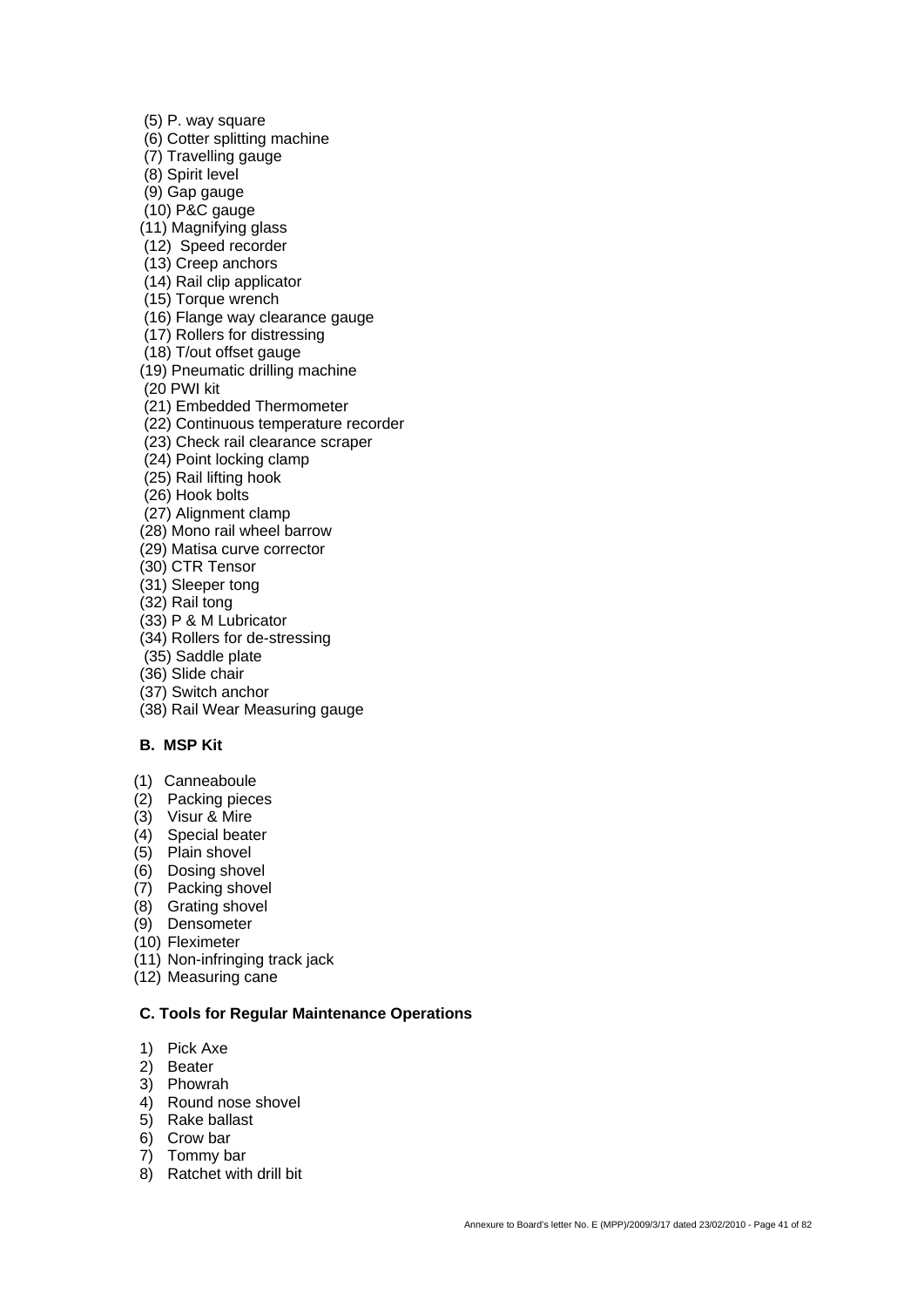- 9) Rail tong
- 10) Ballast compactor
- 11) Pan motor
- 12) Wire basket
- 13) Double ended spanner
- 14) Brush for ERC cleaning
- 15) Keying hammer
- 16) Box spanner
- 17) Auger carpenter

#### **(9) Small Track Machines**

- (1) Hydraulic Weld trimmer
- (2) Rail drilling machine
- (3) Abrasive rail cutter
- (4) Bosch tamper
- (5) Hydraulic Track lifting & slewing device
- (6) Hydraulic Jack
- (7) Mechanical Jack
- (8) Hydraulic Rail Tensor
- (9) Chamfering kit
- (10) Saw type rail cutting machine
- (11) Mechanical Jim crow
- (12) Hydraulic Rail joint straightener
- (13) Rail creep adjuster
- (14) Hydraulic Sleeper spacer
- (15) Concrete sleeper breaker with angle grinder
- (16) PRC sleeper drilling machine
- (17) Portable DC welding generator
- (18) Double action weld trimmer for AT welding (power pack version)
- (19) Rail profile weld grinder
- (20) Hydraulic Extractor
- (21) Toe load measuring device mechanical & electronic
- (22) Self propelled light weight trolley
- (23) Powered material trolley
- (24) Light weight rail (mono) cum road trolley
- (25) Attachment for rail dolly for PRC sleeper
- (26) Portable shoulder ballast compactor
- (27) Hydraulic Tralis slewing device

#### **10) Safety Equipments**

- (1) HS flag red & green
- (2) Banner flag with stand
- (3) Gate lamp
- (4) Tri colour HS lamp
- (5) Battery operated HS lamp
- (6) Detonators
- (7) Fuse
- (8) Caution indicator
- (9) Speed indicator
- (10) stop indicator
- (11) Termination board
- (12) W/L board
- (13) Hooter
- (14) Reflective clotting for night patrolman
- (15) Uniform for trackman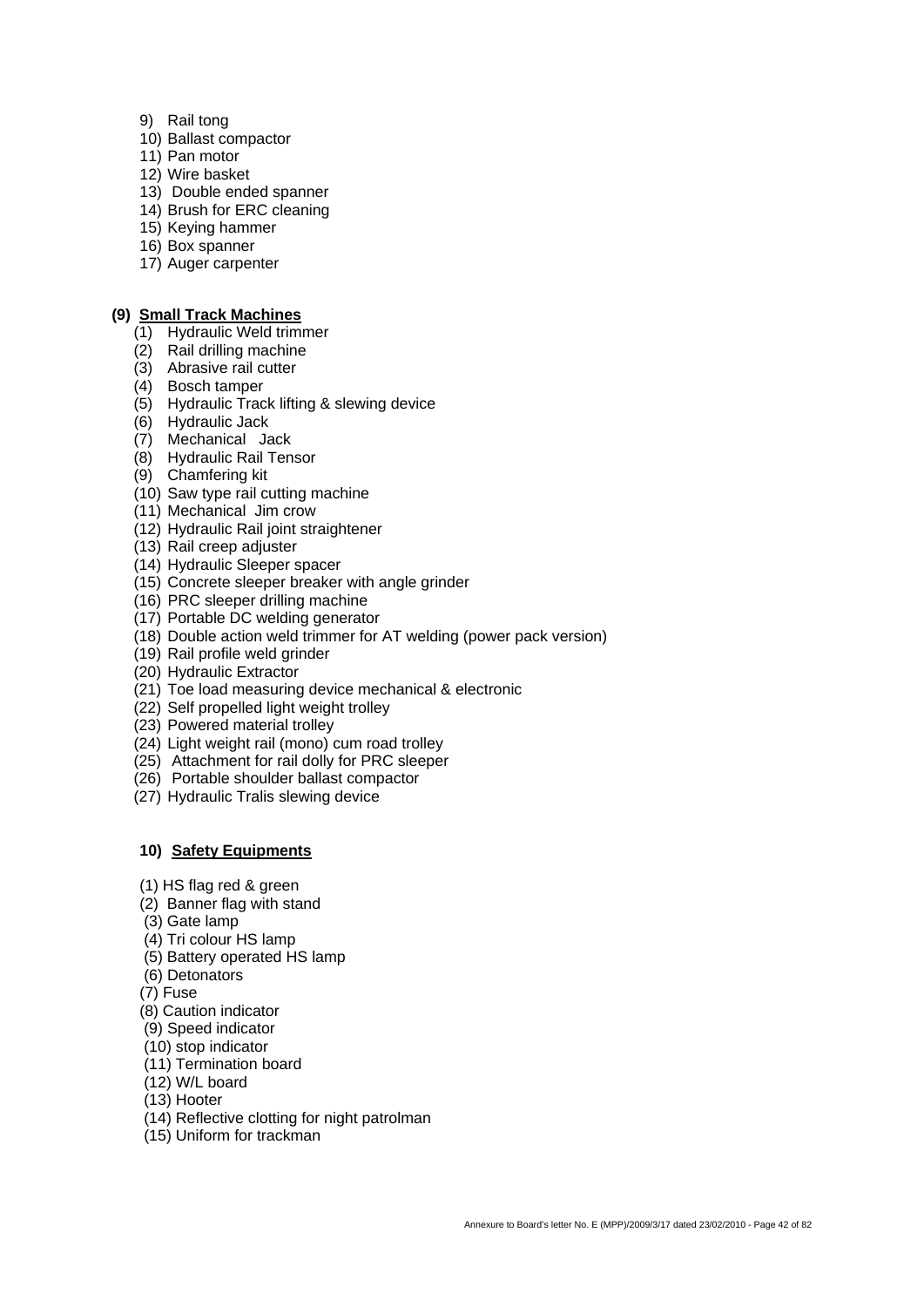# **11) Other Structures**

- 1. Model for works for short duration
- 2. Model for works for long duration
- 3. Model for automatic signal system
- 4. Catch siding
- 5. Slip siding
- 6. Sand hump from main line
- 7. Sand hump from loop line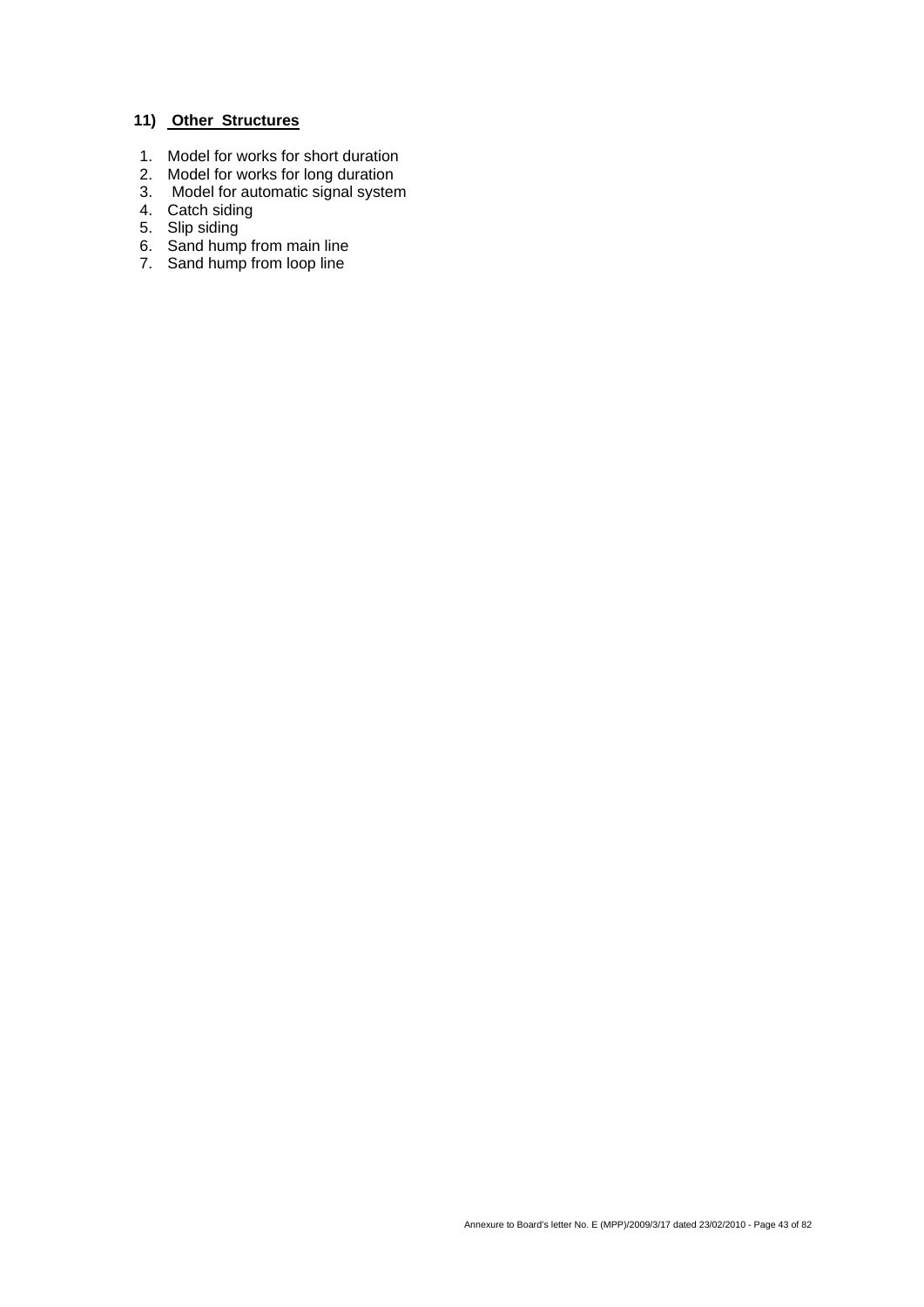#### **Annexure- VI(b)**

#### **List of Exhibits in Model Yard**

- 1. Model for LC gate with protection
- 2. ISRT 1297 colour code
	- (a) Grade wise colour code (b) Lengthwise colour code
- 3. Class II & III Rails colour coding as per IRPWM
- 4. Causeway of dip indication post
- 5. Rumble strip and speed breaker
- 6. Track Markers
	- (a) Detonator placing post
	- (b) Gradient post
	- (c) KM Post
	- (d) Fouling Mark
	- (e) Jurisdiction post
	- (f) Curve Board
	- (g) Material under Trial Board
	- (h) LWR Panel board
	- (i) Bounding Pillar
	- (j) Bridge Tablet
	- (k) Major river/Bridge indication post
- 7. Guard rails
- 8. Ballast Stack Markers
- 9. 1 in 12 fan shaped 60 kg switch
- 10. Combination joints 60 kg/52 kg/90R
- 11. RDSO/T84 check rail 1.85 m long ahead of switch
- 12. LC track structure with banner flag
- 13. Ballast less track
- 14. 52 kg Rail or sleeper track structure with speed board in Yard/Multiple line territory
- 15. Position of Engineering Indicators in Multispeed restrictions
- 16. Trolley refuge with Indicator Marker
- 17. Engineering Indicators
	- (a) T/G Indication Board
	- (b) T/P Indication Board
	- (c) Stop Indication board
	- (d) Speed Indication Board
	- (e) Caution Indication board
	- (f) FSP
	- (g) VTO
	- (h) Stop board on Gate boom/leaf
	- (i) W/L board
	- (j) 'G' Marker Indicator board
	- (k) U/M LC indicator Board
	- (l) Speed Breaker Indicator Board
	- (m) 'S' Marker Indicator Board
	- (n) Sag Clearance Indicator board
	- (o) Sag Approach Indicator Board
	- (p) 'T' Marker Indicator Board at Vulnerable Locations
	- (q) 'C' Marker Indicator board at Vulnerable Locations
	- (r) SEJ (all type)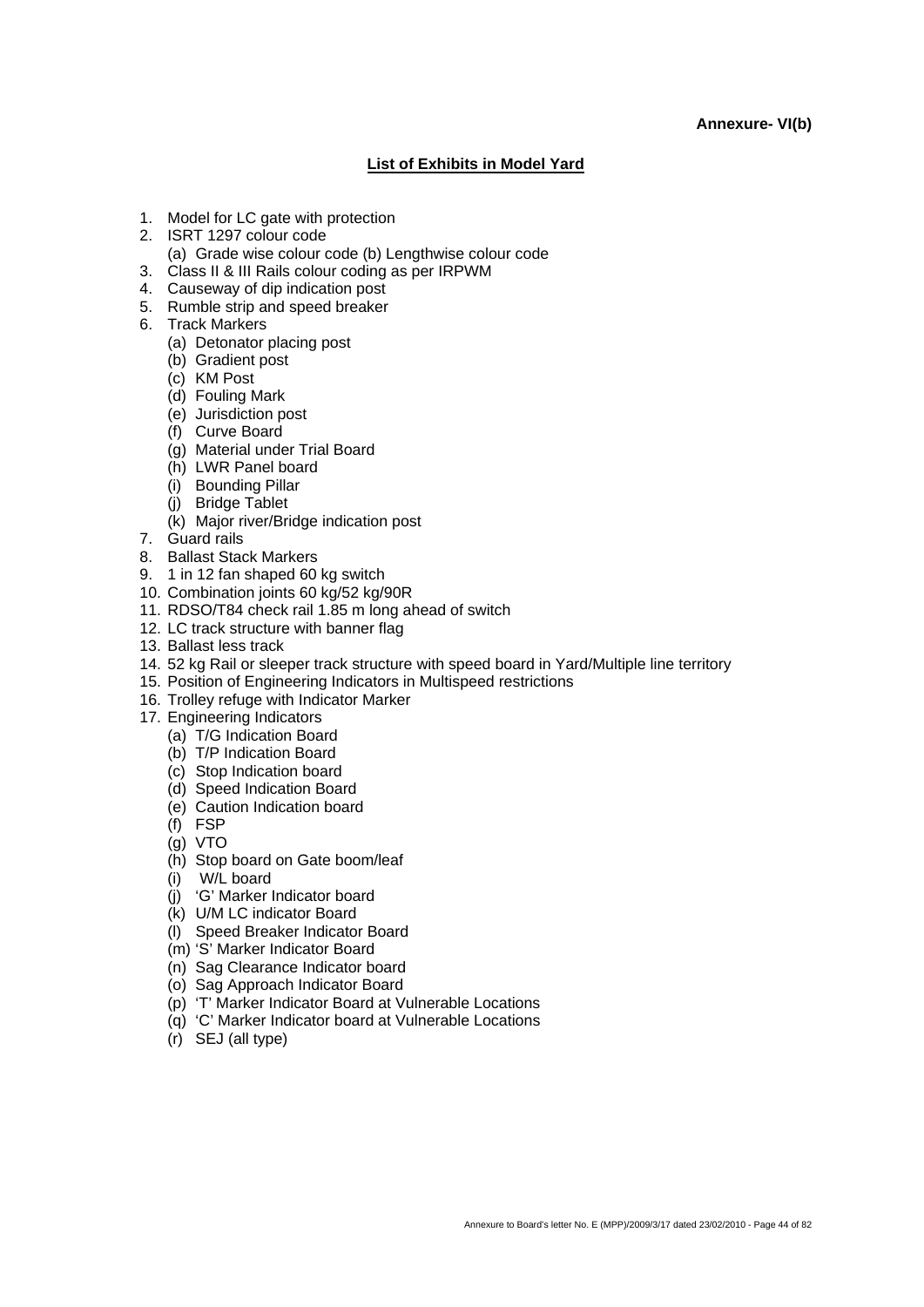# **PART- B**

# **REVISED TRAINING MODULES (PROMOTIONAL & REFRESHER TRAINING)**

**FOR** 

**PERMANENT WAY SUPERVISORS (SE/P WAY, JE/ P WAY & SR. PWS)**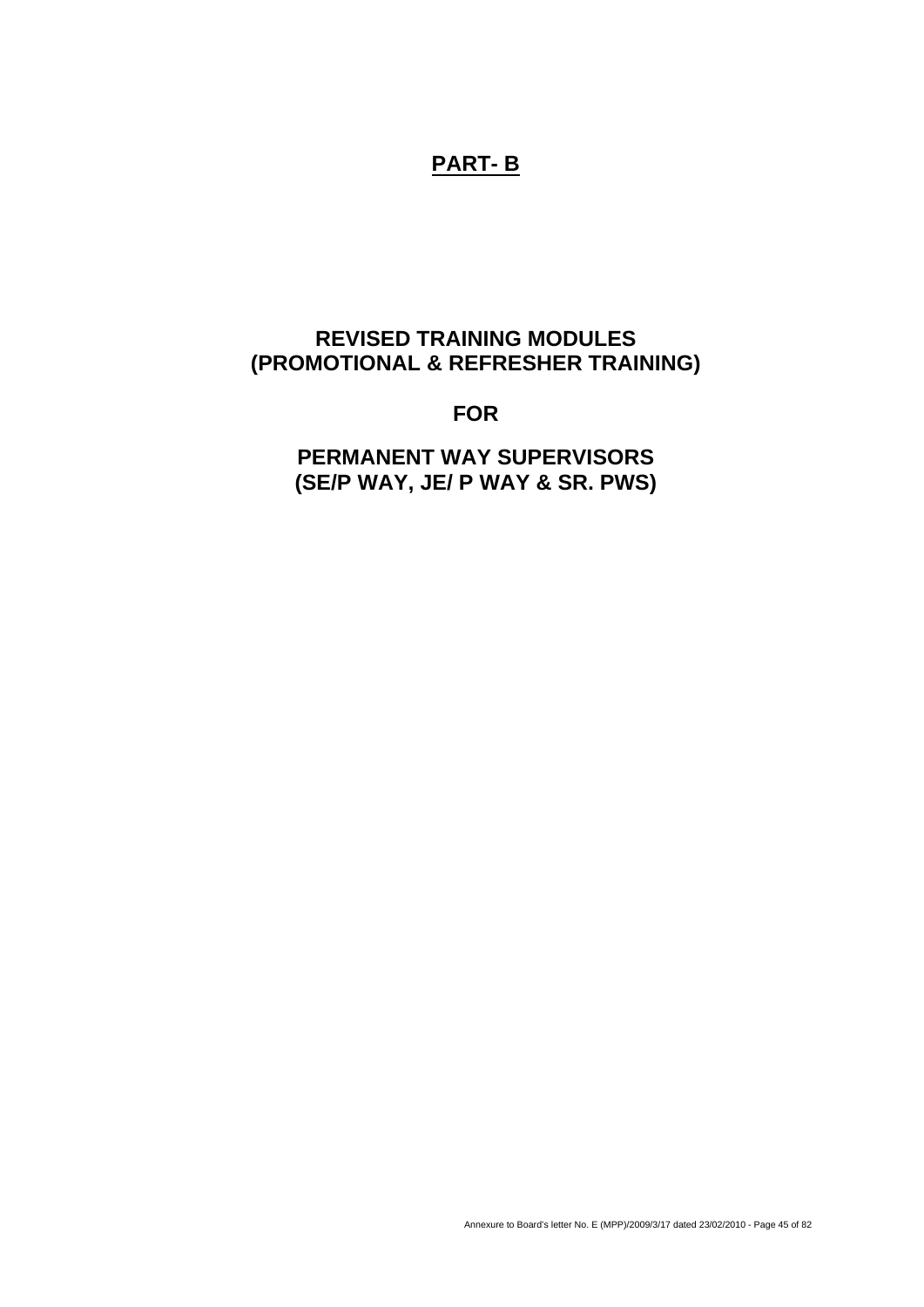#### **SALIENT RECOMMENDATIONS**

#### **1. Training Objectives:**

The following are the main objectives for Promotional and Refresher Training, in the case of Permanent Way Supervisors:

- (a) Assessing the participants' level of knowledge;
- (b) Brainstorming about common problems and issues faced by them in the field working;
- (c) Re emphasizing priority areas, critical activities and safety instructions;
- (d) Refreshing theoretical concepts behind day to day working practices;

(e) Focused capsules on specialized areas like Track Machines, Welding, General and Subsidiary Rules and other safety and operational aspects;

(f) Updating participants regarding latest changes in technology, maintenance methods and revised instructions (viz. correction slips in codes and manuals, PCE circulars etc.) if any;

(g) Sharing of knowledge, experience, best practices, indigenous solutions and innovations among participants;

(h) Special focus on inter departmental coordination;

(i) Imparting knowledge and skills in various areas of Management, viz.- Human Resource Management, Railway Finance and Budgeting, Contract Management and Materials Management etc.

#### **2. Restructuring of Course content:**

- (a) Narrative format of existing training modules has been restructured in the user friendly format of proper classification into major areas, topics, sub topics etc. and detailed lesson plans for the same have been drawn accordingly.
- (b) Topics have been reshuffled to ensure proper grouping and logical sequencing for easier learning and better retention and recall. To name a few major ones- SWR, LWR, welding and mechanized maintenance which are presently scheduled in quite later stage of existing course contents have been moved up the sequence in the proposed modules.

#### **3. Greater Emphasis on Practical Aspects:**

- (a) Refreshing the knowledge of track structure, maintenance practices, safety and operational rules, details of essential modern tools, plants and machinery used in track maintenance and apprising latest changes in technology, working practices and instructions are the targeted inputs in this training.
- (b) Most of these are direct inputs in practical day to day working.
- (c) Emphasis therefore has to be more on practical learning than on theoretical inputs.
- (d) As such, besides classroom lectures for theoretical knowledge, group discussions, brain storming sessions, visits to Model Rooms and actual field, as per requirement would be critical ingredients for achieving the desired training objectives.

#### **4. Emphasis on Inter departmental coordination and joint works**:

- (a) Recent advances in Signaling and Electrification, especially the gears around the track, have increased the requirement of close interaction of P Way supervisors with the supervisors of other departments involved in train operations. This has now become an important area of their day to day working.
- (b) Greater emphasize should be given to this area of joint works and Inter departmental coordination at the level of first line supervisors of various departments in promotional and refresher courses.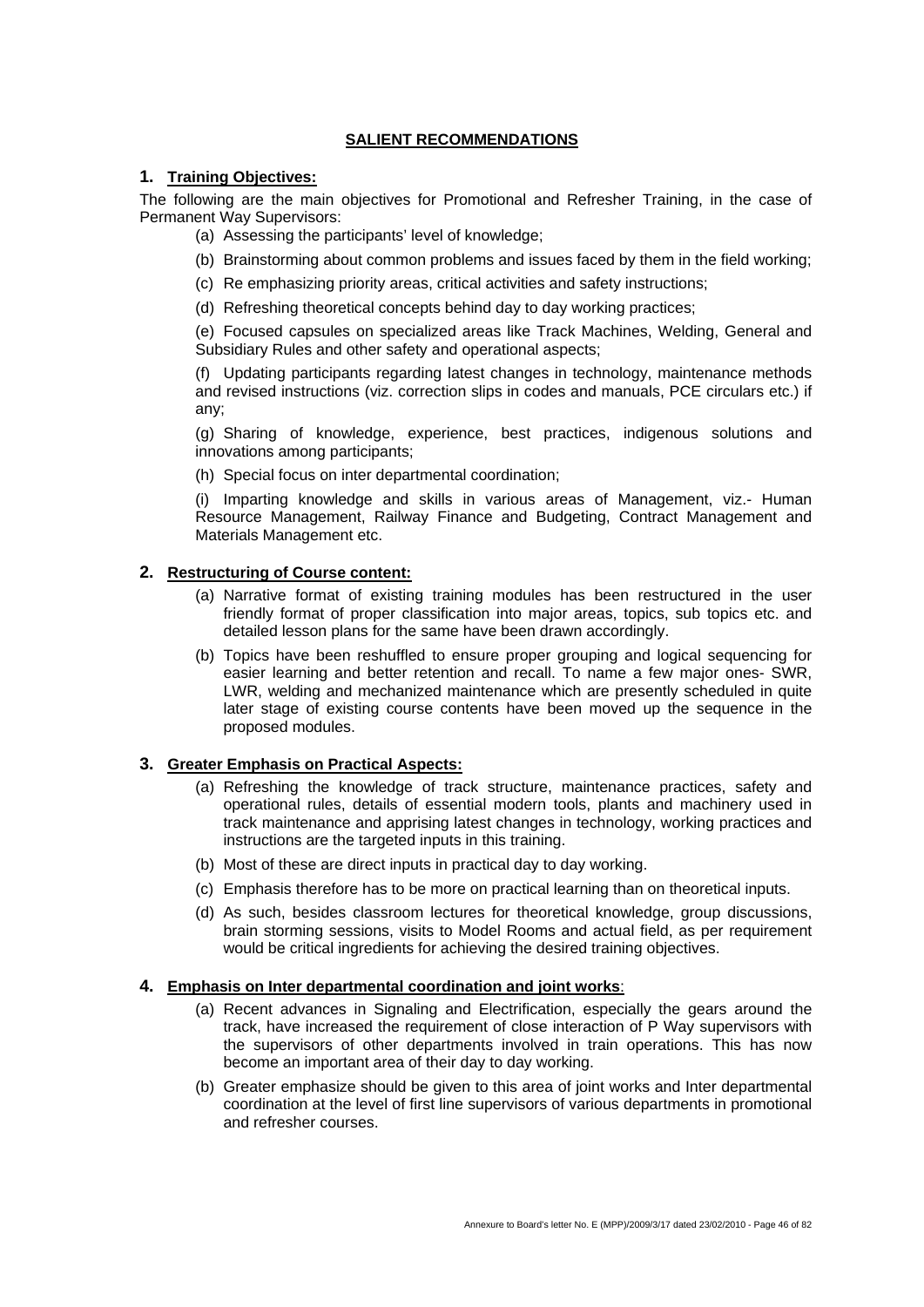#### **5. Apprising of Latest Instructions:**

- (a) Various instructions are issued in the form of correction slips in various Manuals and PCE (Principal Chief Engineer's) circulars. Many of these do not get connected at the level of P Way supervisors working in the field.
- (b) Promotional and Refresher courses should provide ideal opportunity of updating the participants with the latest instructions and this should become an integral part of the Promotion and refresher training.

#### **6. Training Methodology:-**

- (a) Present training is overly dependent on old patterned classroom lecture methodology. Instructors generally come to the classrooms with their pre prepared notes and start dictating the same. This is not the appropriate method to address the trainees of promotion and refresher courses. These courses have a much shorter duration as compared to the induction courses and the participants are also not freshers but are already having fair experience of field working.
- (b) The teaching methodology need to be not so much instructor driven as driven by the specific needs of such experienced trainees.
- (c) Sessions need to be more interactive with lot of brainstorming and group discussions.
- (d) Courses should begin with a 'Diagnostic Session' wherein participants should be encouraged to share their field experiences and identify main technical/ managerial issues encountered frequently. This should define the focus of the training.
- (e) Lectures should be supplemented with actual case studies, group discussions and role plays etc.
- (f) Small projects should be made on common problems faced in the field and the groups of trainees should be encouraged to come- up with the suggestions to solve them.
- (g) These courses should also provide platform for sharing experiences, indigenous solutions and innovations.
- (h) Audio visual methods should be used extensively. Many films and animations have been developed by IRICEN and other institutions.
- (i) Instruction manuals provided by Original Equipment Manufacturers (OEMs) are also important and handy source of critical knowledge in respect of sophisticated equipments deployed in the field. These should be stocked in the training centre and can even be handed over to the participants in CDs or pen drives.
- (j) The training institutes themselves can involve trainee batches in taking photographs of important structures, tools and plants, modern machinery and making short video films of critical field activities.
- (k) It is necessary to opt for highly effective multi-sensory teaching techniques which would not be limited by the confines of classrooms or pre-fixed inflexible time schedules.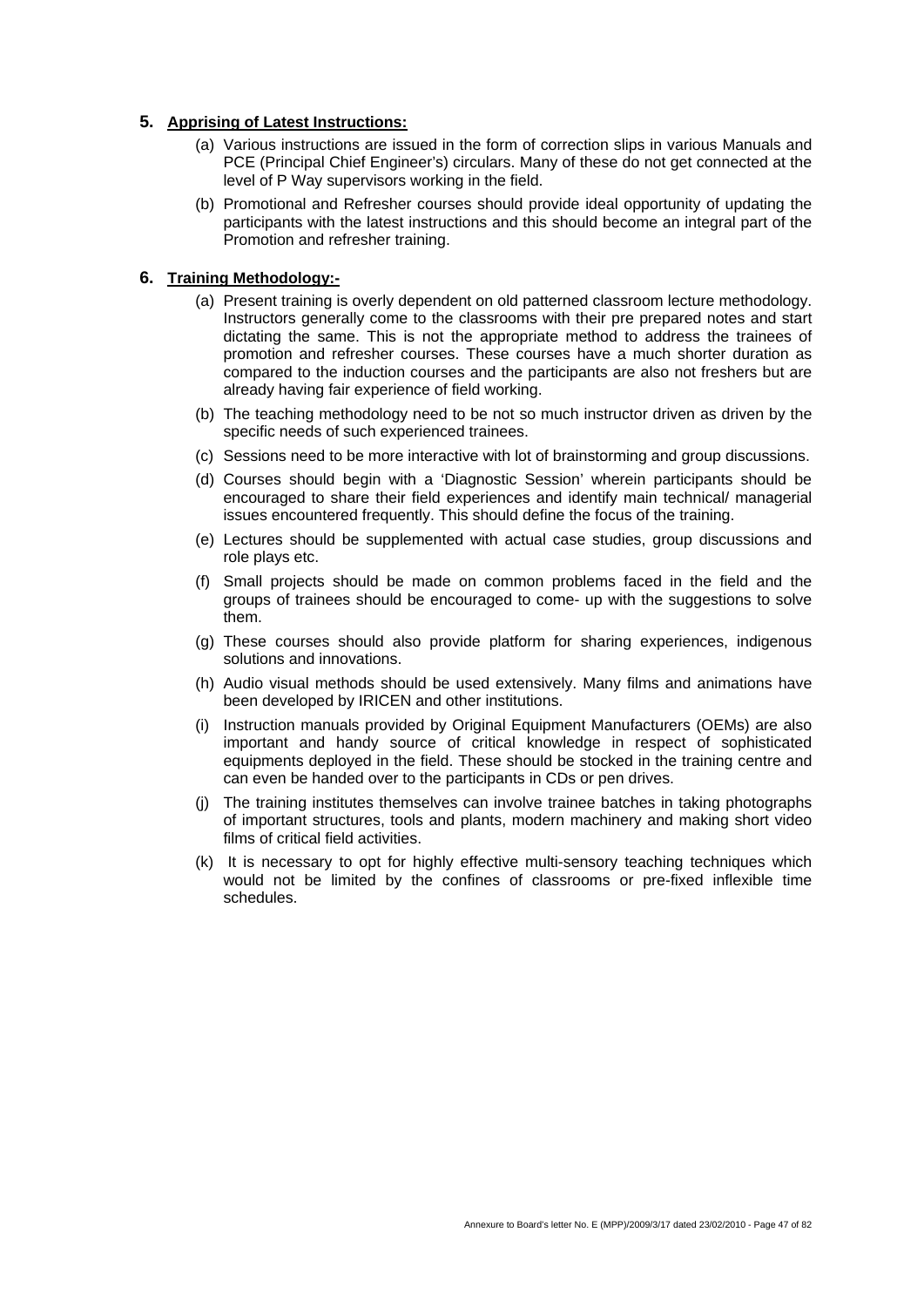| <b>Annexure-VII</b> |                                                                                                                                                                                                                                                                                                                                     |                      |                      |
|---------------------|-------------------------------------------------------------------------------------------------------------------------------------------------------------------------------------------------------------------------------------------------------------------------------------------------------------------------------------|----------------------|----------------------|
|                     | <b>MODULES FOR SE/ P WAY-PROMOTION</b>                                                                                                                                                                                                                                                                                              |                      |                      |
| <b>Module No.</b>   | <b>Lesson Content</b>                                                                                                                                                                                                                                                                                                               | <b>Class</b><br>Room | <b>Model</b><br>Room |
| PSEPR101            | ORGANIZATION OF RAILWAYS, DUTIES OF P.WAY STAFF                                                                                                                                                                                                                                                                                     | $\mathbf 2$          | $\bf{0}$             |
| 1                   | Overview of organization of Railways                                                                                                                                                                                                                                                                                                | 1                    | $\Omega$             |
| $\overline{2}$      | Duties of SSE/P.Way,                                                                                                                                                                                                                                                                                                                | 1                    | $\mathbf 0$          |
| PSEPR102            | <b>RAILS &amp; JOINTS</b>                                                                                                                                                                                                                                                                                                           | 10                   | $\mathbf 0$          |
| 1                   | Careful loading, unloading, stacking & handling of rails, special<br>precautions for high UTS/HH rails.                                                                                                                                                                                                                             | $\overline{2}$       | 0                    |
| $\overline{2}$      | Corrosion, Anticorrosion treatment                                                                                                                                                                                                                                                                                                  | 1                    | 0                    |
| 3                   | Wear & its causes                                                                                                                                                                                                                                                                                                                   | 1                    | 0                    |
| $\overline{4}$      | Joints, Types, fish-plate, fish-bolts, anti-sabotage fishbolts, Combination<br>fish-plates, Skimmed fish-plates, Chamfering of bolt holes,<br>expansion/contraction of rails, requirement and provision of gap at<br>joints, gapless/machined joints, Relation to rail temperature,                                                 | $\overline{2}$       | 0                    |
| 5                   | Rail grinding                                                                                                                                                                                                                                                                                                                       | 4                    | 0                    |
| PSEPR103            | <b>SLEEPERS &amp; FASTENINGS</b>                                                                                                                                                                                                                                                                                                    | 12                   | $\mathbf 0$          |
| 1                   | Concrete sleepers, Twin block RCC, Mono-block pre-stressed,<br>General aspects, Instructions for usability of different sleepers on<br>different routes, main lines and long welded rails, Spl sleepers for L<br>xings, turnout, SEJ, bridges approach and sharp curves                                                             | $\overline{2}$       | 0                    |
| $\overline{2}$      | Precaution for handling of PSC sleepers.                                                                                                                                                                                                                                                                                            | 1                    | $\mathbf 0$          |
| $\overline{3}$      | PSC SLEEPERS: Density of sleepers on on different routes                                                                                                                                                                                                                                                                            | $\overline{2}$       | $\mathbf 0$          |
| $\overline{4}$      | Fastenings for PSC sleepers: Malleable cast iron inserts, Elastic Rail<br>Clips, various types, toe load and its measurement, criteria for fastening<br>renewal, Rubber pads, Liners, Anti sabotage arrangements for various<br>sleepers, Creep anchors, method for fixing, Box anchoring , Greasing<br>and anti-corrosive measures | 5                    | $\Omega$             |
| 5                   | Sleepers at joints & their spacing for concrete sleeper track                                                                                                                                                                                                                                                                       | $\overline{2}$       | $\mathbf 0$          |
| PSEPR104            | <b>FORMATION &amp; BALLAST</b>                                                                                                                                                                                                                                                                                                      | 5                    | $\mathbf 0$          |
| 1                   | Sections of Track on Banks & Cuttings, Causes and remedy of<br>Formation failure, Drainage                                                                                                                                                                                                                                          | 2                    | 0                    |
| $\overline{2}$      | Ballast sections on different routes for straights and curves on<br>single/double lines, On different gauges for fish plated track, SWR and<br>LWR, Sections for branch lines, Loop and sidings.                                                                                                                                    | $\overline{2}$       | 0                    |
| 3                   | Quantities for different sections, Specifications for track ballast.                                                                                                                                                                                                                                                                | 1                    | 0                    |
| PSEPR105            | Railway track & track Structure-I                                                                                                                                                                                                                                                                                                   | $\mathbf{3}$         | $\mathbf 0$          |
| PSEPR106            | Different Gauges,                                                                                                                                                                                                                                                                                                                   | 1                    | 0                    |
| PSEPR107            | <b>Classification of Routes</b>                                                                                                                                                                                                                                                                                                     | $\overline{2}$       | $\mathbf 0$          |
| PSEPR108            | <b>TRACK STRCUTURE IN YARDS</b>                                                                                                                                                                                                                                                                                                     | $6\phantom{1}$       | $\mathbf 0$          |
| 1                   | Track Structure (yards) Simple layouts, loops, gathering neck, overrun<br>line, shunting neck, hot axle/fuel/stabling siding,                                                                                                                                                                                                       | 2                    | 0                    |
| $\overline{2}$      | Isolation derailing switch, Scotch block, Hay's derail, Sand hump, dead<br>ends, Catch & slip siding, Fouling marks, Restriction in use of 1 in 81/2<br>turnouts on passenger lines,                                                                                                                                                | $\overline{2}$       | 0                    |
| 3                   | Restrictions regarding change of grade on approaches of turnout                                                                                                                                                                                                                                                                     | $\overline{2}$       | 0                    |
| PSEPR109            | <b>TURNOUTS - INTRODUCTION</b>                                                                                                                                                                                                                                                                                                      | 6                    | $\mathbf 0$          |
| 1                   | Standard types, Ordinary built-up and high manganese crossings                                                                                                                                                                                                                                                                      | $\overline{2}$       | 0                    |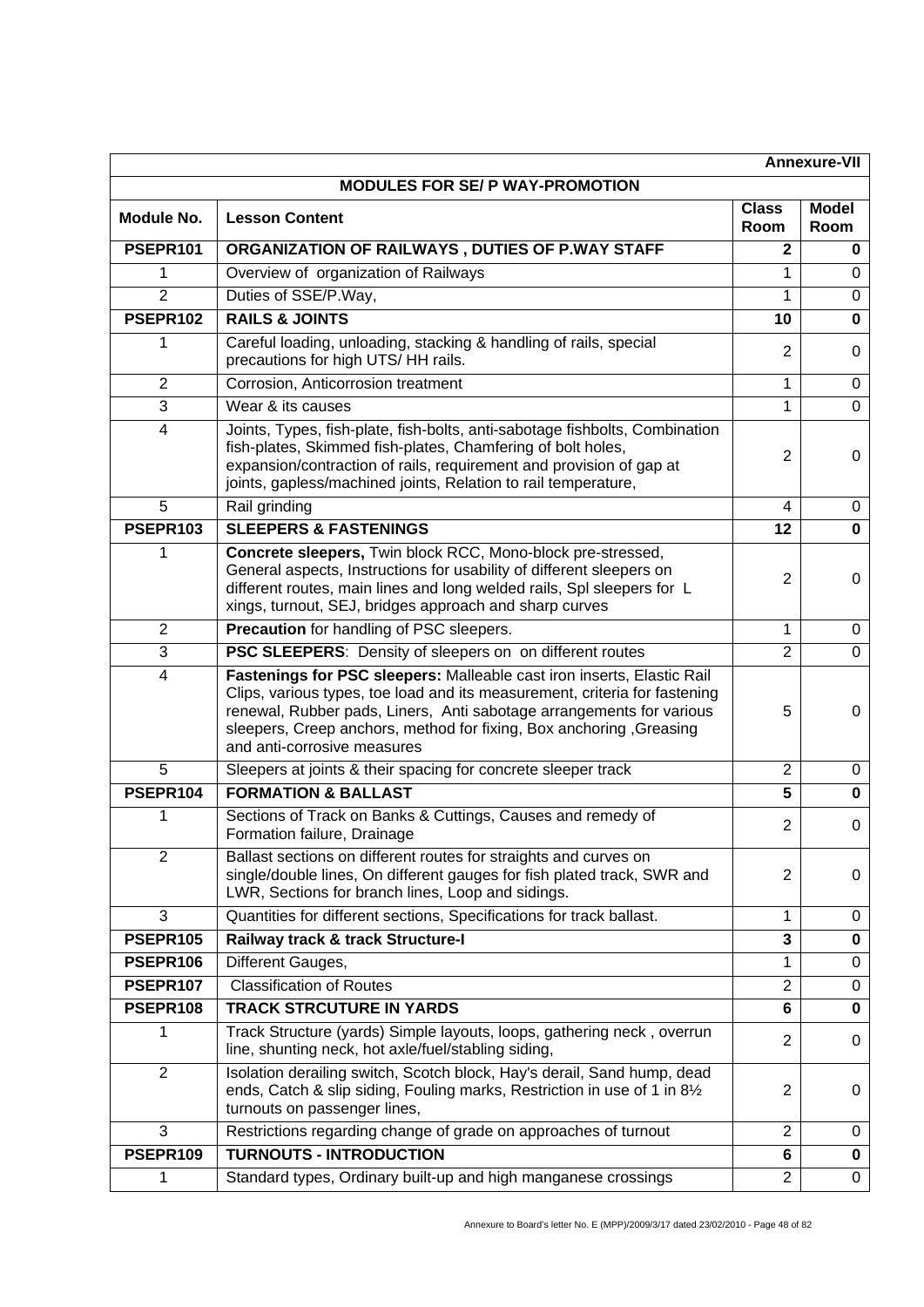|                | straight switches, Curved switches, Thick web switches, Derailing<br>switches, Spring points, other crossing types                                                                                                         |                |             |
|----------------|----------------------------------------------------------------------------------------------------------------------------------------------------------------------------------------------------------------------------|----------------|-------------|
| 2              | Permissible speeds, Restriction on use of 1 in 81/2 T/out on passenger<br>running lines, symmetrical split                                                                                                                 | 4              | 0           |
| PSEPR110       | <b>TURNOUTS - ASSEMBLY &amp; LAYING</b>                                                                                                                                                                                    | 14             | 0           |
| 1              | Method of assembling all turnouts, Main dimensions and off sets of lead<br>curve for setting out,                                                                                                                          | 4              | 0           |
| $\overline{2}$ | Contrary and similar flexure turnouts: Definition, Calculations for lead &<br>radius                                                                                                                                       | $\overline{2}$ | 0           |
| 3              | Diamond crossings, scissors crossovers with single and double slips,<br>Definitions and description of components and terms, Switch diamonds,<br>advantage of raising inside check rail of obtuse xings,                   | 4              | 0           |
| $\overline{4}$ | Main dimensions for setting out, Laying & Maintenance of fan shaped<br>turnouts, Maintenance of Turn /outs with reference to CMS crossing.                                                                                 | 4              | 0           |
| PSEPR111       | <b>CROSSOVERS</b>                                                                                                                                                                                                          | 12             | 4           |
| 1              | Calculation for laying cross over, Cross over between straight parallel<br>tracks with same & different no. of crossings                                                                                                   | $\overline{2}$ | 0           |
| $\overline{2}$ | Cross over between curved parallel tracks, Cross over between inclined<br>tracks.                                                                                                                                          | $\overline{2}$ | 0           |
| 3              | Scissors X-over, Definition and description of components and parts,<br>Standard layouts, Methods of assembly, Main dimensions for setting<br>out,                                                                         | $\overline{2}$ | 0           |
| 4              | Calculations for different turnouts and spacing, Miscellaneous layouts:<br>(1) Triangle (2) Three throw. (3) Double junctions (4) Gauntleted track<br>(Brief description)                                                  | 4              | 0           |
| 5              | Hands on to Computer software for layout calculation                                                                                                                                                                       | $\overline{2}$ | 4           |
| PSEPR112       | <b>DIVERSIONS</b>                                                                                                                                                                                                          | 3              | 0           |
| 1              | Standard for laying diversions,                                                                                                                                                                                            | 1              | $\mathbf 0$ |
| $\overline{2}$ | Calculating length of diversions                                                                                                                                                                                           | $\overline{2}$ | $\mathbf 0$ |
|                | <b>TRACK STRUCTURE -II</b>                                                                                                                                                                                                 |                |             |
| PSEPR113       | <b>LEVEL CROSSINGS</b>                                                                                                                                                                                                     | $\overline{7}$ | 0           |
| 1              | Equipments                                                                                                                                                                                                                 | 1              | 0           |
| $\overline{2}$ | Features of track at and in approaches of level crossings, Annual<br>overhauling, Maintenance of road surface and approach track, Check                                                                                    |                |             |
|                | rails-types, correct clearances, Visibility                                                                                                                                                                                | $\overline{c}$ | 0           |
| 3              | Requirement Checking of equipments and knowledge of rules of<br>gatemen,                                                                                                                                                   | 1              | 0           |
| 4              | Inspection of L-xing, Duties of gatekeeper, Hot axle train parting,                                                                                                                                                        | 1              | $\mathbf 0$ |
| 5              | Speed breakers, Road sign Boards, Provision of new LC, Manning, De-<br>manning, interlocking and replacement with ROB, closure, shifting and<br>replacement with limited height subways/RUBs, Elimination<br>Specification | $\overline{2}$ | 0           |
| PSEPR114       | <b>BRIDGES &amp; TRACK STRUCTURE ON BRIDGES</b>                                                                                                                                                                            | 6              | 0           |
| 1              | Bridges: Classification, Types, Track Structure on girder Bridges,<br>ballasted decks, arch bridges, tunnels, provision of guard rails, re-railing<br>ramps                                                                | $\overline{2}$ | 0           |
| 2              | Importance of maintaining correct gauge, Alignment and tight<br>fastenings, Preparation, Renewal bridge timber & Steel channel sleeper,                                                                                    | $\overline{2}$ | 0           |
| 3              | Attention to approach track & strengthening, Cleaning of waterway,<br>Checking guard rails.                                                                                                                                | $\overline{2}$ | 0           |
| PSEPR115       | <b>TUNNELS</b>                                                                                                                                                                                                             | $\mathbf 2$    | 0           |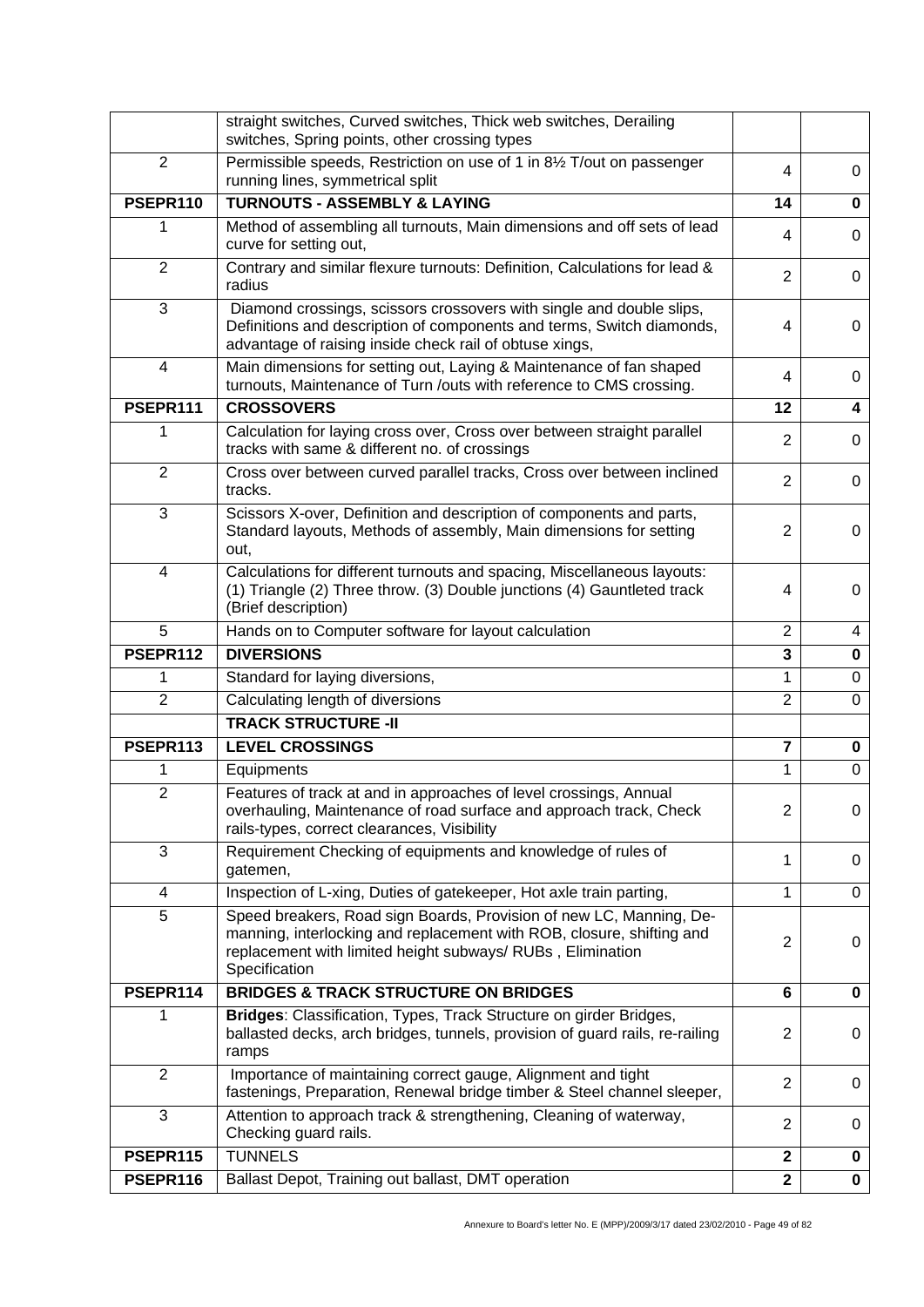| PSEPR117       | <b>ASH PITS</b>                                                                                                                                                                                                                                                    | $\mathbf{2}$            | $\mathbf{0}$            |
|----------------|--------------------------------------------------------------------------------------------------------------------------------------------------------------------------------------------------------------------------------------------------------------------|-------------------------|-------------------------|
|                | <b>WELDED RAILS</b>                                                                                                                                                                                                                                                |                         |                         |
| PSEPR118       | <b>SHORT WELDED RAILS (SWR)</b>                                                                                                                                                                                                                                    | 4                       | 0                       |
| 1              | Conditions of laying, Maintenance of SWR,                                                                                                                                                                                                                          | $\overline{2}$          | $\Omega$                |
| $\overline{2}$ | Gap survey & adjustment of gap.                                                                                                                                                                                                                                    | $\overline{2}$          | $\mathbf 0$             |
| PSEPR119       | <b>LONG WELDED RAILS (LWR)</b>                                                                                                                                                                                                                                     | 14                      | 0                       |
| 1              | Permitted locations for laying, Track Structure, Laying of LWR,                                                                                                                                                                                                    | 1                       | $\mathbf 0$             |
| $\overline{2}$ | De-stressing - with and without rail tensors                                                                                                                                                                                                                       | $\overline{2}$          | $\Omega$                |
| 3              | Repairs of Rail fracture,                                                                                                                                                                                                                                          | $\overline{2}$          | 0                       |
| 4              | Repairs of buckling,                                                                                                                                                                                                                                               | $\overline{2}$          | 0                       |
| 5              | Maintenance precautions, Overhauling, Deep screening, Renewal,                                                                                                                                                                                                     | $\overline{2}$          | $\mathbf 0$             |
| 6              | Determination of stress free temperature.                                                                                                                                                                                                                          | 1                       | 0                       |
| $\overline{7}$ | Inspection of LWR and remedial actions for correction of gaps at SEJ,<br>Hysterasis loop                                                                                                                                                                           | 3                       | 0                       |
| 8              | Competency level to carry out various works in LWR track, Dos & Don'ts                                                                                                                                                                                             | 1                       | 0                       |
| PSEPR120       | <b>WELDING OF RAILS</b>                                                                                                                                                                                                                                            | 6                       | 0                       |
| 1              | SPW, Wider gap Welding, compressed air pre-heating, 3 piece mould<br>AT welding technique                                                                                                                                                                          | 2                       | 0                       |
| $\overline{2}$ | Precautions to be observed during AT weld for good quality,                                                                                                                                                                                                        | 1                       | 0                       |
| 3              | Tolerances for finished A.T. welds & FB Welds,                                                                                                                                                                                                                     | 1                       | $\Omega$                |
| 4              | Brief idea about FB welds, Testing of welds, Mobile flash-butt welding                                                                                                                                                                                             | $\overline{2}$          | $\mathbf 0$             |
| PSEPR121       | <b>RAIL FLAWS &amp; TESTING</b>                                                                                                                                                                                                                                    | $\mathbf 2$             | $\overline{\mathbf{2}}$ |
| 1              | <b>USFD Testing</b>                                                                                                                                                                                                                                                | $\overline{2}$          | $\overline{2}$          |
| PSEPR122       | <b>MAINTENANCE</b>                                                                                                                                                                                                                                                 | 6                       | $\mathbf 0$             |
| 1              | Service, Maintenance tolerances and Approved methods, Beater<br>packing, Off-track machines and 'On track' machines,                                                                                                                                               | $\overline{2}$          | 0                       |
| $\overline{2}$ | Approved systems, Systematic Maintenance conventional through<br>packing, directed track maintenance and 3-tier system of maintenance                                                                                                                              | $\overline{2}$          | 0                       |
| 3              | Record of Gang work, Gang chart/diary, Keyman's diary, Mate's diary,<br>Record of work of Artisans and other workmen.                                                                                                                                              | 1                       | 0                       |
| $\overline{4}$ | Half yearly reports on conditions of permanent way, PWI's Section<br>Register, P. Way plans and diagrams                                                                                                                                                           | 1                       | 0                       |
| PSEPR123       | <b>REGULAR MAINTENANCE OPERATIONS</b>                                                                                                                                                                                                                              | 12                      | 0                       |
| 1              | Overhauling,                                                                                                                                                                                                                                                       | 1                       | $\mathbf 0$             |
| $\overline{2}$ | Deep screening                                                                                                                                                                                                                                                     | $\overline{2}$          | 0                       |
| 3              | Lubrication of joints and lubrication of rails in straight and on curves,<br>maintenance of rail joints,                                                                                                                                                           | $\overline{2}$          | 0                       |
| $\overline{4}$ | Buckling,                                                                                                                                                                                                                                                          | $\overline{2}$          | 0                       |
| 5              | Overhauling, Coordination with signal and operating departments,<br>Maximum wear of xing making up wear by welding, Welding of joints on<br>turnouts, gapless joints for crossing joints.                                                                          | $\overline{2}$          | 0                       |
| $6\phantom{1}$ | Maintenance in electrified territories, maintenance of track circuited<br>sections, use of insulated trolleys, Gauges and other tools, maintenance<br>of insulated joints, glued joints. Felling/Cutting/pruning of trees<br>obstructing view or very close to OHE | 3                       | 0                       |
| PSEPR124       | <b>PROTECTION, RESTRICTIONS &amp; INDICATIONS</b>                                                                                                                                                                                                                  | $\overline{\mathbf{2}}$ | 0                       |
| 1              | Hand signals in day and night, Hand flags, Hand lamps, Banner flags,<br>Detonators & fusee, life of detonators, testing, fog signals/fusee                                                                                                                         | 1                       | 0                       |
| 3              | Works of short and long duration, Protection during emergency Caution<br>order.                                                                                                                                                                                    | 1                       | 0                       |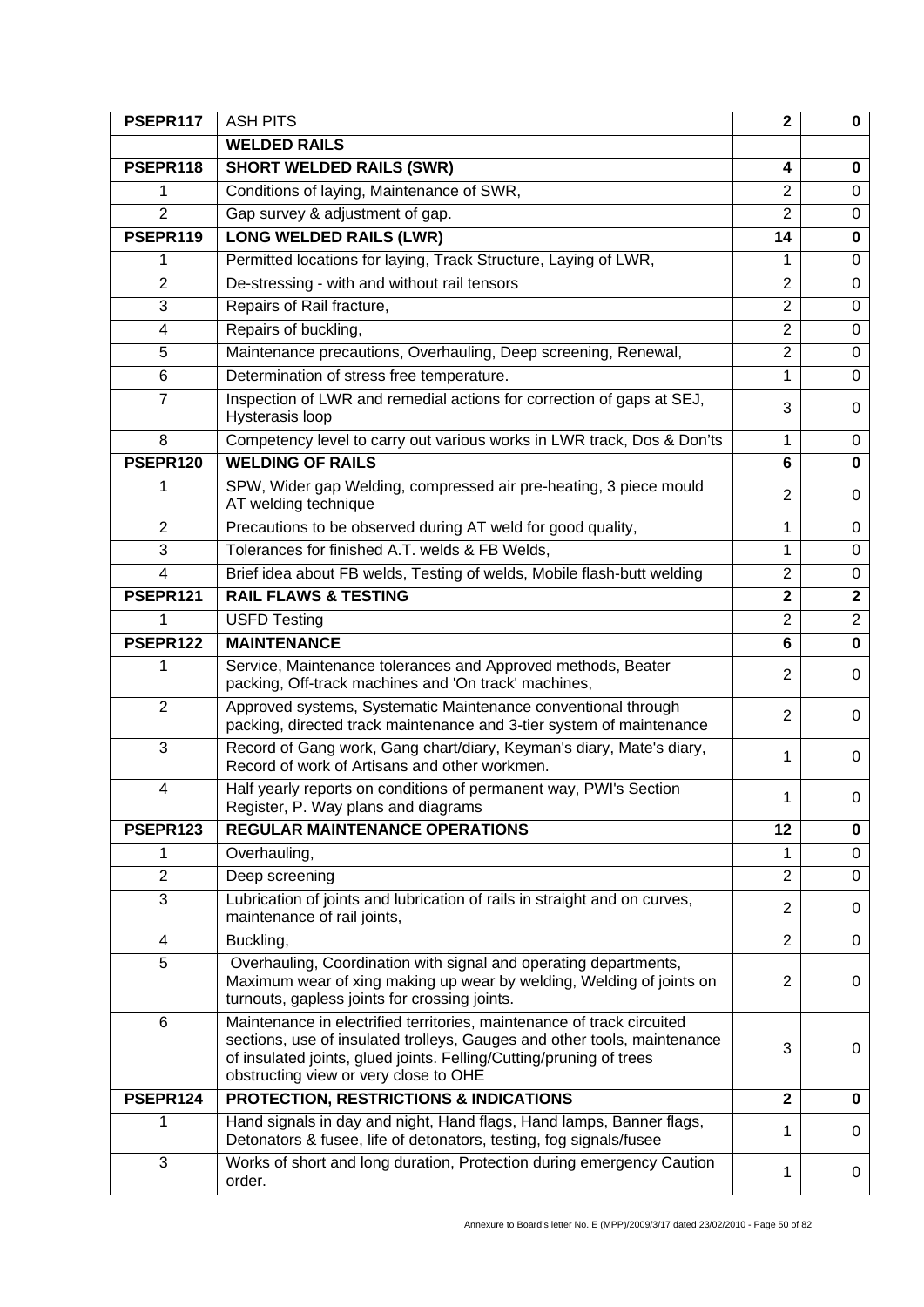| PSEPR125                | <b>MECHANIZED MAINTENANCE</b>                                                                                                                                                                                                                                                                                                              | 12             | 0              |
|-------------------------|--------------------------------------------------------------------------------------------------------------------------------------------------------------------------------------------------------------------------------------------------------------------------------------------------------------------------------------------|----------------|----------------|
| 1                       | 3 tiers system of track maintenance, Working of MMUs                                                                                                                                                                                                                                                                                       | 2              | $\Omega$       |
| $\overline{2}$          | Small track machines: types, use in maintenance, spot attention with off<br>track tampers, Troubleshooting and system of repairs & maintenance                                                                                                                                                                                             | 3              | $\Omega$       |
| 3                       | Pre-requisites to tamping and other machine working, Pre & Post and<br>during attentions for tamping and other machine working,                                                                                                                                                                                                            | 3              | $\Omega$       |
| $\overline{\mathbf{4}}$ | Design mode tamping : survey and procedure of tamping                                                                                                                                                                                                                                                                                      | 4              | $\mathbf 0$    |
| PSEPR126                | <b>TROLLEY/LORRY/DOLLY WORKING</b>                                                                                                                                                                                                                                                                                                         | $\mathbf{2}$   | $\mathbf 0$    |
| 1                       | Working of Push Trolley, Lorry & motor Trolley, Its equipment,                                                                                                                                                                                                                                                                             | 1              | 0              |
| $\overline{2}$          | Protection, Working of rail dolly and its protection                                                                                                                                                                                                                                                                                       | 1              | 0              |
| PSEPR127                | <b>RECONDITIONING OF MATERIALS AND TOOLS</b>                                                                                                                                                                                                                                                                                               | 4              | $\mathbf 0$    |
| 1                       | Reconditioning of P. Way materials, Rails, Welding of scabbed rails,<br>cropping of rail ends, hole drilling and chamfering of bolt hole in rails                                                                                                                                                                                          | 2              | $\Omega$       |
| $\overline{2}$          | Reconditioning of worn out crossings and switches, type of electrodes<br>used, RDSO approved vendor and welder system                                                                                                                                                                                                                      | $\overline{2}$ | 0              |
|                         | <b>SAFETY</b>                                                                                                                                                                                                                                                                                                                              |                |                |
| PSEPR128                | <b>CRS SANCTION &amp; SCHEDULE OF DIMENSIONS</b>                                                                                                                                                                                                                                                                                           | 4              | $\mathbf 0$    |
| 1                       | Works requiring CRS sanction                                                                                                                                                                                                                                                                                                               | 1              | 0              |
| $\overline{2}$          | Various schedules of dimensions related to P. Way                                                                                                                                                                                                                                                                                          | 1              | 0              |
| $\mathbf{3}$            | Infringements, Register of infringements                                                                                                                                                                                                                                                                                                   | 1              | $\mathbf 0$    |
| 4                       | Movement of ODC                                                                                                                                                                                                                                                                                                                            | 1              | $\overline{0}$ |
|                         |                                                                                                                                                                                                                                                                                                                                            |                |                |
| PSEPR129                | <b>SURVEYING</b>                                                                                                                                                                                                                                                                                                                           | 6              | $\overline{2}$ |
| 1                       | General purpose of Surveying, introduction to common survey terms<br>and principles of surveying & Levelling.                                                                                                                                                                                                                              | 2              | $\mathbf 0$    |
| $\overline{2}$          | Exposure to commonly used instruments/tools that measure angles &<br>distances i.e. Theodolite, Dumpy Levels, Total stations etc., Firsthand<br>experience of carrying out topographic surveys at various scales,<br>Interpretation and presentation/reporting of survey data                                                              | 4              | $\overline{2}$ |
|                         | <b>CURVES</b>                                                                                                                                                                                                                                                                                                                              |                |                |
| PSEPR130                | <b>HORIZONTAL CURVES</b>                                                                                                                                                                                                                                                                                                                   | 11             | 0              |
| 1                       | Super elevation / equilibrium cant, Maximum cant for normal and high<br>speed trains, Cant deficiency and cant excess, Formula for safe speed<br>on curves, Equilibrium speed, Calculation of cant to be provided and<br>permissible speed, Transition length, Maximum cant gradient, Rates of<br>running out of cant and cant deficiency. | 4              | 0              |
| $\overline{2}$          | Types of curves, Setting out of curves, Cubic parabola off sets for<br>setting out transition curve, Shift calculations for setting out complete<br>curve with theodolite.                                                                                                                                                                 | $\overline{2}$ | 0              |
| $\mathbf{3}$            | Miscellaneous - Running out cant on transitioned curves, Gradient rail,<br>Laying of rails on curves, Mid stagger joints and on sharp curves, Curve<br>markers and cant boards, Lubrication on curves,                                                                                                                                     | $\overline{2}$ | 0              |
| 4                       | Widening of gauge on curves, Extra clearance on curves, Minimum<br>length of straight between reverse curves,                                                                                                                                                                                                                              | 1              | 0              |
| 5                       | Curves with similar and contrary flexure, Calculation of cant to be<br>provided and permissible speed, Curve with X-over and diamonds                                                                                                                                                                                                      | $\overline{2}$ | 0              |
| PSEPR131                | <b>VERTICAL CURVES</b>                                                                                                                                                                                                                                                                                                                     | 4              | 0              |
| 1                       | Calculations and setting out a vertical curve, Level pegs for accurate<br>maintenance,                                                                                                                                                                                                                                                     | $\overline{2}$ | 0              |
| $\overline{2}$          | Vertical curves on LWR                                                                                                                                                                                                                                                                                                                     | $\overline{2}$ | 0              |
| PSEPR132                | <b>REALIGNMENT OF CURVES</b>                                                                                                                                                                                                                                                                                                               | 12             | $\mathbf{2}$   |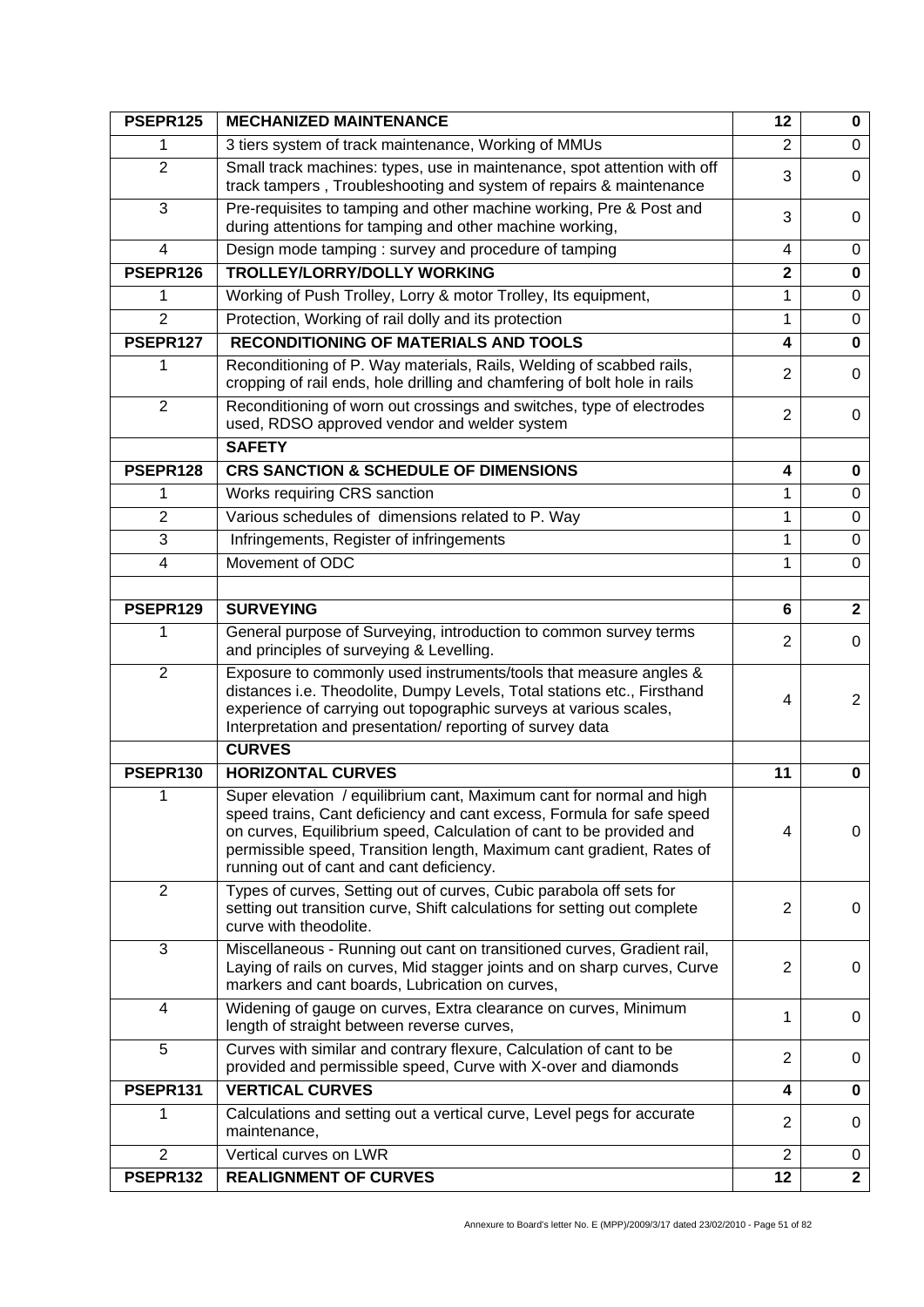| 1                       | Re-alignment of curves, String lining of curves, Need for curve<br>adjustment,                                                                                                                                                                                                                                                               | $\overline{2}$ | 0                       |
|-------------------------|----------------------------------------------------------------------------------------------------------------------------------------------------------------------------------------------------------------------------------------------------------------------------------------------------------------------------------------------|----------------|-------------------------|
| $\overline{2}$          | Criteria for realignment, Curve register, Versine survey,                                                                                                                                                                                                                                                                                    | $\overline{2}$ | 0                       |
| 3                       | Calculations of slews by double summation method,                                                                                                                                                                                                                                                                                            | $\overline{2}$ | $\mathbf 0$             |
| 4                       | Slewing to revised versine, Local adjustment,                                                                                                                                                                                                                                                                                                | $\overline{2}$ | 0                       |
| 5                       | Optimization method of curve realignment,                                                                                                                                                                                                                                                                                                    | $\overline{2}$ | $\mathbf 0$             |
| 6                       | Hands on to Computer software for curve realignment calculations                                                                                                                                                                                                                                                                             | $\overline{2}$ | $\overline{2}$          |
| PSEPR133                | <b>TRACK RENEWALS</b>                                                                                                                                                                                                                                                                                                                        | 6              | $\overline{\mathbf{0}}$ |
| 1                       | Methods of renewals, Preparation, Labour Organization, Tools, Ballast,<br>Criteria for various track renewal works                                                                                                                                                                                                                           | $\overline{2}$ | $\mathbf 0$             |
| $\overline{2}$          | Careful handling of materials, Speed restrictions and post relaying<br>attention,                                                                                                                                                                                                                                                            | 1              | 0                       |
| 3                       | Picking of released materials, Classification & disposal, Relaying with<br>PQRS equipment, Record of relaying, Track relaying train, Relaying of<br>turnout with T-28, New track laying standards, Handing over/Taking<br>over of new track.                                                                                                 | 3              | 0                       |
| PSEPR134                | <b>INSPECTIONS, TRACK RECORDING &amp; MONITORING</b>                                                                                                                                                                                                                                                                                         | 8              | 0                       |
| 1                       | Riding quality, TGI, Track geometry, Condition of track structure,<br>Correct methods of work, Testing knowledge of rules,                                                                                                                                                                                                                   | $\overline{2}$ | 0                       |
| $\overline{2}$          | Inspection of Points & Crossings, Curves & other special Structure and<br>their frequency of inspection                                                                                                                                                                                                                                      | $\overline{2}$ | 0                       |
| 3                       | Method of Inspection: Push trolley, Motor trolley, Foot inspection,<br>Engine & Rear van Inspection, Amsler car, TRRC, Oscillograph car,<br>OMS, TFMS, Mobile USFD (Spurt Car)                                                                                                                                                               | $\overline{2}$ | 0                       |
| $\overline{\mathbf{4}}$ | Inspection of track geometry, inspection of Gang's work: quality,<br>methods, progress, tools and equipments, knowledge of rules,<br>attendance, Gang chart and diary, inspection of finished work,<br>Inspection of bad riding spots, spots identified by TRC for urgent<br>maintenance, Systematic measurement and investigation of defect | $\overline{2}$ | 0                       |
| PSEPR135                | <b>ACCIDENTS &amp; DISASTER MANAGEMENT</b>                                                                                                                                                                                                                                                                                                   | 10             | 0                       |
| 1                       | Duties of SE/P. Way in disaster management                                                                                                                                                                                                                                                                                                   | 1              | $\overline{0}$          |
| $\overline{2}$          | Action to be taken on reaching site, First aid, preservation of clues,<br>Assessment of men and materials for restoration, Recording site and<br>track particulars, Preparation of a sketch, Expeditious restoration,                                                                                                                        | 2              | 0                       |
| $\mathbf{3}$            | Drivers report on bad riding, Breaches & its types, Prevention & action<br>during breach, Vigilance on Railway Affecting tanks                                                                                                                                                                                                               | 1              | 0                       |
| 4                       | Enquiries - General ideas about procedure and composition of Accident<br>Committee,                                                                                                                                                                                                                                                          | $\overline{2}$ | 0                       |
| 5                       | Classification of enquiries & time schedule, Accidents at work spots,<br><b>Engineering ART materials</b>                                                                                                                                                                                                                                    | $\overline{2}$ | 0                       |
| 6                       | Mechanism of derailment, Various defects of rolling stocks and IRCA's<br>rejection limits, Disaster Management                                                                                                                                                                                                                               | $\overline{2}$ | 0                       |
|                         | <b>CE-MIS (TMS)</b>                                                                                                                                                                                                                                                                                                                          |                |                         |
| PSEPR136                | <b>TMS</b>                                                                                                                                                                                                                                                                                                                                   | $\mathbf{2}$   | 0                       |
| 1                       | Track Management System: Introduction to TMS, purpose, advantages,<br>main features                                                                                                                                                                                                                                                          | 2              | 0                       |
| PSEPR137                | <b>CONTRACT MANAGEMENT</b>                                                                                                                                                                                                                                                                                                                   | 10             | 0                       |
| 1                       | Tenders, Tender committee, GCC & SCC, SOR for P. Way works,<br>Quality control measures at site,                                                                                                                                                                                                                                             | 1              | 0                       |
| $\overline{2}$          | Various registers to be maintained for progress, Quality, safety of<br>contractors persons, Safety measures at work site,                                                                                                                                                                                                                    | 1              | 0                       |
| $\mathbf{3}$            | Accountal of new and Released material, Issue and receipt from                                                                                                                                                                                                                                                                               | $\overline{2}$ | 0                       |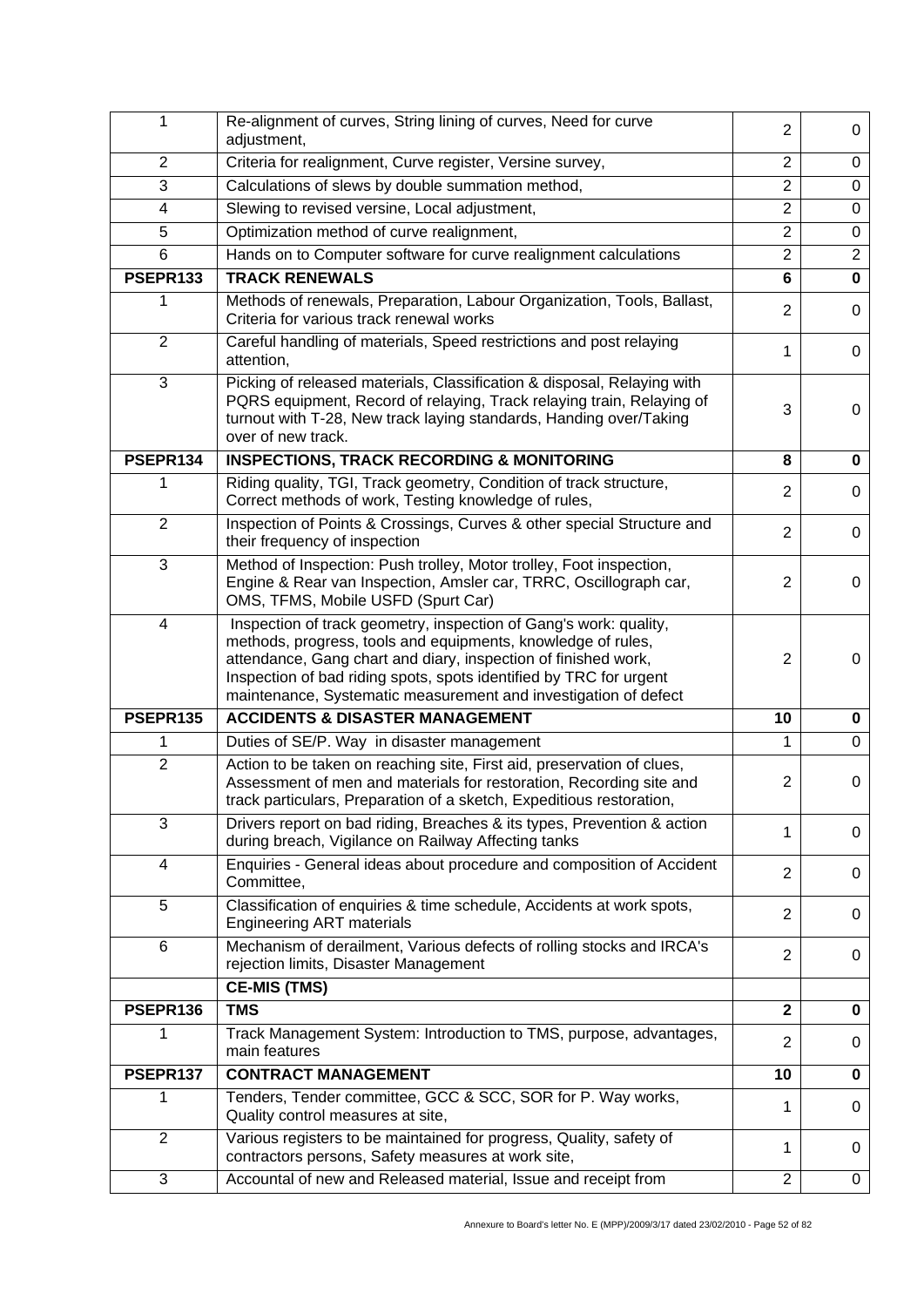|                | contractors, Important points from vigilance angle,                                                                                                                                                                                                                                                                                 |                |                         |
|----------------|-------------------------------------------------------------------------------------------------------------------------------------------------------------------------------------------------------------------------------------------------------------------------------------------------------------------------------------|----------------|-------------------------|
| 4              | Preparation of Contractor's On-Account/Running & Final Bills, Material<br>Statements, Maintenance Period, Warranty/guarantee clauses, release<br>of security deposit                                                                                                                                                                | 2              | 0                       |
| 5              | Hiring of tools and plants to Contractors                                                                                                                                                                                                                                                                                           | 1              | $\mathbf 0$             |
| $6\phantom{1}$ | Supervision of contractual works, Safety at work-site, Common<br>ignorance. Dos & Don'ts for contract matters                                                                                                                                                                                                                       | $\overline{2}$ | $\Omega$                |
| $\overline{7}$ | Duties towards payment to contractor's labour and maintenance of<br>records as per labour laws                                                                                                                                                                                                                                      | 1              | 0                       |
| PSEPR138       | <b>LAND MANAGEMENT</b>                                                                                                                                                                                                                                                                                                              | 3              | $\mathbf 0$             |
| 1              | Demarcation of land boundaries.                                                                                                                                                                                                                                                                                                     | 1              | $\mathbf 0$             |
| $\overline{2}$ | Relinquishment of railway land.                                                                                                                                                                                                                                                                                                     | 1              | $\mathbf 0$             |
| 3              | Type of encroachments and PPE Act.                                                                                                                                                                                                                                                                                                  | 1              | $\mathbf 0$             |
| PSEPR139       | <b>COMPUTER &amp; THEIR USAGE</b>                                                                                                                                                                                                                                                                                                   | 6              | 10                      |
| 1              | Various languages suitable for Civil Engineering applications.                                                                                                                                                                                                                                                                      | $\overline{2}$ | $\overline{4}$          |
| $\overline{2}$ | MS- Office: Word, Excel, Access, PowerPoint                                                                                                                                                                                                                                                                                         | 3              | $\overline{\mathbf{4}}$ |
| 3              | Use of Internet, Latest advancement in Information Technology & e-<br>mail.                                                                                                                                                                                                                                                         | 1              | $\overline{2}$          |
| PSEPR140       | <b>TRANSPORTATION</b>                                                                                                                                                                                                                                                                                                               | 6              | $\mathbf 0$             |
| 1              | Various systems of working, Essentials of absolute & automatic block<br>system, ODC, single line working on double lines, Working of Track<br><b>Machines</b>                                                                                                                                                                       | 3              | 0                       |
| $\overline{2}$ | Classification of stations, Simple layouts & condition for granting<br>permission to approach, Reception of train on blocked line and starting<br>from non-signaled line, TFC, Interlocking, Recovery Time                                                                                                                          | 2              | 0                       |
| 3              | Signals, General provisions, Description of fixed signals, Hand signals,<br>Detonating signal flare signal, Defective fixed signal, Rules for passing<br>defective signals,                                                                                                                                                         | 1              | 0                       |
| PSEPR141       | <b>OFFICE &amp; STORES</b>                                                                                                                                                                                                                                                                                                          | 3              | 0                       |
|                |                                                                                                                                                                                                                                                                                                                                     |                |                         |
| 1              | Procuring of office stationary and stores, Procuring of P. Way stores for<br>maintenance and for special works, Classification of stores, Accountal of<br>stores, Stock verification reports, Disposal of scrap & surplus stores,<br>Overhauling of stores, Numerical ledgers & inventory control, Section<br>register of SE/P. Way | 1              | 0                       |
| 2              | Classification of stores, Stock verification, Stock sheet, Submission of<br>returns, Inventory control, Maintenance of DMTR and ledgers,<br>Submission of store returns in time, Materials at site register, Imprest<br>Store, T&P Store                                                                                            | 1              | 0                       |
| 3              | Functioning of divisional Stores Depots and Track Depot, Requirement<br>of materials for casual renewal and sanctioned renewals, Working out<br>list for track materials, Proper care & upkeep of store.                                                                                                                            | 1              | 0                       |
| PSEPR142       | <b>PERSONNEL</b>                                                                                                                                                                                                                                                                                                                    | 14             | 0                       |
| 1              | Wage period, Bill preparation, Filling up of TA & OT Journals,<br>Witnessing of payment, unpaid wages                                                                                                                                                                                                                               | 1              | 0                       |
| $\overline{2}$ | Passes and leave                                                                                                                                                                                                                                                                                                                    | 1              | 0                       |
| 3              | Establishment Records in SSE/ JE P Way office                                                                                                                                                                                                                                                                                       | 1              | 0                       |
| 4              | Trade Test; Other channels of promotions                                                                                                                                                                                                                                                                                            | 1              | 0                       |
| 5              | Settlement:- PF, Pension, Gratuity, Leave Encashment; Filling up of<br>Pension Booklet                                                                                                                                                                                                                                              | 1              | 0                       |
| 6              | <b>Welfare Schemes &amp; SBF</b>                                                                                                                                                                                                                                                                                                    | 1              | 0                       |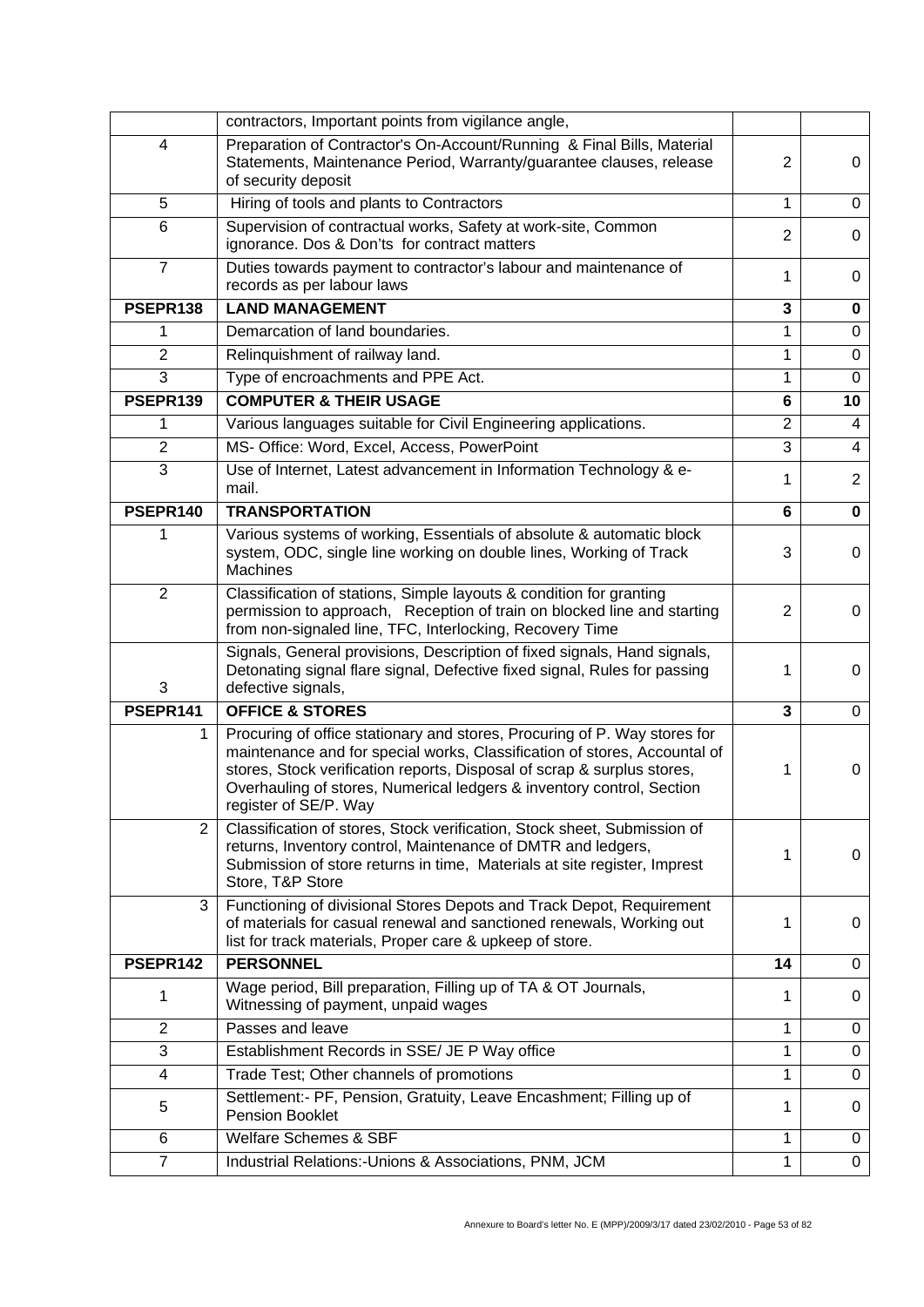| 8                                                                                                                                                                                                    | Railway Services (Conduct) Rules, D&A Rules                                                      |                |    |
|------------------------------------------------------------------------------------------------------------------------------------------------------------------------------------------------------|--------------------------------------------------------------------------------------------------|----------------|----|
| 9                                                                                                                                                                                                    | Categories of staff under Hours of Employment Regulations                                        |                |    |
| 10                                                                                                                                                                                                   | Labour Laws- overview; Display of Statutory Notices, Inspection by<br>Labour Enforcement Officer | 2              |    |
| 11                                                                                                                                                                                                   | Payment of Wages Act, Minimum Wages Act, Contract Labour Act                                     | 2              |    |
| 12                                                                                                                                                                                                   | Workmen's Compensation Act, Action in case of injury on duty, Ex-<br><b>Gratia Payment</b>       |                |    |
| PSEPR143                                                                                                                                                                                             | <b>RAJBHASHA</b>                                                                                 | $\mathbf 2$    |    |
|                                                                                                                                                                                                      | Directives in use of Raj Bhasha in day-to-day working.                                           | $\overline{2}$ |    |
|                                                                                                                                                                                                      | <b>TOTAL</b>                                                                                     | 260            | 20 |
|                                                                                                                                                                                                      | <b>GRAND TOTAL</b>                                                                               | 280            |    |
| Note:- Periods suggested for Class Room and Model Room against the topics above are indicative. Minor<br>modifications may be made with the approval of PCE, in case local circumstances so warrant. |                                                                                                  |                |    |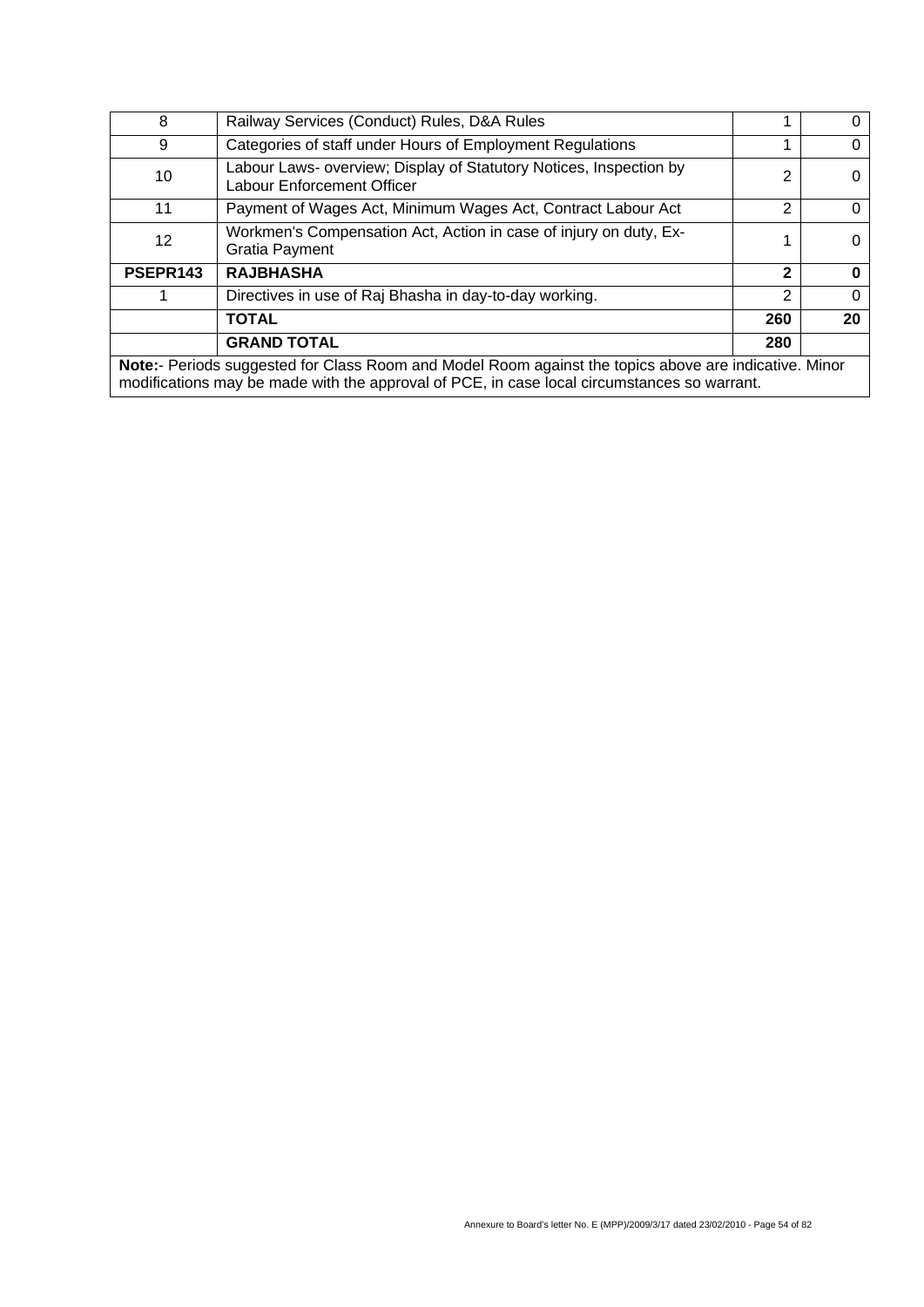|                   |                                                                                                                                                                                                                                                                                                                                                                                 |                      | <b>Annexure-VIII</b>    |
|-------------------|---------------------------------------------------------------------------------------------------------------------------------------------------------------------------------------------------------------------------------------------------------------------------------------------------------------------------------------------------------------------------------|----------------------|-------------------------|
|                   | MODULES FOR JE/ P WAY-PROMOTION                                                                                                                                                                                                                                                                                                                                                 |                      |                         |
| <b>Module No.</b> | <b>Lesson Content</b>                                                                                                                                                                                                                                                                                                                                                           | <b>Class</b><br>Room | <b>Model</b><br>Room    |
| PJEPR101          | ORGANIZATION OF RAILWAYS, DUTIES OF P.WAY STAFF                                                                                                                                                                                                                                                                                                                                 | 3                    | 0                       |
| 1                 | Overview of organization of Railways                                                                                                                                                                                                                                                                                                                                            | 1                    | $\Omega$                |
| $\overline{2}$    | Brief introduction to Track and its components particularly related with<br>inspection                                                                                                                                                                                                                                                                                          | 1                    | 0                       |
| 3                 | Duties of JE/P. Way,                                                                                                                                                                                                                                                                                                                                                            | 1                    | 0                       |
| PJEPR102          | <b>RAILS &amp; JOINTS</b>                                                                                                                                                                                                                                                                                                                                                       | 30                   | $\overline{\mathbf{4}}$ |
| 1                 | Rail, Evaluation of Weight and its relation to axle loads,                                                                                                                                                                                                                                                                                                                      | $\overline{2}$       | $\Omega$                |
| $\overline{2}$    | Standard sections, grade, UTS & service life, classification, Rolling<br>marks,                                                                                                                                                                                                                                                                                                 | $\overline{2}$       | 0                       |
| 3                 | Careful loading, unloading, stacking & handling of rails, special<br>precautions for high UTS/HH rails.                                                                                                                                                                                                                                                                         | $\overline{2}$       | 0                       |
| 4                 | Corrosion, Anticorrosion treatment                                                                                                                                                                                                                                                                                                                                              | $\overline{2}$       | 0                       |
| $\overline{5}$    | Wear & its causes                                                                                                                                                                                                                                                                                                                                                               | $\overline{2}$       | 0                       |
| 6                 | Joints, Types, fish-plate, fish-bolts, anti-sabotage fishbolts,<br>Combination fish-plates, Skimmed fish-plates, Chamfering of bolt<br>holes, expansion/contraction of rails, requirement and provision of gap<br>at joints, gapless/machined joints, Relation to rail temperature,                                                                                             | 4                    | 0                       |
| $\overline{7}$    | Insulated, Expansion joints for bridges & long welded rails,                                                                                                                                                                                                                                                                                                                    | $\overline{2}$       | 0                       |
| 8                 | Fracture, codification, Restoration of traffic, how to report                                                                                                                                                                                                                                                                                                                   | $\overline{2}$       | 0                       |
| 9                 | Preservation and testing of fractured rails,                                                                                                                                                                                                                                                                                                                                    | $\overline{2}$       | $\Omega$                |
| 10                | USFD: Ultrasonic flaw detection, fundamentals of ultrasonic waves,<br>defect detection, need based concept of USFD, components tested,<br>frequency of testing, marking of defects, action to be taken, brief<br>description of various types of USFD machines and probes used,<br>calibration and sensitivity checking, defect codification, limitations of<br>USFD, SPURT Car | 6                    | 4                       |
| 11                | Rail grinding                                                                                                                                                                                                                                                                                                                                                                   | 4                    | 0                       |
| PJEPR103          | <b>SLEEPERS &amp; FASTENINGS</b>                                                                                                                                                                                                                                                                                                                                                | 14                   | 0                       |
| 1                 | Number & pattern of driving spikes or screws on straight, Curves,<br>Turnouts & bridges, Instructions for use of bearing plates, Dating of<br>wooden sleepers, Composite sleepers.                                                                                                                                                                                              | $\overline{2}$       | 0                       |
| $\overline{2}$    | Concrete sleepers, Twin block RCC, Mono-block pre-stressed,<br>General aspects, Instructions for usability of different sleepers on<br>different routes, main lines and long welded rails, Spl sleepers for L<br>xings, turnout, SEJ, bridges approach and sharp curves                                                                                                         | 2                    | 0                       |
| $\mathbf{3}$      | Precaution for handling of PSC sleepers.                                                                                                                                                                                                                                                                                                                                        | $\overline{2}$       | 0                       |
| $\overline{4}$    | Fastenings for PSC sleepers: Malleable cast iron inserts, Elastic Rail<br>Clips, various types, toe load and its measurement, criteria for<br>fastening renewal, Rubber pads, Liners, Anti sabotage arrangements<br>for various sleepers, Creep anchors, method for fixing, Box anchoring,<br>Greasing and anti-corrosive measures                                              | 4                    | 0                       |
| 5                 | Sleepers at joints & their spacing for concrete sleeper track                                                                                                                                                                                                                                                                                                                   | 4                    | 0                       |
| PJEPR104          | <b>FORMATION &amp; BALLAST</b>                                                                                                                                                                                                                                                                                                                                                  | 10                   | 0                       |
| 1                 | Typical sections of track on banks and cuttings for single/double lines<br>on all gauges,                                                                                                                                                                                                                                                                                       | $\overline{2}$       | 0                       |
| $\overline{2}$    | Drainage, Slope on top of formation, side and catch water drains,                                                                                                                                                                                                                                                                                                               | $\overline{2}$       | 0                       |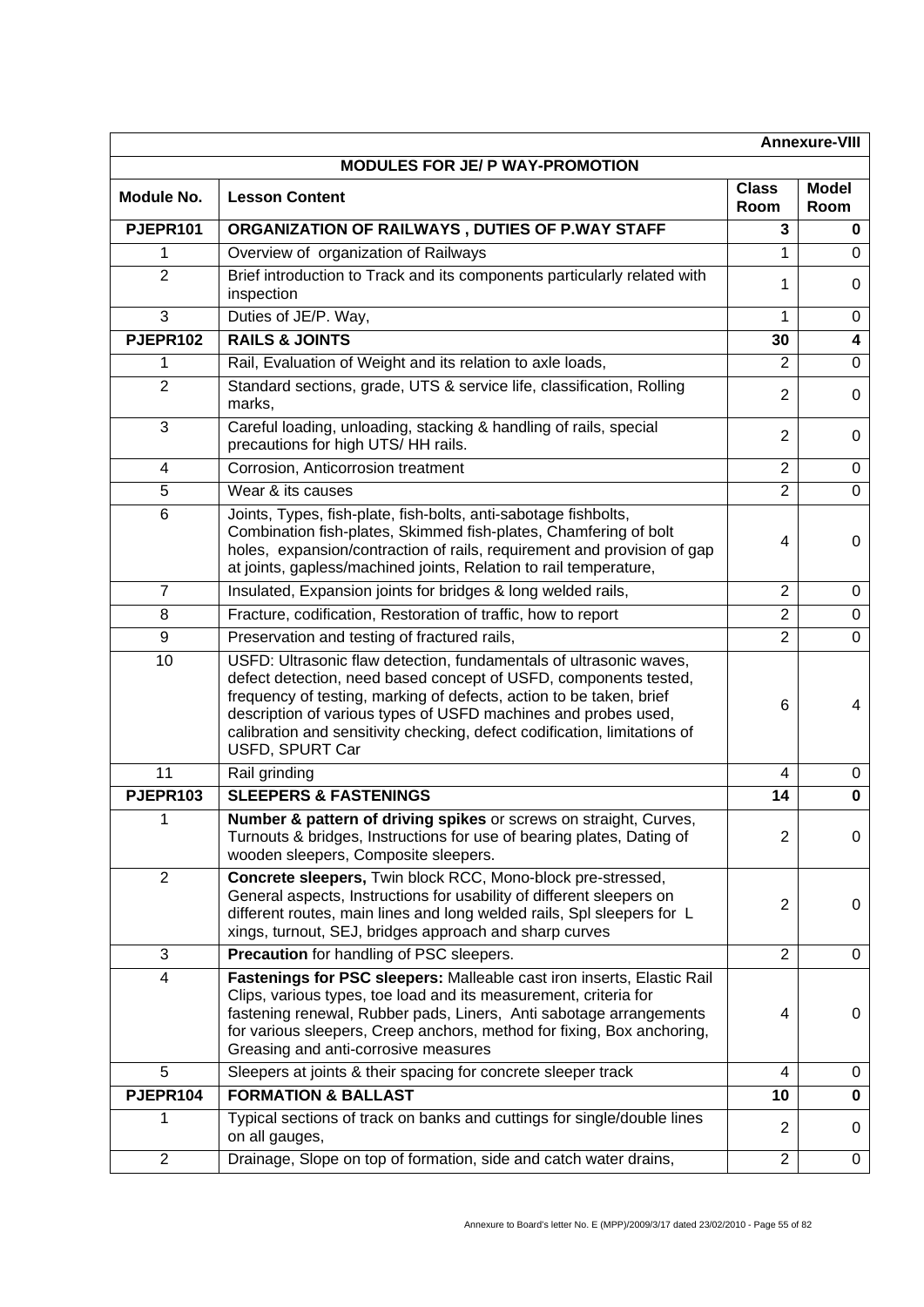| 3                       | Causes for formation failure (Rehabilitation of weak formation).                                                                                                                                         | $\overline{2}$ | 0              |
|-------------------------|----------------------------------------------------------------------------------------------------------------------------------------------------------------------------------------------------------|----------------|----------------|
| 4                       | Ballast sections on different routes for straights and curves on<br>single/double lines, On different gauges for fish plated track, SWR and<br>LWR, Sections for branch lines, Loop and sidings.         | $\overline{2}$ | 0              |
| 5                       | Quantities for different sections.                                                                                                                                                                       | $\mathbf{1}$   | $\mathbf 0$    |
| 6                       | Specification for track ballast                                                                                                                                                                          | 1              | $\pmb{0}$      |
| <b>PJEPR105</b>         | Railway track & track Structure-I                                                                                                                                                                        | 4              | $\mathbf 0$    |
| PJEPR106                | Different Gauges,                                                                                                                                                                                        | $\overline{2}$ | $\mathbf 0$    |
| PJEPR107                | <b>Classification of Routes</b>                                                                                                                                                                          | $\overline{2}$ | $\mathbf 0$    |
| PJEPR108                | <b>TRACK STRCUTURE IN YARDS</b>                                                                                                                                                                          | $6\phantom{1}$ | $\overline{2}$ |
| 1                       | Track Structure (yards) Simple layouts, loops, gathering neck, overrun<br>line, shunting neck, hot axle/fuel/stabling siding,                                                                            | $\overline{2}$ | $\mathbf{1}$   |
| $\overline{2}$          | Isolation derailing switch, Scotch block, Hay's derail, Sand hump, dead<br>ends, Catch & slip siding, Fouling marks, Restriction in use of 1 in 81/2<br>turnouts on passenger lines,                     | $\overline{2}$ | 1              |
| 3                       | Restrictions regarding change of grade on approaches of turnout                                                                                                                                          | $\overline{2}$ | 0              |
| PJEPR109                | <b>TURNOUTS - INTRODUCTION</b>                                                                                                                                                                           | 6              | $\mathbf 0$    |
| 1                       | Standard types, Ordinary built-up and high manganese crossings<br>straight switches, Curved switches, Thick web switches, Derailing<br>switches, Spring points, other crossing types                     | $\overline{2}$ | 0              |
| $\overline{2}$          | Permissible speeds, Restriction on use of 1 in 81/2 T/out on passenger<br>running lines, symmetrical split                                                                                               | 4              | 0              |
| PJEPR110                | <b>TURNOUTS - ASSEMBLY &amp; LAYING</b>                                                                                                                                                                  | 18             | 0              |
| 1                       | Method of assembling all turnouts, Main dimensions and off sets of<br>lead curve for setting out,                                                                                                        | 4              | 0              |
| $\overline{2}$          | Contrary and similar flexure turnouts: Definition, Calculations for lead &<br>radius                                                                                                                     | 4              | 0              |
| 3                       | Diamond crossings, scissors crossovers with single and double slips,<br>Definitions and description of components and terms, Switch<br>diamonds, advantage of raising inside check rail of obtuse xings, | 4              | 0              |
| $\overline{\mathbf{4}}$ | Methods of assembly,                                                                                                                                                                                     | 4              | 0              |
| $\overline{5}$          | Main dimensions for setting out, Laying & Maintenance of fan shaped<br>turnouts, Maintenance of Turn /outs with reference to CMS crossing.                                                               | $\overline{2}$ | 0              |
| PJEPR111                | <b>CROSSOVERS</b>                                                                                                                                                                                        | 14             | 4              |
|                         | Calculation for laying cross over, Cross over between straight parallel<br>tracks with same & different no. of crossings                                                                                 | 4              | 0              |
| $\overline{2}$          | Cross over between curved parallel tracks, Cross over between<br>inclined tracks.                                                                                                                        | $\overline{2}$ | 0              |
| 3                       | Scissors X-over, Definition and description of components and parts,<br>Standard layouts, Methods of assembly, Main dimensions for setting<br>out,                                                       | $\overline{2}$ | 0              |
| 4                       | Calculations for different turnouts and spacing, Miscellaneous layouts:<br>(1) Triangle (2) Three throw. (3) Double junctions (4) Gauntleted track<br>(Brief description)                                | $\overline{2}$ | 0              |
| 5                       | Hands on to Computer software for layout calculation                                                                                                                                                     | 4              | 4              |
| PJEPR112                | <b>DIVERSIONS</b>                                                                                                                                                                                        | 6              | $\pmb{0}$      |
| 1                       | Definition, Types of diversions,                                                                                                                                                                         | $\overline{2}$ | 0              |
| $\overline{2}$          | Standard for laying diversions,                                                                                                                                                                          | $\overline{2}$ | $\pmb{0}$      |
| 3                       | Calculating length of diversions                                                                                                                                                                         | $\overline{2}$ | 0              |
|                         | <b>TRACK STRUCTURE -II</b>                                                                                                                                                                               |                |                |
| PJEPR113                | <b>LEVEL CROSSINGS</b>                                                                                                                                                                                   | 8              | $\mathbf 0$    |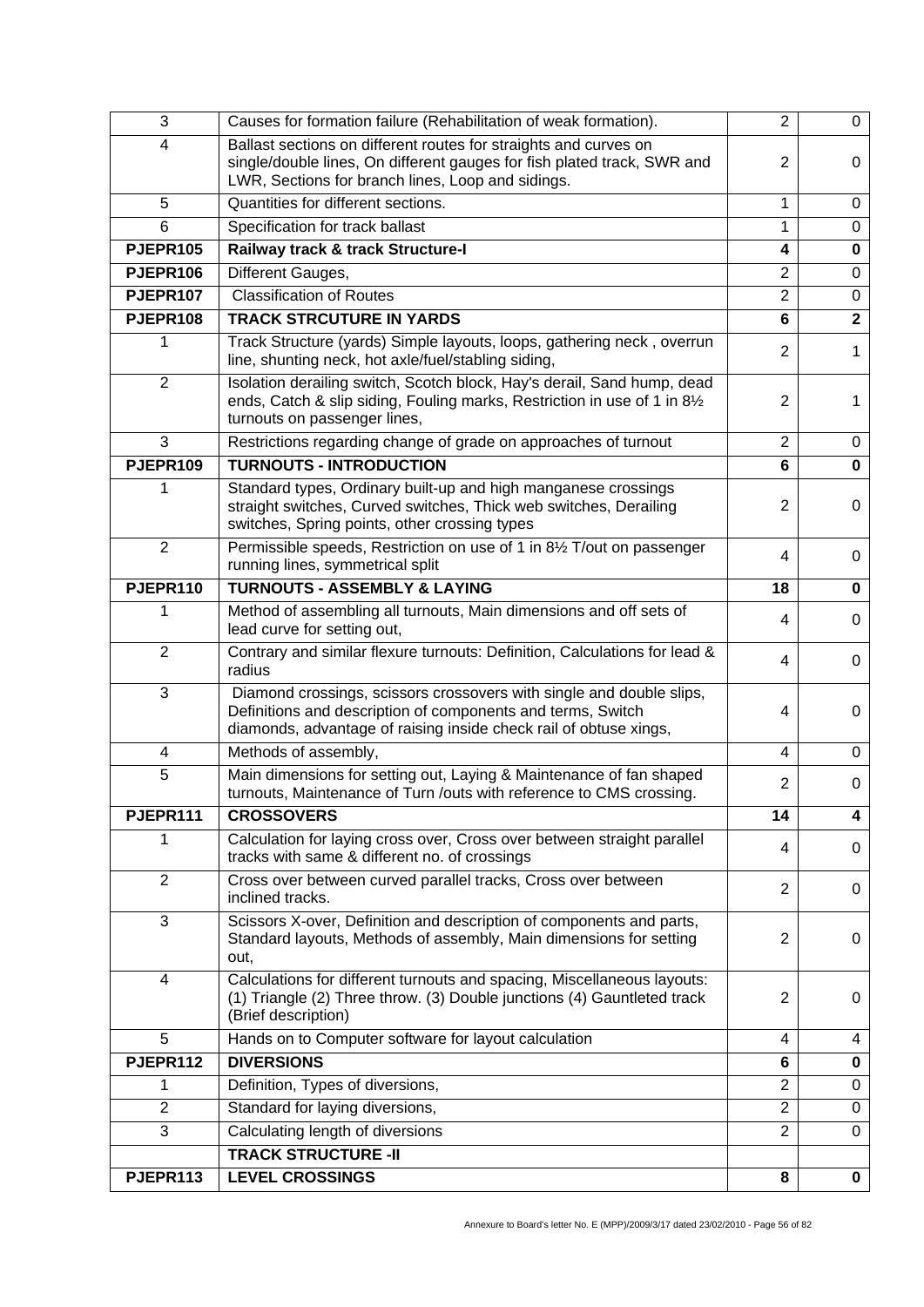| 1                       | Features of track at and in approaches of level crossings, Annual<br>overhauling, Maintenance of road surface and approach track, Check<br>rails-types, correct clearances, Visibility                                      | $\overline{2}$          | 0              |
|-------------------------|-----------------------------------------------------------------------------------------------------------------------------------------------------------------------------------------------------------------------------|-------------------------|----------------|
| $\overline{2}$          | Requirement Checking of equipments and knowledge of rules of<br>gatemen,                                                                                                                                                    | $\overline{2}$          | 0              |
| 3                       | Inspection of L-xing, Duties of gatekeeper, Hot axle train parting,                                                                                                                                                         | $\overline{2}$          | 0              |
| $\overline{\mathbf{4}}$ | Speed breakers, Road sign Boards, Provision of new LC, Manning, De-<br>manning, interlocking and replacement with ROB, closure, shifting and<br>replacement with limited height subways/ RUBs, Elimination<br>Specification | $\overline{2}$          | 0              |
| PJEPR114                | <b>BRIDGES &amp; TRACK STRUCTURE ON BRIDGES</b>                                                                                                                                                                             | 6                       | $\mathbf 0$    |
|                         | Bridges: Classification, Types, Track Structure on girder Bridges,<br>ballasted decks, arch bridges, tunnels, provision of guard rails, re-<br>railing ramps                                                                | $\overline{2}$          | 0              |
| $\overline{2}$          | Importance of maintaining correct gauge, Alignment and tight<br>fastenings, Preparation, Renewal bridge timber & Steel channel<br>sleeper,                                                                                  | $\overline{2}$          | 0              |
| 3                       | Attention to approach track & strengthening, Cleaning of waterway,<br>Checking guard rails.                                                                                                                                 | $\overline{2}$          | 0              |
| PJEPR115                | <b>TUNNELS</b>                                                                                                                                                                                                              | $\overline{\mathbf{2}}$ | 0              |
| PJEPR116                | Ballast Depot, Training out ballast, DMT operation                                                                                                                                                                          | 6                       | $\mathbf 0$    |
| PJEPR117                | <b>ASH PITS</b>                                                                                                                                                                                                             | $\overline{2}$          | $\mathbf 0$    |
|                         | <b>WELDED RAILS</b>                                                                                                                                                                                                         |                         |                |
| PJEPR118                | <b>SHORT WELDED RAILS (SWR)</b>                                                                                                                                                                                             | 4                       | 0              |
| 1                       | Conditions of laying, Maintenance of SWR,                                                                                                                                                                                   | $\overline{2}$          | $\mathbf 0$    |
| $\overline{2}$          | Gap survey & adjustment of gap.                                                                                                                                                                                             | $\overline{2}$          | $\mathbf 0$    |
| PJEPR119                | <b>LONG WELDED RAILS (LWR)</b>                                                                                                                                                                                              | 21                      | 0              |
| 1                       | Permitted locations for laying, Track Structure, Laying of LWR,                                                                                                                                                             | $\overline{2}$          | $\mathbf 0$    |
| $\overline{2}$          | De-stressing - with and without rail tensors                                                                                                                                                                                | 4                       | 0              |
| 3                       | Repairs of Rail fracture,                                                                                                                                                                                                   | 4                       | $\mathbf 0$    |
| 4                       | Repairs of buckling,                                                                                                                                                                                                        | 4                       | 0              |
| 5                       | Maintenance precautions, Overhauling, Deep screening, Renewal,                                                                                                                                                              | $\overline{2}$          | $\pmb{0}$      |
| 6                       | Determination of stress free temperature.                                                                                                                                                                                   | $\overline{2}$          | $\overline{0}$ |
| $\overline{7}$          | Inspection of LWR and remedial actions for correction of gaps at SEJ,<br>Hysterasis loop                                                                                                                                    | $\overline{2}$          | 0              |
| 8                       | Competency level to carry out various works in LWR track, Dos &<br>Don'ts                                                                                                                                                   | 1                       | 0              |
| PJEPR120                | <b>WELDING OF RAILS</b>                                                                                                                                                                                                     | 8                       | $\bf{0}$       |
|                         | SPW, Wider gap Welding, compressed air preheating, 3 piece mould<br>AT welding technique                                                                                                                                    | 2                       | 0              |
| 2                       | Precautions to be observed during AT weld for good quality,                                                                                                                                                                 | $\overline{2}$          | 0              |
| 3                       | Tolerances for finished A.T. welds & FB Welds,                                                                                                                                                                              | $\overline{2}$          | 0              |
| 4                       | Brief idea about FB welds, Testing of welds, Mobile flash-butt welding                                                                                                                                                      | $\overline{2}$          | 0              |
| PJEPR121                | <b>RAIL FLAWS &amp; TESTING</b>                                                                                                                                                                                             | 6                       | 4              |
| 1                       | Visuals examination (Keyman's)                                                                                                                                                                                              | $\overline{2}$          | 0              |
| $\overline{2}$          | <b>USFD Testing</b>                                                                                                                                                                                                         | 4                       | 4              |
| PJEPR122                | <b>MAINTENANCE</b>                                                                                                                                                                                                          | 6                       | 0              |
| 1                       | Approved systems, Systematic Maintenance conventional through<br>packing, directed track maintenance and 3-tier system of maintenance                                                                                       | $\overline{2}$          | 0              |
| $\overline{2}$          | Record of Gang work, Gang chart/diary, Keyman's diary, Mate's diary,                                                                                                                                                        | $\overline{2}$          | 0              |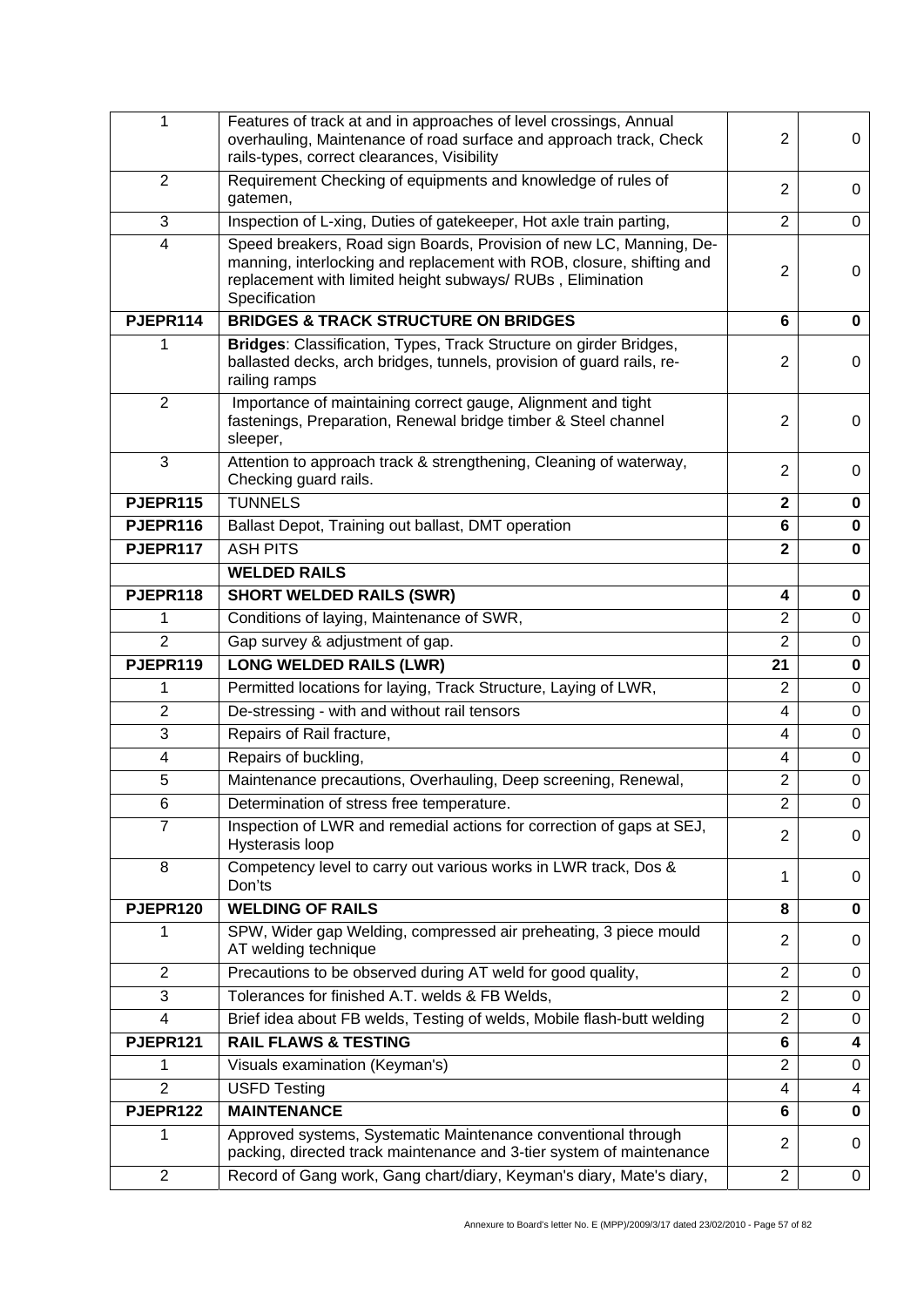|                | Record of work of Artisans and other workmen.                                                                                                                                                                                                                      |                |             |
|----------------|--------------------------------------------------------------------------------------------------------------------------------------------------------------------------------------------------------------------------------------------------------------------|----------------|-------------|
| 3              | Half yearly reports on conditions of permanent way, PWI's Section<br>Register, P. Way plans and diagrams                                                                                                                                                           | $\overline{2}$ | 0           |
| PJEPR123       | <b>REGULAR MAINTENANCE OPERATIONS</b>                                                                                                                                                                                                                              | 20             | 0           |
| 1              | Maintenance of concrete sleeper track                                                                                                                                                                                                                              |                |             |
| $\overline{2}$ | Deep screening                                                                                                                                                                                                                                                     | 4              | $\mathbf 0$ |
| $\overline{3}$ | Lubrication of joints and lubrication of rails in straight and on curves,<br>maintenance of rail joints,                                                                                                                                                           | $\overline{2}$ | 0           |
| 4              | Incidental works: Creep, Importance of joint gaps, Gap surveys,                                                                                                                                                                                                    | $\overline{2}$ | $\mathbf 0$ |
| 5              | Buckling,                                                                                                                                                                                                                                                          | $\overline{2}$ | $\mathbf 0$ |
| 6              | Lifting and lowering of track: Undesirability of lowering maximum<br>lifting/lowering at one time, Provision of ramps at ends, Adequate<br>ballast cushion and drainage after lowering.                                                                            | 1              | 0           |
| 7              | Maintenance of special layout : Points & Crossings, SE/P. Way's<br>register,                                                                                                                                                                                       | 4              | 0           |
| 8              | Overhauling, Coordination with signal and operating departments,<br>Maximum wear of xing making up wear by welding, Welding of joints on<br>turnouts, gapless joints for crossing joints.                                                                          | $\overline{2}$ | 0           |
| 9              | Special attention to maintenance of platform lines and drainage,<br>corrosion of rails, metal sleepers, fastening of concrete sleepers and<br>problem of groove formation, maintenance of turn in curves                                                           | 1              | 0           |
| 10             | Maintenance in electrified territories, maintenance of track circuited<br>sections, use of insulated trolleys, Gauges and other tools,<br>maintenance of insulated joints, glued joints. Felling/Cutting/pruning of<br>trees obstructing view or very close to OHE | $\overline{2}$ | 0           |
| PJEPR124       | PROTECTION, RESTRICTIONS & INDICATIONS                                                                                                                                                                                                                             | 4              | 0           |
| 1              | Hand signals in day and night, Hand flags, Hand lamps, Banner flags,<br>Detonators & fusee, life of detonators, testing, fog signals/fusee                                                                                                                         | 1              | 0           |
| $\overline{2}$ | Engineering, Indicators, Temporary and permanent,                                                                                                                                                                                                                  | 1              | 0           |
| 3              | Works of short and long duration, Protection during emergency Caution<br>order.                                                                                                                                                                                    | $\overline{2}$ | 0           |
| PJEPR125       | <b>PATROLLING</b>                                                                                                                                                                                                                                                  | 8              | $\mathbf 0$ |
| 1              | Necessity of patrolling,                                                                                                                                                                                                                                           | $\mathbf{1}$   | 0           |
| $\overline{2}$ | Kinds of patrolling i.e. Key men's daily patrol, Gang patrol, Monsoon<br>security, Hot and cold weather patrolling, Watch at vulnerable points,<br>Weather warnings, Single and double frequency patrolling,                                                       | $\overline{2}$ | 0           |
| 3              | Patrol charts, Patrol books and equipments, Selection and duties of<br>patrolmen,                                                                                                                                                                                  | $\overline{2}$ | 0           |
| 4              | Night checks & Inspections                                                                                                                                                                                                                                         | $\overline{2}$ | 0           |
| 5              | Felling/Cutting/pruning of trees obstructing view, very close to OHE                                                                                                                                                                                               | 1              | 0           |
| PJEPR126       | <b>MECHANIZED MAINTENANCE</b>                                                                                                                                                                                                                                      | 8              | $\mathbf 0$ |
| 1              | 3 tiers system of track maintenance, Working of MMUs                                                                                                                                                                                                               | $\overline{2}$ | 0           |
| $\overline{2}$ | Small track machines: types, use in maintenance, spot attention with<br>off track tampers, Troubleshooting and system of repairs &<br>maintenance                                                                                                                  | $\overline{2}$ | 0           |
| 3              | Pre-requisites to tamping and other machine working, Pre & Post and<br>during attentions for tamping and other machine working,                                                                                                                                    | $\overline{2}$ | 0           |
| 4              | Design mode tamping: survey and procedure of tamping                                                                                                                                                                                                               | $\overline{2}$ | 0           |
| PJEPR127       | <b>TOOLS &amp; EQUIPMENTS</b>                                                                                                                                                                                                                                      | 3              | $\pmb{0}$   |
| 1              | Measuring tools                                                                                                                                                                                                                                                    | 1              | 0           |
| $\overline{2}$ | <b>MSP Tool kit</b>                                                                                                                                                                                                                                                | $\mathbf{1}$   | $\mathbf 0$ |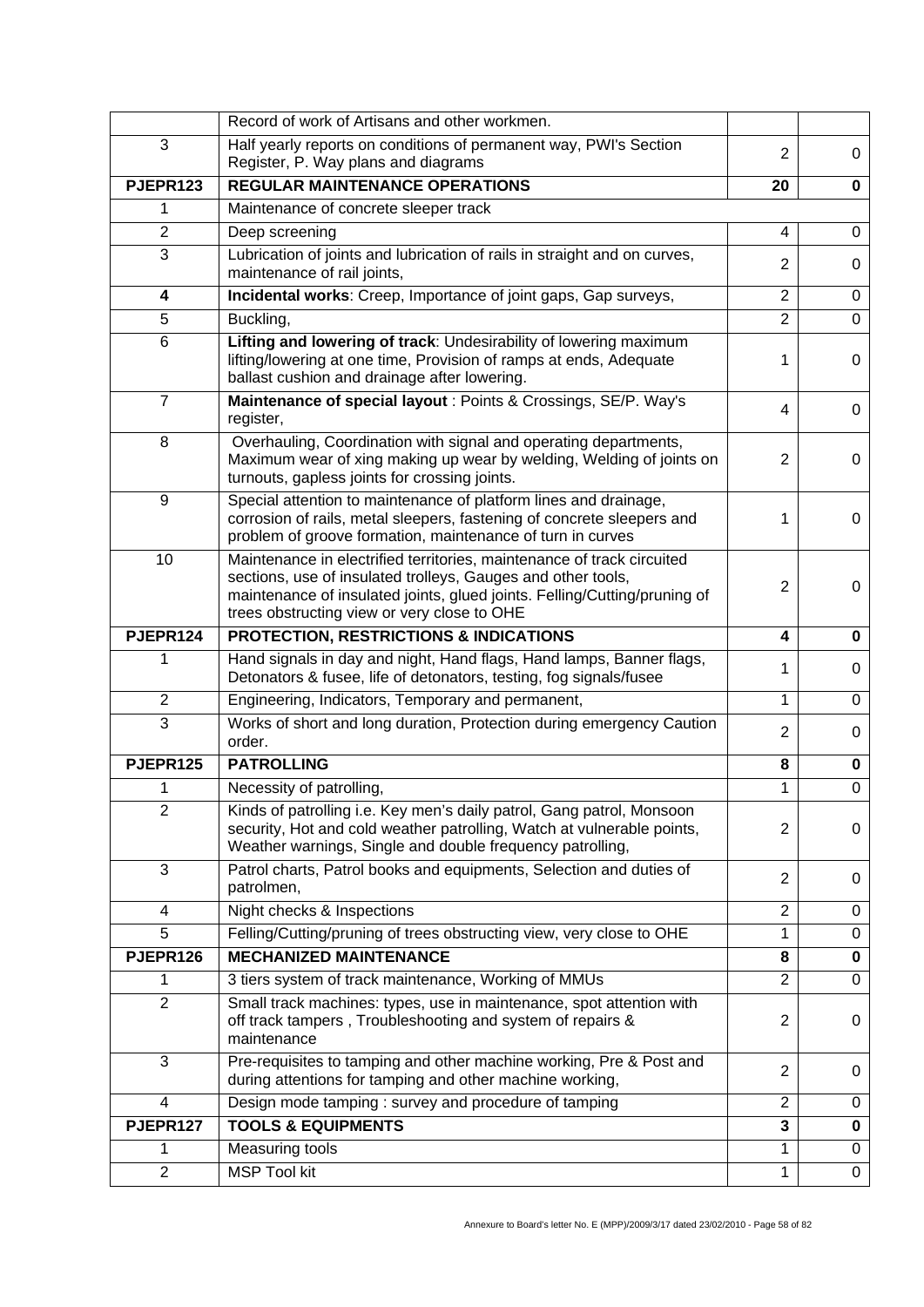| 3              | <b>Regular Maintenance Tools</b>                                                                                                                                                                                                                                                                                                           | 1                       | 0              |
|----------------|--------------------------------------------------------------------------------------------------------------------------------------------------------------------------------------------------------------------------------------------------------------------------------------------------------------------------------------------|-------------------------|----------------|
| PJEPR128       | <b>TROLLEY/LORRY/DOLLY WORKING</b>                                                                                                                                                                                                                                                                                                         | 3                       | $\mathbf 0$    |
| 1              | Distinction between Trolley, Lorry & motor Trolley,                                                                                                                                                                                                                                                                                        | 1                       | $\pmb{0}$      |
| $\overline{2}$ | Protection, Working of rail dolly and its protection                                                                                                                                                                                                                                                                                       | $\overline{2}$          | $\mathbf 0$    |
| PJEPR129       | <b>RECONDITIONING OF MATERIALS AND TOOLS</b>                                                                                                                                                                                                                                                                                               | $\overline{\mathbf{2}}$ | $\mathbf 0$    |
| 1              | Reconditioning of worn out crossings and switches, type of electrodes<br>used, RDSO approved vendor and welder system                                                                                                                                                                                                                      | $\overline{2}$          | $\mathbf 0$    |
|                | <b>SAFETY</b>                                                                                                                                                                                                                                                                                                                              |                         |                |
| PJEPR130       | <b>CRS SANCTION &amp; SCHEDULE OF DIMENSIONS</b>                                                                                                                                                                                                                                                                                           | 4                       | 0              |
| 1              | Works requiring CRS sanction                                                                                                                                                                                                                                                                                                               | 1                       | $\mathbf 0$    |
| $\overline{2}$ | Various schedules of dimensions related to P. Way                                                                                                                                                                                                                                                                                          | $\overline{2}$          | 0              |
| $\overline{3}$ | Movement of ODC                                                                                                                                                                                                                                                                                                                            | 1                       | $\pmb{0}$      |
| PJEPR131       | <b>SURVEYING</b>                                                                                                                                                                                                                                                                                                                           | 6                       | $\bf{0}$       |
| 1              | General purpose of Surveying, introduction to common survey terms<br>and principles of surveying & Levelling.                                                                                                                                                                                                                              | $\overline{2}$          | 0              |
| $\overline{2}$ | Exposure to commonly used instruments/tools that measure angles &<br>distances i.e. Theodolite, Dumpy Levels, Total stations etc., Firsthand<br>experience of carrying out topographic surveys at various scales,<br>Interpretation and presentation/reporting of survey data                                                              | 4                       | 0              |
|                | <b>CURVES</b>                                                                                                                                                                                                                                                                                                                              |                         |                |
| PJEPR132       | <b>HORIZONTAL CURVES</b>                                                                                                                                                                                                                                                                                                                   | 16                      | 0              |
| 1              | Degree of curve, Types of curves, Relation between degree, Radius,<br>Chord and versine, Standard chords to be used for stringing,                                                                                                                                                                                                         | $\overline{2}$          | 0              |
| $\overline{2}$ | Record in SE/P. Way's curve register checking of alignment after<br>derailments and for turn in and turnout curves,                                                                                                                                                                                                                        | $\overline{2}$          | 0              |
| $\mathbf{3}$   | Super elevation / equilibrium cant, Maximum cant for normal and high<br>speed trains, Cant deficiency and cant excess, Formula for safe speed<br>on curves, Equilibrium speed, Calculation of cant to be provided and<br>permissible speed, Transition length, Maximum cant gradient, Rates of<br>running out of cant and cant deficiency. | 2                       | 0              |
| 4              | Types of curves, Setting out of curves, Cubic parabola off sets for<br>setting out transition curve, Shift calculations for setting out complete<br>curve with theodolite.                                                                                                                                                                 | $\overline{2}$          | 0              |
| 5              | Miscellaneous - Running out cant on transitioned curves, Gradient rail,<br>Laying of rails on curves, Mid stagger joints and on sharp curves,<br>Curve markers and cant boards, Lubrication on curves,                                                                                                                                     | $\overline{2}$          | 0              |
| 6              | Widening of gauge on curves, Extra clearance on curves, Minimum<br>length of straight between reverse curves,                                                                                                                                                                                                                              | $\overline{2}$          | 0              |
| $\overline{7}$ | Curves with similar and contrary flexure, Calculation of cant to be<br>provided and permissible speed, Curve with X-over and diamonds                                                                                                                                                                                                      | 4                       | 0              |
| PJEPR133       | <b>VERTICAL CURVES</b>                                                                                                                                                                                                                                                                                                                     | 8                       | 0              |
| 1              | Calculations and setting out a vertical curve, Level pegs for accurate<br>maintenance,                                                                                                                                                                                                                                                     | 4                       | 0              |
| $\overline{2}$ | Vertical curves on LWR                                                                                                                                                                                                                                                                                                                     | 4                       | 0              |
| PJEPR134       | <b>REALIGNMENT OF CURVES</b>                                                                                                                                                                                                                                                                                                               | 18                      | 4              |
| 1              | Re-alignment of curves, String lining of curves, Need for curve<br>adjustment,                                                                                                                                                                                                                                                             | 2                       | 0              |
| $\overline{2}$ | Calculations of slews by double summation method,                                                                                                                                                                                                                                                                                          | 4                       | 0              |
| 3              | Slewing to revised versine, Local adjustment,                                                                                                                                                                                                                                                                                              | $\overline{2}$          | $\mathbf 0$    |
| 4              | Optimization method of curve realignment,                                                                                                                                                                                                                                                                                                  | 4                       | $\mathbf 0$    |
| 5              | Hands on to Computer software for curve realignment calculations                                                                                                                                                                                                                                                                           | 6                       | $\overline{4}$ |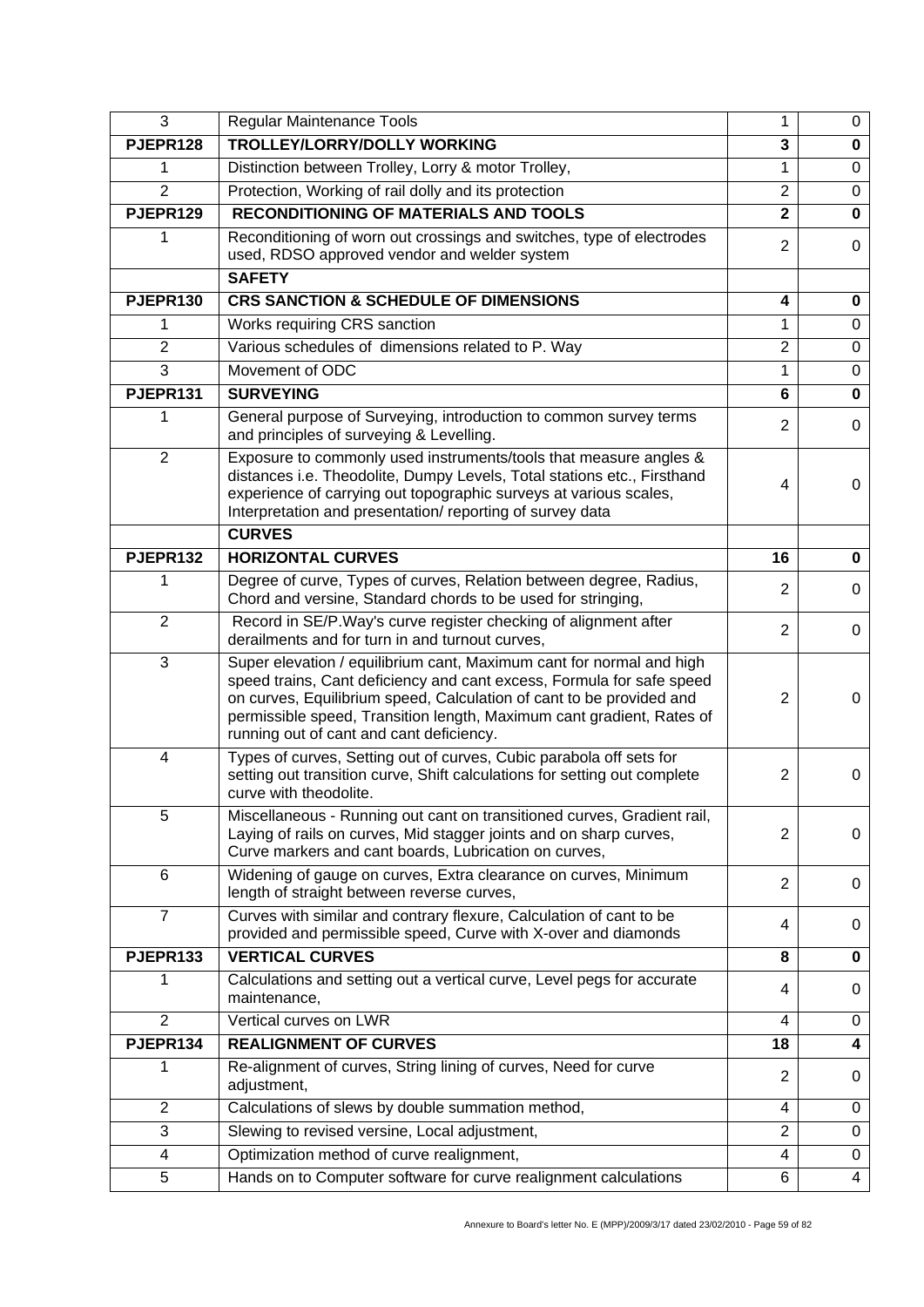| PJEPR135                 | <b>TRACK RENEWALS</b>                                                                                                                                                                                                                                                                                                                        | $\boldsymbol{9}$ | 0           |
|--------------------------|----------------------------------------------------------------------------------------------------------------------------------------------------------------------------------------------------------------------------------------------------------------------------------------------------------------------------------------------|------------------|-------------|
|                          | Casual renewals, Complete track renewals, Through rail renewals,<br>Through Sleeper renewals, Through fitting renewal and through ballast<br>renewal,                                                                                                                                                                                        | $\overline{2}$   | 0           |
| $\overline{2}$           | Criteria for unserviceability for casual renewals,                                                                                                                                                                                                                                                                                           | $\mathbf{1}$     | 0           |
| 3                        | Criteria for various track renewal works                                                                                                                                                                                                                                                                                                     | 1                |             |
| 4                        | Methods of renewals, Preparation, Labour Organisation, Tools, Ballast,                                                                                                                                                                                                                                                                       | $\overline{2}$   | 0           |
| 5                        | Careful handling of materials, Speed restrictions and post relaying<br>attention,                                                                                                                                                                                                                                                            | 1                | 0           |
| 6                        | Picking of released materials, Classification & disposal, Relaying with<br>PQRS equipment, Record of relaying, Track relaying train, Relaying of<br>turnout with T-28, New track laying standards, Handing over/Taking<br>over of new track.                                                                                                 | $\overline{2}$   | 0           |
| PJEPR136                 | <b>INSPECTIONS, TRACK RECORDING &amp; MONITORING</b>                                                                                                                                                                                                                                                                                         | $\overline{7}$   | 0           |
| 1                        | Riding quality, TGI, Track geometry, Condition of track structure,<br>Correct methods of work, Testing knowledge of rules,                                                                                                                                                                                                                   | 1                | 0           |
| $\overline{2}$           | Inspection of Points & Crossings, Curves & other special Structure and<br>their frequency of inspection                                                                                                                                                                                                                                      | $\overline{2}$   | 0           |
| $\overline{2}$           | Method of Inspection: Push trolley, Motor trolley, Foot inspection,<br>Engine & Rear van Inspection, Amsler car, TRRC, Oscillograph car,<br>OMS, TFMS, Mobile USFD (Spurt Car)                                                                                                                                                               | $\overline{2}$   | 0           |
| 3                        | Inspection of track geometry, inspection of Gang's work: quality,<br>methods, progress, tools and equipments, knowledge of rules,<br>attendance, Gang chart and diary, inspection of finished work,<br>Inspection of bad riding spots, spots identified by TRC for urgent<br>maintenance, Systematic measurement and investigation of defect | $\overline{2}$   | 0           |
| PJEPR137                 | <b>ACCIDENTS &amp; DISASTER MANAGEMENT</b>                                                                                                                                                                                                                                                                                                   | 8                | 0           |
| 1                        | Duties of JE-II/P. Way in disaster management                                                                                                                                                                                                                                                                                                | 1                | $\mathbf 0$ |
| $\overline{2}$           | Sounding of hooters & classification of accidents,                                                                                                                                                                                                                                                                                           | 1                | 0           |
| 3                        | Action to be taken on reaching site, First aid, preservation of clues,<br>Assessment of men and materials for restoration, Recording site and<br>track particulars, Preparation of a sketch, Expeditious restoration,                                                                                                                        | 1                | 0           |
| $\overline{\mathcal{A}}$ | Drivers report on bad riding, Breaches & its types, Prevention & action<br>during breach, Vigilance on Railway Affecting tanks                                                                                                                                                                                                               | 1                | 0           |
| 5                        | Enquiries - General ideas about procedure and composition of Accident<br>Committee,                                                                                                                                                                                                                                                          | 0                | 0           |
| 6                        | Classification of enquiries & time schedule, Accidents at work spots,<br><b>Engineering ART materials</b>                                                                                                                                                                                                                                    | $\overline{2}$   | 0           |
| $\overline{7}$           | Mechanism of derailment, Various defects of rolling stocks and IRCA's<br>rejection limits, Disaster Management                                                                                                                                                                                                                               | $\overline{2}$   | 0           |
|                          | <b>CE-MIS (TMS)</b>                                                                                                                                                                                                                                                                                                                          |                  |             |
| PJEPR138                 | <b>TMS</b>                                                                                                                                                                                                                                                                                                                                   | 4                | 0           |
|                          | Track Management System: Introduction to TMS, purpose,<br>advantages, main features                                                                                                                                                                                                                                                          | 4                | 0           |
| PJEPR139                 | <b>CONTRACT MANAGEMENT</b>                                                                                                                                                                                                                                                                                                                   | 12               | 0           |
| 1                        | Various registers to be maintained for progress, Quality, safety of<br>contractors persons, Safety measures at work site,                                                                                                                                                                                                                    | $\overline{2}$   | 0           |
| $\overline{2}$           | Preparation of Contractor's On-Account/Running & Final Bills, Material<br>Statements, Maintenance Period, Warranty/guarantee clauses, release<br>of security deposit                                                                                                                                                                         | $\overline{2}$   | 0           |
| 3                        | Hiring of tools and plants to Contractors                                                                                                                                                                                                                                                                                                    | $\overline{2}$   | 0           |
| 4                        | Supervision of contractual works, Safety at work-site, Common                                                                                                                                                                                                                                                                                | $\overline{2}$   | 0           |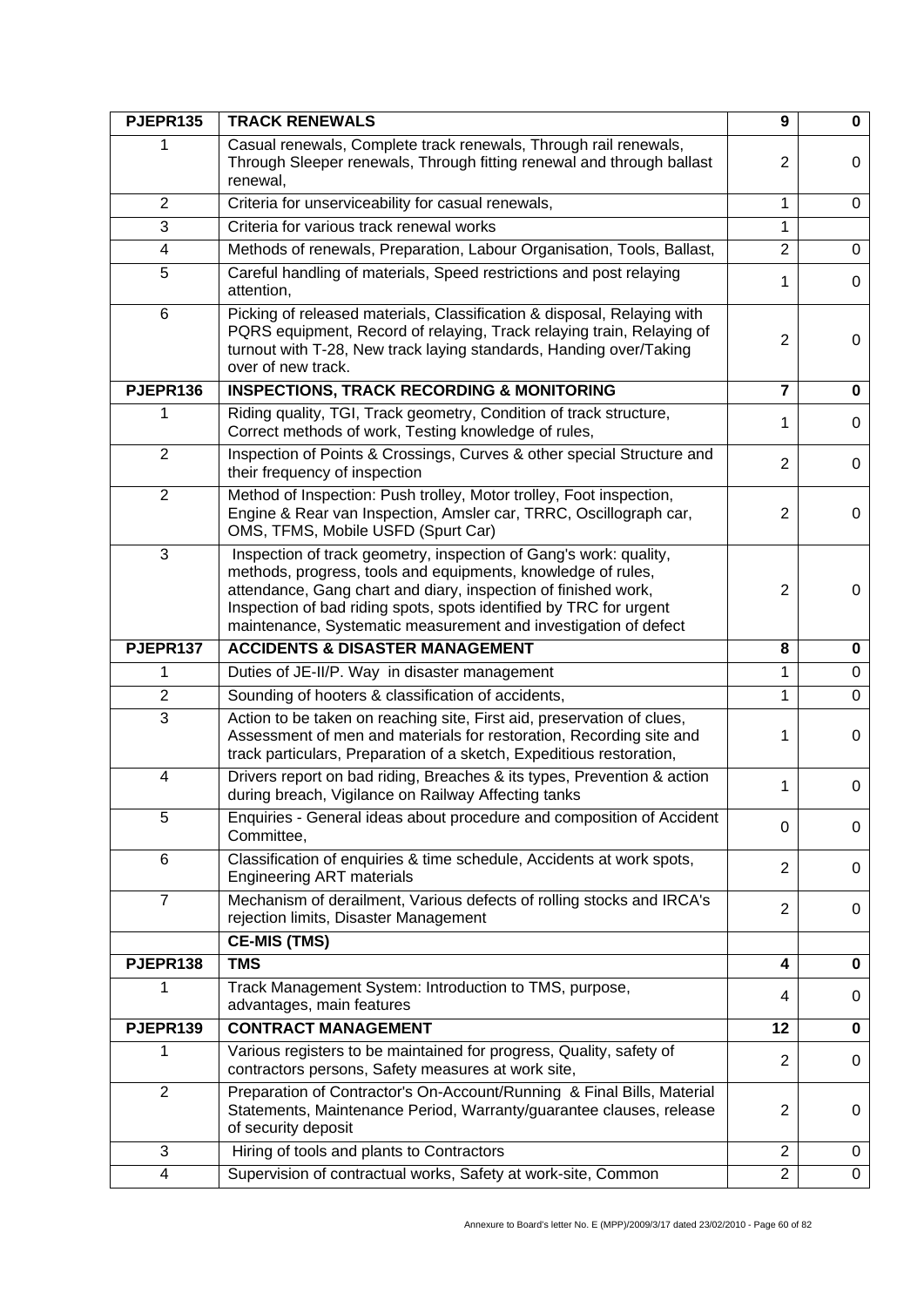|                | ignorance. Dos & Don'ts for contract matters                                                                                                                                                                                                                                                                                        |                  |                |
|----------------|-------------------------------------------------------------------------------------------------------------------------------------------------------------------------------------------------------------------------------------------------------------------------------------------------------------------------------------|------------------|----------------|
| 5              | Termination, Disputes, redressal, arbitration                                                                                                                                                                                                                                                                                       | $\overline{2}$   | 0              |
| 6              | Duties towards payment to contractor's labour and maintenance of<br>records as per labour laws                                                                                                                                                                                                                                      | 2                | 0              |
| PJEPR140       | <b>LAND MANAGEMENT</b>                                                                                                                                                                                                                                                                                                              | 6                | 0              |
| 1              | Demarcation of land boundaries,                                                                                                                                                                                                                                                                                                     | $\overline{2}$   | $\mathbf 0$    |
| $\overline{2}$ | Relinquishment of railway land,                                                                                                                                                                                                                                                                                                     | $\overline{2}$   | $\mathbf 0$    |
| 3              | Type of encroachments and PPE Act.                                                                                                                                                                                                                                                                                                  | $\overline{2}$   | $\mathbf 0$    |
| PJEPR141       | <b>COMPUTER &amp; THEIR USAGE</b>                                                                                                                                                                                                                                                                                                   | 4                | 4              |
| 1              | Windows,                                                                                                                                                                                                                                                                                                                            | $\overline{2}$   | $\overline{2}$ |
| $\overline{2}$ | Use of Internet, Latest advancement in Information Technology & e-<br>mail.                                                                                                                                                                                                                                                         | $\overline{2}$   | $\overline{2}$ |
| PJEPR142       | <b>TRANSPORTATION</b>                                                                                                                                                                                                                                                                                                               | 6                | $\mathbf 0$    |
|                | Classification of stations, Simple layouts & condition for granting<br>permission to approach, single line working on double line, Reception<br>of train on blocked line and starting from non-signaled line, TFC,<br>Interlocking, Recovery Time                                                                                   | $\overline{2}$   | 0              |
| 2              | Important definitions, General rules applying to Railway servants, ODC,<br>single line working on double lines, Working of Track Machines                                                                                                                                                                                           | $\overline{2}$   | 0              |
| 3              | Signals, General provisions, Description of fixed signals, Hand signals,<br>Detonating signal flare signal, Defective fixed signal, Rules for passing<br>defective signals,                                                                                                                                                         | $\overline{2}$   | 0              |
| PJEPR143       | <b>OFFICE &amp; STORES</b>                                                                                                                                                                                                                                                                                                          | 5                | $\mathbf 0$    |
| 1              | Procuring of office stationary and stores, Procuring of P. Way stores for<br>maintenance and for special works, Classification of stores, Accountal<br>of stores, Stock verification reports, Disposal of scrap & surplus stores,<br>Overhauling of stores, Numerical ledgers & inventory control, Section<br>register of SE/P. Way | $\overline{2}$   | 0              |
| $\overline{2}$ | Classification of stores, Stock verification, Stock sheet, Submission of<br>returns, Inventory control, Maintenance of DMTR and ledgers,<br>Submission of store returns in time, Materials at site register, Imprest<br>Store, T&P Store                                                                                            | 2                | 0              |
| 3              | Functioning of divisional Stores Depots and Track Depot, Requirement<br>of materials for casual renewal and sanctioned renewals, Working out<br>list for track materials, Proper care & upkeep of store.                                                                                                                            | 1                | 0              |
| PJEPR144       | <b>PERSONNEL</b>                                                                                                                                                                                                                                                                                                                    | $\boldsymbol{9}$ | 0              |
| 1              | Wage period, Bill preparation, Filling up of TA & OT Journals,<br>Witnessing of payment, unpaid wages                                                                                                                                                                                                                               | 1                | 0              |
| $\overline{2}$ | Passes and leave                                                                                                                                                                                                                                                                                                                    | 1                | 0              |
| 3              | Establishment Records in SSE/ JE P Way office                                                                                                                                                                                                                                                                                       | 1                | $\mathbf 0$    |
| 4              | Settlement:- PF, Pension, Gratuity, Leave Encashment; Filling up of<br><b>Pension Booklet</b>                                                                                                                                                                                                                                       | 1                | 0              |
| 5              | Railway Services (Conduct) Rules, D&A Rules                                                                                                                                                                                                                                                                                         | 1                | 0              |
| 6              | Categories of staff under Hours of Employment Regulations                                                                                                                                                                                                                                                                           | 1                | $\mathbf 0$    |
| 7              | Labour Laws- overview; Display of Statutory Notices, Inspection by<br>Labour Enforcement Officer                                                                                                                                                                                                                                    | 1                | 0              |
| 8              | Payment of Wages Act, Minimum Wages Act, Contract Labour Act                                                                                                                                                                                                                                                                        | $\mathbf{1}$     | 0              |
| 9              | Workmen's Compensation Act, Action in case of injury on duty, Ex-<br><b>Gratia Payment</b>                                                                                                                                                                                                                                          | 1                | 0              |
| PJEPR145       | <b>RAJBHASHA</b>                                                                                                                                                                                                                                                                                                                    | $\mathbf{2}$     | 0              |
| 1              | Directives in use of Raj Bhasha in day-to-day working.                                                                                                                                                                                                                                                                              | $\overline{2}$   | 0              |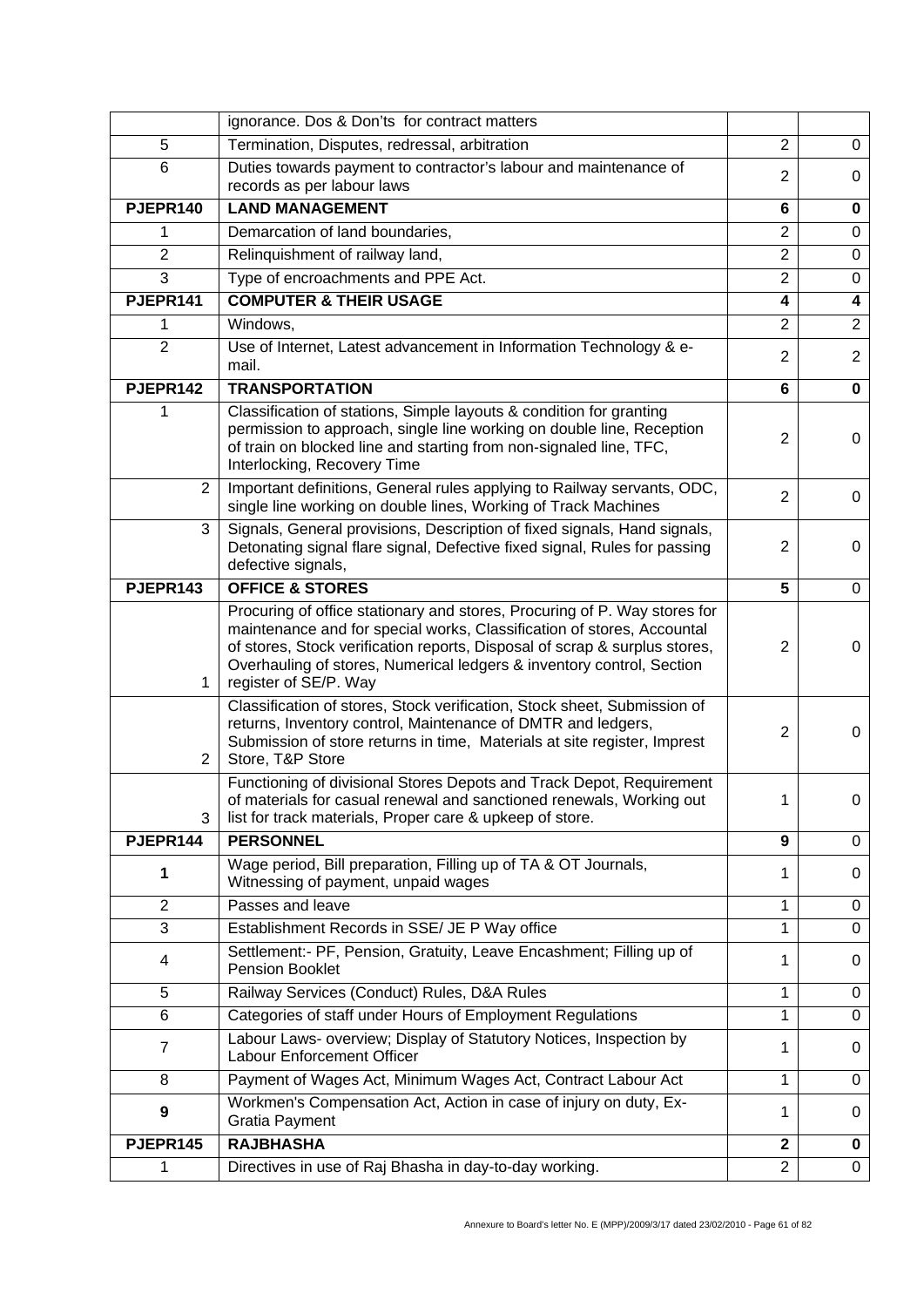| Total                                                                                                                                                                                                | 338 | 22 |
|------------------------------------------------------------------------------------------------------------------------------------------------------------------------------------------------------|-----|----|
| <b>Grand Total</b>                                                                                                                                                                                   | 360 |    |
| Note:- Periods suggested for Class Room and Model Room against the topics above are indicative. Minor<br>modifications may be made with the approval of PCE, in case local circumstances so warrant. |     |    |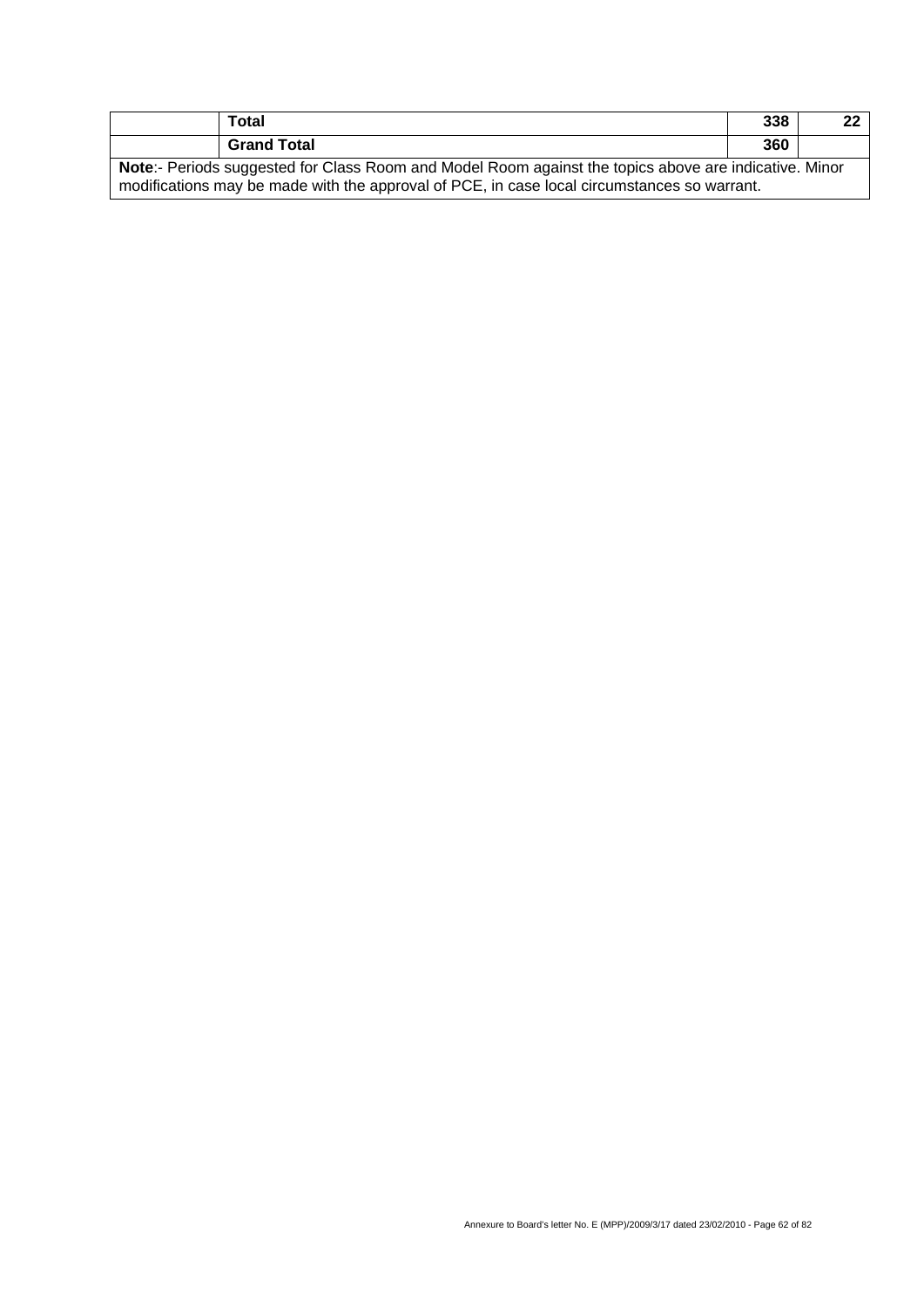|                         |                                                                                                                                                                                                                                                                                                                                    |                      | <b>Annexure-IX</b>   |
|-------------------------|------------------------------------------------------------------------------------------------------------------------------------------------------------------------------------------------------------------------------------------------------------------------------------------------------------------------------------|----------------------|----------------------|
|                         | <b>MODULES FOR SENIOR PWS-PROMOTION</b>                                                                                                                                                                                                                                                                                            |                      |                      |
| Module No.              | <b>Lesson Content</b>                                                                                                                                                                                                                                                                                                              | <b>Class</b><br>Room | <b>Model</b><br>Room |
| PSUPR101                | ORGANIZATION OF RAILWAYS, DUTIES OF P.WAY STAFF                                                                                                                                                                                                                                                                                    | 3                    | 0                    |
| 1                       | Overview of organization of Railways                                                                                                                                                                                                                                                                                               | 1                    | 0                    |
| $\overline{2}$          | Brief introduction to Track and its components particularly related with<br>inspection                                                                                                                                                                                                                                             | 1                    | 0                    |
| 3                       | Duties of PWS,                                                                                                                                                                                                                                                                                                                     | 1                    | 0                    |
| PSUPR102                | <b>RAILS &amp; JOINTS</b>                                                                                                                                                                                                                                                                                                          | 15                   | 0                    |
| 1                       | Standard sections, grade, UTS & service life, classification, Rolling<br>marks,                                                                                                                                                                                                                                                    | 2                    | $\Omega$             |
| $\overline{2}$          | Careful loading, unloading, stacking & handling of rails, special<br>precautions for high UTS/HH rails.                                                                                                                                                                                                                            | $\overline{2}$       | 0                    |
| 3                       | Corrosion, Anticorrosion treatment                                                                                                                                                                                                                                                                                                 | $\overline{2}$       | 0                    |
| 4                       | Wear & its causes                                                                                                                                                                                                                                                                                                                  | $\overline{2}$       | 0                    |
| 5                       | Joints, Types, fish-plate, fish-bolts, anti-sabotage fishbolts,<br>Combination fish-plates, Skimmed fish-plates, Chamfering of bolt holes,<br>expansion/contraction of rails, requirement and provision of gap at<br>joints, gapless/machined joints, Relation to rail temperature,                                                | $\overline{2}$       | $\Omega$             |
| 6                       | Insulated glued joints, Expansion joints for bridges & long welded rails,                                                                                                                                                                                                                                                          | 1                    | 0                    |
| 7                       | Fracture, codification, Restoration of traffic, how to report                                                                                                                                                                                                                                                                      | $\overline{2}$       | 0                    |
| 8                       | Rail grinding                                                                                                                                                                                                                                                                                                                      | $\overline{2}$       | 0                    |
| PSUPR103                | <b>SLEEPERS &amp; FASTENINGS</b>                                                                                                                                                                                                                                                                                                   | 12                   | 0                    |
| 1                       | Number & pattern of driving spikes or screws on straight, Curves,<br>Turnouts & bridges, Instructions for use of bearing plates, Dating of<br>wooden sleepers, Composite sleepers.                                                                                                                                                 | $\overline{2}$       | 0                    |
| $\overline{2}$          | Concrete sleepers, Twin block RCC, Mono-block pre-stressed,<br>General aspects, Instructions for usability of different sleepers on<br>different routes, main lines and long welded rails, Special sleepers for<br>L xings, turnout, SEJ, bridges approach and sharp curves                                                        | 4                    | 0                    |
| 3                       | Precaution for handling of PSC sleepers.                                                                                                                                                                                                                                                                                           | $\overline{2}$       | 0                    |
| $\overline{4}$          | PSC SLEEPERS: Density of sleepers on different routes                                                                                                                                                                                                                                                                              | 1                    | $\Omega$             |
| $\overline{5}$          | Fastenings for PSC sleepers: Malleable cast iron inserts, Elastic Rail<br>Clips, various types, toe load and its measurement, criteria for<br>fastening renewal, Rubber pads, Liners, Anti sabotage arrangements<br>for various sleepers, Creep anchors, method for fixing, Box anchoring.<br>Greasing and anti-corrosive measures | $\overline{2}$       | 0                    |
| 6                       | Sleepers at joints & their spacing for concrete sleeper track                                                                                                                                                                                                                                                                      | 1                    | 0                    |
| PSUPR104                | <b>FORMATION, BALLAST &amp; DRAINAGE</b>                                                                                                                                                                                                                                                                                           | $\overline{7}$       | 0                    |
| 1                       | Drainage, Slope on top of formation, side and catch water drains,<br>Drainage in mid section, yards and platforms, especially in monsoon,<br>maintenance of yard lines                                                                                                                                                             | $\overline{2}$       | $\Omega$             |
| $\overline{2}$          | Ballast sections on different routes for straights and curves on<br>single/double lines, On different gauges for fish plated track, SWR and<br>LWR, Sections for branch lines, Loop and sidings.                                                                                                                                   | $\overline{2}$       | 0                    |
| 3                       | Quantities for different sections.                                                                                                                                                                                                                                                                                                 | 1                    | 0                    |
| $\overline{\mathbf{4}}$ | Specification for track ballast                                                                                                                                                                                                                                                                                                    | $\overline{2}$       | $\mathsf 0$          |
| <b>PSUPR105</b>         | Railway track & track Structure-I                                                                                                                                                                                                                                                                                                  | $\mathbf{2}$         | 0                    |
| 1                       | Different Gauges,                                                                                                                                                                                                                                                                                                                  | 1                    | 0                    |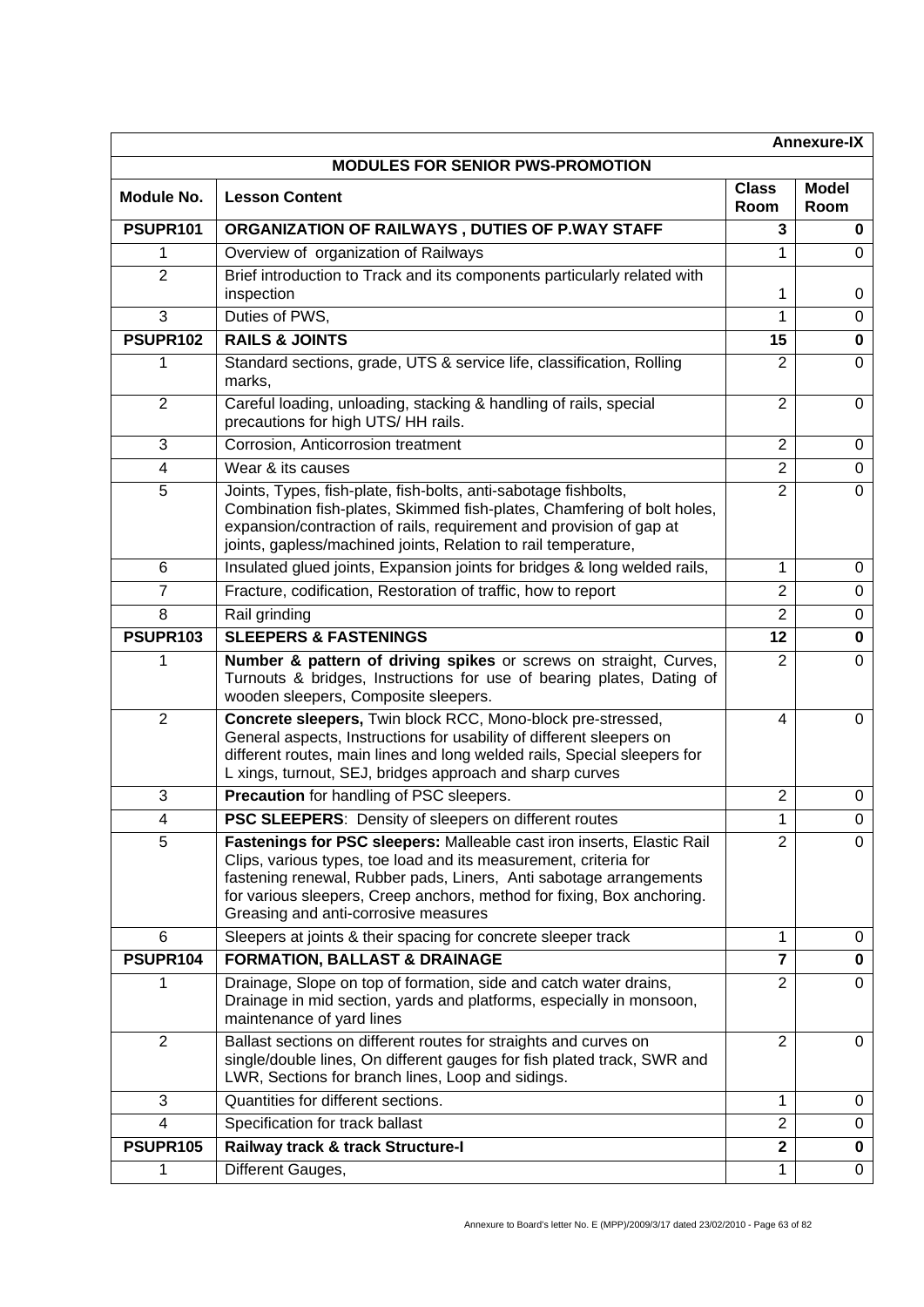| $\overline{2}$ | <b>Classification of Routes</b>                                                                                                                                                                          | 1              | 0        |
|----------------|----------------------------------------------------------------------------------------------------------------------------------------------------------------------------------------------------------|----------------|----------|
| PSUPR106       | <b>TRACK STRCUTURE IN YARDS</b>                                                                                                                                                                          | 4              | 0        |
| 1              | Track Structure (yards) Simple layouts, loops, gathering neck, overrun<br>line, shunting neck, hot axle/fuel/stabling siding,                                                                            | $\overline{2}$ | 0        |
| $\overline{2}$ | Isolation derailing switch, Scotch block, Hay's derail, Sand hump, dead<br>ends, Catch & slip siding, Fouling marks, Restriction in use of 1 in 81/2<br>turnouts on passenger lines,                     | $\overline{2}$ | 0        |
| PSUPR107       | <b>TURNOUTS - INTRODUCTION</b>                                                                                                                                                                           | 5              | 0        |
| 1              | Turnouts, Definition and description of components and terms,                                                                                                                                            | $\overline{2}$ | 0        |
| $\overline{2}$ | Standard types, Ordinary built-up and high manganese crossings<br>straight switches, Curved switches, Thick web switches, Derailing<br>switches, Spring points, other crossing types                     | $\overline{2}$ | $\Omega$ |
| 3              | Maintenance of points and crossings, wear and reconditioning of<br>crossings, maintenance of modern turnouts                                                                                             | 1              | $\Omega$ |
| PSUPR108       | <b>TURNOUTS - ASSEMBLY &amp; LAYING</b>                                                                                                                                                                  | 6              | 0        |
| 1              | Method of assembling all turnouts, Main dimensions and off sets of<br>lead curve for setting out,                                                                                                        | $\overline{2}$ | 0        |
| 2              | Diamond crossings, scissors crossovers with single and double slips,<br>Definitions and description of components and terms, Switch diamonds,<br>advantage of raising inside check rail of obtuse xings, | $\overline{2}$ | $\Omega$ |
| 3              | Methods of assembly,                                                                                                                                                                                     | $\overline{2}$ | $\Omega$ |
|                | <b>WELDED RAILS</b>                                                                                                                                                                                      |                |          |
| PSUPR109       | <b>SHORT WELDED RAILS (SWR)</b>                                                                                                                                                                          | 6              | 0        |
| 1              | Definition, Track Structure for SWR,                                                                                                                                                                     | $\overline{2}$ | 0        |
| $\overline{2}$ | Conditions of laying, Maintenance of SWR,                                                                                                                                                                | $\overline{2}$ | 0        |
| 3              | Gap survey & adjustment of gap.                                                                                                                                                                          | $\overline{2}$ | 0        |
| PSUPR110       | <b>LONG WELDED RAILS (LWR)</b>                                                                                                                                                                           | 16             | 0        |
| 1              | Permitted locations for laying, Track Structure, Laying of LWR,                                                                                                                                          | $\overline{2}$ | $\Omega$ |
| $\overline{2}$ | De-stressing - with and without rail tensors                                                                                                                                                             | 2              | 0        |
| 3              | Repairs of Rail fracture,                                                                                                                                                                                | $\overline{2}$ | 0        |
| 4              | Repairs of buckling,                                                                                                                                                                                     | $\overline{2}$ | 0        |
| 5              | Maintenance precautions, Overhauling, Deep screening, Renewal,                                                                                                                                           | $\overline{2}$ | 0        |
| 6              | Determination of stress free temperature.                                                                                                                                                                | $\overline{c}$ | 0        |
| 7              | Inspection of LWR and remedial actions for correction of gaps at SEJ,<br>Hysterasis loop                                                                                                                 | 2              | 0        |
| 8              | Competency level to carry out various works in LWR track, Dos &<br>Don'ts                                                                                                                                | $\overline{2}$ | 0        |
| PSUPR111       | <b>WELDING OF RAILS</b>                                                                                                                                                                                  | 6              | 0        |
| 1              | SPW, Wider gap Welding, compressed air preheating, 3 piece mould<br>AT welding technique                                                                                                                 | $\overline{2}$ | $\Omega$ |
| $\overline{2}$ | Precautions to be observed during AT weld for good quality,                                                                                                                                              | 1              | 0        |
| 3              | Tolerances for finished A.T. welds & FB Welds,                                                                                                                                                           | 1              | 0        |
| 4              | Brief idea about FB welds, Testing of welds, Mobile flash-butt welding                                                                                                                                   | $\overline{2}$ | 0        |
| PSUPR112       | <b>RAIL FLAWS &amp; TESTING</b>                                                                                                                                                                          | 4              | 0        |
| 1              | Visuals examination (Keyman's)                                                                                                                                                                           | $\overline{2}$ | 0        |
| $\overline{2}$ | <b>USFD Testing</b>                                                                                                                                                                                      | $\overline{2}$ | 0        |
| PSUPR113       | <b>TRACK MAINTENANCE</b>                                                                                                                                                                                 | 6              | 0        |
| 1              | Service, Maintenance tolerances and Approved methods, Beater<br>packing, Off-track machines and 'On track' machines,                                                                                     | $\overline{2}$ | 0        |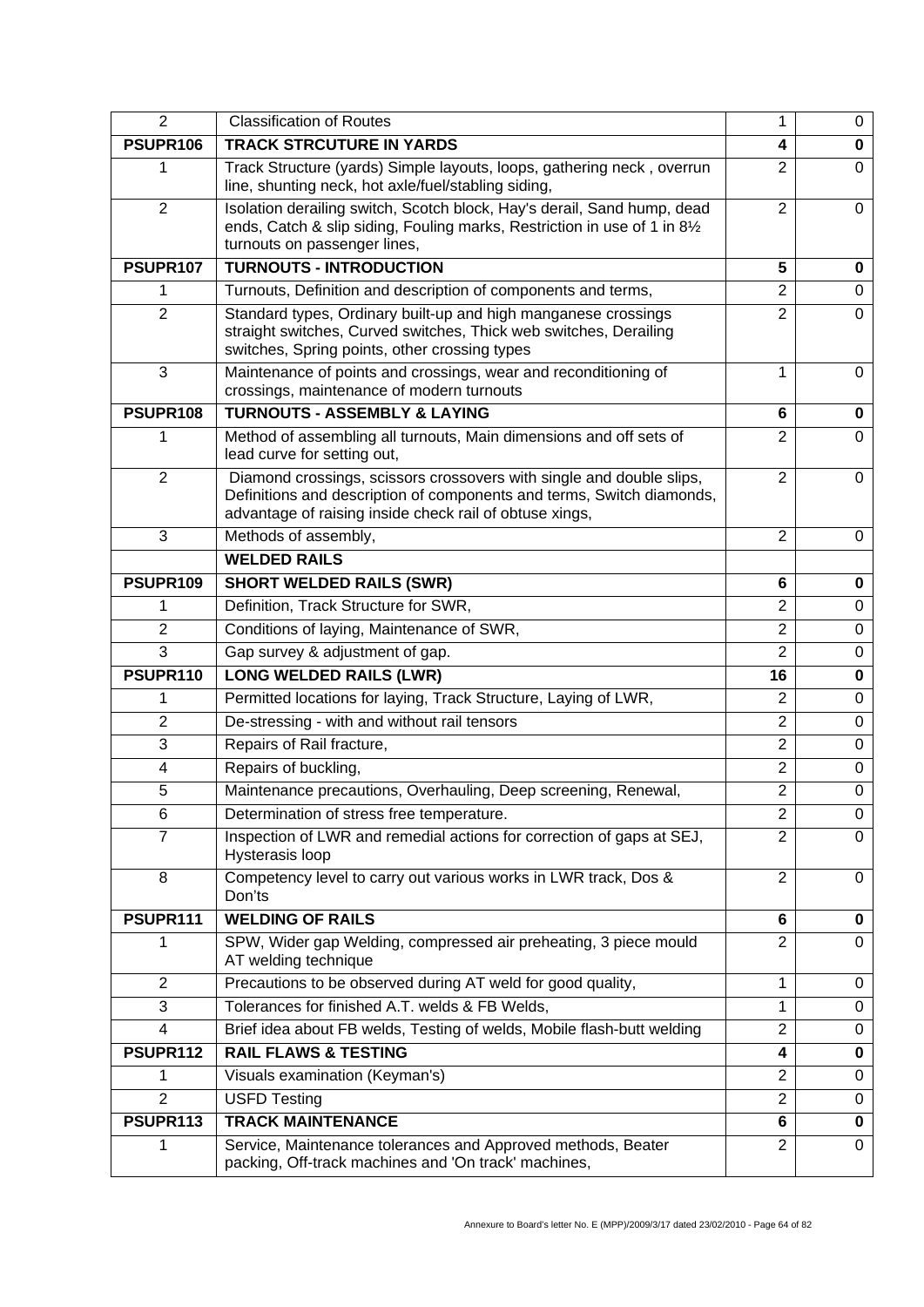| $\overline{2}$ | Approved systems, Systematic Maintenance conventional through<br>packing, directed track maintenance and 3-tier system of maintenance                                                                        | $\overline{2}$ | 0           |
|----------------|--------------------------------------------------------------------------------------------------------------------------------------------------------------------------------------------------------------|----------------|-------------|
| 3              | Pre-monsoon, during monsoon and post monsoon attention.                                                                                                                                                      | $\overline{2}$ | 0           |
| PSUPR114       | <b>REGULAR MAINTENANCE OPERATIONS</b>                                                                                                                                                                        | 23             | $\bf{0}$    |
| 1              | Maintenance of concrete sleeper track                                                                                                                                                                        |                |             |
| $\overline{2}$ | Overhauling,                                                                                                                                                                                                 | $\overline{2}$ | 0           |
| 3              | Deep screening                                                                                                                                                                                               | 4              | 0           |
| 4              | Lubrication of joints and lubrication of rails in straight and on curves,<br>maintenance of rail joints,                                                                                                     | $\overline{2}$ | $\mathbf 0$ |
| 5              | Incidental works: Creep, Importance of joint gaps, Gap surveys,                                                                                                                                              | $\overline{2}$ | 0           |
| 6              | Buckling,                                                                                                                                                                                                    | $\overline{2}$ | $\mathbf 0$ |
| 7              | Lifting and lowering of track: Undesirability of lowering maximum<br>lifting/lowering at one time, Provision of ramps at ends, Adequate ballast<br>cushion and drainage after lowering.                      | 4              | 0           |
| 8              | Maintenance of special layout : Points & Crossings, SE/P. Way's<br>register,                                                                                                                                 | 4              | $\mathbf 0$ |
| 9              | Overhauling, Coordination with signal and operating departments,<br>Maximum wear of xing making up wear by welding, Welding of joints on<br>turnouts, gapless joints for crossing joints.                    | $\overline{2}$ | $\Omega$    |
| 10             | Special attention to maintenance of platform lines and drainage, corrosion<br>of rails, metal sleepers, fastening of concrete sleepers and problem of<br>groove formation, maintenance of turn in curves     | 1              | 0           |
| PSUPR115       | <b>INCIDENTAL WORKS</b>                                                                                                                                                                                      | 6              | 0           |
| 1              | Annual overhauling of Level Crossing                                                                                                                                                                         | 1              | $\mathbf 0$ |
| $\overline{2}$ | Maintenance of Track circuited area, platform Lines, fouling Mark                                                                                                                                            | 1              | $\mathbf 0$ |
| 3              | Survey of curves                                                                                                                                                                                             | $\overline{2}$ | $\mathbf 0$ |
| 4              | Railway affecting Works                                                                                                                                                                                      | $\overline{2}$ | $\mathbf 0$ |
| PSUPR116       | <b>DIRECTED MAINTENANCE</b>                                                                                                                                                                                  | 4              | $\mathbf 0$ |
| 1              | Basic principle                                                                                                                                                                                              | 1              | 0           |
| $\overline{2}$ | Grouping of Gangmen                                                                                                                                                                                          | $\overline{2}$ | $\mathbf 0$ |
| 3              | Directed supervision                                                                                                                                                                                         | 1              | 0           |
| PSUPR117       | PROTECTION, RESTRICTIONS & INDICATIONS                                                                                                                                                                       | 6              | $\mathbf 0$ |
| 1              | Hand signals in day and night, Hand flags, Hand lamps, Banner flags,<br>Detonators & fusee, life of detonators, testing, fog signals/fusee                                                                   | 2              | 0           |
| $\overline{2}$ | Engineering, Indicators, Temporary and permanent,                                                                                                                                                            | $\overline{2}$ | 0           |
| 3              | Works of short and long duration, Protection during emergency Caution<br>order.                                                                                                                              | $\overline{2}$ | $\Omega$    |
| PSUPR118       | <b>PATROLLING</b>                                                                                                                                                                                            | 10             | 0           |
| 1              | Kinds of patrolling i.e. Key men's daily patrol, Gang patrol, Monsoon<br>security, Hot and cold weather patrolling, Watch at vulnerable points,<br>Weather warnings, Single and double frequency patrolling, | 4              | 0           |
| 2              | Patrol charts, Patrol books and equipments, Selection and duties of<br>patrolmen,                                                                                                                            | $\overline{2}$ | 0           |
| 3              | Night checks & Inspections                                                                                                                                                                                   | $\overline{2}$ | 0           |
| 4              | Felling/Cutting/pruning of trees obstructing view, very close to OHE                                                                                                                                         | $\overline{2}$ | 0           |
| PSUPR119       | <b>TOOLS &amp; EQUIPMENTS</b>                                                                                                                                                                                | 4              | 0           |
| 1              | Measuring tools                                                                                                                                                                                              | 1              | 0           |
| $\overline{2}$ | <b>MSP Tool kit</b>                                                                                                                                                                                          | 1              | $\mathbf 0$ |
| 3              | <b>Regular Maintenance Tools</b>                                                                                                                                                                             | $\overline{2}$ | 0           |
| PSUPR120       | TROLLEY/LORRY/DOLLY WORKING                                                                                                                                                                                  | 4              | $\mathbf 0$ |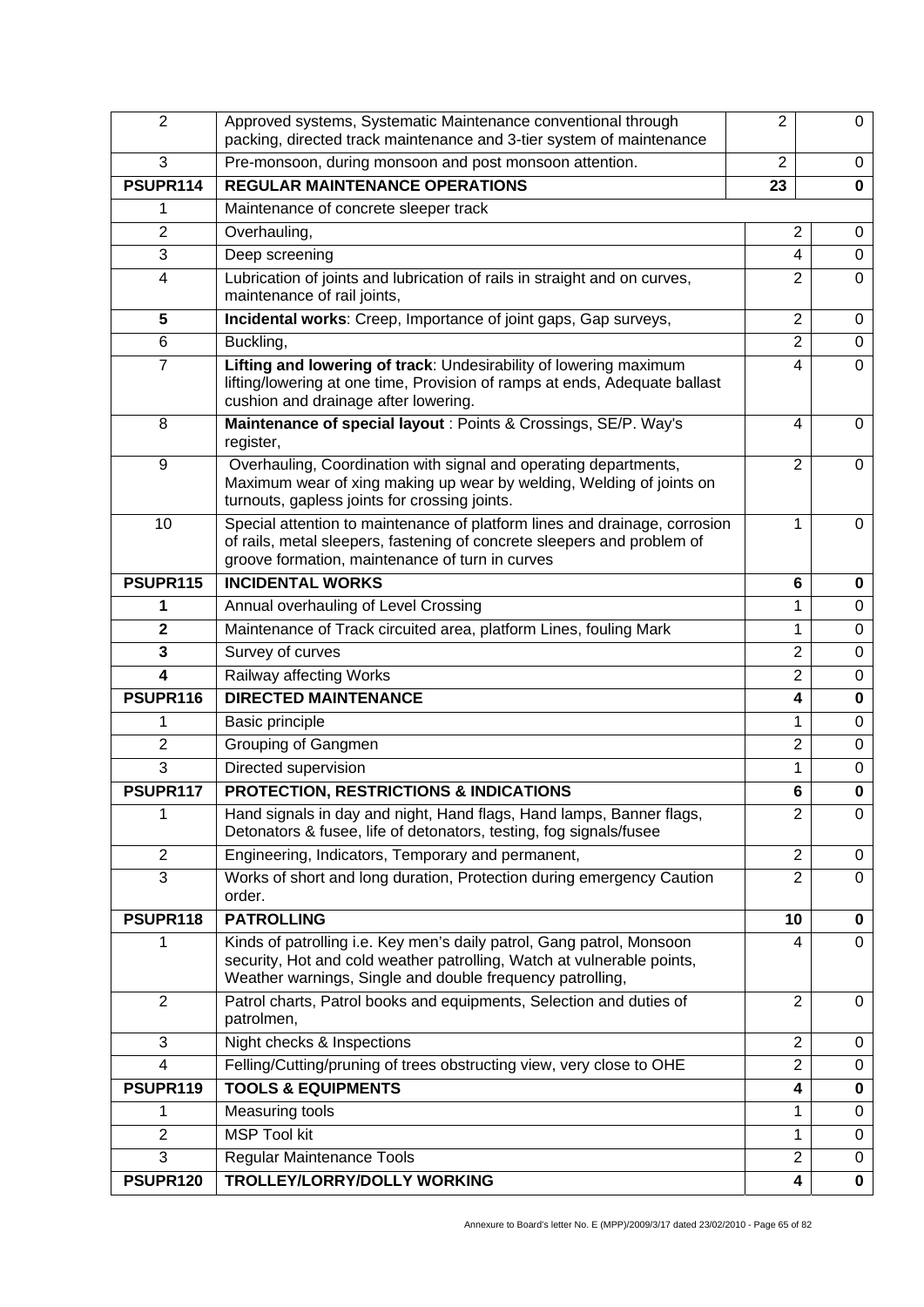| 1              | Working of Push Trolley, Lorry & motor Trolley, Its equipment,                                                                                                                                                                                                                                                                             | $\overline{2}$          | 0           |
|----------------|--------------------------------------------------------------------------------------------------------------------------------------------------------------------------------------------------------------------------------------------------------------------------------------------------------------------------------------------|-------------------------|-------------|
| $\overline{2}$ | Protection, Working of rail dolly and its protection                                                                                                                                                                                                                                                                                       | $\overline{2}$          | $\mathbf 0$ |
| PSUPR121       | <b>RECONDITIONING OF MATERIALS AND TOOLS</b>                                                                                                                                                                                                                                                                                               | 4                       | $\bf{0}$    |
| 1              | Reconditioning of P. Way materials, Rails, Welding of scabbed rails,<br>cropping of rail ends, hole drilling and chamfering of bolt hole in rails                                                                                                                                                                                          | $\overline{2}$          | $\Omega$    |
| $\overline{2}$ | Reconditioning of worn out crossings and switches, type of electrodes<br>used, RDSO approved vendor and welder system                                                                                                                                                                                                                      | $\overline{2}$          | $\mathbf 0$ |
| PSUPR122       | <b>LEVEL CROSSINGS</b>                                                                                                                                                                                                                                                                                                                     | 6                       | 0           |
| 1              | Level crossings: Classification, types                                                                                                                                                                                                                                                                                                     | $\overline{2}$          | $\mathbf 0$ |
| $\overline{2}$ | Features of track at and in approaches of level crossings, Annual<br>overhauling, Maintenance of road surface and approach track, Check<br>rails-types, correct clearances, Visibility                                                                                                                                                     | 1                       | $\mathbf 0$ |
| 3              | Requirement Checking of equipments and knowledge of rules of gatemen,                                                                                                                                                                                                                                                                      | 1                       | 0           |
| 4              | Inspection of L-xing, Duties of gatekeeper, Hot axle train parting,                                                                                                                                                                                                                                                                        | 1                       | $\mathbf 0$ |
| 5              | Speed breakers, Road sign Boards, Provision of new LC, Manning, De-<br>manning, interlocking and replacement with ROB, closure, shifting and<br>replacement with limited height subways/ RUBs, Elimination Specification                                                                                                                   | 1                       | 0           |
| PSUPR123       | <b>BRIDGES &amp; TRACK STRUCTURE ON BRIDGES</b>                                                                                                                                                                                                                                                                                            | 6                       | 0           |
| 1              | Bridges: Classification, Types, Track Structure on girder Bridges,<br>ballasted decks, arch bridges, tunnels, provision of guard rails, re-railing<br>ramps                                                                                                                                                                                | $\overline{2}$          | $\Omega$    |
| $\overline{2}$ | Importance of maintaining correct gauge, Alignment and tight fastenings,<br>Preparation, Renewal bridge timber & Steel channel sleeper,                                                                                                                                                                                                    | $\overline{2}$          | $\mathbf 0$ |
| 3              | Attention to approach track & strengthening, Cleaning of waterway,<br>Checking guard rails.                                                                                                                                                                                                                                                | $\overline{2}$          | $\Omega$    |
|                |                                                                                                                                                                                                                                                                                                                                            |                         |             |
| PSUPR124       | Ballast Depot, Training out ballast, DMT operation                                                                                                                                                                                                                                                                                         | $\overline{\mathbf{2}}$ | $\bf{0}$    |
| PSUPR125       | <b>ASH PITS</b>                                                                                                                                                                                                                                                                                                                            | $\overline{2}$          | $\bf{0}$    |
| PSUPR126       | <b>MECHANIZED MAINTENANCE</b>                                                                                                                                                                                                                                                                                                              | 11                      | $\bf{0}$    |
| 1              | 3 tiers system of track maintenance, Working of MMUs                                                                                                                                                                                                                                                                                       | 3                       | $\mathbf 0$ |
| $\overline{2}$ | Small track machines: types, use in maintenance, spot attention with off<br>track tampers, Troubleshooting and system of repairs & maintenance                                                                                                                                                                                             | $\overline{4}$          | $\mathbf 0$ |
| 3              | Pre-requisites to tamping and other machine working, Pre & Post and<br>during attentions for tamping and other machine working,                                                                                                                                                                                                            | $\overline{2}$          | 0           |
| 4              | Design mode tamping : survey and procedure of tamping                                                                                                                                                                                                                                                                                      | $\overline{2}$          | 0           |
|                | <b>CURVES</b>                                                                                                                                                                                                                                                                                                                              |                         |             |
| PSUPR127       | <b>HORIZONTAL CURVES</b>                                                                                                                                                                                                                                                                                                                   | 11                      | 0           |
| 1              | Degree of curve, Types of curves, Relation between degree, Radius,<br>Chord and versine, Standard chords to be used for stringing,                                                                                                                                                                                                         | $\overline{2}$          | 0           |
| $\overline{2}$ | Record in SE/P. Way's curve register checking of alignment after<br>derailments and for turn in and turnout curves,                                                                                                                                                                                                                        | $\overline{2}$          | 0           |
| 3              | Super elevation / equilibrium cant, Maximum cant for normal and high<br>speed trains, Cant deficiency and cant excess, Formula for safe speed on<br>curves, Equilibrium speed, Calculation of cant to be provided and<br>permissible speed, Transition length, Maximum cant gradient, Rates of<br>running out of cant and cant deficiency. | $\overline{2}$          | 0           |
| 4              | Types of curves, Setting out of curves, Cubic parabola off sets for setting<br>out transition curve, Shift calculations for setting out complete curve with<br>theodolite.                                                                                                                                                                 | $\overline{2}$          | 0           |
| 6              | Widening of gauge on curves, Extra clearance on curves, Minimum length<br>of straight between reverse curves,                                                                                                                                                                                                                              | 1                       | 0           |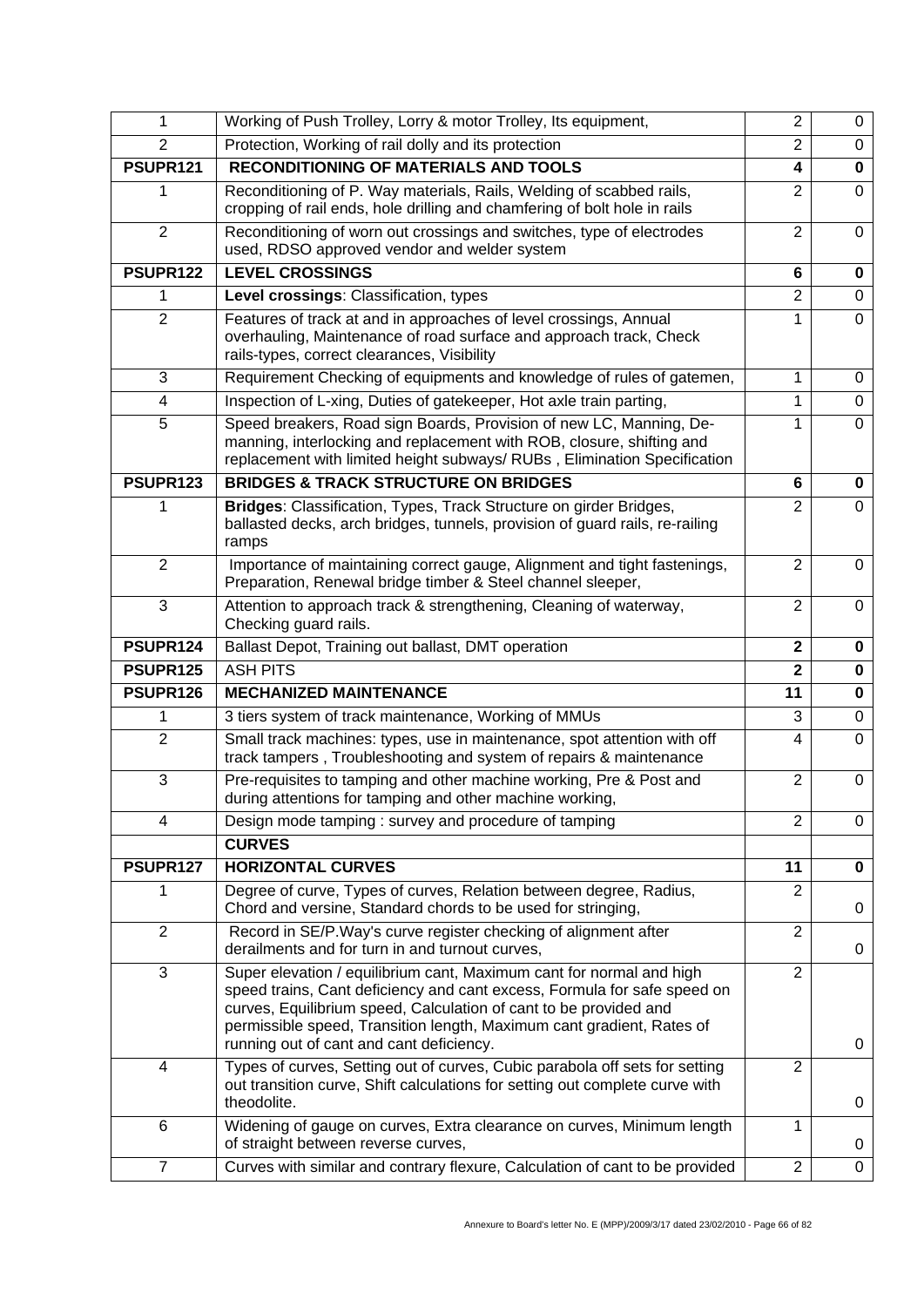|                         | and permissible speed, Curve with X-over and diamonds                                                                                                                                                                                                                                                                                        |                |          |
|-------------------------|----------------------------------------------------------------------------------------------------------------------------------------------------------------------------------------------------------------------------------------------------------------------------------------------------------------------------------------------|----------------|----------|
| PSUPR128                | <b>VERTICAL CURVES</b>                                                                                                                                                                                                                                                                                                                       | 3              | 0        |
| 1                       | Need for vertical curve, Grades, Equivalent radius,                                                                                                                                                                                                                                                                                          | 1              | 0        |
| $\overline{2}$          | Calculations and setting out a vertical curve, Level pegs for accurate<br>maintenance,                                                                                                                                                                                                                                                       | 1              | 0        |
| 3                       | Vertical curves on LWR                                                                                                                                                                                                                                                                                                                       | 1              | 0        |
| PSUPR129                | <b>REALIGNMENT OF CURVES</b>                                                                                                                                                                                                                                                                                                                 | 10             | 0        |
|                         | Re-alignment of curves, String lining of curves, Need for curve<br>adjustment,                                                                                                                                                                                                                                                               | $\overline{2}$ | $\Omega$ |
| 2                       | Criteria for realignment, Curve register, Versine survey,                                                                                                                                                                                                                                                                                    | $\overline{2}$ | 0        |
| 3                       | Calculations of slews by double summation method,                                                                                                                                                                                                                                                                                            | $\overline{2}$ | 0        |
| 4                       | Slewing to revised versine, Local adjustment,                                                                                                                                                                                                                                                                                                | $\overline{2}$ | 0        |
| 5                       | Hands on to Computer software for curve realignment calculations                                                                                                                                                                                                                                                                             | $\overline{2}$ | 0        |
| PSUPR130                | <b>TRACK RENEWALS</b>                                                                                                                                                                                                                                                                                                                        | 8              | 0        |
| 1                       | Casual renewals, Complete track renewals, Through rail renewals,<br>Through Sleeper renewals, Through fitting renewal and through ballast<br>renewal,                                                                                                                                                                                        | $\overline{2}$ | $\Omega$ |
| $\overline{2}$          | Criteria for unserviceability for casual renewals                                                                                                                                                                                                                                                                                            | 1              | 0        |
| 3                       | Criteria for various track renewal works                                                                                                                                                                                                                                                                                                     | 1              |          |
| $\overline{\mathbf{4}}$ | Methods of renewals, Preparation, Labour Organisation, Tools, Ballast,                                                                                                                                                                                                                                                                       | $\overline{2}$ | 0        |
| 5                       | Careful handling of materials, Speed restrictions and post relaying<br>attention,                                                                                                                                                                                                                                                            | $\overline{2}$ | $\Omega$ |
| PSUPR131                | <b>INSPECTIONS, TRACK RECORDING &amp; MONITORING</b>                                                                                                                                                                                                                                                                                         | 4              | 0        |
|                         | Method of Inspection: Push trolley, Motor trolley, Foot inspection, Engine<br>& Rear van Inspection, Amsler car, TRRC, Oscillograph car, OMS, TFMS,<br>Mobile USFD (Spurt Car)                                                                                                                                                               | 1              | 0        |
| $\overline{2}$          | Frequency of inspection: Inspection register, Repetitive defects and their<br>Rectification, Permissible accelerations as recorded by oscillograph car,                                                                                                                                                                                      | 1              | 0        |
| 3                       | Inspection of track geometry, inspection of Gang's work: quality, methods,<br>progress, tools and equipments, knowledge of rules, attendance, Gang<br>chart and diary, inspection of finished work, Inspection of bad riding spots,<br>spots identified by TRC for urgent maintenance, Systematic measurement<br>and investigation of defect | $\overline{2}$ | 0        |
| PSUPR132                | <b>ACCIDENTS &amp; DISASTER MANAGEMENT</b>                                                                                                                                                                                                                                                                                                   | 8              | 0        |
| 1                       | Duties of PWS/P. Way in disaster management                                                                                                                                                                                                                                                                                                  | 1              | 0        |
| $\overline{2}$          | Sounding of hooters & classification of accidents,                                                                                                                                                                                                                                                                                           | 1              | 0        |
| 3                       | Action to be taken on reaching site, First aid, preservation of clues,<br>Assessment of men and materials for restoration, Recording site and track<br>particulars, Preparation of a sketch, Expeditious restoration,                                                                                                                        | $\overline{2}$ | 0        |
| 4                       | Drivers report on bad riding, Breaches & its types, Prevention & action<br>during breach, Vigilance on Railway Affecting tanks                                                                                                                                                                                                               | 1              | 0        |
| 5                       | Enquiries - General ideas about procedure and composition of Accident<br>Committee,                                                                                                                                                                                                                                                          | 1              | 0        |
| 6                       | Mechanism of derailment, Various defects of rolling stocks and IRCA's<br>rejection limits, Disaster Management                                                                                                                                                                                                                               | $\overline{2}$ | 0        |
|                         | <b>CE-MIS (TMS)</b>                                                                                                                                                                                                                                                                                                                          |                |          |
| PSUPR133                | <b>TMS</b>                                                                                                                                                                                                                                                                                                                                   | $\overline{2}$ | 0        |
|                         | Track Management System: Introduction to TMS, purpose, advantages,<br>main features                                                                                                                                                                                                                                                          | $\overline{2}$ | 0        |
| PSUPR134                | <b>CONTRACT MANAGEMENT</b>                                                                                                                                                                                                                                                                                                                   | 12             | 0        |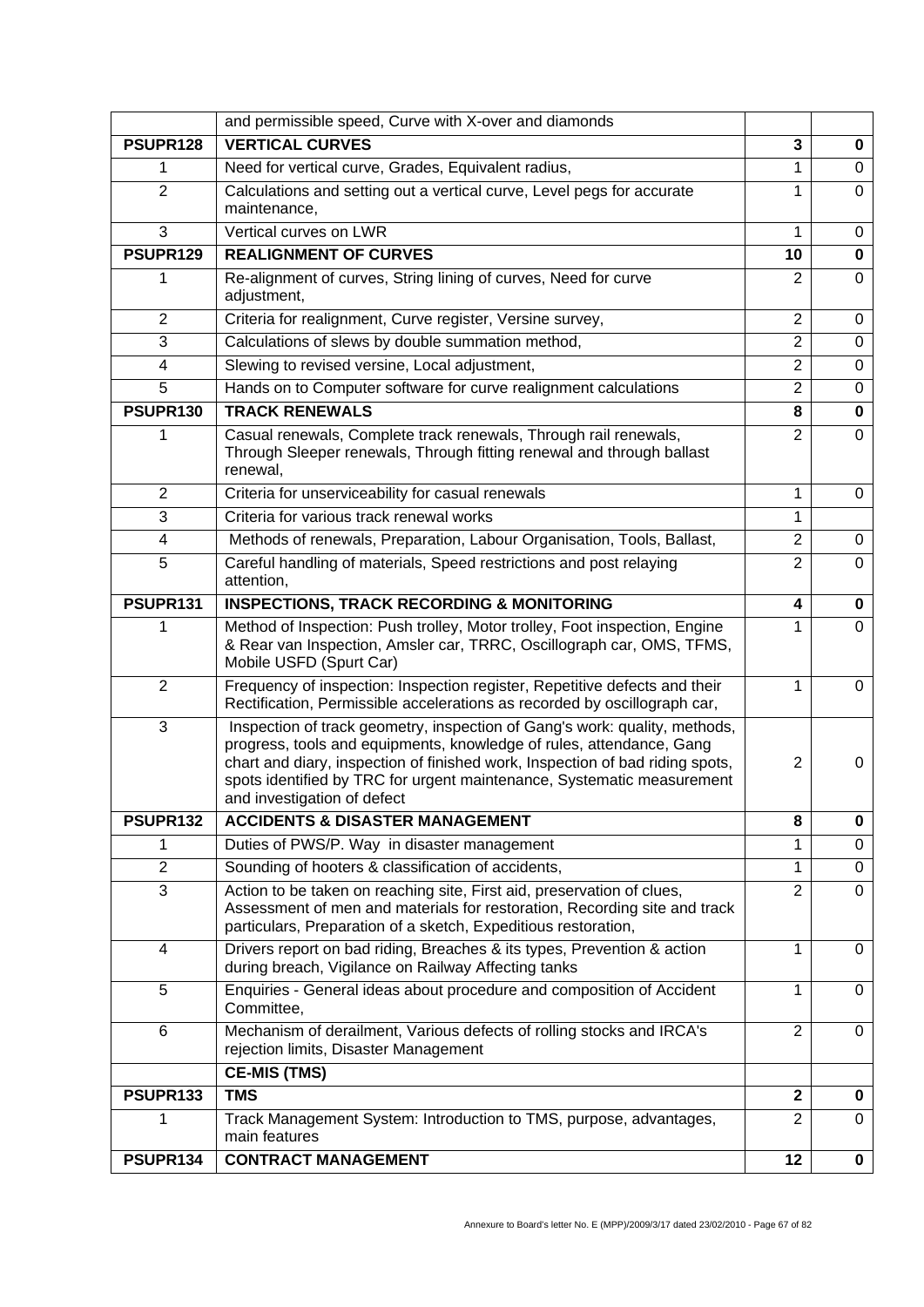| 1              | Definition of agreement /contract, Types & forms of contract                                                                                                                                                                                                                                                                        | $\overline{2}$          | 0              |
|----------------|-------------------------------------------------------------------------------------------------------------------------------------------------------------------------------------------------------------------------------------------------------------------------------------------------------------------------------------|-------------------------|----------------|
| $\overline{2}$ | Various registers to be maintained for progress, Quality, safety of<br>contractors persons, Safety measures at work site,                                                                                                                                                                                                           | $\overline{2}$          | 0              |
| 3              | Accountal of new and Released material, Issue and receipt from<br>contractors, Important points from vigilance angle,                                                                                                                                                                                                               | 4                       | $\Omega$       |
| 4              | Hiring of tools and plants to Contractors                                                                                                                                                                                                                                                                                           | $\overline{2}$          | 0              |
| 5              | Supervision of contractual works, Safety at work-site, Common ignorance.<br>Dos & Don'ts for contract matters                                                                                                                                                                                                                       | $\overline{2}$          | $\Omega$       |
| PSUPR135       | <b>LAND MANAGEMENT</b>                                                                                                                                                                                                                                                                                                              | 6                       | 0              |
| 1              | Demarcation of land boundaries,                                                                                                                                                                                                                                                                                                     | $\overline{2}$          | $\mathbf 0$    |
| $\overline{2}$ | Relinquishment of railway land,                                                                                                                                                                                                                                                                                                     | $\overline{2}$          | $\Omega$       |
| $\overline{3}$ | Type of encroachments and PPE Act.                                                                                                                                                                                                                                                                                                  | $\overline{2}$          | $\mathbf 0$    |
| PSUPR136       | <b>COMPUTER &amp; THEIR USAGE</b>                                                                                                                                                                                                                                                                                                   | 8                       | $\mathbf 2$    |
| 1              | Various languages suitable for Civil Engineering applications,                                                                                                                                                                                                                                                                      | $\overline{2}$          | $\Omega$       |
| $\overline{2}$ | Windows,                                                                                                                                                                                                                                                                                                                            | $\overline{2}$          | $\Omega$       |
| 3              | MS- Office: Word, Excel, Access, PowerPoint                                                                                                                                                                                                                                                                                         | $\overline{2}$          | $\Omega$       |
| 4              | Use of Internet, Latest advancement in Information Technology & e-mail.                                                                                                                                                                                                                                                             | $\overline{2}$          | $\overline{2}$ |
|                | <b>SAFETY</b>                                                                                                                                                                                                                                                                                                                       |                         |                |
| PSUPR137       | <b>CRS SANCTION &amp; SCHEDULE OF DIMENSIONS</b>                                                                                                                                                                                                                                                                                    | $\overline{\mathbf{7}}$ | $\bf{0}$       |
| 1              | Works requiring CRS sanction                                                                                                                                                                                                                                                                                                        | 1                       | $\mathbf 0$    |
| $\overline{2}$ | Various schedules of dimensions related to P. Way                                                                                                                                                                                                                                                                                   | $\overline{2}$          | $\Omega$       |
| 3              | Infringements, Register of infringements                                                                                                                                                                                                                                                                                            | 1                       | 0              |
| 4              | Movement of ODC                                                                                                                                                                                                                                                                                                                     | 1                       | $\Omega$       |
|                |                                                                                                                                                                                                                                                                                                                                     | $\overline{2}$          | $\Omega$       |
| 5              | Knowledge of G & SR                                                                                                                                                                                                                                                                                                                 |                         |                |
| PSUPR138       | <b>TRANSPORTATION</b>                                                                                                                                                                                                                                                                                                               | 6                       | $\bf{0}$       |
| 1              | Knowledge of G & SR, Various systems of working, Essentials of absolute<br>& automatic block system,                                                                                                                                                                                                                                | $\overline{2}$          | 0              |
| $\overline{2}$ | Classification of stations, Simple layouts & condition for granting<br>permission to approach, single line working on double line, Reception of<br>train on blocked line and starting from non-signaled line, TFC,<br>Interlocking, Recovery Time                                                                                   | $\overline{2}$          | $\mathbf 0$    |
| 3              | Important definitions, General rules applying to Railway servants,                                                                                                                                                                                                                                                                  | 1                       | 0              |
|                | Signals, General provisions, Description of fixed signals, Hand signals,<br>Detonating signal flare signal, Defective fixed signal, Rules for passing                                                                                                                                                                               | 1                       | 0              |
| 4<br>PSUPR139  | defective signals,<br><b>OFFICE &amp; STORES</b>                                                                                                                                                                                                                                                                                    | $\overline{2}$          | $\bf{0}$       |
| 1              | Procuring of office stationary and stores, Procuring of P. Way stores for<br>maintenance and for special works, Classification of stores, Accountal of<br>stores, Stock verification reports, Disposal of scrap & surplus stores,<br>Overhauling of stores, Numerical ledgers & inventory control, Section<br>register of SE/P. Way | 1                       | 0              |
| $\overline{2}$ | Classification of stores, Stock verification, Stock sheet, Submission of<br>returns, Inventory control, Maintenance of DMTR and ledgers, Submission<br>of store returns in time, Materials at site register, Imprest Store, T&P<br><b>Store</b>                                                                                     | 1                       | 0              |
| PSUPR140       | <b>PERSONNEL</b>                                                                                                                                                                                                                                                                                                                    | 6                       | $\mathbf 0$    |
| 1              | Muster, Pay sheet, Pay Bands, Grade Pay; Allowances,                                                                                                                                                                                                                                                                                | 1                       | $\mathbf 0$    |
| $\mathbf 2$    | Wage period, Bill preparation, Filling up of TA & OT Journals, Witnessing<br>of payment, unpaid wage                                                                                                                                                                                                                                | 1                       | 0              |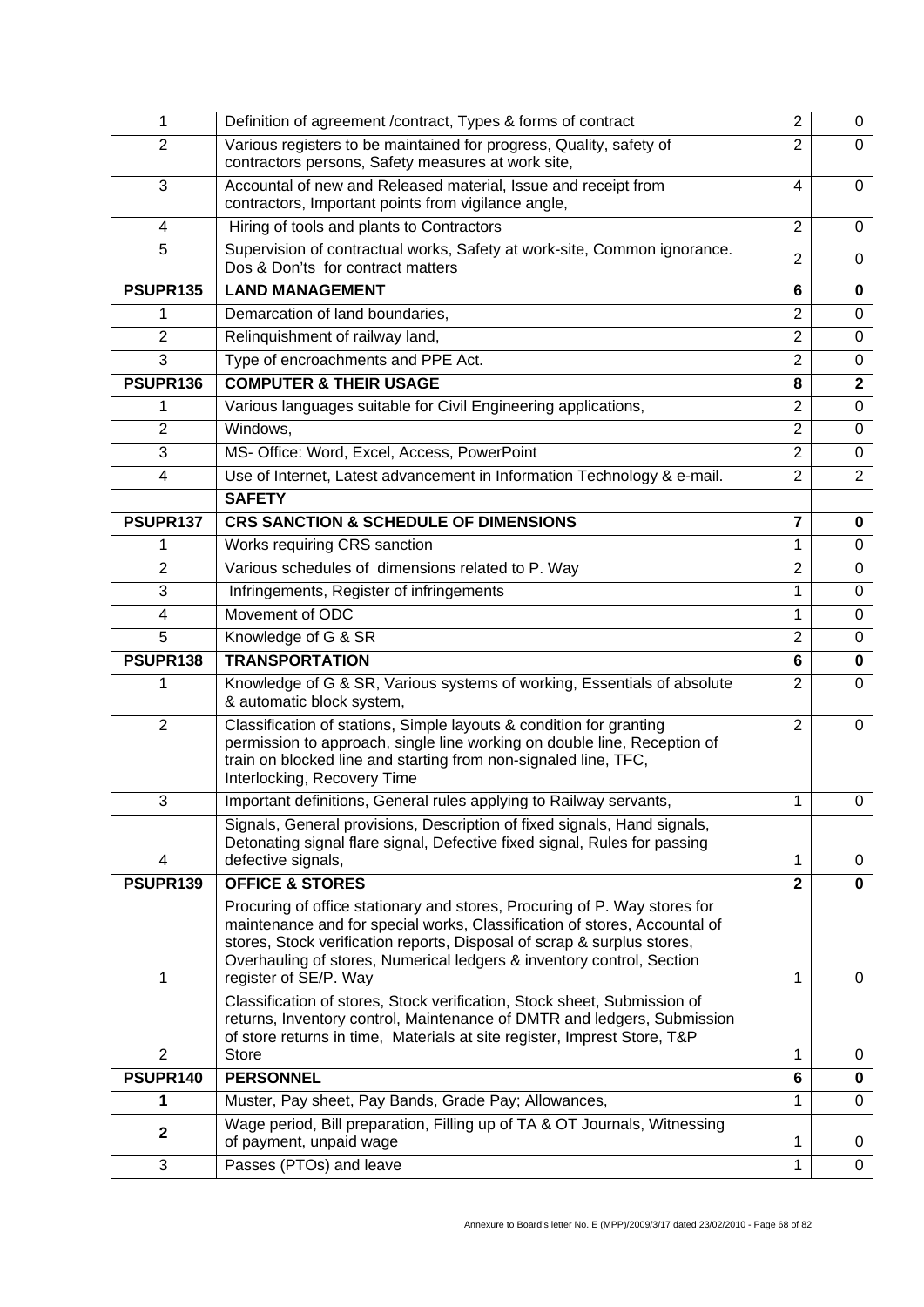| 4                                                                                                                                                                                                    | Welfare Schemes & SBF                                                                                   |              |   |  |  |
|------------------------------------------------------------------------------------------------------------------------------------------------------------------------------------------------------|---------------------------------------------------------------------------------------------------------|--------------|---|--|--|
| 5                                                                                                                                                                                                    | Railway Services (Conduct) Rules, D&A Rules                                                             |              | O |  |  |
| 6                                                                                                                                                                                                    | Categories of staff under Hours of Employment Regulations                                               |              | 0 |  |  |
| 8                                                                                                                                                                                                    | Labour Laws- overview; Display of Statutory Notices, Inspection by<br><b>Labour Enforcement Officer</b> |              | O |  |  |
| PSUPR141                                                                                                                                                                                             | <b>FIRST AID</b>                                                                                        | 3            | O |  |  |
|                                                                                                                                                                                                      | Introduction-Safety first principles                                                                    |              | 0 |  |  |
| 2                                                                                                                                                                                                    | First Aid Box & Application                                                                             |              | 0 |  |  |
| 3                                                                                                                                                                                                    | Precautions                                                                                             |              | 0 |  |  |
| PSUPR142                                                                                                                                                                                             | <b>RAJBHASHA</b>                                                                                        | $\mathbf{2}$ | ŋ |  |  |
|                                                                                                                                                                                                      | Directives in use of Raj Bhasha in day-to-day working.                                                  | 2            | 0 |  |  |
|                                                                                                                                                                                                      | <b>GRAND TOTAL</b>                                                                                      | 278          | 2 |  |  |
| Note:- Periods suggested for Class Room and Model Room against the topics above are indicative. Minor<br>modifications may be made with the approval of PCE, in case local circumstances so warrant. |                                                                                                         |              |   |  |  |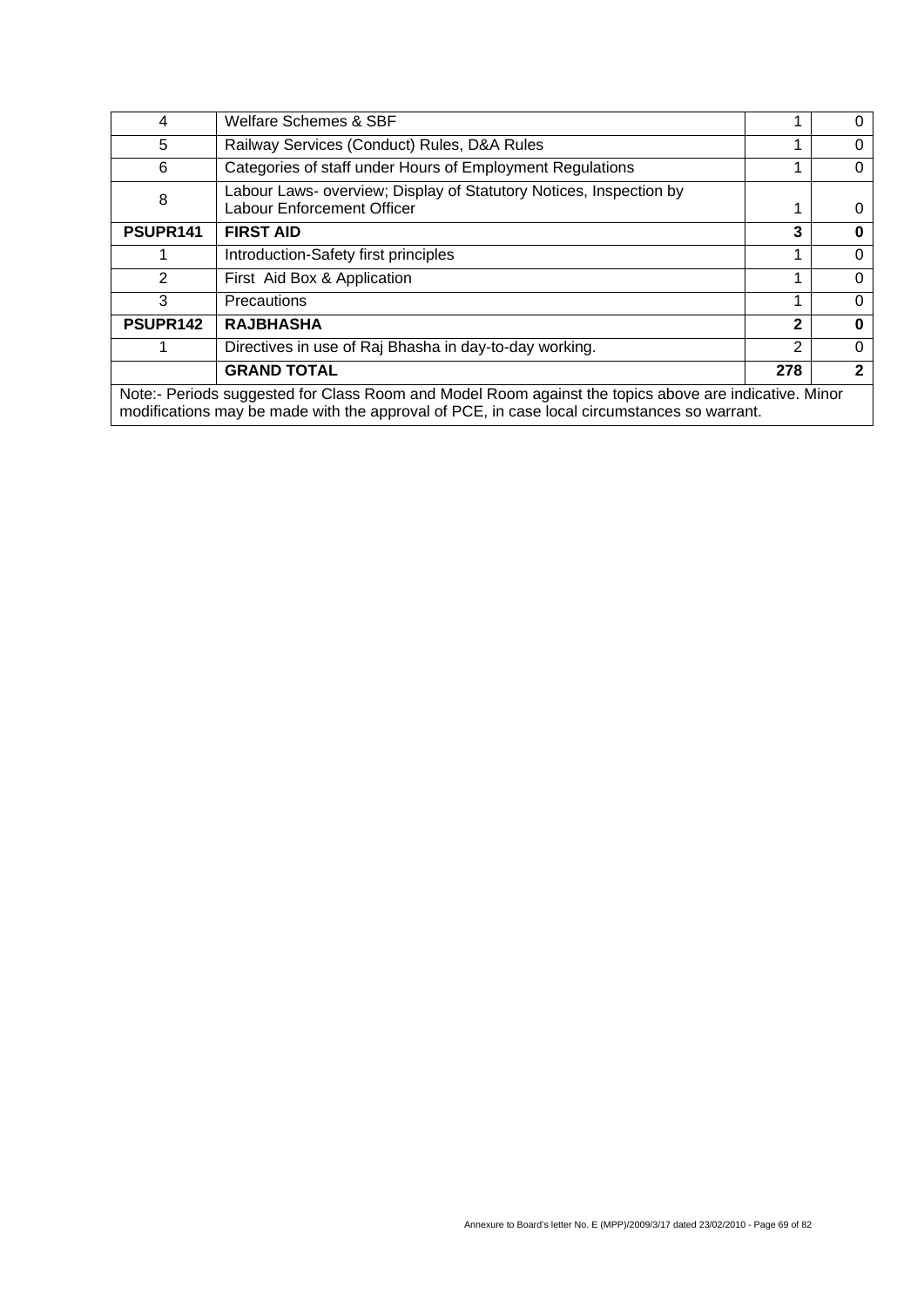|                      |                                                                                                                                                                                                                                                                                                                                                                                 |                      | <b>Annexure X</b>    |
|----------------------|---------------------------------------------------------------------------------------------------------------------------------------------------------------------------------------------------------------------------------------------------------------------------------------------------------------------------------------------------------------------------------|----------------------|----------------------|
|                      | <b>MODULES FOR SE/ P WAY-REFRESHER</b>                                                                                                                                                                                                                                                                                                                                          |                      |                      |
| <b>Module</b><br>No. | <b>Lesson Content</b>                                                                                                                                                                                                                                                                                                                                                           | <b>Class</b><br>Room | <b>Model</b><br>Room |
| PSERE101             | <b>DUTIES OF P.WAY STAFF</b>                                                                                                                                                                                                                                                                                                                                                    | 1                    | 0                    |
| 1                    | Duties of SSE and SE/P.Way,                                                                                                                                                                                                                                                                                                                                                     | 1                    | 0                    |
| PSERE102             | <b>RAILS &amp; JOINTS</b>                                                                                                                                                                                                                                                                                                                                                       | 5                    | 0                    |
| 1                    | Careful loading, unloading, stacking & handling of rails, special<br>precautions for high UTS/HH rails.                                                                                                                                                                                                                                                                         | 1                    | 0                    |
| $\overline{2}$       | Fracture, codification, Restoration of traffic, how to report                                                                                                                                                                                                                                                                                                                   | 1                    | $\Omega$             |
| 3                    | USFD: Ultrasonic flaw detection, fundamentals of ultrasonic waves,<br>defect detection, need based concept of USFD, components tested,<br>frequency of testing, marking of defects, action to be taken, brief<br>description of various types of USFD machines and probes used,<br>calibration and sensitivity checking, defect codification, limitations of<br>USFD, SPURT Car | 2                    | 0                    |
| 4                    | Rail grinding                                                                                                                                                                                                                                                                                                                                                                   | 1                    | 0                    |
| <b>PSERE103</b>      | <b>SLEEPERS &amp; FASTENINGS</b>                                                                                                                                                                                                                                                                                                                                                | 1                    | $\bf{0}$             |
| 1                    | Fastenings for PSC sleepers: Malleable cast iron inserts, Elastic Rail<br>Clips, various types, toe load and its measurement, criteria for fastening<br>renewal, Rubber pads, Liners, Anti sabotage arrangements for various<br>sleepers, Creep anchors, method for fixing, Box anchoring, Greasing<br>and anti-corrosive measures                                              | 1                    | 0                    |
| PSERE104             | <b>FORMATION &amp; BALLAST</b>                                                                                                                                                                                                                                                                                                                                                  | 3                    | $\bf{0}$             |
| 1                    | Causes for formation failure (Rehabilitation of weak formation),<br>drainage.                                                                                                                                                                                                                                                                                                   | 1                    | 0                    |
| $\overline{2}$       | Ballast sections on different routes for straights and curves on<br>single/double lines, On different gauges for fish plated track, SWR and<br>LWR, Sections for branch lines, Loop and sidings.                                                                                                                                                                                | 1                    | 0                    |
| 3                    | Specification for track ballast                                                                                                                                                                                                                                                                                                                                                 | 1                    | 0                    |
| <b>PSERE105</b>      | <b>TRACK STRCUTURE IN YARDS</b>                                                                                                                                                                                                                                                                                                                                                 | 2                    | 0                    |
| 1                    | Isolation derailing switch, Scotch block, Hay's derail, Sand hump, dead<br>ends, Catch & slip siding, Fouling marks, Restriction in use of 1 in 81/2<br>turnouts on passenger lines,                                                                                                                                                                                            | 1                    | 0                    |
| $\overline{2}$       | Restrictions regarding change of grade on approaches of turnout                                                                                                                                                                                                                                                                                                                 | 1                    | 0                    |
| PSERE106             | <b>TURNOUTS - INTRODUCTION</b>                                                                                                                                                                                                                                                                                                                                                  | 3                    | $\bf{0}$             |
| 1                    | Turnouts, Definition and description of components and terms,<br>inspection of points and crossings and frequency of inspection                                                                                                                                                                                                                                                 | 1                    | 0                    |
| $\overline{2}$       | Standard types, Ordinary built-up and high manganese crossings<br>straight switches, Curved switches, Thick web switches, Derailing<br>switches, Spring points, other crossing types                                                                                                                                                                                            | 1                    | 0                    |
| 3                    | Permissible speeds, Restriction on use of 1 in 81/2 T/out on passenger<br>running lines, symmetrical split                                                                                                                                                                                                                                                                      | 1                    | 0                    |
| <b>PSERE107</b>      | <b>TURNOUTS - ASSEMBLY &amp; LAYING</b>                                                                                                                                                                                                                                                                                                                                         | $\mathbf 2$          | 0                    |
| 1                    | Contrary and similar flexure turnouts: Definition, Calculations for lead &<br>radius                                                                                                                                                                                                                                                                                            | 1                    | 0                    |
| $\overline{2}$       | Main dimensions for setting out, Laying & Maintenance of fan shaped<br>turnouts, Maintenance of Turn /outs with reference to CMS crossing.                                                                                                                                                                                                                                      | 1                    | 0                    |
| PSERE108             | <b>CROSSOVERS</b>                                                                                                                                                                                                                                                                                                                                                               | 1                    | $\mathbf 0$          |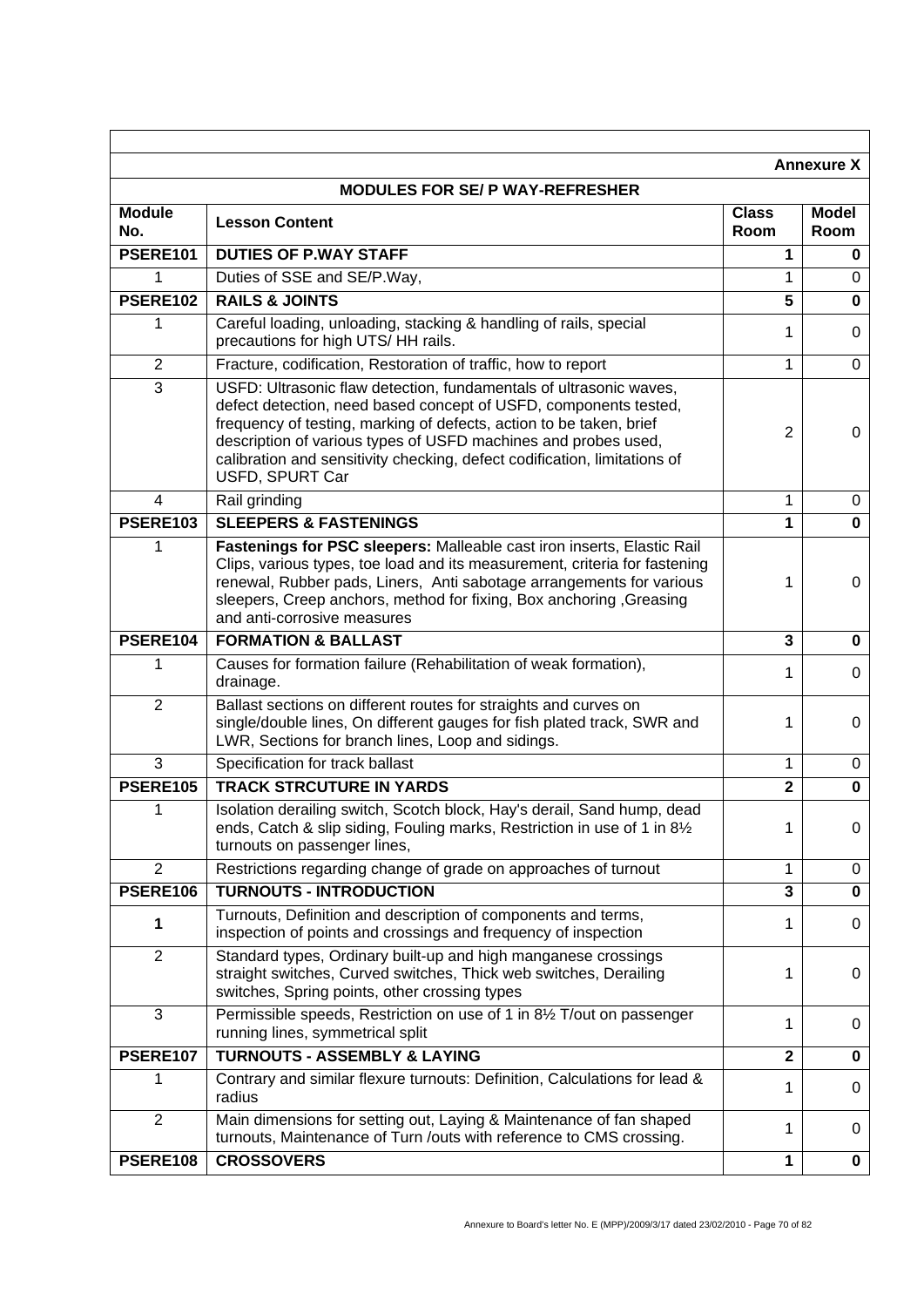| 1               | Calculations for different turnouts and spacing, Miscellaneous layouts:<br>(1) Triangle (2) Three throw. (3) Double junctions (4) Gauntleted track<br>(Brief description)                                                                                          | 1                       | 0              |
|-----------------|--------------------------------------------------------------------------------------------------------------------------------------------------------------------------------------------------------------------------------------------------------------------|-------------------------|----------------|
| <b>PSERE109</b> | <b>LEVEL CROSSINGS</b>                                                                                                                                                                                                                                             | 1                       | 0              |
|                 | Speed breakers, Road sign Boards, Provision of new LC, Manning, De-<br>manning, interlocking and replacement with ROB, closure, shifting and<br>replacement with limited height subways/RUBs, Elimination<br>Specification                                         | 1                       | 0              |
| PSERE110        | <b>TRACK STRUCTURE ON BRIDGES</b>                                                                                                                                                                                                                                  | $\mathbf{2}$            | 0              |
| 1               | Track Structure on girder Bridges, ballasted decks, arch bridges,<br>tunnels, provision of guard rails, re-railing ramps                                                                                                                                           | 1                       | $\Omega$       |
| 2               | Importance of maintaining correct gauge, Alignment and tight<br>fastenings, Preparation, Renewal bridge timber & Steel channel sleeper,                                                                                                                            | 1                       | 0              |
| PSERE111        | Ballast Depot, Training out ballast, DMT operation                                                                                                                                                                                                                 | 1                       | 0              |
|                 | <b>WELDED RAILS</b>                                                                                                                                                                                                                                                |                         |                |
| PSERE112        | <b>SHORT WELDED RAILS (SWR)</b>                                                                                                                                                                                                                                    | $\mathbf{2}$            | 0              |
| 1               | Conditions of laying, Maintenance of SWR,                                                                                                                                                                                                                          | 1                       | $\mathbf 0$    |
| $\overline{2}$  | Gap survey & adjustment of gap.                                                                                                                                                                                                                                    | 1                       | 0              |
| PSERE113        | <b>LONG WELDED RAILS (LWR)</b>                                                                                                                                                                                                                                     | 8                       | $\mathbf 0$    |
| 1               | Permitted locations for laying, Track Structure, Laying of LWR,                                                                                                                                                                                                    | 1                       | 0              |
| $\overline{2}$  | De-stressing - with and without rail tensors                                                                                                                                                                                                                       | 1                       | $\mathbf 0$    |
| 3               | Repairs of Rail fracture & buckling                                                                                                                                                                                                                                | 1                       | 0              |
| 4               | Maintenance precautions, Overhauling, Deep screening, Renewal,                                                                                                                                                                                                     | 1                       | $\mathbf 0$    |
| 5               | cold & hot weather patrolling,                                                                                                                                                                                                                                     | 1                       | $\mathbf 0$    |
| $6\phantom{1}$  | Determination of stress free temperature.                                                                                                                                                                                                                          | 1                       | $\overline{0}$ |
| $\overline{7}$  | Inspection of LWR and remedial actions for correction of gaps at SEJ,<br>Hysterasis loop                                                                                                                                                                           | 1                       | $\Omega$       |
| 8               | Competency level to carry out various works in LWR track, Dos & Don'ts                                                                                                                                                                                             | 1                       | 0              |
| PSERE114        | <b>WELDING OF RAILS</b>                                                                                                                                                                                                                                            | $\overline{\mathbf{2}}$ | $\mathbf 0$    |
| 1               | SPW, Wider gap Welding, compressed air preheating, 3 piece mould AT<br>welding technique                                                                                                                                                                           | 1                       | 0              |
| $\overline{2}$  | Brief idea about FB welds, Testing of welds, Mobile flash-butt welding                                                                                                                                                                                             | 1                       | $\mathbf 0$    |
| <b>PSERE115</b> | <b>MAINTENANCE</b>                                                                                                                                                                                                                                                 | $\mathbf{2}$            | 0              |
|                 | Service, Maintenance tolerances and Approved methods, Beater<br>packing, Off-track machines and 'On track' machines,                                                                                                                                               | 2                       | 0              |
| PSERE116        | <b>REGULAR MAINTENANCE OPERATIONS</b>                                                                                                                                                                                                                              | 4                       | 0              |
| 1               | Deep screening                                                                                                                                                                                                                                                     | 1                       | $\mathbf 0$    |
| $\overline{2}$  | Buckling,                                                                                                                                                                                                                                                          | 1                       | 0              |
| 3               | Overhauling, Coordination with signal and operating departments,<br>Maximum wear of xing making up wear by welding, Welding of joints on<br>turnouts, gapless joints for crossing joints.                                                                          | 1                       | 0              |
| $\overline{4}$  | Maintenance in electrified territories, maintenance of track circuited<br>sections, use of insulated trolleys, Gauges and other tools, maintenance<br>of insulated joints, glued joints. Felling/Cutting/pruning of trees<br>obstructing view or very close to OHE | 1                       | 0              |
| PSERE117        | PROTECTION, RESTRICTIONS & INDICATIONS                                                                                                                                                                                                                             | 1                       | 0              |
| 1               | Hand signals in day and night, Hand flags, Hand lamps, Banner flags,<br>Detonators & fusee, life of detonators, testing, fog signals/fusee                                                                                                                         | 1                       | 0              |
| PSERE118        | <b>PATROLLING</b>                                                                                                                                                                                                                                                  | $\mathbf 2$             | 0              |
| 1               | Necessity of Patrolling, types, Patrol charts, Patrol books and                                                                                                                                                                                                    | 1                       | $\mathbf 0$    |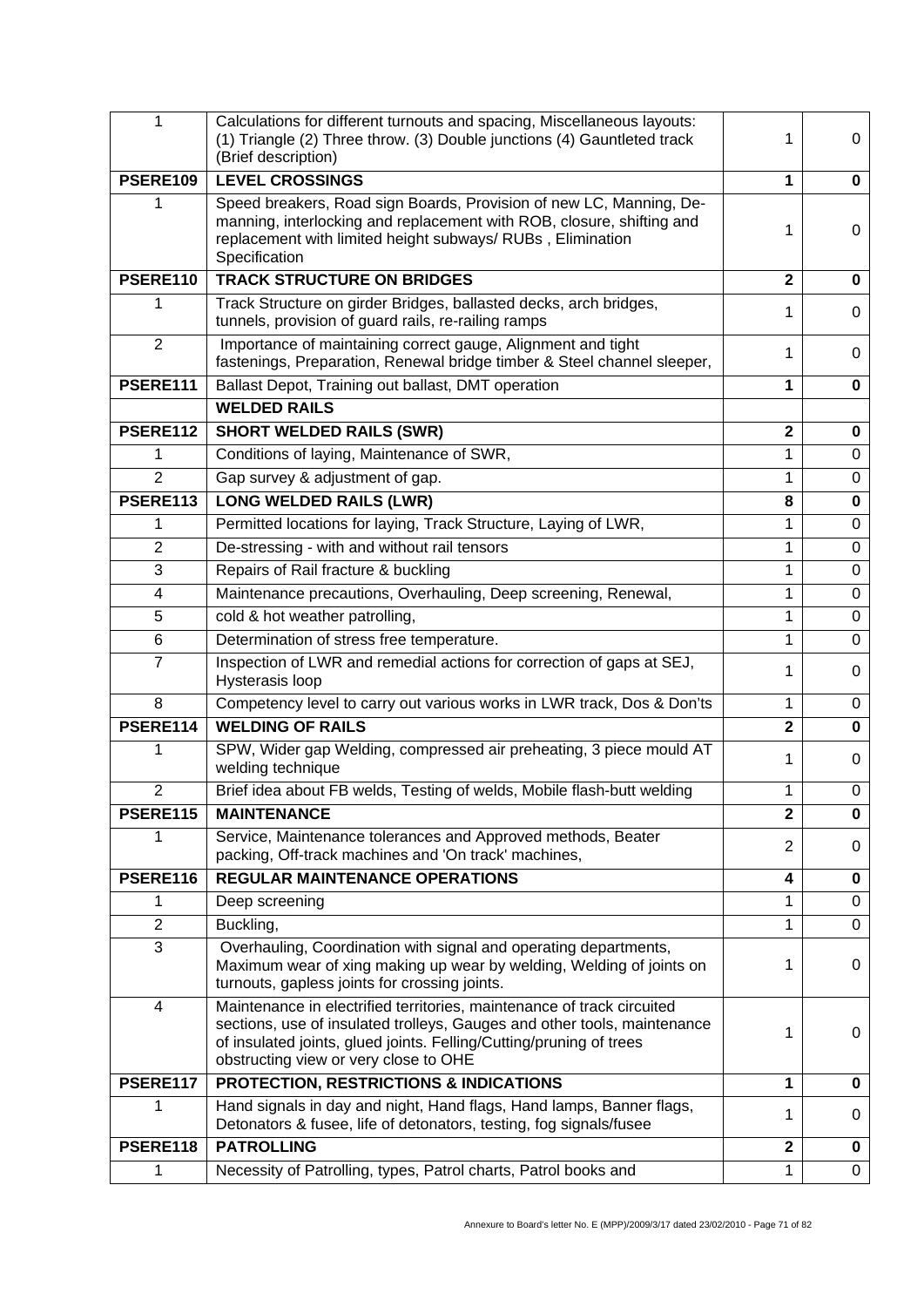|                 | equipments, Selection and duties of patrolmen,                                                                                                                                                                                                                                                                                             |                |                |
|-----------------|--------------------------------------------------------------------------------------------------------------------------------------------------------------------------------------------------------------------------------------------------------------------------------------------------------------------------------------------|----------------|----------------|
| 2               | Night checks & Inspections                                                                                                                                                                                                                                                                                                                 | 1              | 0              |
| PSERE119        | <b>MECHANIZED MAINTENANCE</b>                                                                                                                                                                                                                                                                                                              | 4              | 0              |
| 1               | 3 tiers system of track maintenance, Working of MMUs                                                                                                                                                                                                                                                                                       | 1              | 0              |
| $\overline{2}$  | Small track machines: types, use in maintenance, spot attention with off<br>track tampers, Troubleshooting and system of repairs & maintenance                                                                                                                                                                                             | 1              | 0              |
| 3               | Pre-requisites to tamping and other machine working, Pre & Post and<br>during attentions for tamping and other machine working,                                                                                                                                                                                                            | 1              | 0              |
| $\overline{4}$  | Design mode tamping: survey and procedure of tamping                                                                                                                                                                                                                                                                                       | 1              | $\Omega$       |
| PSERE120        | TROLLEY/LORRY/DOLLY WORKING                                                                                                                                                                                                                                                                                                                | 1              | 0              |
| 1               | Working of Push Trolley, Lorry & motor Trolley, its equipment, Working<br>of rail dolly and its protection                                                                                                                                                                                                                                 |                | $\Omega$       |
| PSERE121        | <b>RECONDITIONING OF MATERIALS AND TOOLS</b>                                                                                                                                                                                                                                                                                               | 1              | 0              |
| 1               | Reconditioning of worn out crossings and switches, type of electrodes<br>used, RDSO approved vendor and welder system                                                                                                                                                                                                                      | 1              | 0              |
|                 | <b>SAFETY</b>                                                                                                                                                                                                                                                                                                                              |                |                |
| PSERE122        | <b>CRS SANCTION &amp; SCHEDULE OF DIMENSIONS</b>                                                                                                                                                                                                                                                                                           | $\mathbf 2$    | 0              |
| 1               | Works requiring CRS sanction                                                                                                                                                                                                                                                                                                               |                | 0              |
| $\overline{2}$  | Various schedules of dimensions related to P. Way                                                                                                                                                                                                                                                                                          | 1              | 0              |
|                 | <b>CURVES</b>                                                                                                                                                                                                                                                                                                                              |                |                |
| PSERE123        | <b>HORIZONTAL CURVES</b>                                                                                                                                                                                                                                                                                                                   | 4              | 0              |
| 1               | Super elevation / equilibrium cant, Maximum cant for normal and high<br>speed trains, Cant deficiency and cant excess, Formula for safe speed<br>on curves, Equilibrium speed, Calculation of cant to be provided and<br>permissible speed, Transition length, Maximum cant gradient, Rates of<br>running out of cant and cant deficiency. | 1              | 0              |
| $\overline{2}$  | Types of curves, Setting out of curves, Cubic parabola off sets for<br>setting out transition curve, Shift calculations for setting out complete<br>curve with theodolite.                                                                                                                                                                 | 1              | $\Omega$       |
| 3               | Miscellaneous - Running out cant on transitioned curves, Gradient rail,<br>Laying of rails on curves, Mid stagger joints and on sharp curves, Curve<br>markers and cant boards, Lubrication on curves,                                                                                                                                     | 1              | 0              |
| $\overline{4}$  | Curves with similar and contrary flexure, Calculation of cant to be<br>provided and permissible speed, Curve with X-over and diamonds                                                                                                                                                                                                      | 1              | 0              |
| PSERE124        | <b>VERTICAL CURVES</b>                                                                                                                                                                                                                                                                                                                     | 1              | 0              |
| 1               | Vertical curves on LWR                                                                                                                                                                                                                                                                                                                     | 1              | 0              |
| <b>PSERE125</b> | <b>REALIGNMENT OF CURVES</b>                                                                                                                                                                                                                                                                                                               | 4              | $\mathbf{2}$   |
| 1               | Re-alignment of curves, String lining of curves, Need for curve<br>adjustment,                                                                                                                                                                                                                                                             | 1.             | 0              |
| $\overline{2}$  | Criteria for realignment, Curve register, Versine survey,                                                                                                                                                                                                                                                                                  | 1              | 0              |
| 3               | Hands on to Computer software for curve realignment calculations                                                                                                                                                                                                                                                                           | $\overline{2}$ | $\overline{2}$ |
| PSERE126        | <b>TRACK RENEWALS</b>                                                                                                                                                                                                                                                                                                                      | $\overline{2}$ | 0              |
| 1               | Criteria for various track renewal works                                                                                                                                                                                                                                                                                                   | 1              |                |
| $\overline{2}$  | Methods of renewals, Preparation, Labour Organisation, Tools, Ballast,                                                                                                                                                                                                                                                                     | 1              | 0              |
| PSERE127        | <b>INSPECTIONS, TRACK RECORDING &amp; MONITORING</b>                                                                                                                                                                                                                                                                                       | $\mathbf 2$    | 0              |
| 1               | Method of Inspection: Push trolley, Motor trolley, Foot inspection,<br>Engine & Rear van Inspection, Amsler car, TRRC, Oscillograph car,<br>OMS, TFMS, Mobile USFD (Spurt Car)                                                                                                                                                             | 1              | 0              |
| $\overline{2}$  | Inspection of track geometry, inspection of Gang's work: quality,<br>methods, progress, tools and equipments, knowledge of rules,                                                                                                                                                                                                          | 1              | 0              |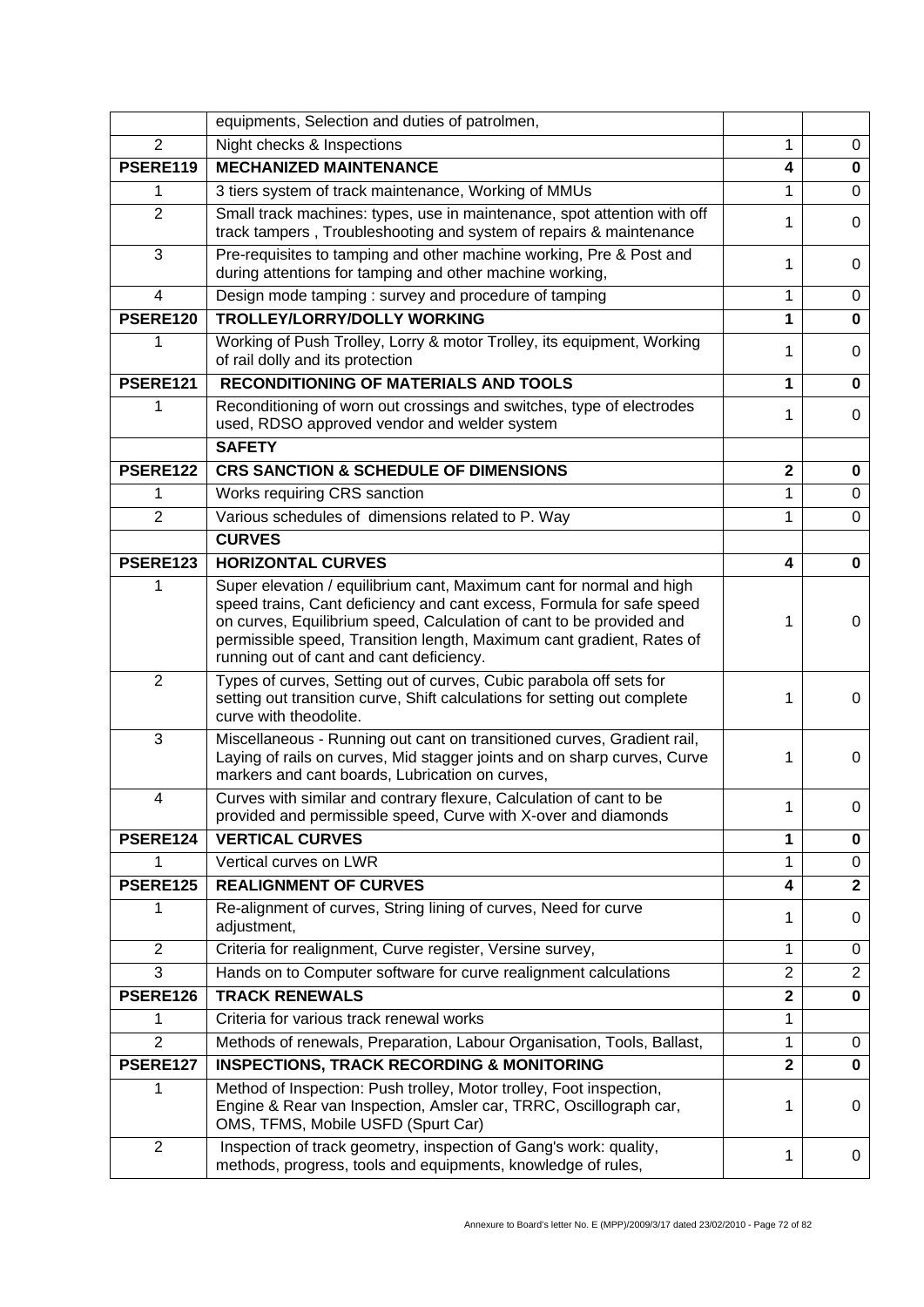|                 | attendance, Gang chart and diary, inspection of finished work,<br>Inspection of bad riding spots, spots identified by TRC for urgent<br>maintenance, Systematic measurement and investigation of defect                                                                                                                             |              |                |
|-----------------|-------------------------------------------------------------------------------------------------------------------------------------------------------------------------------------------------------------------------------------------------------------------------------------------------------------------------------------|--------------|----------------|
| PSERE128        | <b>ACCIDENTS &amp; DISASTER MANAGEMENT</b>                                                                                                                                                                                                                                                                                          | 4            | $\mathbf 0$    |
|                 | Action to be taken on reaching site, First aid, preservation of clues,<br>Assessment of men and materials for restoration, Recording site and<br>track particulars, Preparation of a sketch, Expeditious restoration,                                                                                                               | 1            | 0              |
| 2               | Drivers report on bad riding, Breaches & its types, Prevention & action<br>during breach, Vigilance on Railway Affecting tanks                                                                                                                                                                                                      | 1            | 0              |
| 3               | Mechanism of derailment, Various defects of rolling stocks and IRCA's<br>rejection limits, Disaster Management                                                                                                                                                                                                                      | 2            | 0              |
|                 | <b>CE-MIS (TMS)</b>                                                                                                                                                                                                                                                                                                                 |              |                |
| PSERE129        | <b>TMS</b>                                                                                                                                                                                                                                                                                                                          | $\mathbf{2}$ | $\bf{0}$       |
|                 | Track Management System: Introduction to TMS, purpose, advantages,<br>main features                                                                                                                                                                                                                                                 | 2            | 0              |
| <b>PSERE130</b> | <b>CONTRACT MANAGEMENT</b>                                                                                                                                                                                                                                                                                                          | 4            | $\bf{0}$       |
|                 | Accountal of new and Released material, Issue and receipt from<br>contractors, Important points from vigilance angle,                                                                                                                                                                                                               | 1            | 0              |
| $\overline{2}$  | Preparation of Contractor's On-Account/Running & Final Bills, Material<br>Statements, Maintenance Period, Warranty/guarantee clauses, release<br>of security deposit                                                                                                                                                                | 1            | 0              |
| 3               | Supervision of contractual works, Safety at work-site, Common<br>ignorance. Dos & Don'ts for contract matters                                                                                                                                                                                                                       | 1            | 0              |
| 4               | Duties towards payment to contractor's labour and maintenance of<br>records as per labour laws                                                                                                                                                                                                                                      | 1            | 0              |
| PSERE131        | <b>LAND MANAGEMENT</b>                                                                                                                                                                                                                                                                                                              | 1            | 0              |
|                 | Demarcation of land boundaries, Type of encroachments and PPE Act.                                                                                                                                                                                                                                                                  | 1            | $\mathbf 0$    |
| PSERE132        | <b>COMPUTER &amp; THEIR USAGE</b>                                                                                                                                                                                                                                                                                                   | 4            | 4              |
| 1               | MS- Office: Word, Excel, Access, PowerPoint                                                                                                                                                                                                                                                                                         | 3            | $\overline{2}$ |
| $\overline{2}$  | Use of Internet, Latest advancement in Information Technology & e-<br>mail.                                                                                                                                                                                                                                                         | 1            | $\overline{2}$ |
| PSERE133        | <b>TRANSPORTATION</b>                                                                                                                                                                                                                                                                                                               | 4            | 0              |
| 1               | Various systems of working, Essentials of absolute & automatic block<br>system, engineering recovery time, working of ballast train, interlocking<br>and track circuiting, ODC, Working of Track Machines                                                                                                                           | 2            | 0              |
| $\overline{2}$  | Classification of stations, Simple layouts & condition for granting<br>permission to approach, single line working on double line, Reception of<br>train on blocked line and starting from non-signaled line, TFC,<br>Interlocking, Recovery Time                                                                                   | 1            | 0              |
| 3               | Signals, General provisions, Description of fixed signals, Hand signals,<br>Detonating signal flare signal, Defective fixed signal, Rules for passing<br>defective signals,                                                                                                                                                         | 1            | 0              |
| PSERE134        | <b>OFFICE &amp; STORES</b>                                                                                                                                                                                                                                                                                                          | $\mathbf{2}$ | 0              |
| 1               | Procuring of office stationary and stores, Procuring of P. Way stores for<br>maintenance and for special works, Classification of stores, Accountal of<br>stores, Stock verification reports, Disposal of scrap & surplus stores,<br>Overhauling of stores, Numerical ledgers & inventory control, Section<br>register of SE/P. Way | 1            | 0              |
| 2               | Classification of stores, Stock verification, Stock sheet, Submission of<br>returns, Inventory control, Maintenance of DMTR and ledgers,<br>Submission of store returns in time, Materials at site register, Imprest<br>Store, T&P Store                                                                                            | 1            | 0              |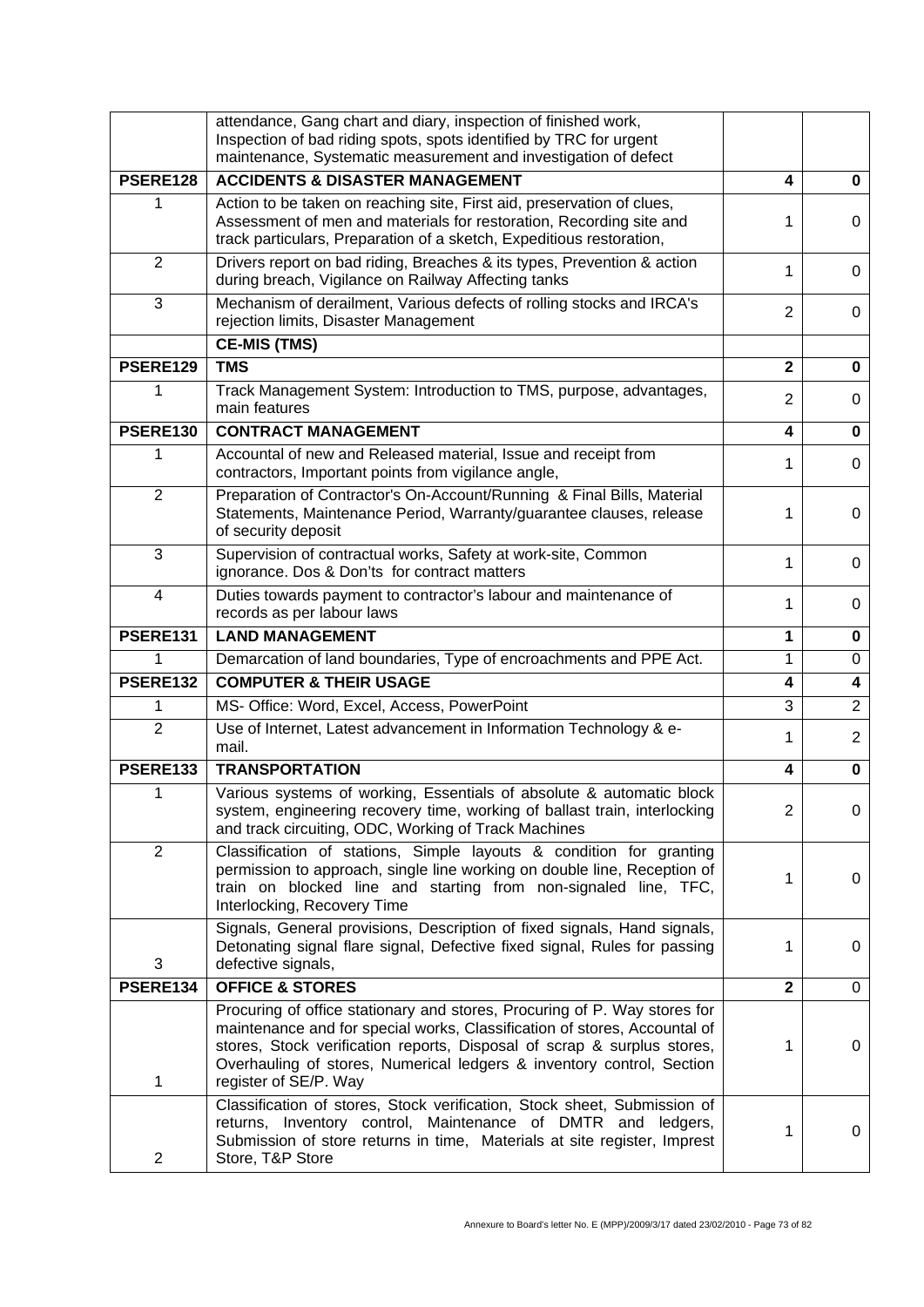| <b>PSERE135</b>                                                                                                                                                                                      | <b>PERSONNEL</b>                                                                                                                                                  | 6  | 0        |
|------------------------------------------------------------------------------------------------------------------------------------------------------------------------------------------------------|-------------------------------------------------------------------------------------------------------------------------------------------------------------------|----|----------|
|                                                                                                                                                                                                      | Muster, Pay sheet, Pay Bands, Grade Pay; Allowances, Establishment<br>Records in SSE/ JE P Way office                                                             |    | $\Omega$ |
| 2                                                                                                                                                                                                    | Trade Test; Other channels of promotions                                                                                                                          |    | $\Omega$ |
| 3                                                                                                                                                                                                    | Settlement:- PF, Pension, Gratuity, Leave Encashment; Filling up of<br><b>Pension Booklet</b>                                                                     |    | $\Omega$ |
| 4                                                                                                                                                                                                    | Industrial Relations:-Unions & Associations, PNM, JCM                                                                                                             |    | $\Omega$ |
| 5                                                                                                                                                                                                    | Railway Services (Conduct) Rules, D&A Rules                                                                                                                       |    | $\Omega$ |
| 6                                                                                                                                                                                                    | Labour Laws- overview; Display of Statutory Notices, Inspection by<br>Labour Enforcement Officer, Payment of Wages Act, Minimum Wages<br>Act, Contract Labour Act |    | 0        |
| <b>PSERE136</b>                                                                                                                                                                                      | <b>RAJBHASHA</b>                                                                                                                                                  |    |          |
|                                                                                                                                                                                                      | Directives in use of Raj Bhasha in day-to-day working.                                                                                                            |    |          |
|                                                                                                                                                                                                      | <b>GRAND TOTAL</b>                                                                                                                                                | 90 | 6        |
| Note:- Periods suggested for Class Room and Model Room against the topics above are indicative. Minor<br>modifications may be made with the approval of PCE, in case local circumstances so warrant. |                                                                                                                                                                   |    |          |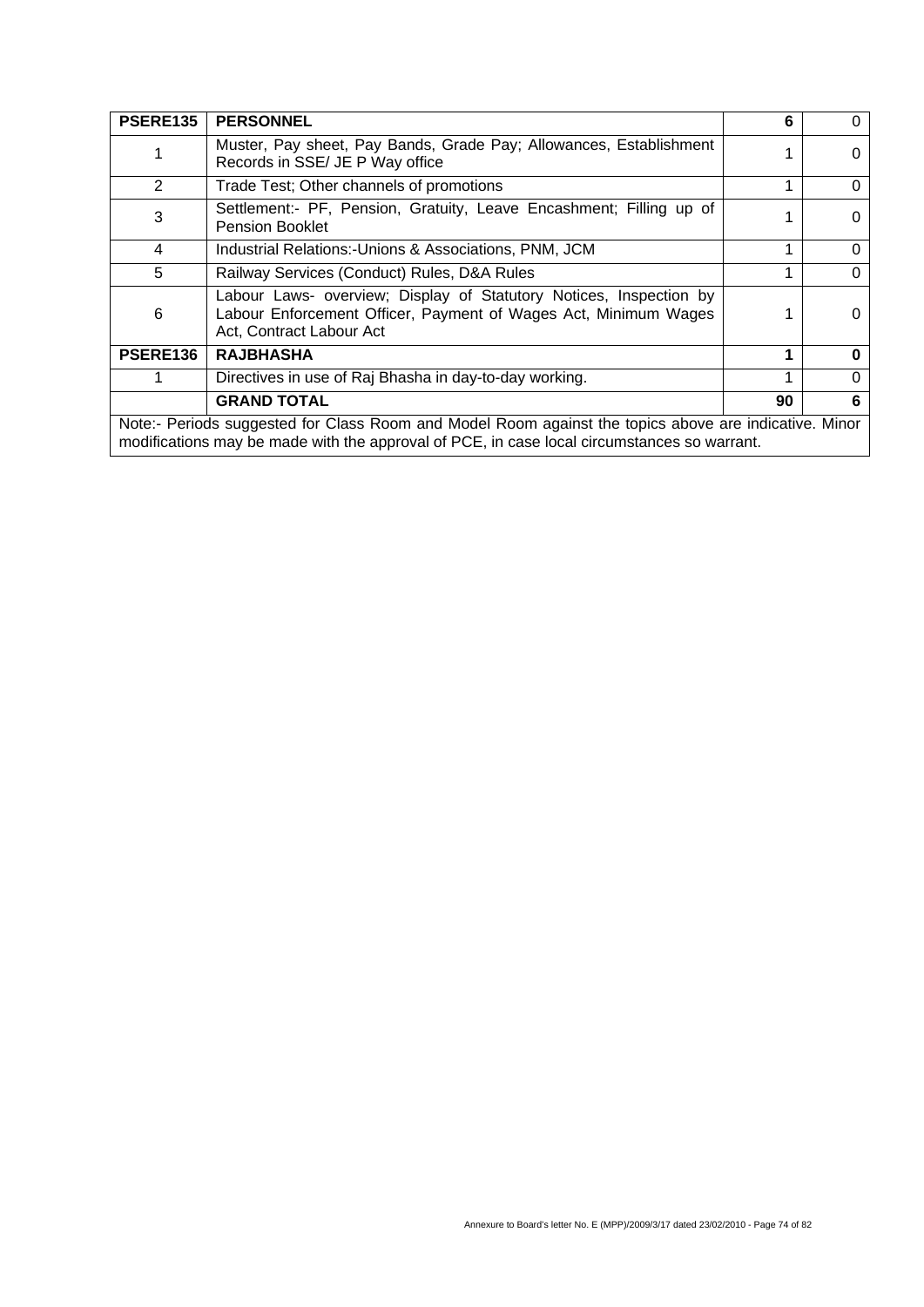| <b>Annexure-XI</b>              |                                                                                                                                                                                                                                                                                                                                                                                   |                         |                      |
|---------------------------------|-----------------------------------------------------------------------------------------------------------------------------------------------------------------------------------------------------------------------------------------------------------------------------------------------------------------------------------------------------------------------------------|-------------------------|----------------------|
| MODULES FOR JE/ P WAY-REFRESHER |                                                                                                                                                                                                                                                                                                                                                                                   |                         |                      |
| Module No.                      | <b>Lesson Content</b>                                                                                                                                                                                                                                                                                                                                                             | <b>Class</b><br>Room    | <b>Model</b><br>Room |
| <b>PJERE101</b>                 | <b>DUTIES OF P.WAY STAFF</b>                                                                                                                                                                                                                                                                                                                                                      | 1                       | 0                    |
| 1                               | Duties of JE/P. Way,                                                                                                                                                                                                                                                                                                                                                              | 1                       | $\Omega$             |
| <b>PJERE102</b>                 | <b>RAILS &amp; JOINTS</b>                                                                                                                                                                                                                                                                                                                                                         | 12                      | $\mathbf 0$          |
| 1                               | Careful loading, unloading, stacking & handling of rails, special<br>precautions for high UTS/HH rails.                                                                                                                                                                                                                                                                           | 1                       | 0                    |
| $\overline{2}$                  | Corrosion, Anticorrosion treatment                                                                                                                                                                                                                                                                                                                                                | 1                       | $\mathbf 0$          |
| $\overline{3}$                  | Wear & its causes                                                                                                                                                                                                                                                                                                                                                                 | 1                       | $\mathbf 0$          |
| 4                               | Joints, Types, fish-plate, fish-bolts, anti-sabotage fishbolts,<br>Combination fish-plates, Skimmed fish-plates, Chamfering of bolt<br>holes, expansion/contraction of rails, requirement and provision of gap<br>at joints, gapless/machined joints, Relation to rail temperature,                                                                                               | $\overline{2}$          | 0                    |
| 5                               | Insulated, Expansion joints for bridges & long welded rails,                                                                                                                                                                                                                                                                                                                      | 1                       | 0                    |
| 6                               | Fracture, codification, Restoration of traffic, how to report                                                                                                                                                                                                                                                                                                                     | $\overline{2}$          | $\Omega$             |
| 7                               | USFD: Ultrasonic flaw detection, fundamentals of ultrasonic waves,<br>defect detection, need based concept of USFD, components tested,<br>frequency of testing, marking of defects, action to be taken, brief<br>description of various types of USFD machines and probes used,<br>calibration and sensitivity checking, defect codification, limitations of<br>USFD, SPURT Car   | $\overline{2}$          | 0                    |
| 8                               | Rail grinding                                                                                                                                                                                                                                                                                                                                                                     | $\overline{2}$          | $\mathbf 0$          |
| PJERE103                        | <b>SLEEPERS &amp; FASTENINGS</b>                                                                                                                                                                                                                                                                                                                                                  | $\overline{\mathbf{4}}$ | $\mathbf 0$          |
|                                 | Concrete sleepers, Twin block RCC, Mono-block pre-stressed,<br>General aspects, Instructions for usability of different sleepers on<br>different routes, main lines and long welded rails, Special sleepers for<br>L xings, turnout, SEJ, bridges approach and sharp curves                                                                                                       | 2                       | 0                    |
| $\overline{2}$                  | Fastenings for PSC sleepers: Malleable cast iron inserts, Elastic Rail<br>Clips, various types, toe load and its measurement, criteria for<br>fastening renewal, Rubber pads, Liners, Anti sabotage arrangements<br>for various sleepers, Creep anchors, method for fixing, Box anchoring,<br>Recent developments in fittings, Greasing and anti-corrosive measures               | 2                       | 0                    |
| PJERE104                        | <b>FORMATION &amp; BALLAST</b>                                                                                                                                                                                                                                                                                                                                                    | 1                       | 0                    |
| 1                               | Drainage in yards, maintenance of platform lines, anti corrosive<br>treatment on gauge pace                                                                                                                                                                                                                                                                                       | 1                       | 0                    |
| $\overline{2}$                  | Specification for track ballast, standards of ballast cushion, correct<br>ballast profile and quantities for different track structures, Consolidation<br>and compaction of ballast                                                                                                                                                                                               | 1                       | 0                    |
| <b>PJERE105</b>                 | <b>POINTS &amp; CROSSINGS</b>                                                                                                                                                                                                                                                                                                                                                     | 4                       | 0                    |
| 1                               | Turnouts, Definition and description of components and terms,<br>inspection of points and crossings and frequency of inspection                                                                                                                                                                                                                                                   | 1                       | 0                    |
| 2                               | Use of curved switches, Thick web switches, Fan shaped PSC sleeper<br>layout, Maintenance of turn-in-curves, Inspection of points and<br>crossings & records to be maintained, Maintenance of diamond<br>crossings, Reconditioning of Xings and switches, Modern<br>developments in switches & Xings, Concept of modern Turnouts,<br>Laying & maintenance of fan shaped turnouts. | $\overline{2}$          | 0                    |
| 3                               | Permissible speeds, Restriction on use of 1 in 81/2 T/out on passenger<br>running lines, symmetrical split                                                                                                                                                                                                                                                                        | 1                       | 0                    |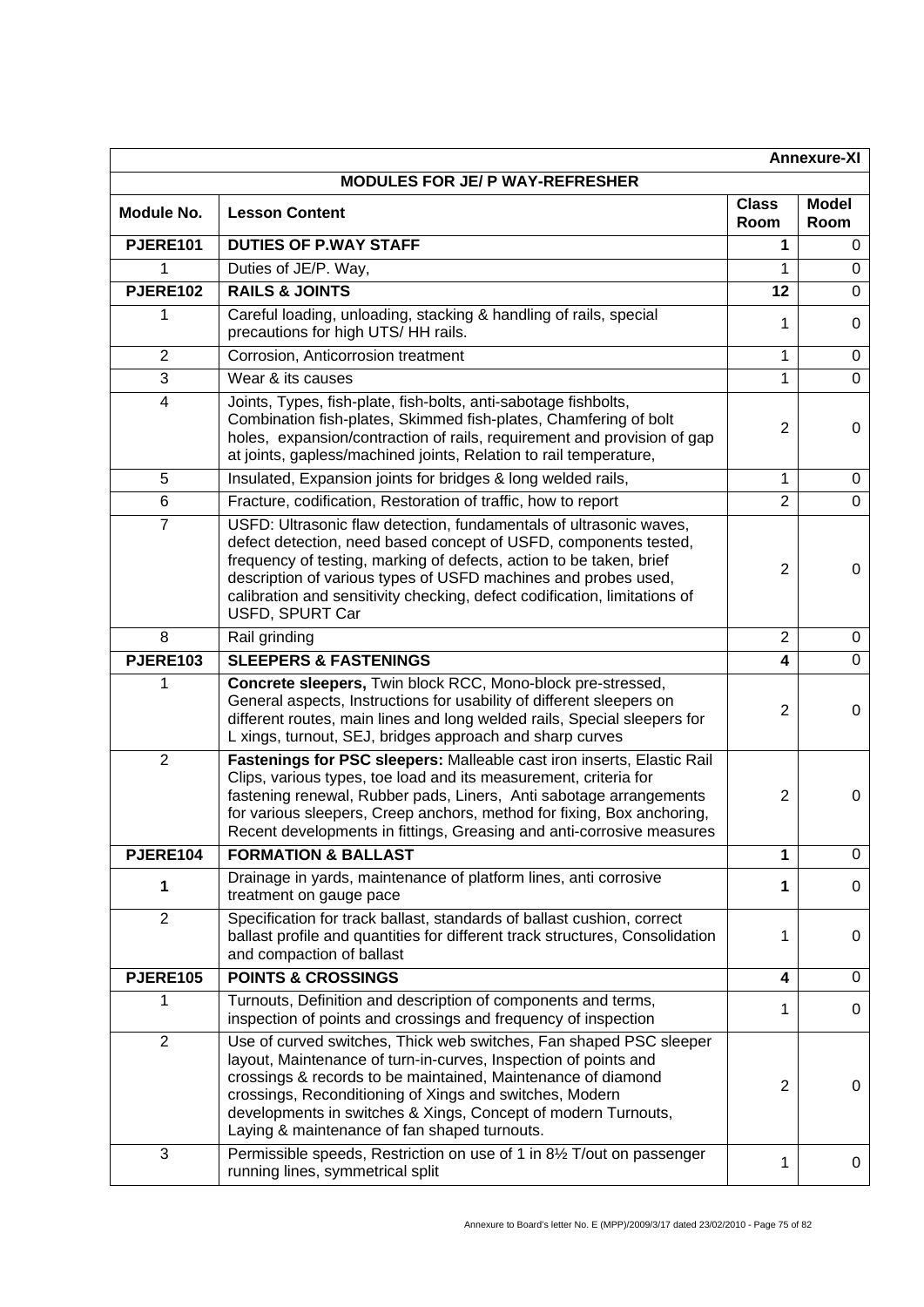| <b>PJERE106</b> | <b>TURNOUTS - ASSEMBLY &amp; LAYING</b>                                                                                                                                                                                    | 3                       | 0           |
|-----------------|----------------------------------------------------------------------------------------------------------------------------------------------------------------------------------------------------------------------------|-------------------------|-------------|
| 1               | Method of assembling all turnouts, Main dimensions and off sets of<br>lead curve for setting out,                                                                                                                          | 1                       | $\Omega$    |
| $\overline{2}$  | Contrary and similar flexure turnouts: Definition, Calculations for lead &<br>radius                                                                                                                                       | 1                       | 0           |
| 3               | Main dimensions for setting out, Laying & Maintenance of fan shaped<br>turnouts, Maintenance of Turn /outs with reference to CMS crossing.                                                                                 | 1                       | 0           |
| <b>PJERE107</b> | <b>LEVEL CROSSINGS</b>                                                                                                                                                                                                     | 1                       | $\mathbf 0$ |
| 1               | Speed breakers, Road sign Boards, Provision of new LC, Manning, De-<br>manning, interlocking and replacement with ROB, closure, shifting and<br>replacement with limited height subways/RUBs, Elimination<br>Specification | 1                       | 0           |
| PJERE108        | <b>TRACK STRUCTURE ON BRIDGES</b>                                                                                                                                                                                          | $\overline{2}$          | 0           |
|                 | Track Structure on girder Bridges, ballasted decks, arch bridges,<br>tunnels, provision of guard rails, re-railing ramps                                                                                                   | 1                       | 0           |
| $\overline{2}$  | Importance of maintaining correct gauge, Alignment and tight<br>fastenings, Preparation, Renewal bridge timber & Steel channel<br>sleeper,                                                                                 | 1                       | 0           |
| PJERE110        | <b>TUNNELS</b>                                                                                                                                                                                                             | 1                       | 0           |
| PJERE111        | Ballast Depot, Training out ballast, DMT operation                                                                                                                                                                         | 1                       | 0           |
| PJERE112        | <b>SHORT WELDED RAILS (SWR)</b>                                                                                                                                                                                            | $\overline{2}$          | $\mathbf 0$ |
| 1               | Conditions of laying, Maintenance of SWR,                                                                                                                                                                                  | 1                       | 0           |
| 2               | Gap survey & adjustment of gap.                                                                                                                                                                                            | 1                       | 0           |
| PJERE113        | <b>LONG WELDED RAILS (LWR)</b>                                                                                                                                                                                             | $\overline{7}$          | 0           |
| 1               | Permitted locations for laying, Track Structure, Laying of LWR,                                                                                                                                                            | 1                       | 0           |
| $\overline{2}$  | De-stressing - with and without rail tensors                                                                                                                                                                               | 1                       | 0           |
| 3               | Repairs of Rail fracture & buckling                                                                                                                                                                                        | 1                       | $\mathbf 0$ |
| 4               | Maintenance precautions, Overhauling, Deep screening, Renewal,                                                                                                                                                             | 1                       | $\mathbf 0$ |
| 5               | cold & hot weather patrolling,                                                                                                                                                                                             | 1                       | $\mathbf 0$ |
| 6               | Inspection of LWR and remedial actions for correction of gaps at SEJ,<br>Hysterasis loop                                                                                                                                   | 1                       | 0           |
| $\overline{7}$  | Competency level to carry out various works in LWR track, Dos &<br>Don'ts                                                                                                                                                  | 1                       | 0           |
| PJERE114        | <b>WELDING OF RAILS</b>                                                                                                                                                                                                    | $\overline{\mathbf{2}}$ | $\pmb{0}$   |
| 1               | SPW, Wider gap Welding, compressed air preheating, 3 piece mould<br>AT welding technique                                                                                                                                   | 1                       | 0           |
| $\overline{2}$  | Brief idea about FB welds, Testing of welds, Mobile flash-butt welding                                                                                                                                                     | 1                       | 0           |
| PJERE115        | <b>MAINTENANCE</b>                                                                                                                                                                                                         | $\overline{2}$          | 0           |
| 1               | Service, Maintenance tolerances and Approved methods, Beater<br>packing, Off-track machines and 'On track' machines,                                                                                                       | 1                       | 0           |
| $\overline{2}$  | Approved systems, Systematic Maintenance conventional through<br>packing, directed track maintenance and 3-tier system of maintenance                                                                                      | 1                       | 0           |
| PJERE116        | <b>REGULAR MAINTENANCE OPERATIONS</b>                                                                                                                                                                                      | 4                       | 0           |
| 1               | Deep screening                                                                                                                                                                                                             | 1                       | $\mathbf 0$ |
| $\overline{2}$  | Overhauling, Coordination with signal and operating departments,<br>Maximum wear of xing making up wear by welding, Welding of joints on<br>turnouts, gapless joints for crossing joints.                                  | 1                       | 0           |
| 3               | Special attention to maintenance of platform lines and drainage,<br>corrosion of rails, metal sleepers, fastening of concrete sleepers and<br>problem of groove formation, maintenance of turn in curves                   | 1                       | 0           |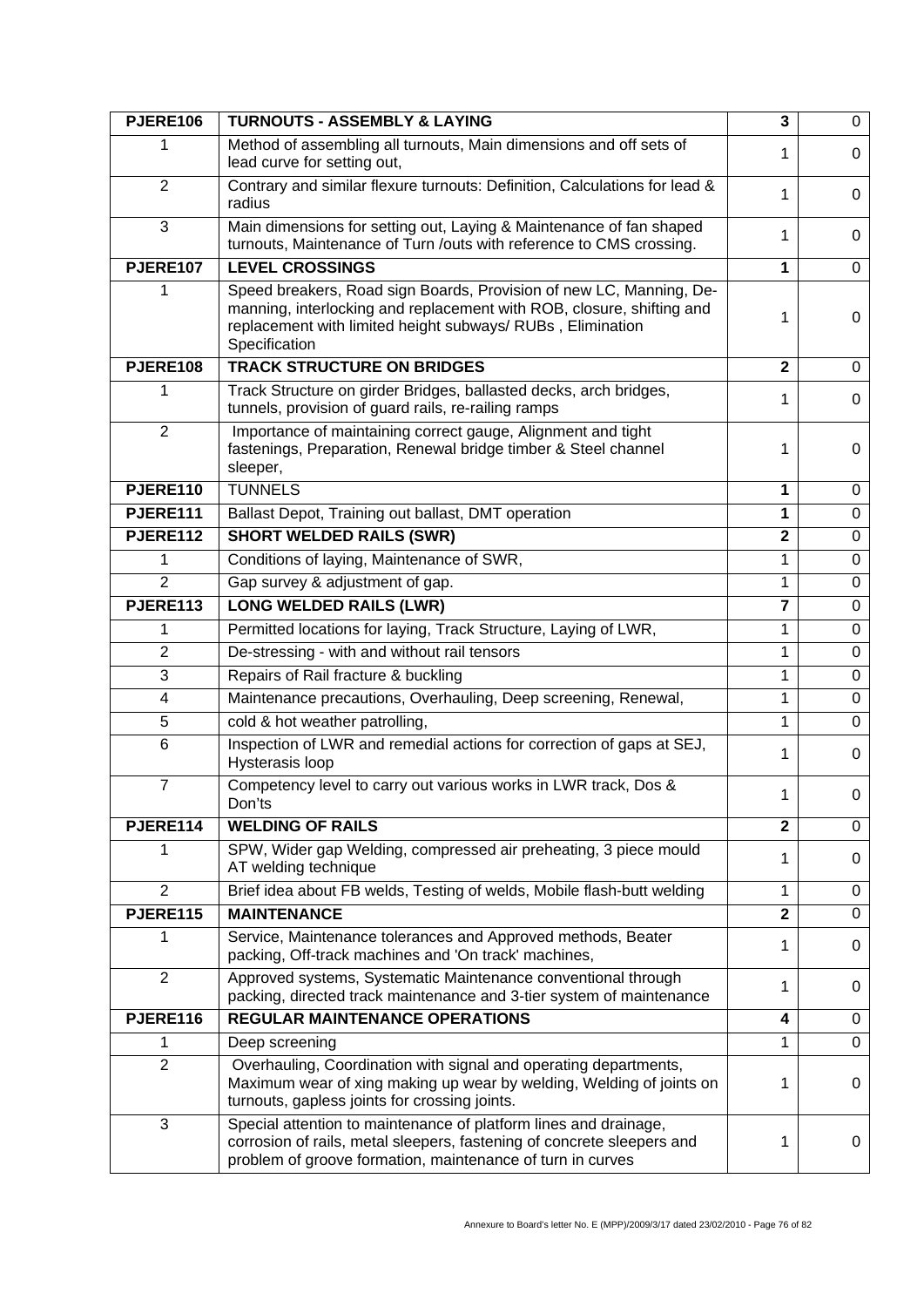| 4              | Maintenance in electrified territories, maintenance of track circuited<br>sections, use of insulated trolleys, Gauges and other tools,<br>maintenance of insulated joints, glued joints. Felling/Cutting/pruning of<br>trees obstructing view or very close to OHE                    | 1              | 0              |
|----------------|---------------------------------------------------------------------------------------------------------------------------------------------------------------------------------------------------------------------------------------------------------------------------------------|----------------|----------------|
| PJERE117       | PROTECTION, RESTRICTIONS & INDICATIONS                                                                                                                                                                                                                                                | $\mathbf 2$    | 0              |
| 1              | Hand signals in day and night, Hand flags, Hand lamps, Banner flags,<br>Detonators & fusee, life of detonators, testing, fog signals/fusee                                                                                                                                            | 1              | 0              |
| $\overline{2}$ | Works of short and long duration, Protection during emergency Caution<br>order.                                                                                                                                                                                                       | 1              | 0              |
| PJERE118       | <b>PATROLLING</b>                                                                                                                                                                                                                                                                     | $\mathbf{2}$   | $\overline{0}$ |
| 1              | Necessity of Patrolling, types, Patrol charts, Patrol books and<br>equipments, Selection and duties of patrolmen,                                                                                                                                                                     | 1              | 0              |
| $\overline{2}$ | Night checks & Inspections                                                                                                                                                                                                                                                            | 1              | 0              |
| PJERE119       | <b>MECHANIZED MAINTENANCE</b>                                                                                                                                                                                                                                                         | 5              | $\mathbf 0$    |
| 1              | 3 tiers system of track maintenance, Working of MMUs                                                                                                                                                                                                                                  | 1              | $\overline{0}$ |
| $\overline{2}$ | Small track machines: types, use in maintenance, spot attention with<br>off track tampers, Troubleshooting and system of repairs &<br>maintenance                                                                                                                                     | 1              | 0              |
| 3              | Pre-requisites to tamping and other machine working, Pre & Post and<br>during attentions for tamping and other machine working,                                                                                                                                                       | 1              | 0              |
| 4              | Design mode tamping : survey and procedure of tamping                                                                                                                                                                                                                                 | $\overline{2}$ | $\mathbf 0$    |
| PJERE120       | <b>TROLLEY/LORRY/DOLLY WORKING</b>                                                                                                                                                                                                                                                    | 1              | $\overline{0}$ |
| 1              | Working of Push Trolley, Lorry & motor Trolley, its equipment, Working<br>of rail dolly and its protection                                                                                                                                                                            | 1              | 0              |
|                | <b>SAFETY</b>                                                                                                                                                                                                                                                                         |                |                |
| PJERE121       | <b>CRS SANCTION &amp; SCHEDULE OF DIMENSIONS</b>                                                                                                                                                                                                                                      | 3              | 0              |
| 1              | Works requiring CRS sanction                                                                                                                                                                                                                                                          | 1              | $\mathbf 0$    |
| $\overline{2}$ | Various schedules of dimensions related to P. Way, Infringements,<br>Register of infringements                                                                                                                                                                                        | 1              | 0              |
| 3              | Movement of ODC                                                                                                                                                                                                                                                                       | 1              | $\mathbf 0$    |
| PJERE122       | <b>HORIZONTAL CURVES</b>                                                                                                                                                                                                                                                              | 3              | $\mathbf 0$    |
| 1              | Types of curves, Setting out of curves, Cubic parabola off sets for<br>setting out transition curve, Shift calculations for setting out complete<br>curve with theodolite.                                                                                                            | $\overline{2}$ | 0              |
| $\overline{2}$ | Curves with similar and contrary flexure, Calculation of cant to be<br>provided and permissible speed, Curve with X-over and diamonds                                                                                                                                                 | 1              | 0              |
| PJERE123       | <b>VERTICAL CURVES</b>                                                                                                                                                                                                                                                                | 1              | 0              |
| 1              | Calculations and setting out a vertical curve, Level pegs for accurate<br>maintenance, Vertical curves on LWR                                                                                                                                                                         | 1              | 0              |
| PJERE124       | <b>REALIGNMENT OF CURVES</b>                                                                                                                                                                                                                                                          | 5              | $\pmb{0}$      |
| 1              | Criteria for realignment, Curve register, Versine survey,                                                                                                                                                                                                                             | 1              | $\mathbf 0$    |
| $\overline{2}$ | Calculations of slews by double summation method,                                                                                                                                                                                                                                     | $\overline{2}$ | 0              |
| 3              | Hands on to Computer software for curve realignment calculations                                                                                                                                                                                                                      | $\overline{2}$ | $\pmb{0}$      |
| PJERE125       | <b>TRACK RENEWALS</b>                                                                                                                                                                                                                                                                 | $\overline{2}$ | 0              |
| 1              | Picking of released materials, Classification & disposal, Relaying with<br>PQRS equipment, Record of relaying, Track relaying train, Relaying of<br>turnout with T-28, New track laying standards, Handing over/Taking<br>over of new track, Criteria for various track renewal works | $\overline{2}$ | 0              |
| PJERE125       | <b>INSPECTIONS, TRACK RECORDING &amp; MONITORING</b>                                                                                                                                                                                                                                  | 4              | 0              |
| 1              | Riding quality,-TGI, Track geometry, Condition of track structure,<br>Correct methods of work, Testing knowledge of rules,                                                                                                                                                            | 1              | 0              |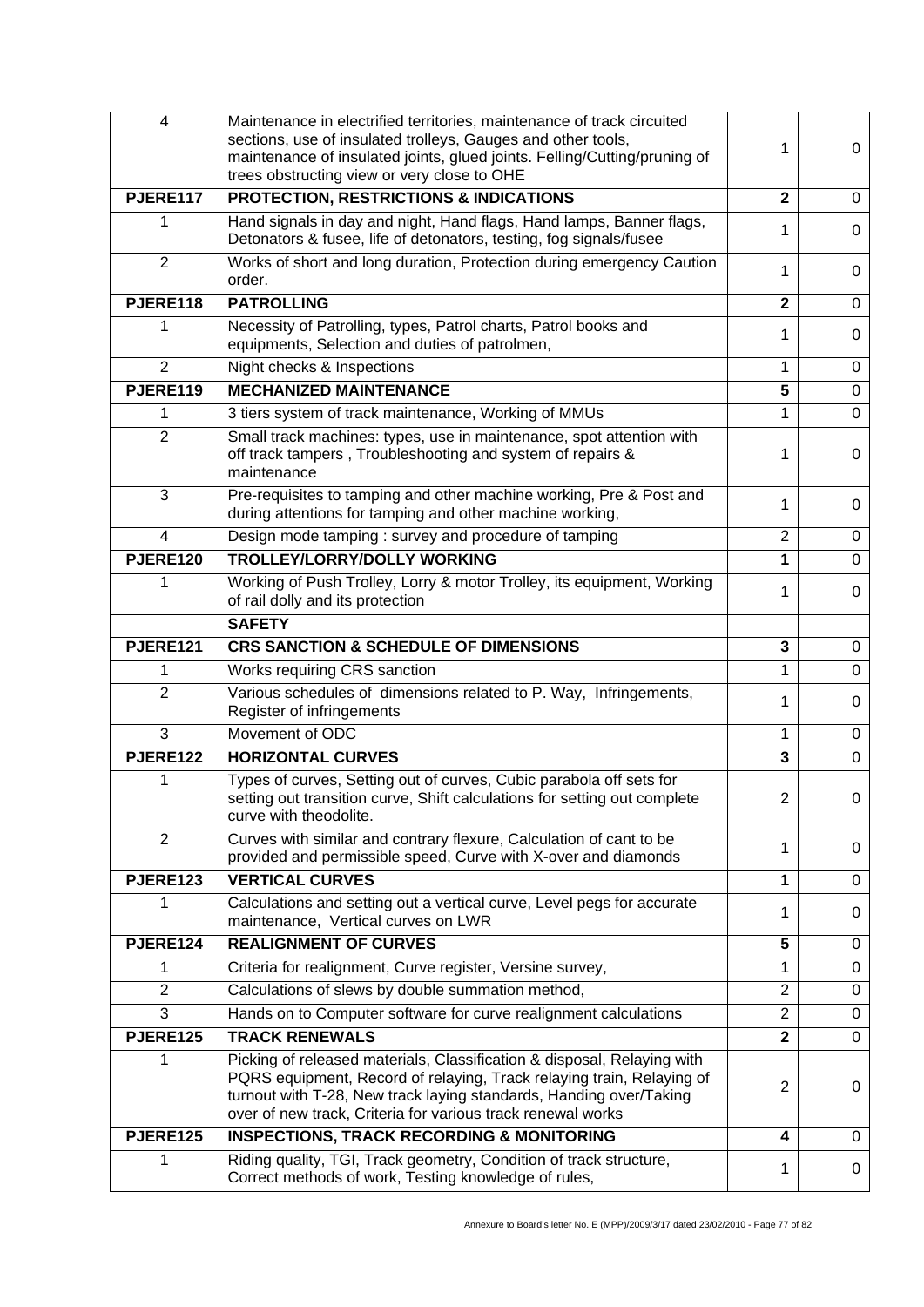| $\mathbf{3}$    | Method of Inspection: Push trolley, Motor trolley, Foot inspection,<br>Engine & Rear van Inspection, Amsler car, TRRC, Oscillograph car,<br>OMS, TFMS, Mobile USFD (Spurt Car)                                                                                                                                                               | 1                       | 0           |
|-----------------|----------------------------------------------------------------------------------------------------------------------------------------------------------------------------------------------------------------------------------------------------------------------------------------------------------------------------------------------|-------------------------|-------------|
| 4               | Frequency of inspection: Inspection register, Repetitive defects and<br>their Rectification, Permissible accelerations as recorded by<br>oscillograph car,                                                                                                                                                                                   | 1                       | 0           |
| 5               | Inspection of track geometry, inspection of Gang's work: quality,<br>methods, progress, tools and equipments, knowledge of rules,<br>attendance, Gang chart and diary, inspection of finished work,<br>Inspection of bad riding spots, spots identified by TRC for urgent<br>maintenance, Systematic measurement and investigation of defect | 1                       | 0           |
| PJERE126        | <b>ACCIDENTS &amp; DISASTER MANAGEMENT</b>                                                                                                                                                                                                                                                                                                   | $\overline{\mathbf{2}}$ | 0           |
| 1               | Duties of JE-II/P. Way in disaster management                                                                                                                                                                                                                                                                                                | 1                       | $\mathbf 0$ |
| $\overline{2}$  | Action to be taken on reaching site, First aid, preservation of clues,<br>Assessment of men and materials for restoration, Recording site and<br>track particulars, Preparation of a sketch, Expeditious restoration,                                                                                                                        | 1                       | 0           |
|                 | <b>CE-MIS (TMS)</b>                                                                                                                                                                                                                                                                                                                          |                         |             |
| PJERE127        | <b>TMS</b>                                                                                                                                                                                                                                                                                                                                   | 1                       | $\mathbf 0$ |
| 1               | Track Management System: Introduction to TMS, purpose,<br>advantages, main features                                                                                                                                                                                                                                                          | 1                       | 0           |
| PJERE128        | <b>CONTRACT MANAGEMENT</b>                                                                                                                                                                                                                                                                                                                   | $\overline{2}$          | $\mathbf 0$ |
| 1               | Preparation of Contractor's On-Account/Running & Final Bills, Material<br>Statements, Maintenance Period, Warranty/guarantee clauses, release<br>of security deposit                                                                                                                                                                         | 1                       | 0           |
| 2               | Supervision of contractual works, Safety at work-site, Common<br>ignorance. Dos & Don'ts for contract matters                                                                                                                                                                                                                                | 1                       | 0           |
| PJERE129        | <b>COMPUTER &amp; THEIR USAGE</b>                                                                                                                                                                                                                                                                                                            | $\overline{\mathbf{2}}$ | 6           |
| 1               | MS- Office: Word, Excel, Access, PowerPoint                                                                                                                                                                                                                                                                                                  | 1                       | 3           |
| $\overline{2}$  | Use of Internet, Latest advancement in Information Technology & e-<br>mail.                                                                                                                                                                                                                                                                  | 1                       | 3           |
| <b>PJERE130</b> | <b>TRANSPORTATION</b>                                                                                                                                                                                                                                                                                                                        | $\mathbf{3}$            | 0           |
| 1               | Signals, General provisions, Description of fixed signals, Hand signals,<br>Detonating signal flare signal, Defective fixed signal, Rules for passing<br>defective signals, Engineering Recovery time                                                                                                                                        | $\overline{2}$          | 0           |
| $\overline{2}$  | working of ballast train, interlocking and track circuiting, ODC, Working<br>of Track Machines                                                                                                                                                                                                                                               | 1                       | 0           |
| PJERE131        | <b>OFFICE &amp; STORES</b>                                                                                                                                                                                                                                                                                                                   | 1                       | 0           |
|                 | Classification of stores, Stock verification, Stock sheet, Submission of<br>returns, Inventory control, Maintenance of DMTR and ledgers,<br>Submission of store returns in time, Materials at site register, Imprest<br>Store, T&P Store                                                                                                     | 1                       | 0           |
| PJERE132        | <b>PERSONNEL</b>                                                                                                                                                                                                                                                                                                                             | $\mathbf{3}$            | 0           |
| 1               | Trade Test; Other channels of promotions                                                                                                                                                                                                                                                                                                     | 1                       | $\Omega$    |
| $\overline{2}$  | Labour Laws- overview; Display of Statutory Notices, Inspection by<br>Labour Enforcement Officer                                                                                                                                                                                                                                             | 1                       | 0           |
| 3               | Payment of Wages Act, Minimum Wages Act, Contract Labour Act,<br>Workmen's Compensation Act, Action in case of injury on duty, Ex-<br><b>Gratia Payment</b>                                                                                                                                                                                  | 1                       | 0           |
| PJERE133        | <b>RAJBHASHA</b>                                                                                                                                                                                                                                                                                                                             | 1                       | 0           |
| 1               | Directives in use of Raj Bhasha in day-to-day working.                                                                                                                                                                                                                                                                                       | 1                       | 0           |
|                 | <b>Total</b>                                                                                                                                                                                                                                                                                                                                 | 90                      | 6           |
|                 | <b>Grand Total</b>                                                                                                                                                                                                                                                                                                                           | 96                      |             |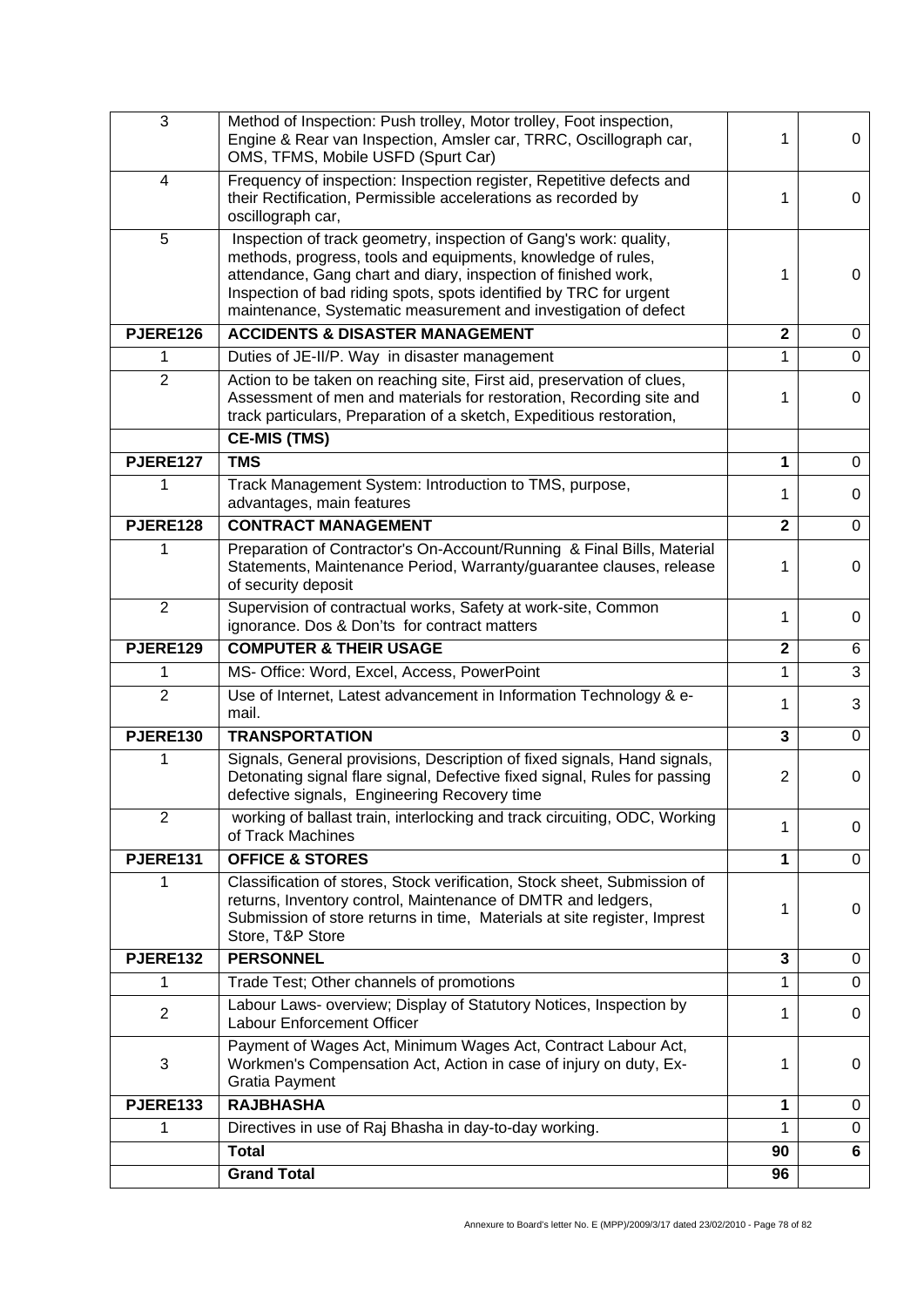**Note:**- Periods suggested for Class Room and Model Room against the topics above are indicative. Minor modifications may be made with the approval of PCE, in case local circumstances so warrant.

| <b>Annexure-XII</b> |                                                                                                                                                                                                                                                                                                                                                                                 |                      |                      |
|---------------------|---------------------------------------------------------------------------------------------------------------------------------------------------------------------------------------------------------------------------------------------------------------------------------------------------------------------------------------------------------------------------------|----------------------|----------------------|
|                     | <b>MODULES FOR SENIOR PWS-REFRESHER</b>                                                                                                                                                                                                                                                                                                                                         |                      |                      |
| Module No.          | <b>Lesson Content</b>                                                                                                                                                                                                                                                                                                                                                           | <b>Class</b><br>Room | <b>Model</b><br>Room |
| <b>PSURE101</b>     | <b>INTRODUCTION AND DUTIES OF P.WAY STAFF</b>                                                                                                                                                                                                                                                                                                                                   | $\mathbf{2}$         | $\bf{0}$             |
| 1                   | Duties of PWS,                                                                                                                                                                                                                                                                                                                                                                  | $\overline{2}$       | 0                    |
| <b>PSURE102</b>     | <b>RAILS &amp; JOINTS</b>                                                                                                                                                                                                                                                                                                                                                       | $\overline{7}$       | $\overline{2}$       |
| 1                   | Careful loading, unloading, stacking & handling of rails, special<br>precautions for high UTS/HH rails.                                                                                                                                                                                                                                                                         | 1                    | $\Omega$             |
| $\overline{2}$      | Corrosion, Anticorrosion treatment                                                                                                                                                                                                                                                                                                                                              | 1                    | 0                    |
| 3                   | Wear & its causes                                                                                                                                                                                                                                                                                                                                                               | 1                    | $\Omega$             |
| 4                   | Joints, Types, fish-plate, fish-bolts, anti-sabotage fishbolts, Combination<br>fish-plates, Skimmed fish-plates, insulated glued joints, Chamfering of<br>bolt holes, expansion/contraction of rails, requirement and provision of<br>gap at joints, gapless/machined joints, Relation to rail temperature,                                                                     | 1                    | $\mathbf 0$          |
| 5                   | Fracture, codification, Restoration of traffic, how to report                                                                                                                                                                                                                                                                                                                   | 1                    | $\Omega$             |
| 6                   | USFD: Ultrasonic flaw detection, fundamentals of ultrasonic waves,<br>defect detection, need based concept of USFD, components tested,<br>frequency of testing, marking of defects, action to be taken, brief<br>description of various types of USFD machines and probes used,<br>calibration and sensitivity checking, defect codification, limitations of<br>USFD, SPURT Car | 1                    | $\overline{2}$       |
| $\overline{7}$      | Rail grinding                                                                                                                                                                                                                                                                                                                                                                   | 1                    | $\mathbf 0$          |
| <b>PSURE103</b>     | <b>SLEEPERS &amp; FASTENINGS</b>                                                                                                                                                                                                                                                                                                                                                | 3                    | $\mathbf 0$          |
| 1                   | Number & pattern of driving spikes or screws on straight, Curves,<br>Turnouts & bridges, Instructions for use of bearing plates, Dating of<br>wooden sleepers, Composite sleepers.                                                                                                                                                                                              | $\overline{2}$       | $\Omega$             |
| $\overline{2}$      | Fastenings for PSC sleepers: Malleable cast iron inserts, Elastic Rail<br>Clips, various types, toe load and its measurement, criteria for fastening<br>renewal, Rubber pads, Liners, Anti sabotage arrangements for various<br>sleepers, Creep anchors, method for fixing, Box anchoring, Greasing<br>and anti-corrosive measures                                              | 1                    | $\mathbf 0$          |
| PSURE104            | <b>FORMATION, BALLAST &amp; DRAINAGE</b>                                                                                                                                                                                                                                                                                                                                        | 3                    | 0                    |
| 1                   | Causes for formation failure (Rehabilitation of weak formation).                                                                                                                                                                                                                                                                                                                | 1                    | 0                    |
| $\overline{2}$      | Ballast sections on different routes for straights and curves on<br>single/double lines, On different gauges for fish plated track, SWR and<br>LWR, Sections for branch lines, Loop and sidings.                                                                                                                                                                                | 1                    | 0                    |
| 3                   | Specification for track ballast, drainage in yards and main lines                                                                                                                                                                                                                                                                                                               | 1                    | 0                    |
| <b>PSURE105</b>     | Railway track & track Structure-I                                                                                                                                                                                                                                                                                                                                               | $\mathbf{2}$         | $\bf{0}$             |
| 1                   | Different Gauges,                                                                                                                                                                                                                                                                                                                                                               | 1                    | 0                    |
| $\overline{2}$      | <b>Classification of Routes</b>                                                                                                                                                                                                                                                                                                                                                 | 1                    | 0                    |
| PSURE106            | <b>TRACK STRCUTURE IN YARDS</b>                                                                                                                                                                                                                                                                                                                                                 | $\mathbf{2}$         | 0                    |
| 1                   | Track Structure (yards) Simple layouts, loops, gathering neck, overrun<br>line, shunting neck, hot axle/fuel/stabling siding, maintenance of yard<br>lines                                                                                                                                                                                                                      | $\overline{2}$       | $\mathbf 0$          |
| <b>PSURE107</b>     | <b>TURNOUTS - ASSEMBLY &amp; LAYING</b>                                                                                                                                                                                                                                                                                                                                         | $\overline{3}$       | $\mathbf{0}$         |
| 1                   | Maintenance of points & crossings (including fan shaped and modern<br>turnouts), measurement of wear and reconditioning of crossings                                                                                                                                                                                                                                            | 1                    | 0                    |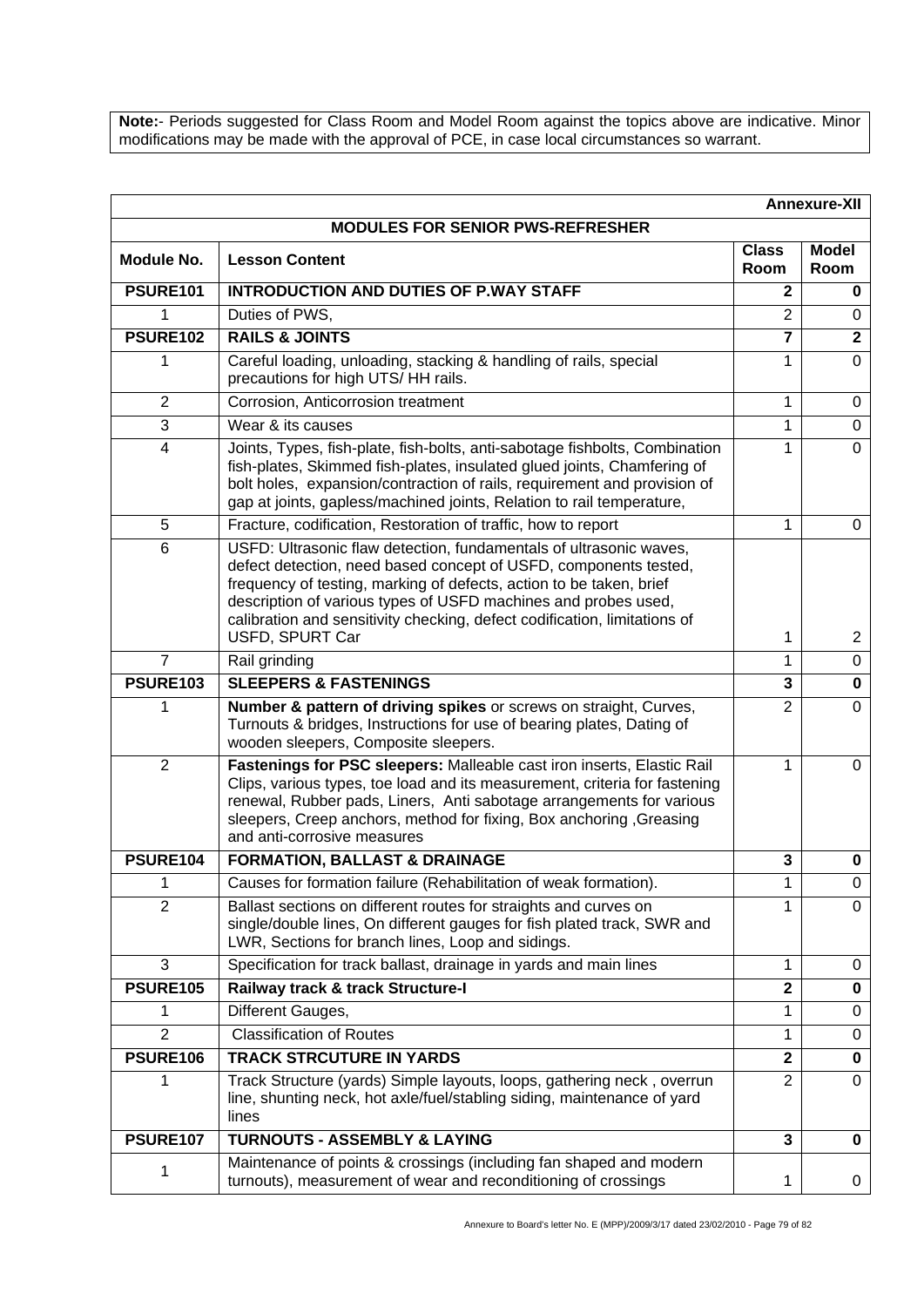| $\overline{2}$  | Method of assembling all turnouts, Main dimensions and off sets of lead<br>curve for setting out,                                                                                      | $\overline{2}$ | 0              |
|-----------------|----------------------------------------------------------------------------------------------------------------------------------------------------------------------------------------|----------------|----------------|
|                 | <b>WELDED RAILS</b>                                                                                                                                                                    |                |                |
| <b>PSURE108</b> | <b>SHORT WELDED RAILS (SWR)</b>                                                                                                                                                        | 1              | 0              |
| 1               | Conditions of laying, Maintenance of SWR,                                                                                                                                              | 1              | $\Omega$       |
| <b>PSURE109</b> | <b>LONG WELDED RAILS (LWR)</b>                                                                                                                                                         | 5              | 0              |
| 1               | De-stressing - with and without rail tensors                                                                                                                                           | 1              | 0              |
| $\overline{2}$  | Repairs of Rail fracture,                                                                                                                                                              | 1              | 0              |
| 3               | Repairs of buckling,                                                                                                                                                                   | 1              | 0              |
| $\overline{4}$  | Hot weather and cold weather patrolling                                                                                                                                                | 1              | 0              |
| 5               | Do's and Don'ts of LWR                                                                                                                                                                 | 1              | 0              |
| PSURE110        | <b>WELDING OF RAILS</b>                                                                                                                                                                | 4              | $\mathbf 0$    |
| 1               | SPW, Wider gap Welding, compressed air preheating, 3 piece mould AT<br>welding technique                                                                                               | $\overline{2}$ | $\Omega$       |
| $\overline{2}$  | Brief idea about FB welds, Testing of welds, Mobile flash-butt welding                                                                                                                 | $\overline{2}$ | $\Omega$       |
| <b>PSURE111</b> | <b>RAIL FLAWS &amp; TESTING</b>                                                                                                                                                        | $\overline{2}$ | 0              |
| 1               | Visuals examination (Keyman's)                                                                                                                                                         | 1              | 0              |
| $\overline{2}$  | <b>USFD Testing</b>                                                                                                                                                                    | 1              | 0              |
| <b>PSURE112</b> | <b>TRACK MAINTENANCE</b>                                                                                                                                                               | $\overline{2}$ | $\mathbf{0}$   |
| 1               | Approved systems, Systematic Maintenance conventional through<br>packing, directed track maintenance and 3-tier system of maintenance                                                  | $\overline{2}$ | $\Omega$       |
| PSURE113        | <b>REGULAR MAINTENANCE OPERATIONS</b>                                                                                                                                                  | 3              | $\bf{0}$       |
| 1               | Maintenance of concrete sleeper track                                                                                                                                                  | 1              | $\mathbf 0$    |
| $\overline{2}$  | Deep screening                                                                                                                                                                         | 1              | 0              |
| 3               | Lubrication of joints and lubrication of rails in straight and on curves,<br>maintenance of rail joints,                                                                               | 1              | 0              |
| PSURE114        | <b>INCIDENTAL WORKS</b>                                                                                                                                                                | 1              | 0              |
| 1               | Maintenance of Track circuited area, platform Lines, fouling Mark                                                                                                                      | 1              | $\Omega$       |
| <b>PSURE115</b> | <b>PROTECTION, RESTRICTIONS &amp; INDICATIONS</b>                                                                                                                                      | 1              | 0              |
| 1               | Works of short and long duration, Protection during emergency Caution<br>order.                                                                                                        | 1              | $\Omega$       |
| <b>PSURE116</b> | TROLLEY/LORRY/DOLLY WORKING                                                                                                                                                            | 1              | 0              |
|                 | Protection, Working of rail dolly and its protection                                                                                                                                   | 1              | 0              |
| PSURE117        | <b>RECONDITIONING OF MATERIALS AND TOOLS</b>                                                                                                                                           | 1              | $\mathbf 0$    |
| 1               | Reconditioning of P. Way materials, Rails, Welding of scabbed rails,<br>cropping of rail ends, hole drilling and chamfering of bolt hole in rails                                      | 1              | 0              |
| $\overline{2}$  | Mechanism of derailment, Various defects of rolling stocks and IRCA's<br>rejection limits, Disaster Management                                                                         | 0              | $\overline{2}$ |
| PSURE118        | <b>LEVEL CROSSINGS</b>                                                                                                                                                                 | $\mathbf{2}$   | 0              |
| 1               | Features of track at and in approaches of level crossings, Annual<br>overhauling, Maintenance of road surface and approach track, Check<br>rails-types, correct clearances, Visibility | 1              | $\Omega$       |
| $\overline{2}$  | Inspection of L-xing, Duties of gatekeeper, Hot axle train parting,                                                                                                                    | 1              | 0              |
| PSURE119        | <b>BRIDGES &amp; TRACK STRUCTURE ON BRIDGES</b>                                                                                                                                        | $\overline{2}$ | $\pmb{0}$      |
| 1               | Bridges: Classification, Types, Track Structure on girder Bridges,<br>ballasted decks, arch bridges, tunnels, provision of guard rails, re-railing<br>ramps                            | $\overline{2}$ | $\mathbf 0$    |
| <b>PSURE120</b> | Ballast Depot, Training out ballast, DMT operation                                                                                                                                     | 1              | 0              |
| <b>PSURE121</b> | <b>MECHANIZED MAINTENANCE</b>                                                                                                                                                          | 4              | $\mathbf 0$    |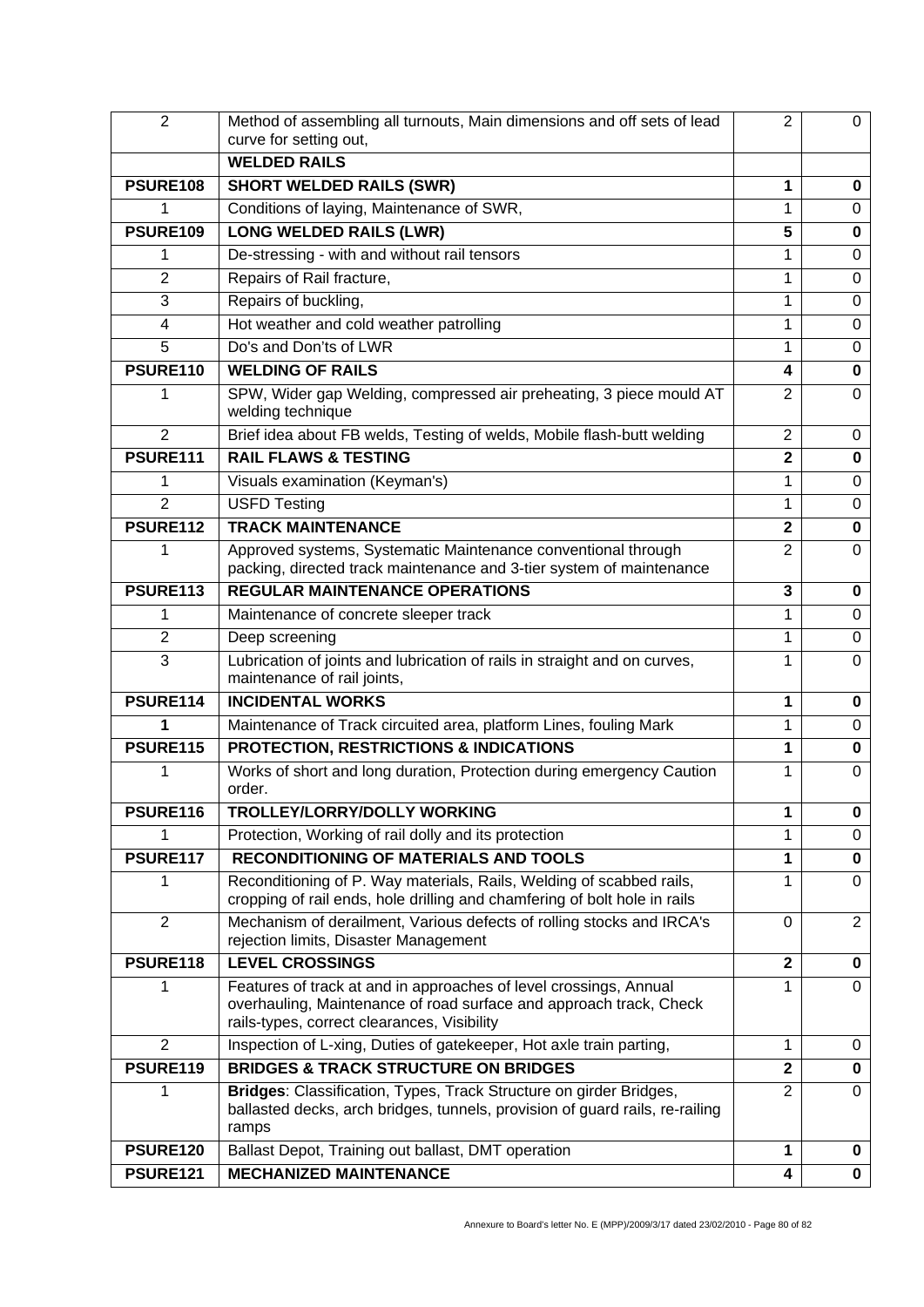| 1               | 3 tiers system of track maintenance, Working of MMUs                                                                                                                                                                                                                                                                                         | 1              | 0           |
|-----------------|----------------------------------------------------------------------------------------------------------------------------------------------------------------------------------------------------------------------------------------------------------------------------------------------------------------------------------------------|----------------|-------------|
| $\overline{2}$  | Small track machines: types, use in maintenance, spot attention with off<br>track tampers, Troubleshooting and system of repairs & maintenance                                                                                                                                                                                               | $\overline{2}$ | $\Omega$    |
| 3               | Pre-requisites to tamping and other machine working, Pre & Post and<br>during attentions for tamping and other machine working,                                                                                                                                                                                                              | 1              | 0           |
|                 | <b>CURVES</b>                                                                                                                                                                                                                                                                                                                                |                |             |
| <b>PSURE123</b> | <b>HORIZONTAL CURVES</b>                                                                                                                                                                                                                                                                                                                     | 5              | 0           |
| 1               | Degree of curve, Types of curves, Relation between degree, Radius,<br>Chord and versine, Standard chords to be used for stringing,                                                                                                                                                                                                           | 1              | 0           |
| $\overline{2}$  | Super elevation / equilibrium cant, Maximum cant for normal and high<br>speed trains, Cant deficiency and cant excess, Formula for safe speed<br>on curves, Equilibrium speed, Calculation of cant to be provided and<br>permissible speed, Transition length, Maximum cant gradient, Rates of<br>running out of cant and cant deficiency.   | 1              | 0           |
| 3               | Types of curves, Setting out of curves, Cubic parabola off sets for<br>setting out transition curve, Shift calculations for setting out complete<br>curve with theodolite.                                                                                                                                                                   | $\overline{2}$ | 0           |
| $\overline{4}$  | Curves with similar and contrary flexure, Calculation of cant to be<br>provided and permissible speed, Curve with X-over and diamonds                                                                                                                                                                                                        | 1              | 0           |
| PSURE124        | <b>VERTICAL CURVES</b>                                                                                                                                                                                                                                                                                                                       | $\overline{2}$ | 0           |
| 1               | Calculations and setting out a vertical curve, Level pegs for accurate<br>maintenance,                                                                                                                                                                                                                                                       | 1              | $\Omega$    |
| $\overline{2}$  | Vertical curves on LWR                                                                                                                                                                                                                                                                                                                       | 1              | 0           |
| <b>PSURE125</b> | <b>REALIGNMENT OF CURVES</b>                                                                                                                                                                                                                                                                                                                 | 3              | $\bf{0}$    |
| 1               | Re-alignment of curves, String lining of curves, Need for curve<br>adjustment,                                                                                                                                                                                                                                                               | $\overline{2}$ | $\Omega$    |
| 2               | Criteria for realignment, Curve register, Versine survey,                                                                                                                                                                                                                                                                                    | 1              | 0           |
| PSURE126        | <b>TRACK RENEWALS</b>                                                                                                                                                                                                                                                                                                                        | 4              | 0           |
| 1               | Casual renewals, Complete track renewals, Through rail renewals,<br>Through Sleeper renewals, Through fitting renewal and through ballast<br>renewal, Criteria for various track renewal works                                                                                                                                               | $\overline{2}$ | $\Omega$    |
| $\overline{2}$  | Methods of renewals, Preparation, Labour Organisation, Tools, Ballast,                                                                                                                                                                                                                                                                       | $\overline{2}$ | 0           |
| PSURE127        | <b>INSPECTIONS, TRACK RECORDING &amp; MONITORING</b>                                                                                                                                                                                                                                                                                         | $\overline{5}$ | $\mathbf 0$ |
| 1               | Method of Inspection: Push trolley, Motor trolley, Foot inspection,<br>Engine & Rear van Inspection, Amsler car, TRRC, Oscillograph car,<br>OMS, TFMS, Mobile USFD (Spurt Car)                                                                                                                                                               | 1              | 0           |
| $\overline{2}$  | Frequency of inspection: Inspection register, Repetitive defects and<br>their Rectification, Permissible accelerations as recorded by<br>oscillograph car,                                                                                                                                                                                   | 1              | 0           |
| 3               | Patrolling of track, duties of patrolman, patrol book and patrol chart                                                                                                                                                                                                                                                                       | 1              | 0           |
| 4               | Inspection of track geometry, inspection of Gang's work: quality,<br>methods, progress, tools and equipments, knowledge of rules,<br>attendance, Gang chart and diary, inspection of finished work,<br>Inspection of bad riding spots, spots identified by TRC for urgent<br>maintenance, Systematic measurement and investigation of defect | $\overline{2}$ | 0           |
| PSURE128        | <b>ACCIDENTS &amp; DISASTER MANAGEMENT</b>                                                                                                                                                                                                                                                                                                   | $\overline{2}$ | 0           |
| 1               | Action to be taken on reaching site, First aid, preservation of clues,<br>Assessment of men and materials for restoration, Recording site and<br>track particulars, Preparation of a sketch, Expeditious restoration,                                                                                                                        | 1              | 0           |
| $\overline{2}$  | Mechanism of derailment, Various defetcs of rolling stocks and IRCA's<br>rejection limits, Disaster Management                                                                                                                                                                                                                               | 1              | 0           |
|                 | <b>CE-MIS (TMS)</b>                                                                                                                                                                                                                                                                                                                          |                |             |